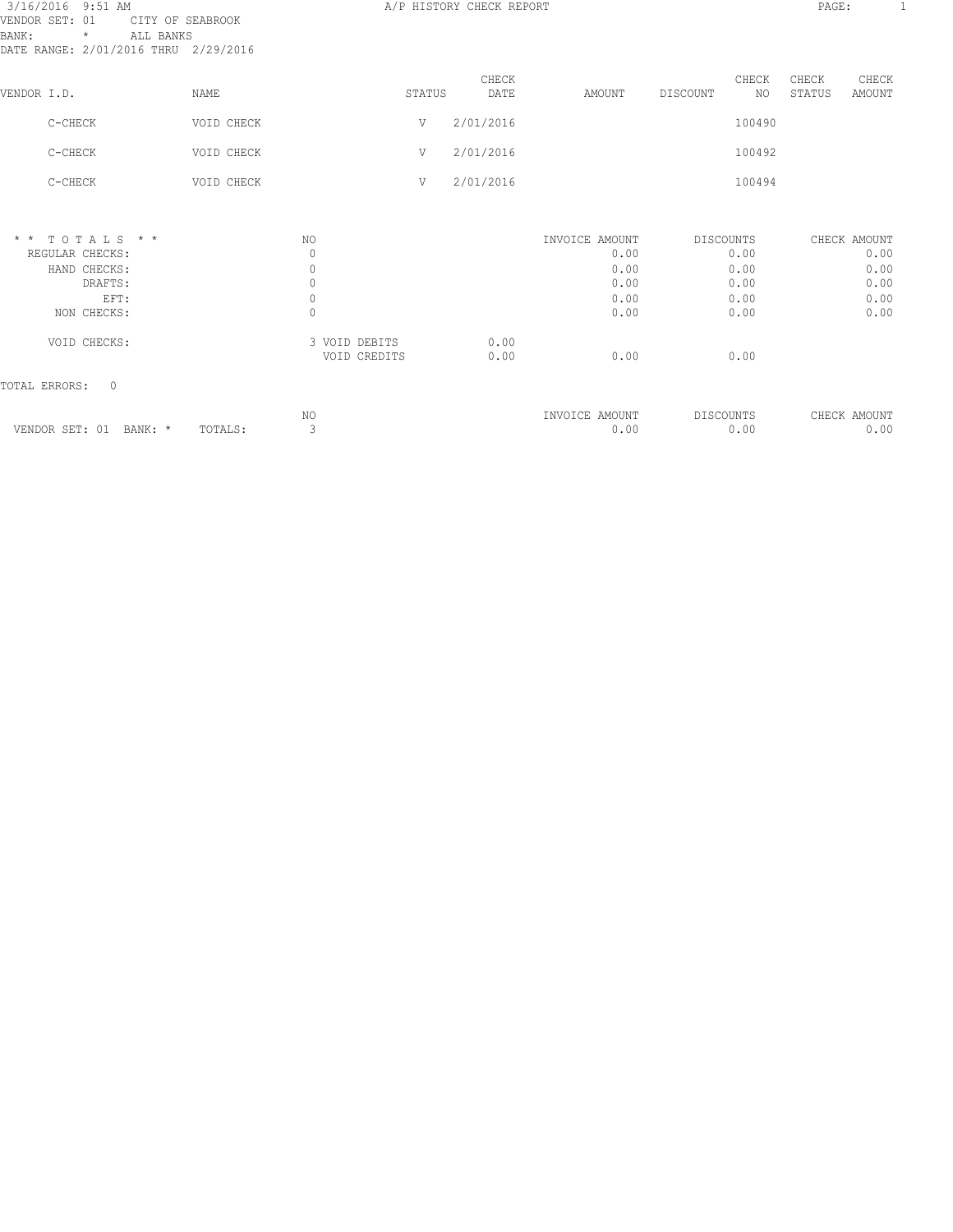#### 3/16/2016 9:51 AM A/P HISTORY CHECK REPORT PAGE: 2 VENDOR SET: 99 CITY OF SEABROOK BANK: \* ALL BANKS DATE RANGE: 2/01/2016 THRU 2/29/2016

| VENDOR I.D. |           | NAME                               |          | STATUS | CHECK<br>DATE | AMOUNT | DISCOUNT | CHECK<br>NO | CHECK<br>STATUS | CHECK<br>AMOUNT |
|-------------|-----------|------------------------------------|----------|--------|---------------|--------|----------|-------------|-----------------|-----------------|
|             | C-CHECK   | VOID CHECK                         |          | V      | 2/03/2016     |        |          | 123390      |                 |                 |
|             | C-CHECK   | VOID CHECK                         |          | V      | 2/03/2016     |        |          | 123422      |                 |                 |
|             | C-CHECK   | VOID CHECK                         |          | V      | 2/03/2016     |        |          | 123423      |                 |                 |
|             | C-CHECK   | VOID CHECK                         |          | V      | 2/03/2016     |        |          | 123424      |                 |                 |
|             | C-CHECK   | VOID CHECK                         |          | V      | 2/10/2016     |        |          | 123470      |                 |                 |
| 1561        | C-CHECK   | RAFAEL GONZALES<br>RAFAEL GONZALES | UNPOST V |        | 2/10/2016     |        |          | 123473      |                 | 356.00CR        |
| 1561        | M-CHECK   | RAFAEL GONZALES<br>RAFAEL GONZALES | UNPOST V |        | 2/15/2016     |        |          | 123473      |                 | 356.00CR        |
|             | C-CHECK   | VOID CHECK                         |          | V      | 2/10/2016     |        |          | 123484      |                 |                 |
|             | C-CHECK   | VOID CHECK                         |          | V      | 2/17/2016     |        |          | 123549      |                 |                 |
|             | C-CHECK   | VOID CHECK                         |          | V      | 2/17/2016     |        |          | 123550      |                 |                 |
|             | C-CHECK   | VOID CHECK                         |          | V      | 2/17/2016     |        |          | 123551      |                 |                 |
|             | C-CHECK   | VOID CHECK                         |          | V      | 2/17/2016     |        |          | 123575      |                 |                 |
|             | C-CHECK   | VOID CHECK                         |          | V      | 2/24/2016     |        |          | 123597      |                 |                 |
|             | C-CHECK   | VOID CHECK                         |          | V      | 2/24/2016     |        |          | 123598      |                 |                 |
|             | C-CHECK   | VOID CHECK                         |          | V      | 2/24/2016     |        |          | 123624      |                 |                 |
|             | C-CHECK   | VOID CHECK                         |          | V      | 2/24/2016     |        |          | 123625      |                 |                 |
|             | C-CHECK   | VOID CHECK                         |          | V      | 2/24/2016     |        |          | 123626      |                 |                 |
|             | C-CHECK   | VOID CHECK                         |          | V      | 2/24/2016     |        |          | 123627      |                 |                 |
|             | $C-CHECK$ | VOID CHECK                         |          | V      | 2/24/2016     |        |          | 123628      |                 |                 |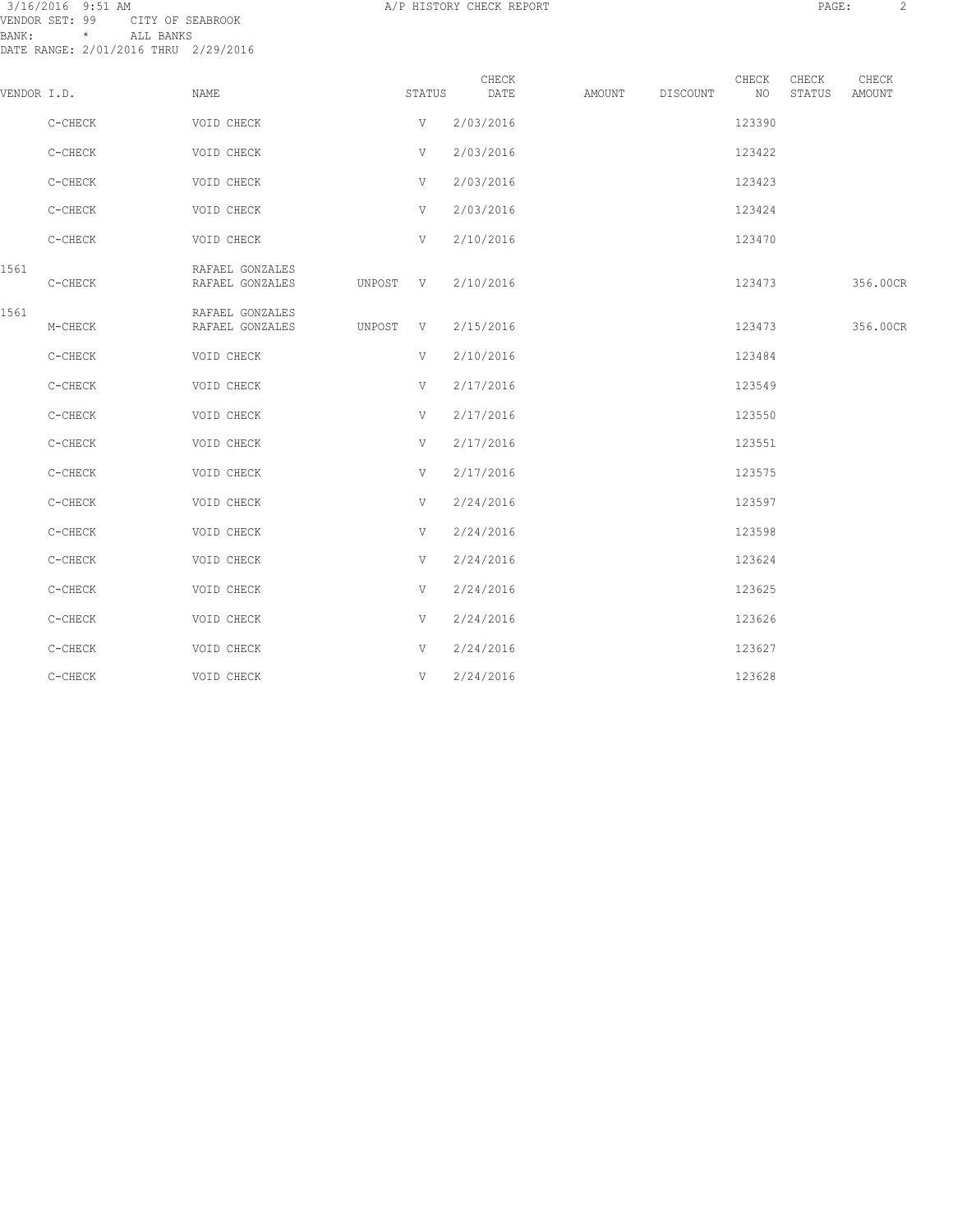| VENDOR I.D.               | NAME           | STATUS | CHECK<br>DATE | AMOUNT         | CHECK<br>NO.<br>DISCOUNT | CHECK<br>CHECK<br>STATUS<br>AMOUNT |
|---------------------------|----------------|--------|---------------|----------------|--------------------------|------------------------------------|
| $*$ * TOTALS * *          | NO             |        |               | INVOICE AMOUNT | DISCOUNTS                | CHECK AMOUNT                       |
| REGULAR CHECKS:           | 0              |        |               | 0.00           | 0.00                     | 0.00                               |
| HAND CHECKS:              | $\mathbb O$    |        |               | 0.00           | 0.00                     | 0.00                               |
| DRAFTS:                   | 0              |        |               | 0.00           | 0.00                     | 0.00                               |
| EFT:                      | $\mathbf{0}$   |        |               | 0.00           | 0.00                     | 0.00                               |
| NON CHECKS:               | $\mathbf{0}$   |        |               | 0.00           | 0.00                     | 0.00                               |
| VOID CHECKS:              | 18 VOID DEBITS |        | 0.00          |                |                          |                                    |
|                           | VOID CREDITS   |        | 712.00CR      | 712.00CR       | 0.00                     |                                    |
| $\Omega$<br>TOTAL ERRORS: |                |        |               |                |                          |                                    |
|                           | NO             |        |               | INVOICE AMOUNT | DISCOUNTS                | CHECK AMOUNT                       |
| VENDOR SET: 99<br>BANK: * | 18<br>TOTALS:  |        |               | 712.00CR       | 0.00                     | 0.00                               |
| BANK: *<br>TOTALS:        | 21             |        |               | 712.00CR       | 0.00                     | 0.00                               |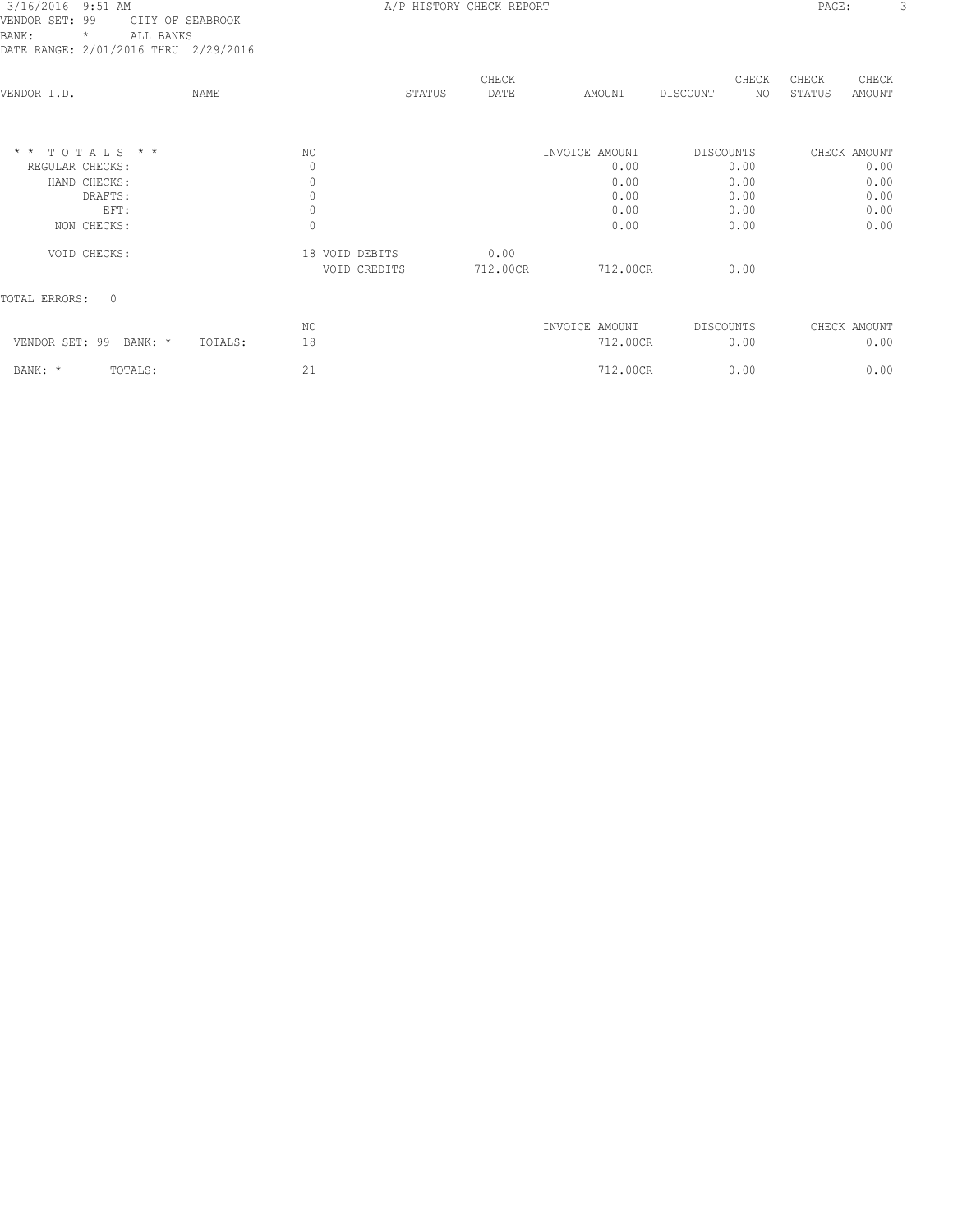#### 3/16/2016 9:51 AM A/P HISTORY CHECK REPORT PAGE: 4 VENDOR SET: 08 CITY OF SEABROOK BANK: 08 Debt Service Fund DATE RANGE: 2/01/2016 THRU 2/29/2016

| VENDOR I.D. |                                | NAME                                                                       | STATUS | CHECK<br>DATE                     | AMOUNT                | DISCOUNT | CHECK<br>NO. | CHECK<br>STATUS | CHECK<br>AMOUNT |
|-------------|--------------------------------|----------------------------------------------------------------------------|--------|-----------------------------------|-----------------------|----------|--------------|-----------------|-----------------|
| 0002        | I-1610008707<br>808-6350<br>08 | BANK OF AMERICA, NA<br>OBLIGATION 265 INTEREST<br>INTEREST ON BONDS & CERT | R      | 2/24/2016<br>OBLIGATION 265 INTER | 70,497.65             |          | 001150       |                 | 70,497.65       |
|             |                                |                                                                            |        |                                   | *** VENDOR TOTALS *** |          | 1 CHECKS     |                 | 70,497.65       |

| $*$ * TOTALS * * | NO            | INVOICE AMOUNT | DISCOUNTS | CHECK AMOUNT |
|------------------|---------------|----------------|-----------|--------------|
| REGULAR CHECKS:  |               | 70,497.65      | 0.00      | 70,497.65    |
| HAND CHECKS:     |               | 0.00           | 0.00      | 0.00         |
| DRAFTS:          |               | 0.00           | 0.00      | 0.00         |
| EFT:             |               | 0.00           | 0.00      | 0.00         |
| NON CHECKS:      |               | 0.00           | 0.00      | 0.00         |
| VOID CHECKS:     | 0 VOID DEBITS | 0.00           |           |              |
|                  | VOID CREDITS  | 0.00<br>0.00   | 0.00      |              |

## TOTAL ERRORS: 0

|                            | G/L ACCOUNT    | NAME                                           | AMOUNT                      |                   |                           |
|----------------------------|----------------|------------------------------------------------|-----------------------------|-------------------|---------------------------|
|                            | 808-6350<br>08 | INTEREST ON BONDS & CERT<br>*** FUND TOTAL *** | 70,497.65<br>70,497.65      |                   |                           |
| VENDOR SET: 08<br>BANK: 08 | NO.<br>TOTALS: |                                                | INVOICE AMOUNT<br>70,497.65 | DISCOUNTS<br>0.00 | CHECK AMOUNT<br>70,497.65 |
| BANK: 08<br>TOTALS:        |                |                                                | 70,497.65                   | 0.00              | 70,497.65                 |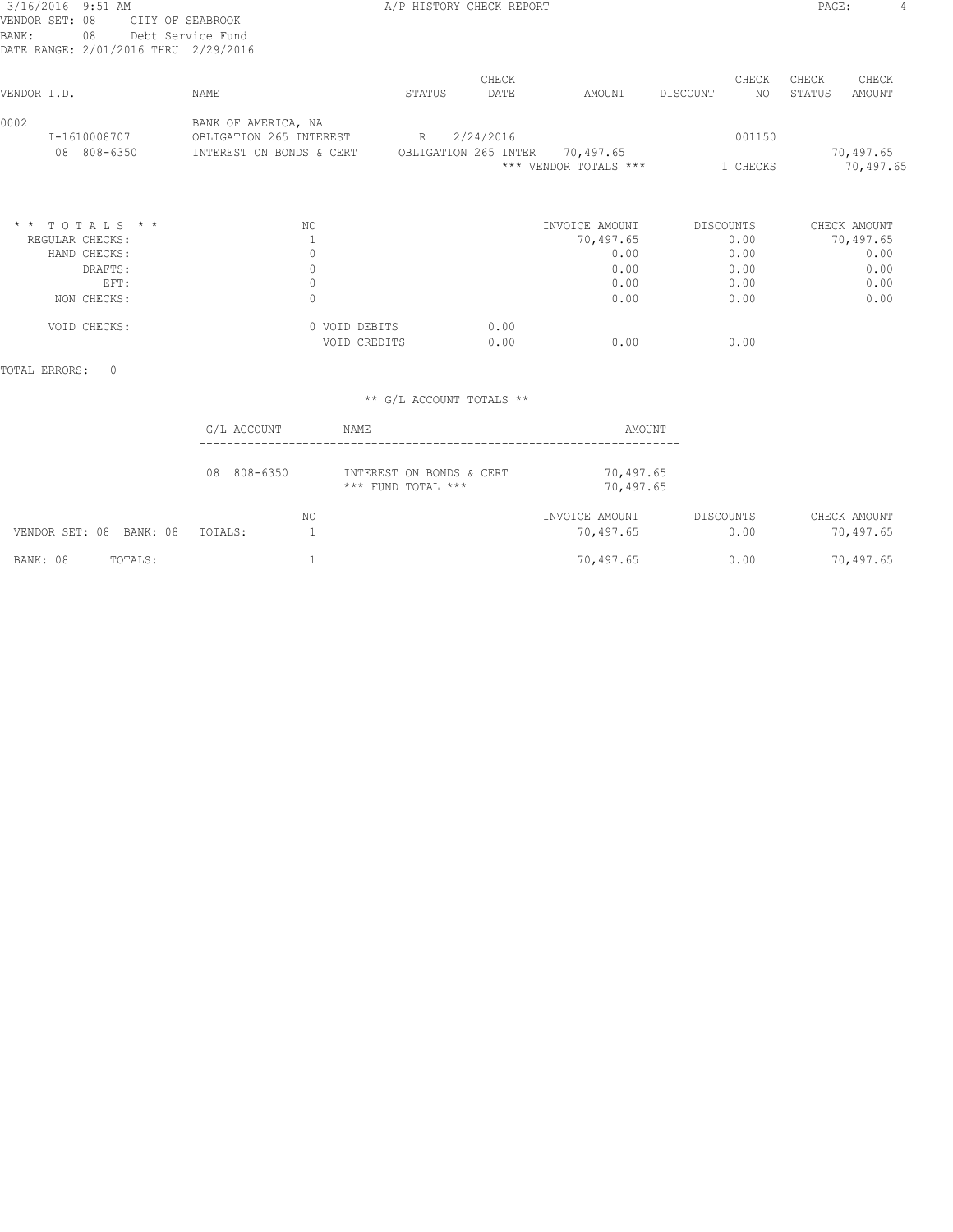| 3/16/2016 9:51 AM                                                                   |                                                                                                              | A/P HISTORY CHECK REPORT                                   |                                                             |                                                   | PAGE:<br>5                                                |
|-------------------------------------------------------------------------------------|--------------------------------------------------------------------------------------------------------------|------------------------------------------------------------|-------------------------------------------------------------|---------------------------------------------------|-----------------------------------------------------------|
| VENDOR SET: 70<br>SEDC <sub>2</sub><br>70<br>BANK:                                  | CITY OF SEABROOK                                                                                             |                                                            |                                                             |                                                   |                                                           |
| DATE RANGE: 2/01/2016 THRU 2/29/2016                                                |                                                                                                              |                                                            |                                                             |                                                   |                                                           |
|                                                                                     |                                                                                                              | CHECK                                                      |                                                             | CHECK                                             | CHECK CHECK                                               |
| VENDOR I.D.                                                                         | NAME                                                                                                         | STATUS DATE                                                |                                                             | AMOUNT DISCOUNT NO                                | STATUS<br>AMOUNT                                          |
| $I - 27273$<br>0023<br>70 707-5020                                                  | BAY AREA HOUSTON<br>OCT-DEC15 MEMBERSHIP<br>DUES & SUBSCRIPTIONS OCT-DEC15 MEMBERSHIP 5,000.00               | R 2/10/2016                                                |                                                             | 004615                                            | 5,000.00                                                  |
| 0023<br>$I - 27745$<br>70 707-5300                                                  | BAY AREA HOUSTON<br>2016 ANNUAL BANQUET<br>TRAINING & CONFERENCE 2016 ANNUAL BANQUET 1,200.00                | R 2/17/2016                                                | *** VENDOR TOTALS ***                                       | 004617<br>2 CHECKS                                | 1,200.00<br>6, 200.00                                     |
| 0146<br>$I - 6036$<br>70 707-5300                                                   | BAY AREA TRANSPORTATION PARTNE<br>FEB16 LUNCHEON MEETING<br>TRAINING & CONFERENCE FEB16 LUNCHEON MEETI 35.00 | R 2/10/2016                                                |                                                             | 004616<br>*** VENDOR TOTALS *** $1$ CHECKS        | 35.00<br>35.00                                            |
| 0120<br>I-201602030962<br>70 707-5300<br>70 707-5020                                | BUSINESS CARD P/C<br>JAN16 STATEMENT<br>TRAINING & CONFERENCE<br>DUES & SUBSCRIPTIONS                        | R 2/03/2016<br>JAN16 STATEMENT 1,083.24<br>JAN16 STATEMENT | 40.00<br>*** VENDOR TOTALS ***                              | 004614<br>1 CHECKS                                | 1,123.24<br>1,123.24                                      |
| 0132<br>$I - 41127$<br>70 707-5010                                                  | HOUSTON BUSINESS JOURNAL<br>ADVERTISING<br>ADVERTISING                                                       | R 2/17/2016<br>ADVERTISING                                 | 1,710.00                                                    | 004618<br>*** VENDOR TOTALS *** 1 CHECKS          | 1,710.00<br>1,710.00                                      |
| 0026<br>I-133019<br>70 707-5220                                                     | ROSS BANKS MAY CRON & CAVIN<br>EDC SLW FEE<br>PROF FEES - LEGAL EDC SLW FEE 3,000.00                         | R 2/17/2016                                                |                                                             | 004619<br>*** VENDOR TOTALS *** 1 CHECKS          | 3,000.00<br>3,000.00                                      |
| * * TOTALS * *<br>REGULAR CHECKS:<br>HAND CHECKS:<br>DRAFTS:<br>EFT:<br>NON CHECKS: | NO<br>6<br>$\circ$<br>$\circ$<br>$\circ$<br>$\mathbf{0}$                                                     |                                                            | INVOICE AMOUNT<br>12,068.24<br>0.00<br>0.00<br>0.00<br>0.00 | DISCOUNTS<br>0.00<br>0.00<br>0.00<br>0.00<br>0.00 | CHECK AMOUNT<br>12,068.24<br>0.00<br>0.00<br>0.00<br>0.00 |
| VOID CHECKS:                                                                        | 0 VOID DEBITS<br>VOID CREDITS                                                                                | 0.00<br>0.00                                               | 0.00                                                        | 0.00                                              |                                                           |

TOTAL ERRORS: 0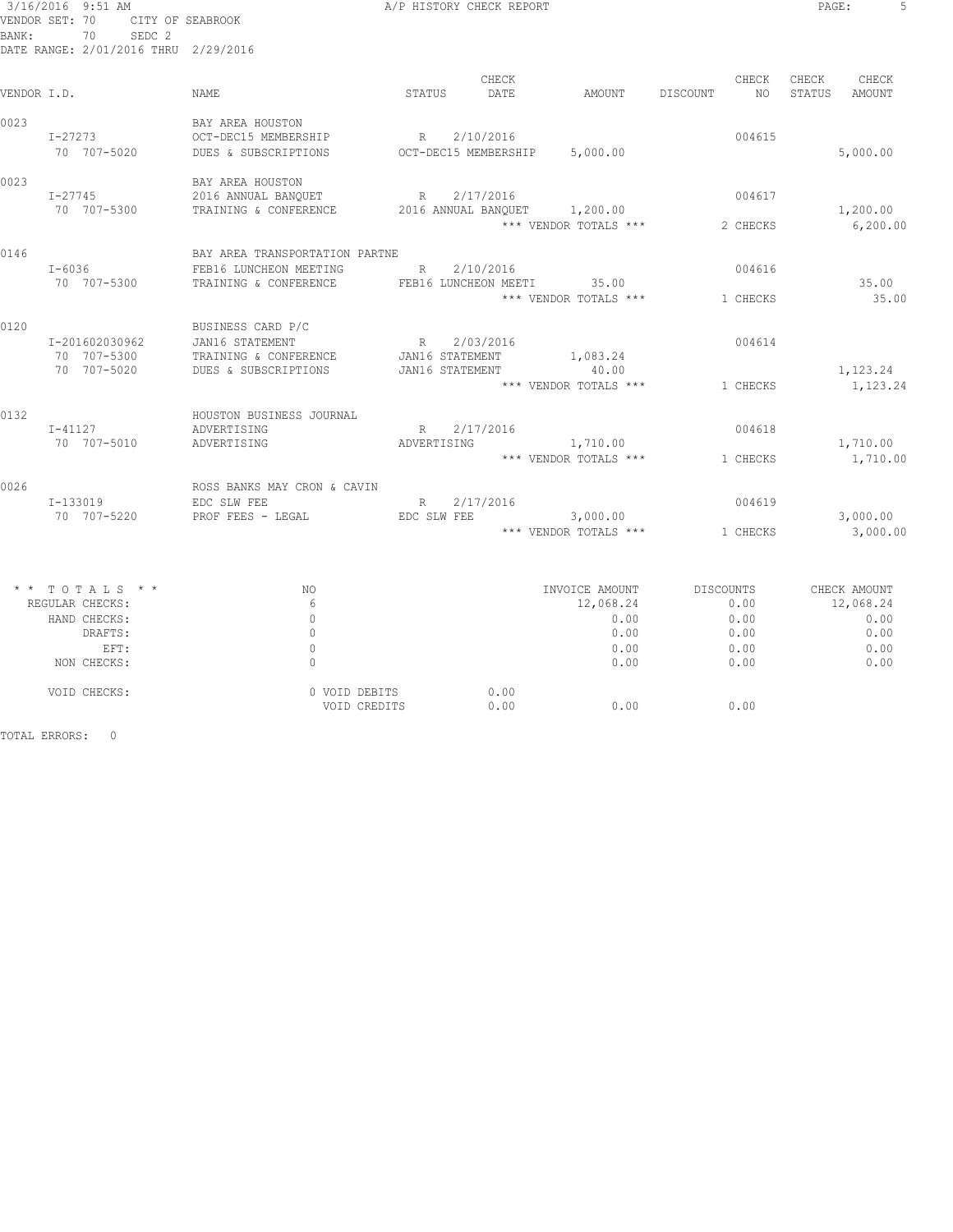|                         | G/L ACCOUNT                                                    |          | NAME                                                                                                    | AMOUNT                                                    |                   |                           |
|-------------------------|----------------------------------------------------------------|----------|---------------------------------------------------------------------------------------------------------|-----------------------------------------------------------|-------------------|---------------------------|
|                         | 707-5010<br>70<br>70 707-5020<br>707-5220<br>70<br>70 707-5300 |          | ADVERTISING<br>DUES & SUBSCRIPTIONS<br>PROF FEES - LEGAL<br>TRAINING & CONFERENCE<br>*** FUND TOTAL *** | 1,710.00<br>5,040.00<br>3,000.00<br>2,318.24<br>12,068.24 |                   |                           |
| VENDOR SET: 70 BANK: 70 | TOTALS:                                                        | NO.<br>6 |                                                                                                         | INVOICE AMOUNT<br>12,068.24                               | DISCOUNTS<br>0.00 | CHECK AMOUNT<br>12,068.24 |
| BANK: 70<br>TOTALS:     |                                                                | 6        |                                                                                                         | 12,068.24                                                 | 0.00              | 12,068.24                 |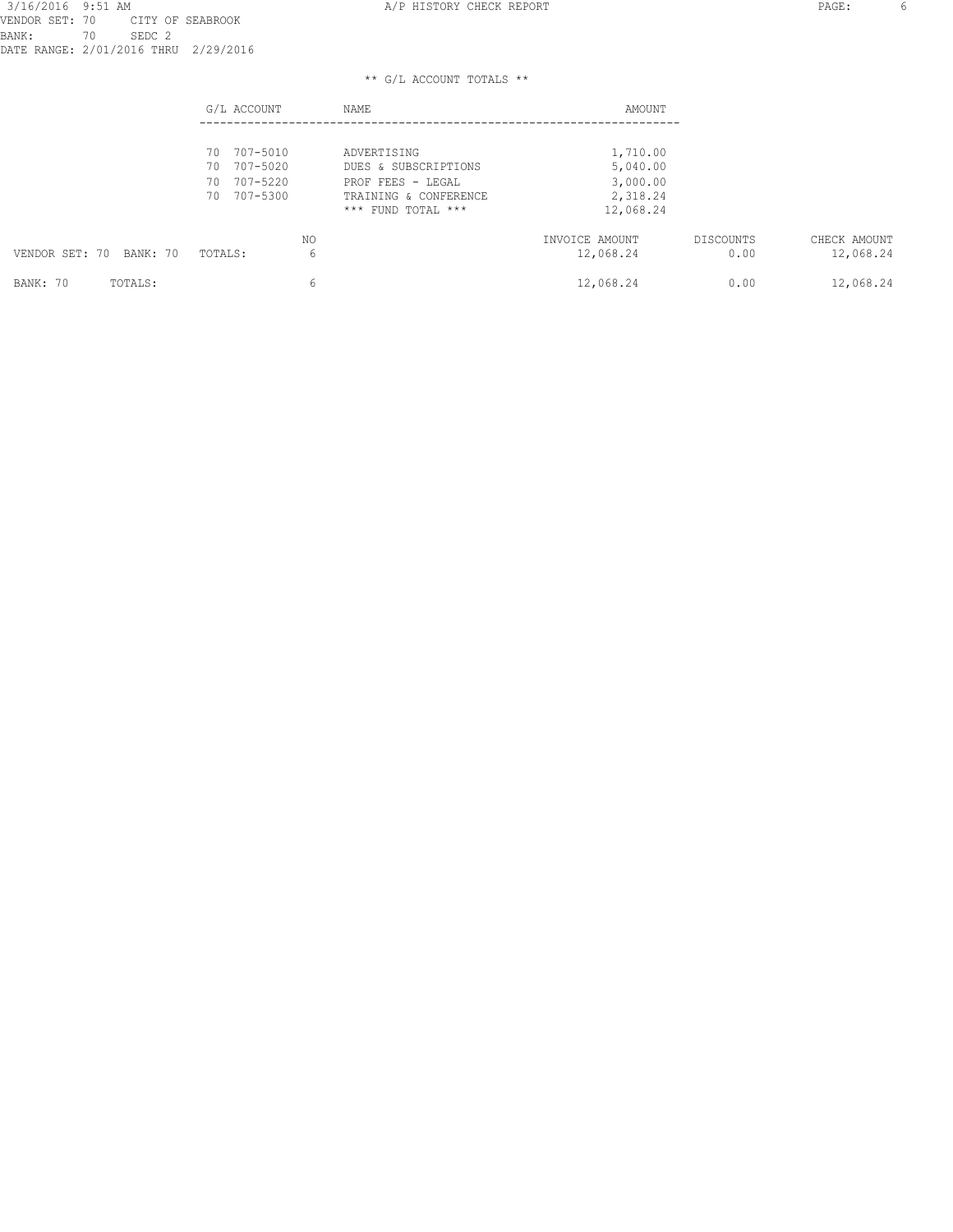#### 3/16/2016 9:51 AM **A**/P HISTORY CHECK REPORT **PAGE:** 7 VENDOR SET: 99 CITY OF SEABROOK BANK: AP ACCTS PAYABLE DISBURSEMEN DATE RANGE: 2/01/2016 THRU 2/29/2016

CHECK CHECK CHECK CHECK CHECK<br>DATE AMOUNT DISCOUNT NO STATUS AMOUNT VENDOR I.D. NAME STATUS DATE AMOUNT DISCOUNT NO STATUS AMOUNT 1 BAY AREA RUNNING CLUB UNPOST M-CHECK BAY AREA RUNNING CLUB UNPOST V 2/02/2016 121633 50.00CR 1 BAY AREA RUNNING CLUB UNPOST M-CHECK BAY AREA RUNNING CLUB UNPOST V 2/02/2016 123013 150.00CR 2555 A & B ENVIRONMENTAL SERVICES I <a><br>I-223714 LABORATORY FEE I-223714 LABORATORY FEE R 2/24/2016 123579 20 902-5285 LABORATORY FEES LABORATORY FEE 60.00 60.00 \*\*\* VENDOR TOTALS \*\*\* 1 CHECKS 1750 **A** & L AUTOMOTIVE I-14510 P24 DOOR LOCK REPAIR R 2/03/2016 123389 01 200-5110 MAINT-AUTOS & EQUIPMENT P24 DOOR LOCK REPAIR 95.00 I-14516 P44 FUSE HOLDER REPAIR R 2/03/2016 123389 01 200-5110 MAINT-AUTOS & EQUIPMENT P44 FUSE HOLDER REPA 129.00 I-14552 P44 ALTERNATOR REPAIR R 2/03/2016 123389 01 200-5110 MAINT-AUTOS & EQUIPMENT P44 ALTERNATOR REPAI 487.00 I-14559 P8 INSPECTION R 2/03/2016 123389 01 200-5110 MAINT-AUTOS & EQUIPMENT P8 INSPECTION 25.50 I-14560 P3 INSPECTION R 2/03/2016 123389 01 200-5110 MAINT-AUTOS & EQUIPMENT P3 INSPECTION 25.50 I-14563 P33 FAILED INSPECTION R 2/03/2016 123389 01 200-5110 MAINT-AUTOS & EQUIPMENT P33 FAILED INSPECTIO 25.50 I-14565 P24 REPAIR R 2/03/2016 123389 01 200-5110 MAINT-AUTOS & EQUIPMENT P24 REPAIR 630.26 I-14581 P33 BRAKE REPAIR R 2/03/2016 123389 01 200-5110 MAINT-AUTOS & EQUIPMENT P33 BRAKE REPAIR 612.12 I-14582 P15 INSPECTION R 2/03/2016 123389 01 200-5110 MAINT-AUTOS & EQUIPMENT P15 INSPECTION 25.50 I-14591 P28 REPAIR R 2/03/2016 123389 01 200-5110 MAINT-AUTOS & EQUIPMENT P28 REPAIR 207.19 2,262.57 1750 <br>1-14603 <br>233 REPATR I-14603 P33 REPAIR R 2/10/2016 123455 01 200-5110 MAINT-AUTOS & EQUIPMENT P33 REPAIR 17.00 I-14619 P17 OIL CHANGE R 2/10/2016 123455 01 200-5110 MAINT-AUTOS & EQUIPMENT P17 OIL CHANGE 55.50 72.50 1750 A & L AUTOMOTIVE I-14658 P2 REPAIR R 2/24/2016 R 20216 123580 R 200-5110 123580 01 200-5110 MAINT-AUTOS & EQUIPMENT P2 REPAIR 35.00 I-14671 P44 OIL CHANGE R 2/24/2016 123580 01 200-5110 MAINT-AUTOS & EQUIPMENT P44 OIL CHANGE 30.00 I-14684 P23 REPAIR R 2/24/2016 123580 01 200-5110 MAINT-AUTOS & EQUIPMENT P23 REPAIR 55.00 120.00 \*\*\* VENDOR TOTALS \*\*\* 3 CHECKS 2,455.07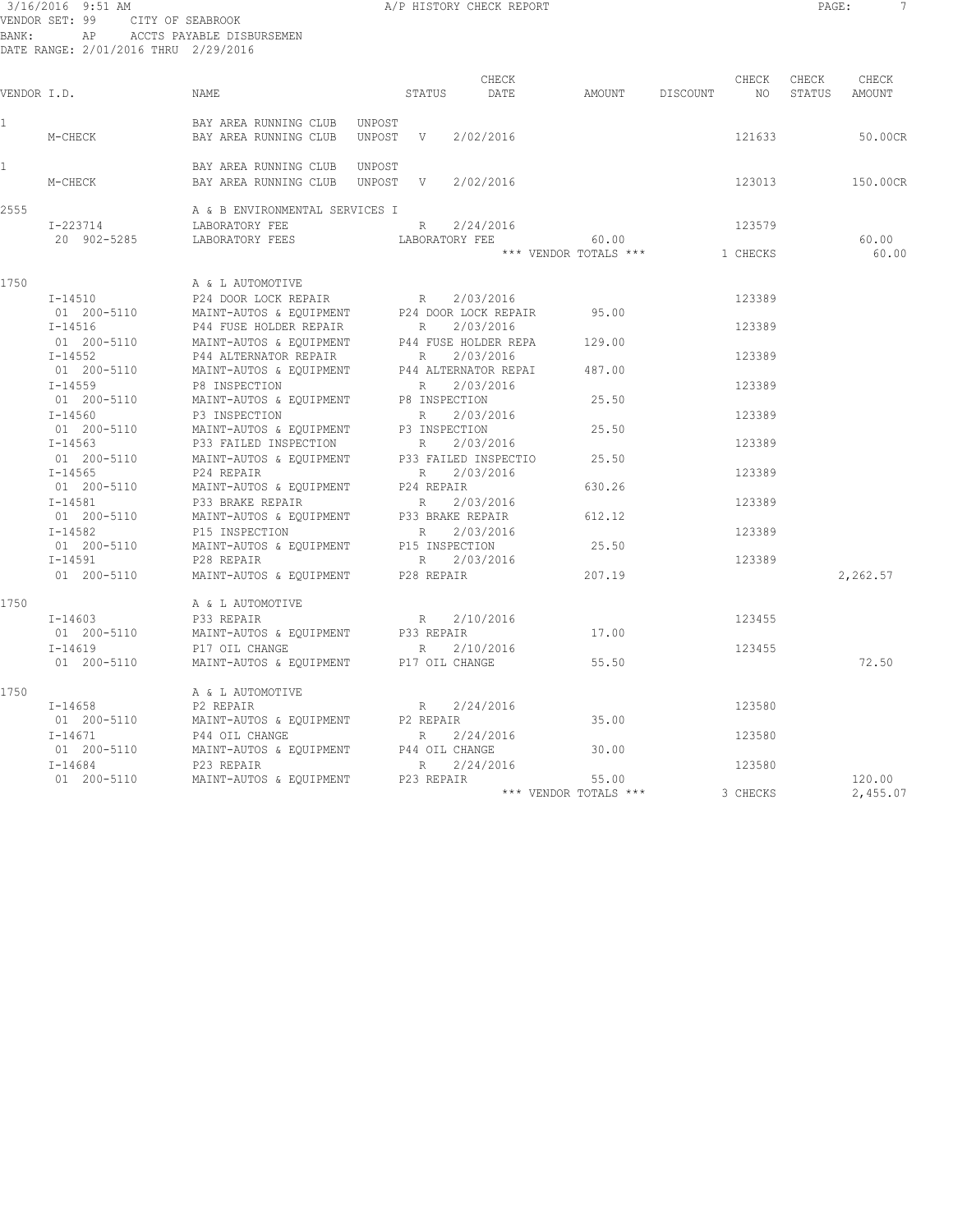#### 3/16/2016 9:51 AM A/P HISTORY CHECK REPORT PAGE: 8 VENDOR SET: 99 CITY OF SEABROOK BANK: AP ACCTS PAYABLE DISBURSEMEN DATE RANGE: 2/01/2016 THRU 2/29/2016

| VENDOR I.D. |                                                                                                   | NAME                                                                                                                                                                                         | CHECK<br>DATE<br>STATUS                                                                                                                     | AMOUNT                                                        | DISCOUNT | CHECK<br>NO.                           | CHECK<br>STATUS | CHECK<br>AMOUNT      |
|-------------|---------------------------------------------------------------------------------------------------|----------------------------------------------------------------------------------------------------------------------------------------------------------------------------------------------|---------------------------------------------------------------------------------------------------------------------------------------------|---------------------------------------------------------------|----------|----------------------------------------|-----------------|----------------------|
| 0560        | I-151532<br>20 902-5130                                                                           | ACT PIPE & SUPPLY INC<br>METER BOXES AND LIDS<br>MAINT-WATER SYSTEM MINOR                                                                                                                    | 2/24/2016<br>R<br>METER BOXES AND LIDS                                                                                                      | 632.84<br>*** VENDOR TOTALS ***                               |          | 123581<br>1 CHECKS                     |                 | 632.84<br>632.84     |
| 0005        | I-JA19538<br>50 501-5340<br>I-JA29353<br>50 501-5340<br>I-JA39186                                 | ADMIRAL LINEN & UNIFORM<br>LINEN SERVICE<br>DETENTION SUPPLIES<br>LINEN SERVICE<br>DETENTION SUPPLIES<br>LINEN SERVICE                                                                       | 2/17/2016<br>R<br>LINEN SERVICE<br>2/17/2016<br>$R_{\parallel}$<br>LINEN SERVICE<br>R<br>2/17/2016                                          | 117.00<br>126.06                                              |          | 123519<br>123519<br>123519             |                 |                      |
|             | 50 501-5340<br>$I-JA48846$<br>50 501-5340                                                         | DETENTION SUPPLIES<br>LINEN SERVICE<br>DETENTION SUPPLIES                                                                                                                                    | LINEN SERVICE<br>2/17/2016<br>$R_{\parallel}$<br>LINEN SERVICE                                                                              | 120.86<br>120.86<br>*** VENDOR TOTALS ***                     |          | 123519<br>1 CHECKS                     |                 | 484.78<br>484.78     |
| 2053        | I-201602241056<br>41 410-5030                                                                     | ADT SECURITY SERVICES INC<br>SECURITY SERVICE<br>RENTALS & SERVICE AGREEMENTS SECURITY SERVICE                                                                                               | 2/24/2016<br>R                                                                                                                              | 51.71<br>*** VENDOR TOTALS ***                                |          | 123582<br>1 CHECKS                     |                 | 51.71<br>51.71       |
| 0006        | I-748376<br>01 001-1030                                                                           | AFLAC<br>JANUARY PREMIUM<br>AFLAC INSURANCE DEDUCTS                                                                                                                                          | 2/03/2016<br>R<br>JANUARY PREMIUM                                                                                                           | 1,870.76<br>*** VENDOR TOTALS ***                             |          | 123391<br>1 CHECKS                     |                 | 1,870.76<br>1,870.76 |
| 2067        | I-201602171026<br>01 200-4150<br>01 107-4150<br>01 103-4150                                       | AMAZON<br>JAN16 STATEMENT<br>SMALL TOOLS & EQUIP<br>SMALL EQUIPMENT<br>SMALL TOOLS & EQUIPMENT                                                                                               | 2/17/2016<br>R<br>JAN16 STATEMENT<br>JAN16 STATEMENT<br>JAN16 STATEMENT                                                                     | 101.98<br>155.00<br>91.49<br>*** VENDOR TOTALS ***            |          | 123520<br>1 CHECKS                     |                 | 348.47<br>348.47     |
| 1611        | I-31717<br>01 107-5175<br>01 200-5175<br>$I - 31718$<br>01 230-5175<br>$I - 31896$<br>01 107-5175 | AMERICAN JANITORIAL SERVICES L<br>JANITORIAL SERVICE<br>JANITORIAL SERVICES<br>JANITORIAL SERVICES<br>JANITORIAL SERVICE<br>JANITORIAL SERVICE<br>JANITORIAL SUPPLIES<br>JANITORIAL SERVICES | 2/17/2016<br>R<br>JANITORIAL SERVICE<br>JANITORIAL SERVICE<br>R<br>2/17/2016<br>JANITORIAL SERVICE<br>2/17/2016<br>R<br>JANITORIAL SUPPLIES | 850.00<br>875.00<br>580.00<br>282.72<br>*** VENDOR TOTALS *** |          | 123521<br>123521<br>123521<br>1 CHECKS |                 | 2,587.72<br>2,587.72 |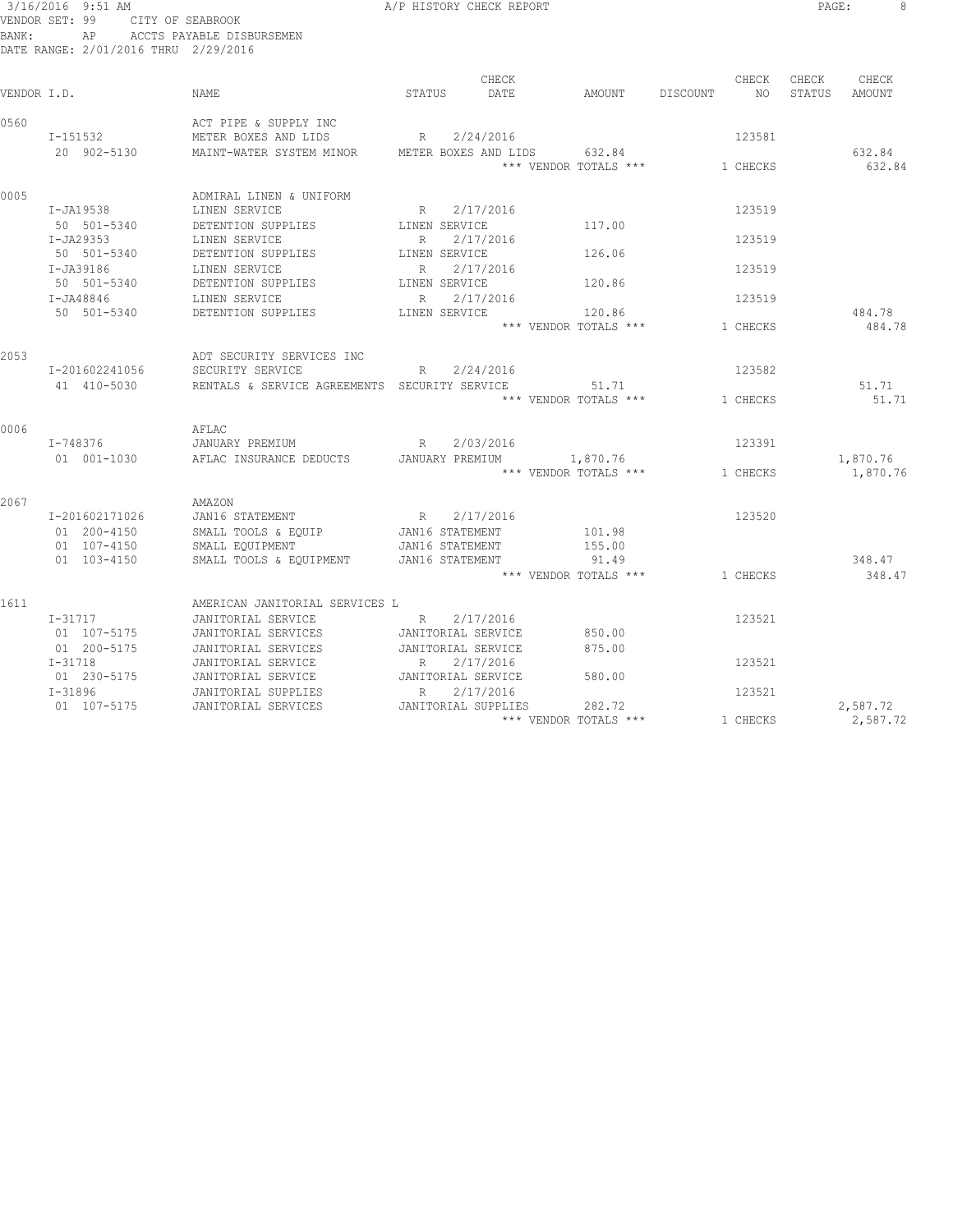#### 3/16/2016 9:51 AM **A/P HISTORY CHECK REPORT PAGE:** 9 VENDOR SET: 99 CITY OF SEABROOK BANK: AP ACCTS PAYABLE DISBURSEMEN DATE RANGE: 2/01/2016 THRU 2/29/2016

CHECK CHECK CHECK CHECK CHECK CHECK CHECK CHECK CHECK CHECK CHECK CHECK CHECK CHECK CHECK AMOUNT VENDOR I.D. NAME STATUS DATE AMOUNT DISCOUNT NO STATUS AMOUNT 0836 **APOLLO TIRE & WHEEL**  I-201602100999 TIRE MOUNTING R 2/10/2016 123458 01 500-5110 MAINT-AUTOS & EQUIP TIRE MOUNTING 10.00 10.00 10.00 \*\*\* VENDOR TOTALS \*\*\* 1 CHECKS 10.00 1443 AT&T I-201602030965 TELEPHONE R 2/03/2016 123392 41 410-5400 TELEPHONE TELEPHONE 68.77 68.77 1443 AT&T I-201602171027 TELEPHONE R 2/17/2016 123522 01 210-5400 TELEPHONE TELEPHONE TELEPHONE 54.38 01 500-5400 TELEPHONE TELEPHONE TELEPHONE 45.70 20 902-5400 TELEPHONE TELEPHONE 45.71 20 912-5400 TELEPHONE TELERTONE TELEPHONE 45.71 191.50 1443 AT&T I-201602171028 TELEPHONE R 2/17/2016 123523 01 400-5400 TELEPHONE TELEPHONE 254.45 254.45 1443 AT&T I-201602171029 TELEPHONE R 2/17/2016 123524 01 230–5400 TELEPHONE TELEPHONE TELEPHONE TELEPHONE 151.93 1443 AT&T<br>
1-201602171030 TELEPHONE<br>
200615100 TELEPHONE I-201602171030 TELEPHONE R 2/17/2016 123525 01 230–5400 TELEPHONE TELEPHONE TELEPHONE 58.81 58.81 58.81 \*\*\* VENDOR TOTALS \*\*\* 5 CHECKS 725.46 0914 AUTO ZONE COMMERCIAL I-1491584192 P-8 REV MIRROR R 2/03/2016 123393 01 200-5110 MAINT-AUTOS & EQUIPMENT P-8 REV MIRROR 5.65 5.65 0914 Quantitative AUTO ZONE COMMERCIAL C-1491559540 AIR DOOR ACTUATOR R 2/17/2016 123526 20 902-5110 MAINT-AUTOS & EQUIPMENT AIR DOOR ACTUATOR 24.17CR I-1491534340 AIR DOOR ACTUATOR R 2/17/2016 123526 20 902-5110 MAINT-AUTOS & EQUIPMENT AIR DOOR ACTUATOR 24.17 I-1491602490 VEHICLE MAINTENANCE SUPPLIES R 2/17/2016 123526 01 400-5110 MAINT-AUTOS & EQUIPMENT VEHICLE MAINTENANCE 48.93 48.93 0914 AUTO ZONE COMMERCIAL I-1491588657 PARTS R 2/24/2016 123583 01 200-5110 MAINT-AUTOS & EQUIPMENT PARTS 25.65 I-1491590828 PARTS R 2/24/2016 123583 20 912-5110 MAINT-AUTOS & EQUIPMENT PARTS 19.49 45.14 \*\*\* VENDOR TOTALS \*\*\* 3 CHECKS 99.72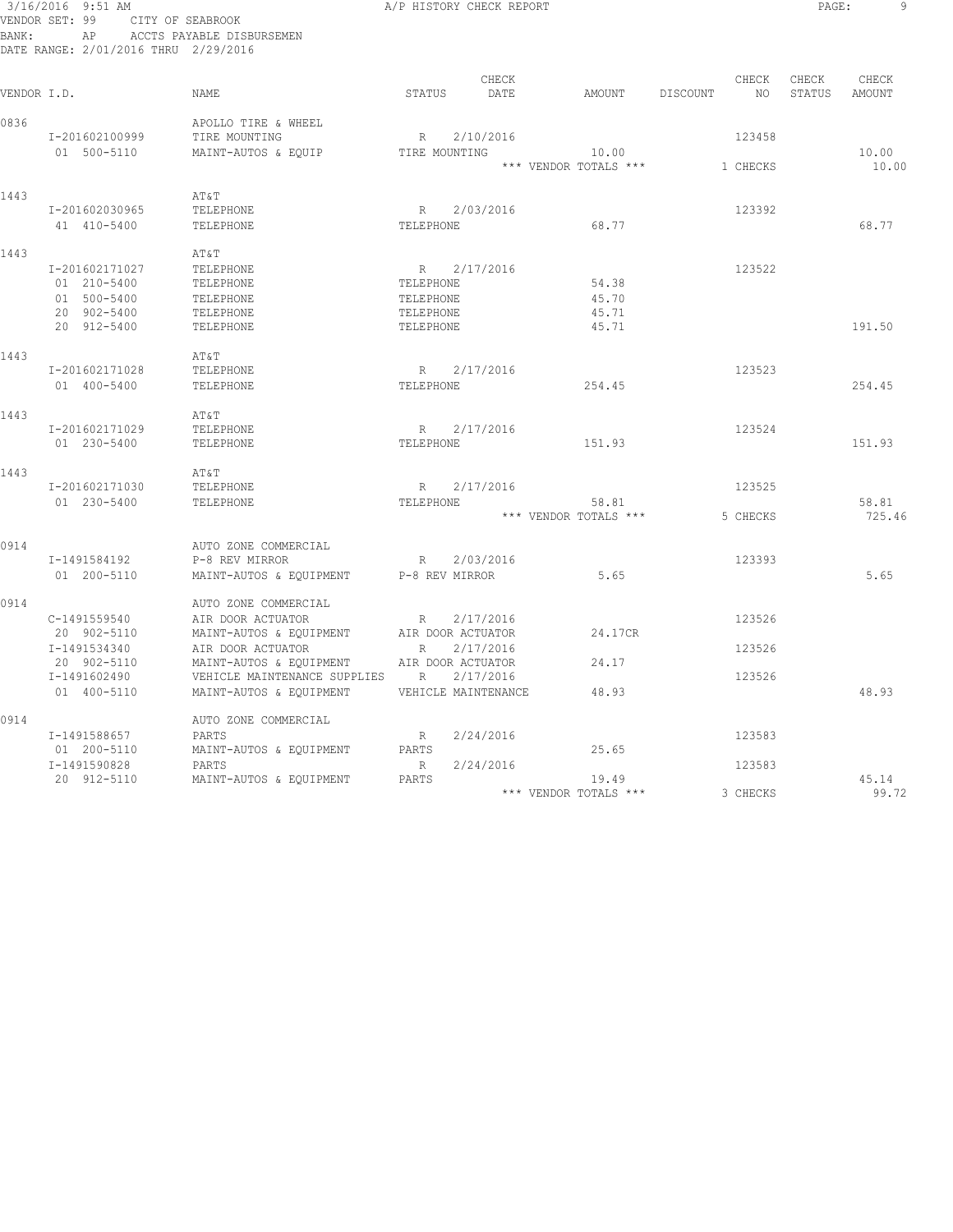3/16/2016 9:51 AM A/P HISTORY CHECK REPORT PAGE: 10 VENDOR SET: 99 CITY OF SEABROOK BANK: AP ACCTS PAYABLE DISBURSEMEN DATE RANGE: 2/01/2016 THRU 2/29/2016

| VENDOR I.D. |                                                                                                                     | NAME                                                                                                                             | STATUS                                                                                       | CHECK<br>DATE          | AMOUNT                                                                                | DISCOUNT | CHECK<br>NO.                 | CHECK<br>STATUS | CHECK<br>AMOUNT      |
|-------------|---------------------------------------------------------------------------------------------------------------------|----------------------------------------------------------------------------------------------------------------------------------|----------------------------------------------------------------------------------------------|------------------------|---------------------------------------------------------------------------------------|----------|------------------------------|-----------------|----------------------|
| 2598        | $I - 7696$<br>20 912-5120                                                                                           | RANDY BARNES<br>SEWER LINE BORE HOLE<br>MAINT-SEWER SYSTEM MINOR                                                                 | R<br>SEWER LINE BORE HOLE                                                                    | 2/03/2016              | 840.00<br>*** VENDOR TOTALS ***                                                       |          | 123453<br>1 CHECKS           |                 | 840.00<br>840.00     |
| 1064        | I-17280<br>01 500-5140<br>$I - 17453$<br>42 420-6020                                                                | BAY AREA RENTALS INC<br>CONCRETE<br>MAINT STREETS<br>CONCRETE<br>EQUIPMENT                                                       | R<br>CONCRETE<br>R<br>CONCRETE                                                               | 2/10/2016<br>2/10/2016 | 381.90<br>342.90<br>*** VENDOR TOTALS ***                                             |          | 123459<br>123459<br>1 CHECKS |                 | 724.80<br>724.80     |
| 1701        | I-68087<br>01 500-5145                                                                                              | BAYTOWN SAND AND CLAY<br>SAND<br>MAINT-DRAINAGE                                                                                  | R<br>SAND                                                                                    | 2/17/2016              | 706.48                                                                                |          | 123527                       |                 | 706.48               |
| 1701        | $I - 68273$<br>01 500-5145                                                                                          | BAYTOWN SAND AND CLAY<br>SAND<br>MAINT-DRAINAGE                                                                                  | R<br>SAND                                                                                    | 2/24/2016              | 382.53<br>*** VENDOR TOTALS ***                                                       |          | 123584<br>2 CHECKS           |                 | 382.53<br>1,089.01   |
| 1579        | I-201602101000<br>01 102-5300                                                                                       | JOYCE BICE<br>CIVIL SERVICE SEMINAR EXPENSES R<br>TRAINING & CONFERENCE                                                          | CIVIL SERVICE SEMINA                                                                         | 2/10/2016              | 620.00<br>*** VENDOR TOTALS ***                                                       |          | 123460<br>1 CHECKS           |                 | 620.00<br>620.00     |
| 1220        | I-20576066<br>01 107-5400<br>01 200-5400<br>01 400-5400<br>01 106-5400<br>01 500-5400<br>20 902-5400<br>20 912-5400 | BIRCH COMMUNICATIONS INC<br>TELEPHONE<br>TELEPHONE<br>TELEPHONE<br>TELEPHONE<br>TELEPHONE<br>TELEPHONE<br>TELEPHONE<br>TELEPHONE | E<br>TELEPHONE<br>TELEPHONE<br>TELEPHONE<br>TELEPHONE<br>TELEPHONE<br>TELEPHONE<br>TELEPHONE | 2/10/2016              | 0.98<br>0.97<br>156.68<br>601.86<br>51.32<br>74.43<br>120.62<br>*** VENDOR TOTALS *** |          | 999999<br>1 CHECKS           |                 | 1,006.86<br>1,006.86 |
| 2488        | I-27331220001<br>01 400-5464                                                                                        | BLUELINE RENTAL<br>8000 WATT TOWABLE LIGHT TOWER<br><b>EVENTS</b>                                                                | R<br>8000 WATT TOWABLE LI                                                                    | 2/03/2016              | 114.84<br>*** VENDOR TOTALS ***                                                       |          | 123396<br>1 CHECKS           |                 | 114.84<br>114.84     |
| 0428        | I-IL79501<br>01 500-5110                                                                                            | BROOKSIDE EQUIPMENT SALES<br>FILTERS & BLADES<br>MAINT-AUTOS & EQUIP                                                             | R<br>FILTERS & BLADES                                                                        | 2/10/2016              | 654.58<br>*** VENDOR TOTALS ***                                                       |          | 123461<br>1 CHECKS           |                 | 654.58<br>654.58     |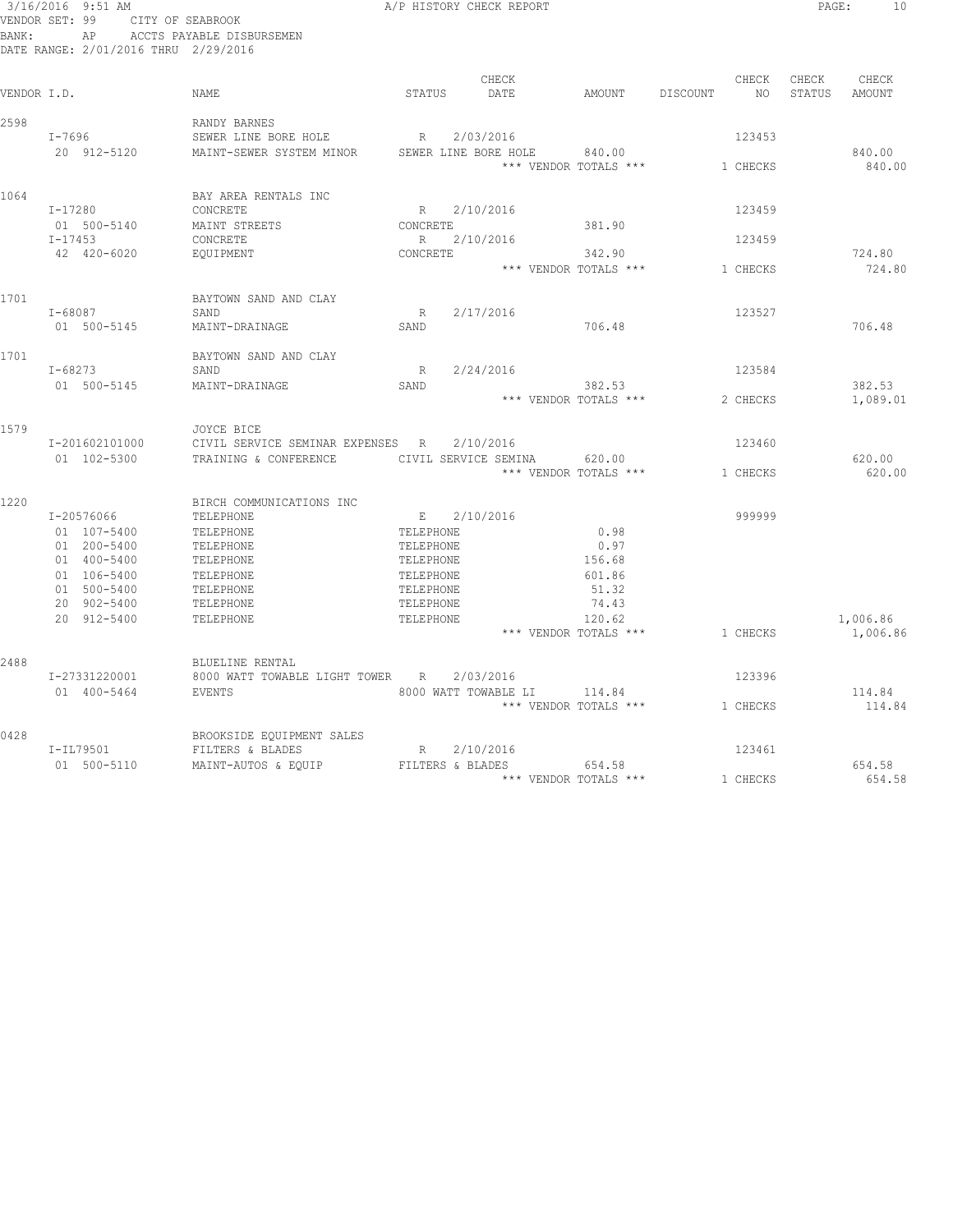#### 3/16/2016 9:51 AM A/P HISTORY CHECK REPORT PAGE: 11 VENDOR SET: 99 CITY OF SEABROOK BANK: AP ACCTS PAYABLE DISBURSEMEN DATE RANGE: 2/01/2016 THRU 2/29/2016

|             |                |                                      |                        | CHECK     |                                 |          | CHECK    | CHECK  | CHECK    |
|-------------|----------------|--------------------------------------|------------------------|-----------|---------------------------------|----------|----------|--------|----------|
| VENDOR I.D. |                | NAME                                 | STATUS                 | DATE      | AMOUNT                          | DISCOUNT | NO.      | STATUS | AMOUNT   |
| 1550        |                | BUSINESS CARD A/C                    |                        |           |                                 |          |          |        |          |
|             | I-201602030974 | JAN16 STATEMENT                      | R                      | 2/03/2016 |                                 |          | 123397   |        |          |
|             | 20 902-5020    | DUES & SUBSCRIPTIONS                 | JAN16 STATEMENT        |           | 40.00                           |          |          |        |          |
|             | 20 902-5465    | MISC EXPENSE                         | JAN16 STATEMENT        |           | 1.38                            |          |          |        | 41.38    |
|             |                |                                      |                        |           | *** VENDOR TOTALS ***           |          | 1 CHECKS |        | 41.38    |
| 2580        |                | BUSINESS CARD D/V                    |                        |           |                                 |          |          |        |          |
|             | I-201602030971 | JAN16 STATEMENT                      | R                      | 2/03/2016 |                                 |          | 123398   |        |          |
|             | 01 210-5020    | DUES & SUBSCRIPTIONS                 | JAN16 STATEMENT        |           | 40.00                           |          |          |        | 40.00    |
|             |                |                                      |                        |           | *** VENDOR TOTALS ***           |          | 1 CHECKS |        | 40.00    |
| 2115        |                | BUSINESS CARD G/C                    |                        |           |                                 |          |          |        |          |
|             | I-201602030968 | JAN16 STATEMENT                      | R                      | 2/03/2016 |                                 |          | 123399   |        |          |
|             | 01 107-5465    | MISC EXPENSE                         | <b>JAN16 STATEMENT</b> |           | 31.00                           |          |          |        |          |
|             | 01 102-5300    | TRAINING & CONFERENCE                | JAN16 STATEMENT        |           | 385.00                          |          |          |        |          |
|             | 01 102-5465    | MISC EXPENSE                         | JAN16 STATEMENT        |           | 29.82                           |          |          |        |          |
|             | 01 102-5020    | DUES & SUBSCRIPTIONS                 | JAN16 STATEMENT        |           | 40.00                           |          |          |        | 485.82   |
|             |                |                                      |                        |           | *** VENDOR TOTALS ***           |          | 1 CHECKS |        | 485.82   |
|             |                |                                      |                        |           |                                 |          |          |        |          |
| 2061        |                | BUSINESS CARD G/R                    |                        |           |                                 |          |          |        |          |
|             | I-201602030973 | <b>JAN16 STATEMENT</b>               | R                      | 2/03/2016 |                                 |          | 123400   |        |          |
|             | 01 102-5020    | DUES & SUBSCRIPTIONS                 | JAN16 STATEMENT        |           | 40.00                           |          |          |        | 40.00    |
|             |                |                                      |                        |           | *** VENDOR TOTALS ***           |          | 1 CHECKS |        | 40.00    |
| 1816        |                | BUSINESS CARD G/S                    |                        |           |                                 |          |          |        |          |
|             | I-201602030966 | JAN16 STATEMENT                      | R                      | 2/03/2016 |                                 |          | 123401   |        |          |
|             | 01 103-4150    | SMALL TOOLS & EQUIPMENT              | JAN16 STATEMENT        |           | 452.54                          |          |          |        | 452.54   |
|             |                |                                      |                        |           | *** VENDOR TOTALS ***           |          | 1 CHECKS |        | 452.54   |
|             |                |                                      |                        |           |                                 |          |          |        |          |
| 2438        | I-201602171031 | BUSINESS CARD J/A<br>JAN16 STATEMENT | R                      | 2/17/2016 |                                 |          | 123528   |        |          |
|             | 01 700-5300    |                                      |                        |           |                                 |          |          |        | 150.00   |
|             |                | TRAINING & CONFERENCE                | JAN16 STATEMENT        |           | 150.00<br>*** VENDOR TOTALS *** |          | 1 CHECKS |        | 150.00   |
|             |                |                                      |                        |           |                                 |          |          |        |          |
| 2510        |                | BUSINESS CARD K/P                    |                        |           |                                 |          |          |        |          |
|             | I-201602030967 | JAN16 STATEMENT                      | R                      | 2/03/2016 |                                 |          | 123402   |        |          |
|             | 01 107-5180    | MAINT-BLDGS & GROUNDS                | JAN16 STATEMENT        |           | 374.00                          |          |          |        |          |
|             | 01 107-5030    | RENTALS & SERVICE AGRMTS             | JAN16 STATEMENT        |           | 125.10                          |          |          |        |          |
|             | 20 902-5300    | TRAINING & CONFERENCE                | JAN16 STATEMENT        |           | 380.05                          |          |          |        |          |
|             | 01 400-4400    | MISC SUPPLIES                        | <b>JAN16 STATEMENT</b> |           | 105.13                          |          |          |        |          |
|             | 01 500-4400    | MISC SUPPLIES                        | JAN16 STATEMENT        |           | 35.16                           |          |          |        |          |
|             | 20 902-4400    | MISC SUPPLIES                        | JAN16 STATEMENT        |           | 35.17                           |          |          |        |          |
|             | 20 912-4400    | MISC SUPPLIES                        | <b>JAN16 STATEMENT</b> |           | 35.17                           |          |          |        |          |
|             | 01 500-5300    | TRAINING & CONFERENCE                | JAN16 STATEMENT        |           | 76.94                           |          |          |        |          |
|             | 01 400-5300    | TRAINING & CONFERENCE                | <b>JAN16 STATEMENT</b> |           | 75.00                           |          |          |        |          |
|             | 20<br>912-5300 | TRAINING CONFERENCE                  | JAN16 STATEMENT        |           | 200.00                          |          |          |        | 1,441.72 |
|             |                |                                      |                        |           | *** VENDOR TOTALS ***           |          | 1 CHECKS |        | 1,441.72 |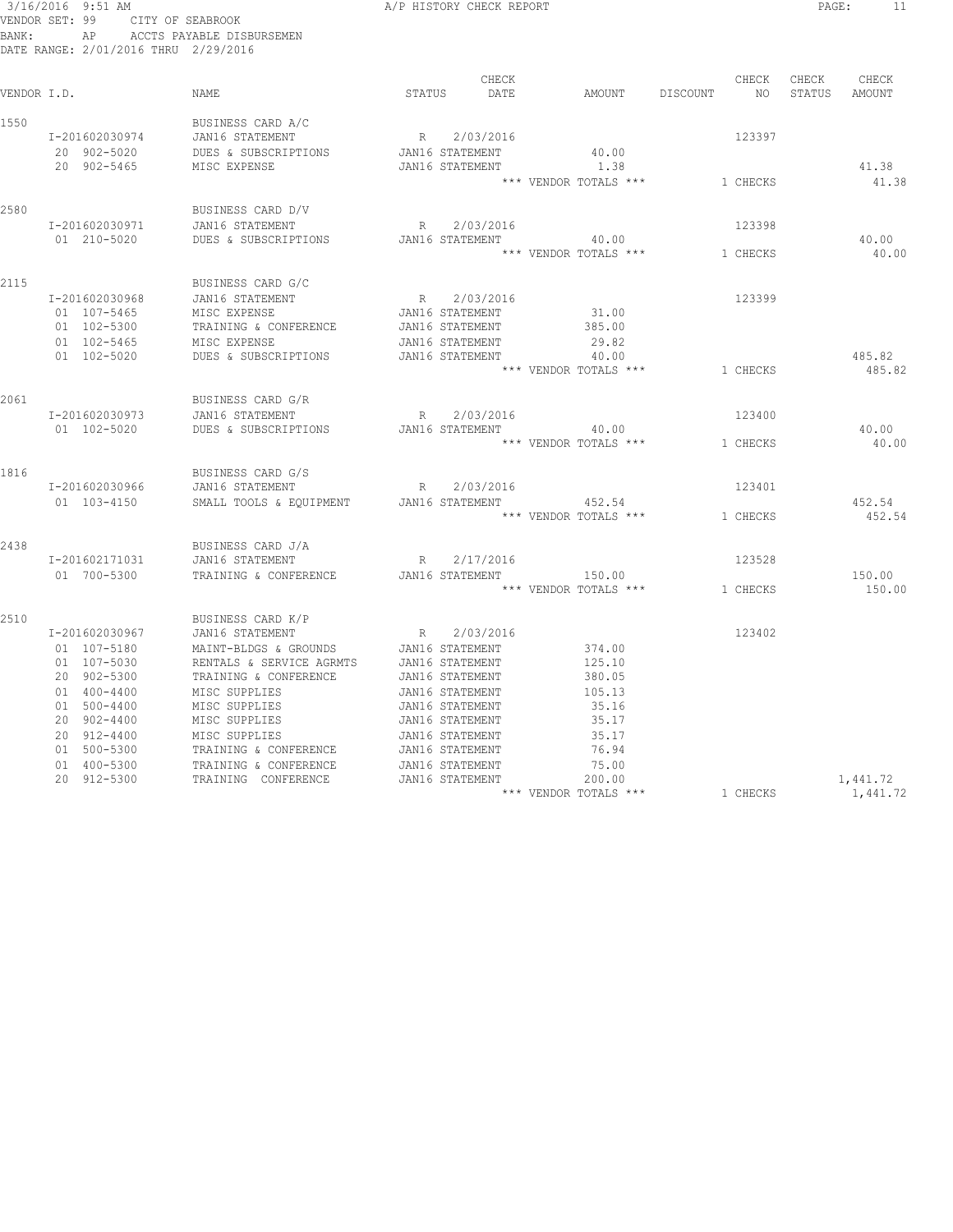#### 3/16/2016 9:51 AM A/P HISTORY CHECK REPORT PAGE: 12 VENDOR SET: 99 CITY OF SEABROOK BANK: AP ACCTS PAYABLE DISBURSEMEN DATE RANGE: 2/01/2016 THRU 2/29/2016

|             |                |                          | CHECK            |                       |          | CHECK    | CHECK  | CHECK         |
|-------------|----------------|--------------------------|------------------|-----------------------|----------|----------|--------|---------------|
| VENDOR I.D. |                | <b>NAME</b>              | DATE<br>STATUS   | AMOUNT                | DISCOUNT | NO.      | STATUS | <b>AMOUNT</b> |
| 2169        |                | BUSINESS CARD L/D        |                  |                       |          |          |        |               |
|             | I-201602171032 | JAN16 STATEMENT          | R 2/17/2016      |                       |          | 123529   |        |               |
|             | 15 150-5010    | ADVERTISING              | JAN16 STATEMENT  | 382.70                |          |          |        |               |
|             | 01 001-0507    | DUE FROM EDC             | JAN16 STATEMENT  | 31.39                 |          |          |        |               |
|             | 01 100-5465    | MISC EXPENDITURES        | JAN16 STATEMENT  | 56.18                 |          |          |        |               |
|             | 83 830-4150    | SMALL TOOLS & EQUIP      | JAN16 STATEMENT  | 253.57                |          |          |        |               |
|             | 15 150-5465    | MISCELLANEOUS            | JAN16 STATEMENT  | 44.49                 |          |          |        | 768.33        |
|             |                |                          |                  | *** VENDOR TOTALS *** |          | 1 CHECKS |        | 768.33        |
| 2114        |                | BUSINESS CARD P/L        |                  |                       |          |          |        |               |
|             | I-201602030972 | JAN16 STATEMENT          | 2/03/2016<br>R   |                       |          | 123403   |        |               |
|             | 01 102-5020    | DUES & SUBSCRIPTIONS     | JAN16 STATEMENT  | 40.00                 |          |          |        | 40.00         |
|             |                |                          |                  | *** VENDOR TOTALS *** |          | 1 CHECKS |        | 40.00         |
| 2517        |                | BUSINESS CARD R/H        |                  |                       |          |          |        |               |
|             | I-201602030969 | JAN 16 STATEMENT         | 2/03/2016<br>R   |                       |          | 123404   |        |               |
|             | 01 107-5300    | TRAINING & CONFERENCE    | JAN 16 STATEMENT | 65.00                 |          |          |        | 65.00         |
|             |                |                          |                  | *** VENDOR TOTALS *** |          | 1 CHECKS |        | 65.00         |
|             |                |                          |                  |                       |          |          |        |               |
| 1693        |                | BUSINESS CARD S/L        |                  |                       |          |          |        |               |
|             | I-201602030970 | JAN16 STATEMENT          | 2/03/2016<br>R   |                       |          | 123405   |        |               |
|             | 01 600-5300    | TRAINING & CONFERENCE    | JAN16 STATEMENT  | 240.00                |          |          |        |               |
|             | 01 600-5110    | MAINT-AUTOS & EQUIP      | JAN16 STATEMENT  | 158.99                |          |          |        |               |
|             | 01 600-5465    | MISC EXPENDITURES        | JAN16 STATEMENT  | 45.75                 |          |          |        | 444.74        |
|             |                |                          |                  | *** VENDOR TOTALS *** |          | 1 CHECKS |        | 444.74        |
| 2390        |                | BUSINESS CARD S/W        |                  |                       |          |          |        |               |
|             | I-201602171033 | JAN16 STATEMENT          | R 2/17/2016      |                       |          | 123530   |        |               |
|             | 50 501-5490    | CRIME PREVENTION DIV EXP | JAN16 STATEMENT  | 282.98                |          |          |        |               |
|             | 01 200-5310    | UNIFORMS & LAUNDRY       | JAN16 STATEMENT  | 262.90                |          |          |        | 545.88        |
|             |                |                          |                  | *** VENDOR TOTALS *** |          | 1 CHECKS |        | 545.88        |
| 1053        |                | CENTERPOINT ENERGY       |                  |                       |          |          |        |               |
|             | I-201602030975 | UTILITY                  | 2/03/2016<br>R   |                       |          | 123407   |        |               |
|             | 01 400-5410    | UTILITIES                | UTILITY          | 21.59                 |          |          |        | 21.59         |
|             |                |                          |                  |                       |          |          |        |               |
| 1053        |                | CENTERPOINT ENERGY       |                  |                       |          |          |        |               |
|             | I-201602171034 | UTILITY                  | 2/17/2016<br>R   |                       |          | 123531   |        |               |
|             | 01 230-5410    | UTILITIES                | UTILITY          | 161.47                |          |          |        | 161.47        |
| 1053        |                | CENTERPOINT ENERGY       |                  |                       |          |          |        |               |
|             | I-201602171035 | UTILITY                  | 2/17/2016<br>R   |                       |          | 123532   |        |               |
|             | 20 902-5410    | UTILITIES                | UTILITY          | 43.60                 |          |          |        | 43.60         |
|             |                |                          |                  |                       |          |          |        |               |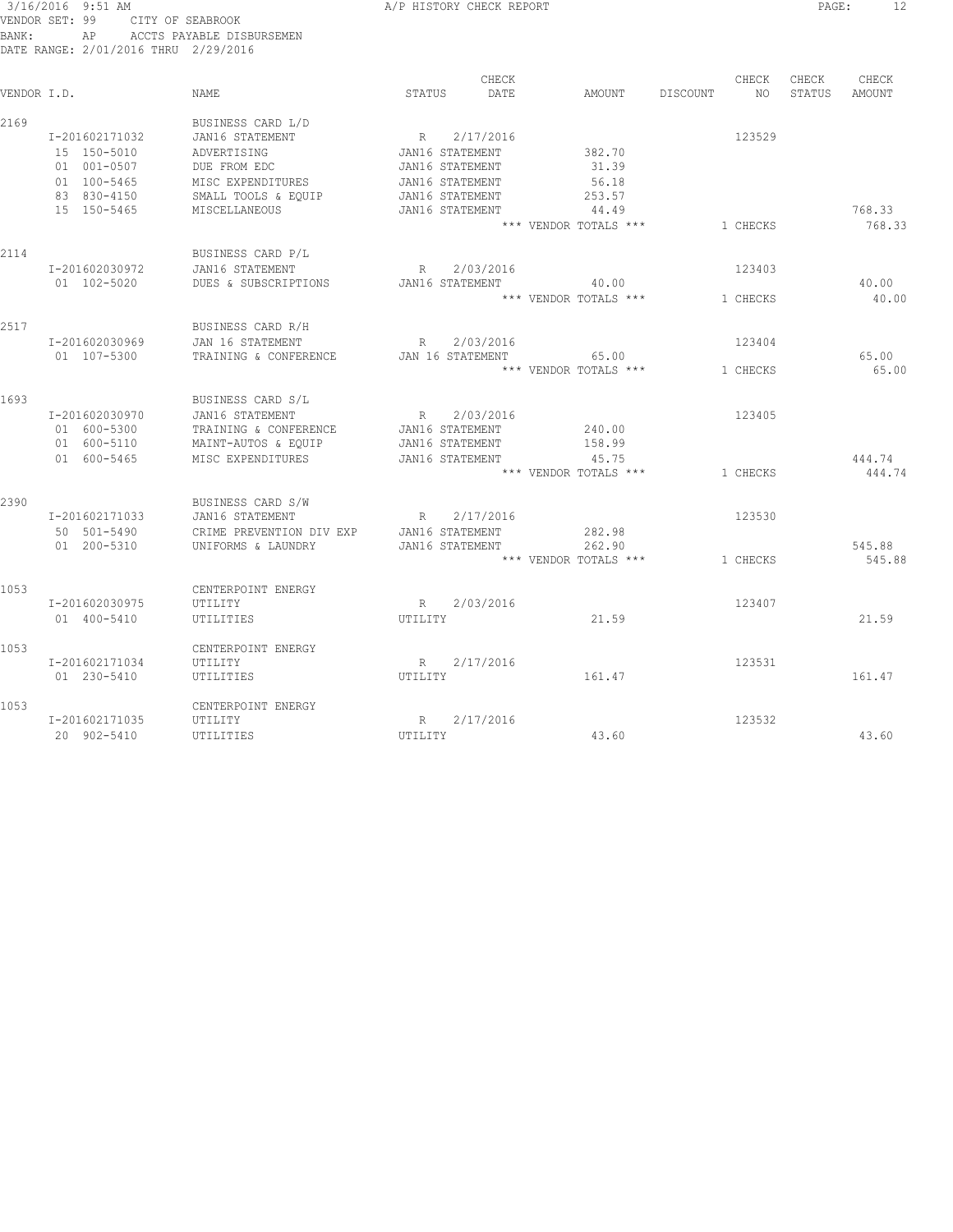#### 3/16/2016 9:51 AM A/P HISTORY CHECK REPORT PAGE: 13 VENDOR SET: 99 CITY OF SEABROOK BANK: AP ACCTS PAYABLE DISBURSEMEN DATE RANGE: 2/01/2016 THRU 2/29/2016

| VENDOR I.D. |                                  | <b>NAME</b>                               | <b>STATUS</b>      | CHECK<br>DATE | AMOUNT                         | DISCOUNT | CHECK<br>NO | CHECK<br>STATUS | CHECK<br>AMOUNT |
|-------------|----------------------------------|-------------------------------------------|--------------------|---------------|--------------------------------|----------|-------------|-----------------|-----------------|
| 1053        |                                  | CENTERPOINT ENERGY                        |                    |               |                                |          |             |                 |                 |
|             | I-201602171036                   | UTILITY                                   | R                  | 2/17/2016     |                                |          | 123533      |                 |                 |
|             | 01 500-5410                      | UTILITIES                                 | UTILITY            |               | 13.42                          |          |             |                 |                 |
|             | 20 902-5410                      | UTILITIES                                 | UTILITY            |               | 13.43                          |          |             |                 |                 |
|             | 20 912-5410                      | UTILITIES                                 | UTILITY            |               | 13.43                          |          |             |                 | 40.28           |
| 1053        |                                  | CENTERPOINT ENERGY                        |                    |               |                                |          |             |                 |                 |
|             | I-201602171037                   | UTILITY                                   | R                  | 2/17/2016     |                                |          | 123534      |                 |                 |
|             | 20 902-5410                      | UTILITIES                                 | UTILITY            |               | 31.35                          |          |             |                 | 31.35           |
| 1053        |                                  | CENTERPOINT ENERGY                        |                    |               |                                |          |             |                 |                 |
|             | I-201602171038                   | UTILITY                                   | R                  | 2/17/2016     |                                |          | 123535      |                 |                 |
|             | 01 400-5410                      | UTILITIES                                 | UTILITY            |               | 20.35                          |          |             |                 | 20.35           |
| 1053        |                                  | CENTERPOINT ENERGY                        |                    |               |                                |          |             |                 |                 |
|             | I-201602171040                   | UTILITY                                   | R                  | 2/17/2016     |                                |          | 123536      |                 |                 |
|             | 20 902-5410                      | UTILITIES                                 | UTILITY            |               | 17.65                          |          |             |                 | 17.65           |
| 1053        |                                  | CENTERPOINT ENERGY                        |                    |               |                                |          |             |                 |                 |
|             | I-201602171041                   | UTILITY                                   | R                  | 2/17/2016     |                                |          | 123537      |                 |                 |
|             | 20 902-5410                      | UTILITIES                                 | UTILITY            |               | 23.91                          |          |             |                 | 23.91           |
| 1053        |                                  | CENTERPOINT ENERGY                        |                    |               |                                |          |             |                 |                 |
|             | I-201602171044                   | UTILITY                                   | R                  | 2/17/2016     |                                |          | 123538      |                 |                 |
|             | 01 107-5410                      | UTILITIES                                 | UTILITY            |               | 23.57                          |          |             |                 | 23.57           |
| 1053        |                                  | CENTERPOINT ENERGY                        |                    |               |                                |          |             |                 |                 |
|             | I-201602171045                   | UTILITY                                   | R                  | 2/17/2016     |                                |          | 123539      |                 |                 |
|             | 01 107-5410                      | UTILITIES                                 | UTILITY            |               | 31.11<br>*** VENDOR TOTALS *** |          | 10 CHECKS   |                 | 31.11<br>414.88 |
|             |                                  |                                           |                    |               |                                |          |             |                 |                 |
| 1025        |                                  | CENTURY ASPHALT MATERIALS                 |                    |               |                                |          |             |                 |                 |
|             | I-27806<br>01 500-5140           | ASPHALT<br>MAINT STREETS                  | R<br>ASPHALT       | 2/24/2016     | 294.06                         |          | 123585      |                 | 294.06          |
|             |                                  |                                           |                    |               | *** VENDOR TOTALS ***          |          | 1 CHECKS    |                 | 294.06          |
|             |                                  |                                           |                    |               |                                |          |             |                 |                 |
| 1486        |                                  | CHILD SUPPORT, HARRIS                     |                    |               |                                |          |             |                 |                 |
|             | I-CS3201602090996                | CHILD SUPPORT                             | $D \qquad \qquad$  | 2/09/2016     |                                |          | 000000      |                 |                 |
|             | 01 001-1032                      | OTHER PAYROLL DEDUCTIONS                  | CHILD SUPPORT      |               | 300.00                         |          |             |                 |                 |
|             | I-CS7201602090996                | CHILD SUPPORT                             | D                  | 2/09/2016     |                                |          | 000000      |                 |                 |
|             | 01 001-1032                      | OTHER PAYROLL DEDUCTIONS                  | CHILD SUPPORT      |               | 230.77                         |          |             |                 | 530.77          |
| 1486        |                                  | CHILD SUPPORT, HARRIS                     |                    |               |                                |          |             |                 |                 |
|             | I-CS3201602231054                | CHILD SUPPORT                             | D                  | 2/23/2016     |                                |          | 000000      |                 |                 |
|             | 01 001-1032<br>I-CS7201602231054 | OTHER PAYROLL DEDUCTIONS<br>CHILD SUPPORT | CHILD SUPPORT<br>D | 2/23/2016     | 300.00                         |          | 000000      |                 |                 |
|             | 01 001-1032                      | OTHER PAYROLL DEDUCTIONS                  | CHILD SUPPORT      |               | 230.77                         |          |             |                 | 530.77          |
|             |                                  |                                           |                    |               | *** VENDOR TOTALS ***          |          | 2 CHECKS    |                 | 1,061.54        |
|             |                                  |                                           |                    |               |                                |          |             |                 |                 |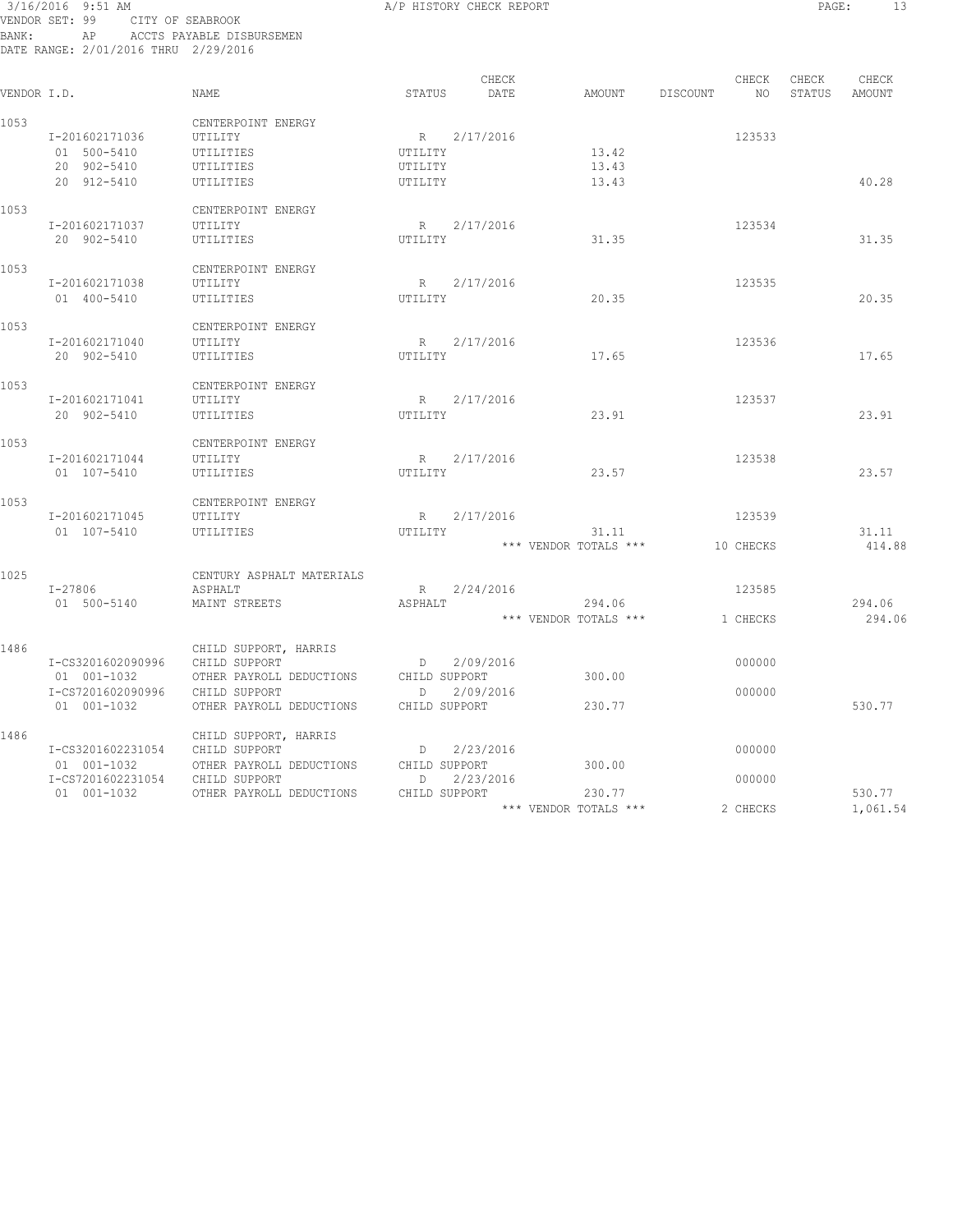| BANK:       | VENDOR SET: 99<br>ΑP                 | CITY OF SEABROOK<br>ACCTS PAYABLE DISBURSEMEN |              |                      |                                    |          |          |        |                        |
|-------------|--------------------------------------|-----------------------------------------------|--------------|----------------------|------------------------------------|----------|----------|--------|------------------------|
|             | DATE RANGE: 2/01/2016 THRU 2/29/2016 |                                               |              |                      |                                    |          |          |        |                        |
|             |                                      |                                               |              | CHECK                |                                    |          | CHECK    | CHECK  | CHECK                  |
| VENDOR I.D. |                                      | NAME                                          | STATUS       | DATE                 | AMOUNT                             | DISCOUNT | NO.      | STATUS | AMOUNT                 |
| 2469        |                                      | DERRICK CHRISTENSEN                           |              |                      |                                    |          |          |        |                        |
|             | I-201602030982                       | TRAINING EXPENSE                              | R            | 2/03/2016            |                                    |          | 123408   |        |                        |
|             | 01 200-5300                          | TRAINING & CONFERENCE                         |              | TRAINING EXPENSE     | 80.00<br>*** VENDOR TOTALS ***     |          | 1 CHECKS |        | 80.00<br>80.00         |
| 0056        |                                      | CITY OF PASADENA-WTR DEPT                     |              |                      |                                    |          |          |        |                        |
|             | I-201602101001                       | WATER                                         | R            | 2/10/2016            |                                    |          | 123462   |        |                        |
|             | 20 902-5451                          | PASADENA WATER SUPPLY                         | WATER        |                      | 28,548.78<br>*** VENDOR TOTALS *** |          | 1 CHECKS |        | 28,548.78<br>28,548.78 |
| 0057        |                                      | CITY OF SEABROOK                              |              |                      |                                    |          |          |        |                        |
|             | I-201602030979                       | WATER                                         | R            | 2/03/2016            |                                    |          | 123409   |        |                        |
|             | 01 107-5410                          | UTILITIES                                     | WATER        |                      | 294.72                             |          |          |        |                        |
|             | 01 200-5410                          | UTILITIES                                     | WATER        |                      | 11.94                              |          |          |        |                        |
|             | 01 400-5410                          | UTILITIES                                     | <b>WATER</b> |                      | 1,214.94                           |          |          |        |                        |
|             | 41 410-5410                          | UTILITIES                                     | WATER        |                      | 105.65                             |          |          |        |                        |
|             | 20 912-5410                          | UTILITIES                                     | <b>WATER</b> |                      | 3,633.45                           |          |          |        |                        |
|             | 01 500-5410                          | UTILITIES                                     | <b>WATER</b> |                      | 73.69                              |          |          |        | 5,334.39               |
| 0057        |                                      | CITY OF SEABROOK                              |              |                      |                                    |          |          |        |                        |
|             | I-201602101002                       | DUMPSTERS                                     | R            | 2/10/2016            |                                    |          | 123463   |        |                        |
|             | 01 107-5410                          | UTILITIES                                     | DUMPSTERS    |                      | 378.71                             |          |          |        |                        |
|             | 01 400-5410                          | UTILITIES                                     | DUMPSTERS    |                      | 1,415.79                           |          |          |        |                        |
|             | 01 500-5410                          | UTILITIES                                     | DUMPSTERS    |                      | 48.85                              |          |          |        |                        |
|             | 20 902-5410                          | UTILITIES                                     | DUMPSTERS    |                      | 48.85                              |          |          |        |                        |
|             | 20 912-5410                          | UTILITIES                                     | DUMPSTERS    |                      | 172.69                             |          |          |        | 2,064.89               |
|             |                                      |                                               |              |                      | *** VENDOR TOTALS ***              |          | 2 CHECKS |        | 7,399.28               |
| 1487        |                                      | CLEAR CREEK WATERSHED STEERING                |              |                      |                                    |          |          |        |                        |
|             | I-201602241060                       | 2015/16 OPERATING EXPENSES                    | R            | 2/24/2016            |                                    |          | 123586   |        |                        |
|             | 01 107-5020                          | DUES & SUBSCRIPTIONS                          |              | 2015/16 OPERATING EX | 363.60                             |          |          |        | 363.60                 |
|             |                                      |                                               |              |                      | *** VENDOR TOTALS ***              |          | 1 CHECKS |        | 363.60                 |
| 0060        |                                      | CLEAR LAKE EMERGENCY MED CORPS                |              |                      |                                    |          |          |        |                        |
|             | I-201602241055                       | FEB16 AMBULANCE CONTRACT FEE                  | Ε            | 2/24/2016            |                                    |          | 999999   |        |                        |
|             | 01 107-5230                          | CONTRACT-AMBULANCE SERV                       |              |                      | FEB16 AMBULANCE CONT 17,845.58     |          |          |        | 17,845.58              |
|             |                                      |                                               |              |                      | *** VENDOR TOTALS ***              |          | 1 CHECKS |        | 17,845.58              |
| 1898        |                                      | CMRS/POC                                      |              |                      |                                    |          |          |        |                        |
|             | I-201602030964                       | POSTAGE FOR METER                             | E            | 2/03/2016            |                                    |          | 999999   |        |                        |
|             | 01 107-4011                          | POSTAGE                                       |              | POSTAGE FOR METER    | 1,000.00                           |          |          |        | 1,000.00               |
| 1898        |                                      | CMRS/POC                                      |              |                      |                                    |          |          |        |                        |
|             | I-201602241066                       | POSTAGE                                       | E            | 2/24/2016            |                                    |          | 999999   |        |                        |
|             | 01 107-4011                          | POSTAGE                                       | POSTAGE      |                      | 1,000.00                           |          |          |        | 1,000.00               |
|             |                                      |                                               |              |                      | *** VENDOR TOTALS ***              |          | 2 CHECKS |        | 2,000.00               |

3/16/2016 9:51 AM A/P HISTORY CHECK REPORT PAGE: 14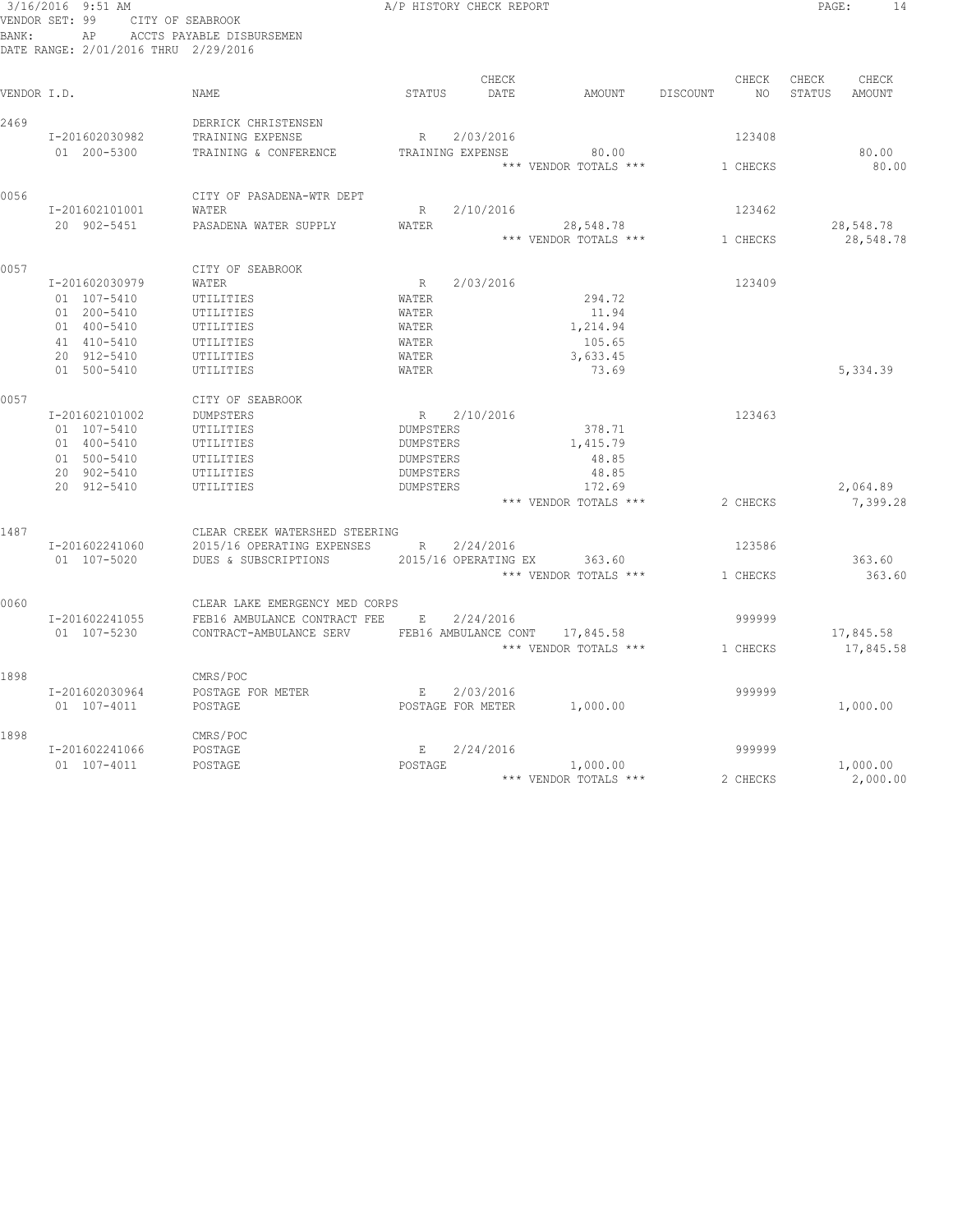#### 3/16/2016 9:51 AM A/P HISTORY CHECK REPORT PAGE: 15 VENDOR SET: 99 CITY OF SEABROOK BANK: AP ACCTS PAYABLE DISBURSEMEN DATE RANGE: 2/01/2016 THRU 2/29/2016

|             |                |                           | CHECK                |                       |          | CHECK    | CHECK  | CHECK         |
|-------------|----------------|---------------------------|----------------------|-----------------------|----------|----------|--------|---------------|
| VENDOR I.D. |                | <b>NAME</b>               | DATE<br>STATUS       | AMOUNT                | DISCOUNT | NO.      | STATUS | <b>AMOUNT</b> |
| 1293        |                | COBB FENDLEY & ASSOC INC. |                      |                       |          |          |        |               |
|             | I-252282       | GENERAL SERVICES          | 2/17/2016<br>R       |                       |          | 123540   |        |               |
|             | 01 107-5215    | PROF FEES-ENGINEERING     | GENERAL SERVICES     | 5,650.27              |          |          |        |               |
|             | 39 390-5215    | PROF FEES-ENGINEERING     | GENERAL SERVICES     | 1,576.34              |          |          |        |               |
|             | 01 500-5215    | PROF FEES - ENGR          | GENERAL SERVICES     | 1,910.42              |          |          |        | 9,137.03      |
| 1293        |                | COBB FENDLEY & ASSOC INC. |                      |                       |          |          |        |               |
|             | I-252283       | HESTERS GULLY             | R<br>2/17/2016       |                       |          | 123541   |        |               |
|             | 13 130-5215    | PROF FEES - ENGINEERING   | HESTERS GULLY        | 367.34                |          |          |        | 367.34        |
| 1293        |                | COBB FENDLEY & ASSOC INC. |                      |                       |          |          |        |               |
|             | I-252284       | WATER PLANT RELOCATION    | 2/17/2016<br>R       |                       |          | 123542   |        |               |
|             | 39 390-5215    | PROF FEES-ENGINEERING     | WATER PLANT RELOCATI | 7,500.00              |          |          |        | 7,500.00      |
| 1293        |                | COBB FENDLEY & ASSOC INC. |                      |                       |          |          |        |               |
|             | I-252357       | THOROUGHFARE PLAN         | 2/24/2016<br>R       |                       |          | 123587   |        |               |
|             | 01 107-5227    | PROF FEES-CONSULTING      | THOROUGHFARE PLAN    | 5,007.99              |          |          |        | 5,007.99      |
|             |                |                           |                      | *** VENDOR TOTALS *** |          | 4 CHECKS |        | 22,012.36     |
| 1588        |                | COMCAST                   |                      |                       |          |          |        |               |
|             | I-201602030976 | CABLE SERVICE             | 2/03/2016<br>R       |                       |          | 123410   |        |               |
|             | 20 912-5030    | RENTALS & SERVICE AGRMTS  | CABLE SERVICE        | 90.40                 |          |          |        | 90.40         |
| 1588        |                | COMCAST                   |                      |                       |          |          |        |               |
|             | I-201602030977 | CABLE SERVICE             | 2/03/2016<br>R       |                       |          | 123411   |        |               |
|             | 01 500-5030    | RENTALS & SERVICE AGRMTS  | CABLE SERVICE        | 25.09                 |          |          |        |               |
|             | 20 902-5030    | RENTALS & SERVICE AGRMTS  | CABLE SERVICE        | 25.10                 |          |          |        |               |
|             | 20 912-5030    | RENTALS & SERVICE AGRMTS  | CABLE SERVICE        | 25.10                 |          |          |        | 75.29         |
| 1588        |                | COMCAST                   |                      |                       |          |          |        |               |
|             | I-201602030980 | CABLE SERVICE             | R<br>2/03/2016       |                       |          | 123412   |        |               |
|             | 01 107-5030    | RENTALS & SERVICE AGRMTS  | CABLE SERVICE        | 47.27                 |          |          |        | 47.27         |
| 1588        |                | COMCAST                   |                      |                       |          |          |        |               |
|             | I-201602030981 | CABLE SERVICE             | 2/03/2016<br>R       |                       |          | 123413   |        |               |
|             | 01 200-5030    | RENTALS & SERVICE AGRMTS  | CABLE SERVICE        | 256.76                |          |          |        | 256.76        |
| 1588        |                | COMCAST                   |                      |                       |          |          |        |               |
|             | I-201602030983 | CABLE SERVICE             | 2/03/2016<br>R       |                       |          | 123414   |        |               |
|             | 01 107-5030    | RENTALS & SERVICE AGRMTS  | CABLE SERVICE        | 657.43                |          |          |        | 657.43        |
| 1588        |                | COMCAST                   |                      |                       |          |          |        |               |
|             | I-201602171039 | CABLE SERVICE             | R<br>2/17/2016       |                       |          | 123543   |        |               |
|             | 01 400-5030    | RENTALS & SERVICE AGRMTS  | CABLE SERVICE        | 150.63                |          |          |        | 150.63        |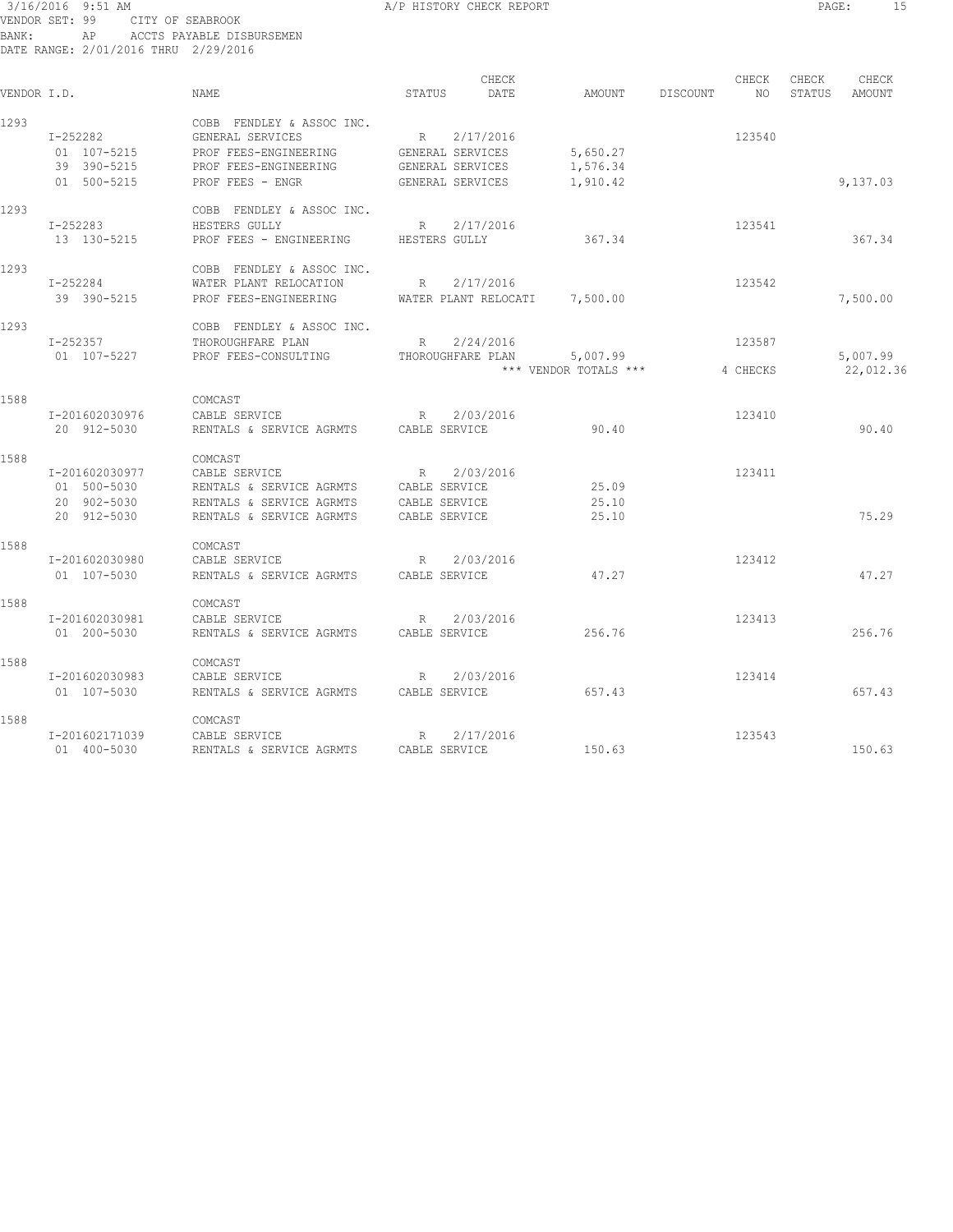#### 3/16/2016 9:51 AM A/P HISTORY CHECK REPORT PAGE: 16 VENDOR SET: 99 CITY OF SEABROOK BANK: AP ACCTS PAYABLE DISBURSEMEN DATE RANGE: 2/01/2016 THRU 2/29/2016

| VENDOR I.D. |                                                                                                                                                                    | NAME                                                                                                                                                                                     | STATUS                                                                                                          | CHECK<br>DATE                 | AMOUNT                                                                                                                                | DISCOUNT | CHECK<br>NO         | CHECK<br>STATUS | CHECK<br>AMOUNT        |
|-------------|--------------------------------------------------------------------------------------------------------------------------------------------------------------------|------------------------------------------------------------------------------------------------------------------------------------------------------------------------------------------|-----------------------------------------------------------------------------------------------------------------|-------------------------------|---------------------------------------------------------------------------------------------------------------------------------------|----------|---------------------|-----------------|------------------------|
| 1588        | I-201602171042<br>01 230-5030                                                                                                                                      | COMCAST<br>CABLE SERVICE<br>RENTALS & SERVICE AGRMTS                                                                                                                                     | R<br>CABLE SERVICE                                                                                              | 2/17/2016                     | 120.68                                                                                                                                |          | 123544              |                 | 120.68                 |
| 1588        | I-201602171043<br>01 230-5030                                                                                                                                      | COMCAST<br>CABLE SERVICE<br>RENTALS & SERVICE AGRMTS                                                                                                                                     | $\mathbb{R}$<br>CABLE SERVICE                                                                                   | 2/17/2016                     | 171.76                                                                                                                                |          | 123545              |                 | 171.76                 |
| 1588        | I-201602241058<br>01 230-5030                                                                                                                                      | COMCAST<br>CABLE SERVICE<br>RENTALS & SERVICE AGRMTS                                                                                                                                     | $\mathbb{R}$<br>CABLE SERVICE                                                                                   | 2/24/2016                     | 152.87                                                                                                                                |          | 123588              |                 | 152.87                 |
| 1588        | I-201602241059<br>01 200-5030                                                                                                                                      | COMCAST<br>CABLE SERVICE<br>RENTALS & SERVICE AGRMTS                                                                                                                                     | R<br>CABLE SERVICE                                                                                              | 2/24/2016                     | 256.76<br>*** VENDOR TOTALS ***                                                                                                       |          | 123589<br>10 CHECKS |                 | 256.76<br>1,979.85     |
| 2379        | I-19120<br>20 912-5280                                                                                                                                             | COMPETITIVE CHOICE<br>ORANGE ACTION<br>CHEMICAL SUPPLIES                                                                                                                                 | R<br>ORANGE ACTION                                                                                              | 2/24/2016                     | 508.00<br>*** VENDOR TOTALS ***                                                                                                       |          | 123590<br>1 CHECKS  |                 | 508.00<br>508.00       |
| 2558        | $I - 58403$<br>01 230-5030                                                                                                                                         | CONDURRE SECURITY SYSTEMS<br>SECURITY SERVICE<br>RENTALS & SERVICE AGRMTS                                                                                                                | R                                                                                                               | 2/03/2016<br>SECURITY SERVICE | 65.00<br>*** VENDOR TOTALS ***                                                                                                        |          | 123415<br>1 CHECKS  |                 | 65.00<br>65.00         |
| 2326        | I-0030406231<br>01 107-5410<br>01 230-5410<br>01 400-5410<br>41 410-5410<br>01 500-5410<br>01 210-5410<br>01 500-5411<br>01 200-5410<br>20 912-5410<br>20 902-5410 | CONSTELLATION NEWENERGY INC<br>UTILITY<br>UTILITIES<br>UTILITIES<br>UTILITIES<br>UTILITIES<br>UTILITIES<br>UTILITIES<br>UTILITIES - STREET LIGHTS<br>UTILITIES<br>UTILITIES<br>UTILITIES | R<br>UTILITY<br>UTILITY<br>UTILITY<br>UTILITY<br>UTILITY<br>UTILITY<br>UTILITY<br>UTILITY<br>UTILITY<br>UTILITY | 2/10/2016                     | 3,322.52<br>893.08<br>2,075.77<br>320.89<br>135.07<br>142.16<br>15,839.51<br>187.02<br>10,587.34<br>2,667.53<br>*** VENDOR TOTALS *** |          | 123464<br>1 CHECKS  |                 | 36,170.89<br>36,170.89 |
| 1090        | I-1625676<br>01 107-5465                                                                                                                                           | CROWN TROPHY<br>SAILBOAT<br>MISC EXPENSE                                                                                                                                                 | R<br>SAILBOAT                                                                                                   | 2/10/2016                     | 165.00<br>*** VENDOR TOTALS ***                                                                                                       |          | 123465<br>1 CHECKS  |                 | 165.00<br>165.00       |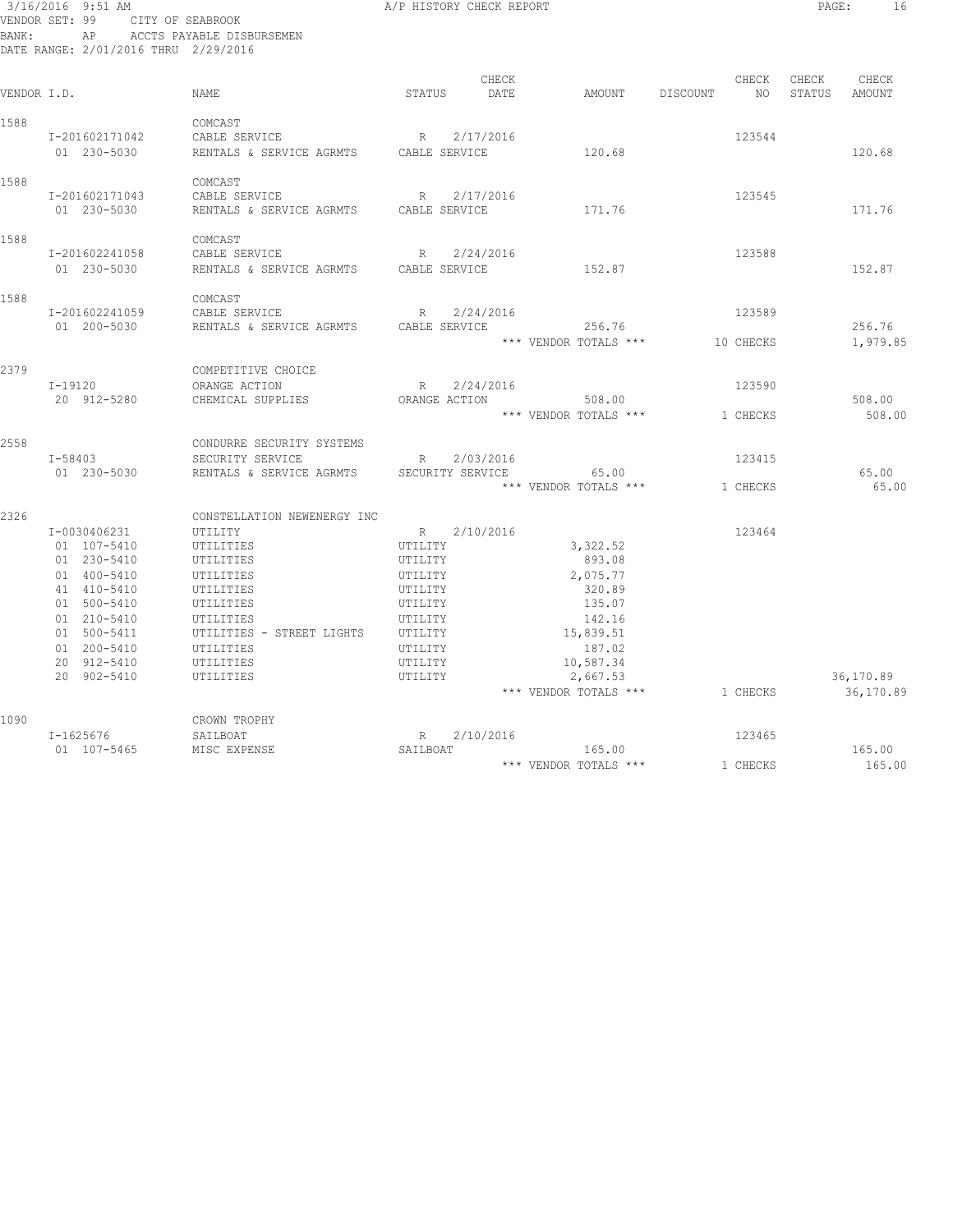3/16/2016 9:51 AM A/P HISTORY CHECK REPORT PAGE: 17 VENDOR SET: 99 CITY OF SEABROOK BANK: AP ACCTS PAYABLE DISBURSEMEN DATE RANGE: 2/01/2016 THRU 2/29/2016

| VENDOR I.D. |                                           | NAME                                                                                                                        | STATUS DATE                               | ${\tt CHECK}$ | AMOUNT DISCOUNT NO                                        | CHECK              | CHECK CHECK<br>STATUS AMOUNT |                      |
|-------------|-------------------------------------------|-----------------------------------------------------------------------------------------------------------------------------|-------------------------------------------|---------------|-----------------------------------------------------------|--------------------|------------------------------|----------------------|
| 2600        | $I-1523$<br>01 400-5300                   | CYPRESS-FAIRBANKS ISD<br>LIFEGUARD INSTRUCTOR TRAINING R 2/11/2016<br>TRAINING & CONFERENCE                                 |                                           |               | LIFEGUARD INSTRUCTOR 240.00<br>*** VENDOR TOTALS ***      | 123517<br>1 CHECKS |                              | 240.00<br>240.00     |
| 2116        | I-16120965N<br>01 200-5400                | DEPT OF INFORMATION RESOURCES<br>TELEPHONE<br>TELEPHONE                                                                     | R 2/03/2016<br>TELEPHONE                  |               | 296.54<br>*** VENDOR TOTALS *** 1 CHECKS                  | 123417             |                              | 296.54<br>296.54     |
| 2450        | I-201602181053<br>14 140-5465             | DEVON SELF STORAGE<br>STORAGE RENTAL<br>MISC EXPENSE                                                                        | R 2/18/2016                               |               | STORAGE RENTAL 2,151.50<br>*** VENDOR TOTALS *** 1 CHECKS | 123578             |                              | 2,151.50<br>2,151.50 |
| 1232        | I-951326<br>01 107-3145                   | DISA INC.<br>DRUG TESTING<br>DRUG TESTING                                                                                   | R 2/10/2016                               |               | DRUG TESTING 49.50<br>*** VENDOR TOTALS *** 1 CHECKS      | 123466             |                              | 49.50<br>49.50       |
| 2528        | I-181335<br>01 230-5180                   | DR COOL & PROFESSOR HEAT INC<br>SCHEDULED HVAC MAINTENANCE R 2/03/2016<br>MAINT BLDGS & GROUNDS SCHEDULED HVAC MAINT 947.19 |                                           |               | *** VENDOR TOTALS *** 1 CHECKS                            | 123418             |                              | 947.19<br>947.19     |
| 1463        | I-201602241061<br>20 902-5285             | DSHS CENTRAL LAB MC2004<br>LABORATORY FEES<br>LABORATORY FEES                                                               | R 2/24/2016                               |               | LABORATORY FEES 120.83<br>*** VENDOR TOTALS *** 1 CHECKS  | 123591             |                              | 120.83<br>120.83     |
| 0068        | I-DE0500008016<br>20 902-5030             | DXI INDUSTRIES, INC<br>CYLINDER DEMURRAGE<br>RENTALS & SERVICE AGRMTS CYLINDER DEMURRAGE                                    | R 2/24/2016                               |               | 80.00<br>*** VENDOR TOTALS *** 1 CHECKS                   | 123592             |                              | 80.00<br>80.00       |
| 0070        | $I - C16B369$<br>20 912-5285              | EASTEX ENVIRONMENTAL LABORATOR<br>LABORATORY FEE<br>LABORATORY FEES LABORATORY FEE                                          | R 2/24/2016                               |               | 648.00<br>x +** VENDOR TOTALS *** 1 CHECKS                | 123593             |                              | 648.00<br>648.00     |
| 2268        | $I - 16859$<br>01 400-4095<br>$I - 16860$ | EDS LANDSCAPING LLC<br>GARDEN SOIL<br>NURSERY SUPPLIES<br>GARDEN SOIL<br>01 400-5180 MAINT-BLDGS & GROUNDS GARDEN SOIL      | R 2/17/2016<br>GARDEN SOIL<br>R 2/17/2016 |               | 270.00<br>81.00                                           | 123546<br>123546   |                              | 351.00               |
|             |                                           |                                                                                                                             |                                           |               | *** VENDOR TOTALS *** 1 CHECKS                            |                    |                              | 351.00               |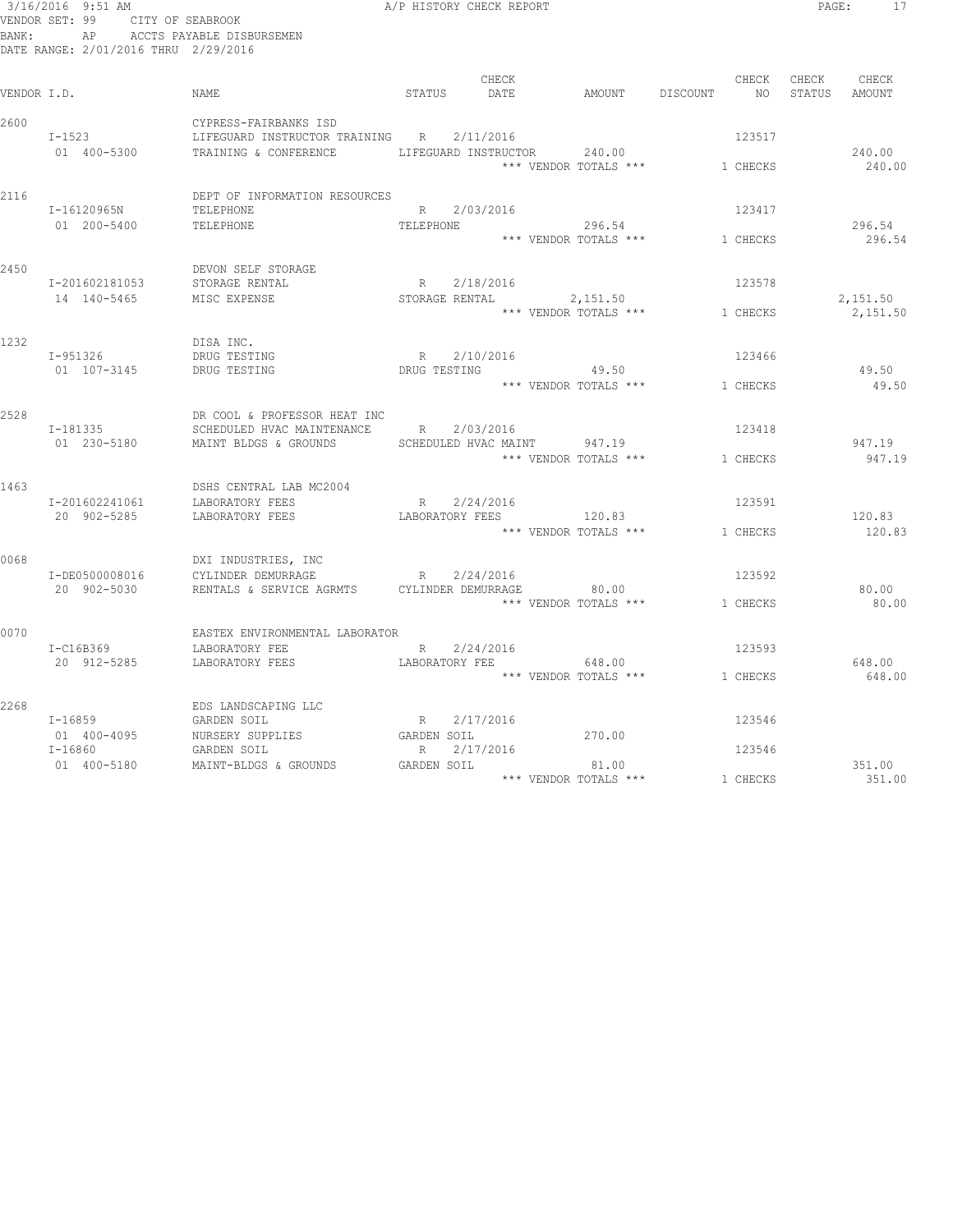3/16/2016 9:51 AM A/P HISTORY CHECK REPORT PAGE: 18 VENDOR SET: 99 CITY OF SEABROOK BANK: AP ACCTS PAYABLE DISBURSEMEN DATE RANGE: 2/01/2016 THRU 2/29/2016

| VENDOR I.D. |                                                                                          | <b>NAME</b>                                                                                                                          | CHECK<br>STATUS<br>DATE<br>AMOUNT                                                                                           | CHECK<br>DISCOUNT<br>NO                                       | CHECK<br>CHECK<br>STATUS<br>AMOUNT |
|-------------|------------------------------------------------------------------------------------------|--------------------------------------------------------------------------------------------------------------------------------------|-----------------------------------------------------------------------------------------------------------------------------|---------------------------------------------------------------|------------------------------------|
| 2484        | I-93088367<br>20 902-5030                                                                | ENVIRONMENTAL SYSTEMS<br>GIS ANNUAL SUBSCRIPTION<br>RENTALS & SERVICE AGRMTS                                                         | $\mathbf{E}$ and $\mathbf{E}$<br>2/10/2016<br>GIS ANNUAL SUBSCRIPT<br>2,500.00                                              | 999999<br>*** VENDOR TOTALS *** 1 CHECKS                      | 2,500.00<br>2,500.00               |
| 1963        | I-1532<br>42 420-6050                                                                    | TROY L FAIRCLOTH<br>SPLASH PAD LIGHTING<br>FACILITIES                                                                                | R 2/09/2016<br>SPLASH PAD LIGHTING 1,860.00                                                                                 | 123454                                                        | 1,860.00                           |
| 1963        | $I - 1545$<br>01 500-5180<br>20 902-5180<br>20 912-5180                                  | TROY L FAIRCLOTH<br>REPLACE BREAKER<br>MAINT-BLDGS & GROUNDS<br>MAINT-BLDGS & GROUNDS<br>MAINT-BLDGS & GROUNDS                       | R<br>2/24/2016<br>REPLACE BREAKER<br>78.66<br>REPLACE BREAKER<br>REPLACE BREAKER                                            | 123594<br>78.67<br>78.67<br>*** VENDOR TOTALS ***<br>2 CHECKS | 236.00<br>2,096.00                 |
| 0076        | I-532410420<br>01 107-4011                                                               | FEDERAL EXPRESS CORP<br>POSTAGE<br>POSTAGE                                                                                           | 2/24/2016<br>R<br>POSTAGE                                                                                                   | 123595<br>66.64<br>*** VENDOR TOTALS ***<br>1 CHECKS          | 66.64<br>66.64                     |
| 2007        | $I-6425$<br>01 100-5465                                                                  | FIRST CHECK<br>SOLICITOR PKG<br>MISC EXPENDITURES                                                                                    | 2/10/2016<br>R<br>SOLICITOR PKG<br>108.00<br>*** VENDOR TOTALS ***                                                          | 123467<br>1 CHECKS                                            | 108.00<br>108.00                   |
| 1334        | I-149721<br>01 200-5110                                                                  | FLEET SAFETY EQUIPMENT INC.<br>P19 LIGHTS<br>MAINT-AUTOS & EQUIPMENT                                                                 | $E$ and $E$<br>2/03/2016<br>P19 LIGHTS                                                                                      | 999999<br>670.00<br>*** VENDOR TOTALS *** 1 CHECKS            | 670.00<br>670.00                   |
| 1748        | I-6713654<br>01 103-4150                                                                 | FRY'S ELECTRONICS<br>ELECTRONICS<br>SMALL TOOLS & EQUIPMENT                                                                          | 2/03/2016<br>R<br>ELECTRONICS<br>290.87                                                                                     | 123420<br>*** VENDOR TOTALS ***<br>1 CHECKS                   | 290.87<br>290.87                   |
| 2601        | $I - 4762$<br>01 400-4400                                                                | FUN ABOUNDS<br>BIKE RACK<br>MISC SUPPLIES                                                                                            | 2/17/2016<br>R<br>BIKE RACK<br>728.00<br>*** VENDOR TOTALS ***                                                              | 123547<br>1 CHECKS                                            | 728.00<br>728.00                   |
| 1769        | I-1030413120<br>01 500-5310<br>20 902-5310<br>20 912-5310<br>01 400-5310<br>I-1030413122 | G & K SERVICES INC<br>UNIFORMS<br>UNIFORMS & LAUNDRY<br>UNIFORMS & LAUNDRY<br>UNIFORMS & LAUNDRY<br>UNIFORMS & LAUNDRY<br>FLOOR MATS | E 2/03/2016<br>430.95<br>UNIFORMS<br>430.96<br>UNIFORMS<br>430.96<br>UNIFORMS<br>178.50<br>UNIFORMS<br>2/03/2016<br>$E = 1$ | 999999<br>999999                                              |                                    |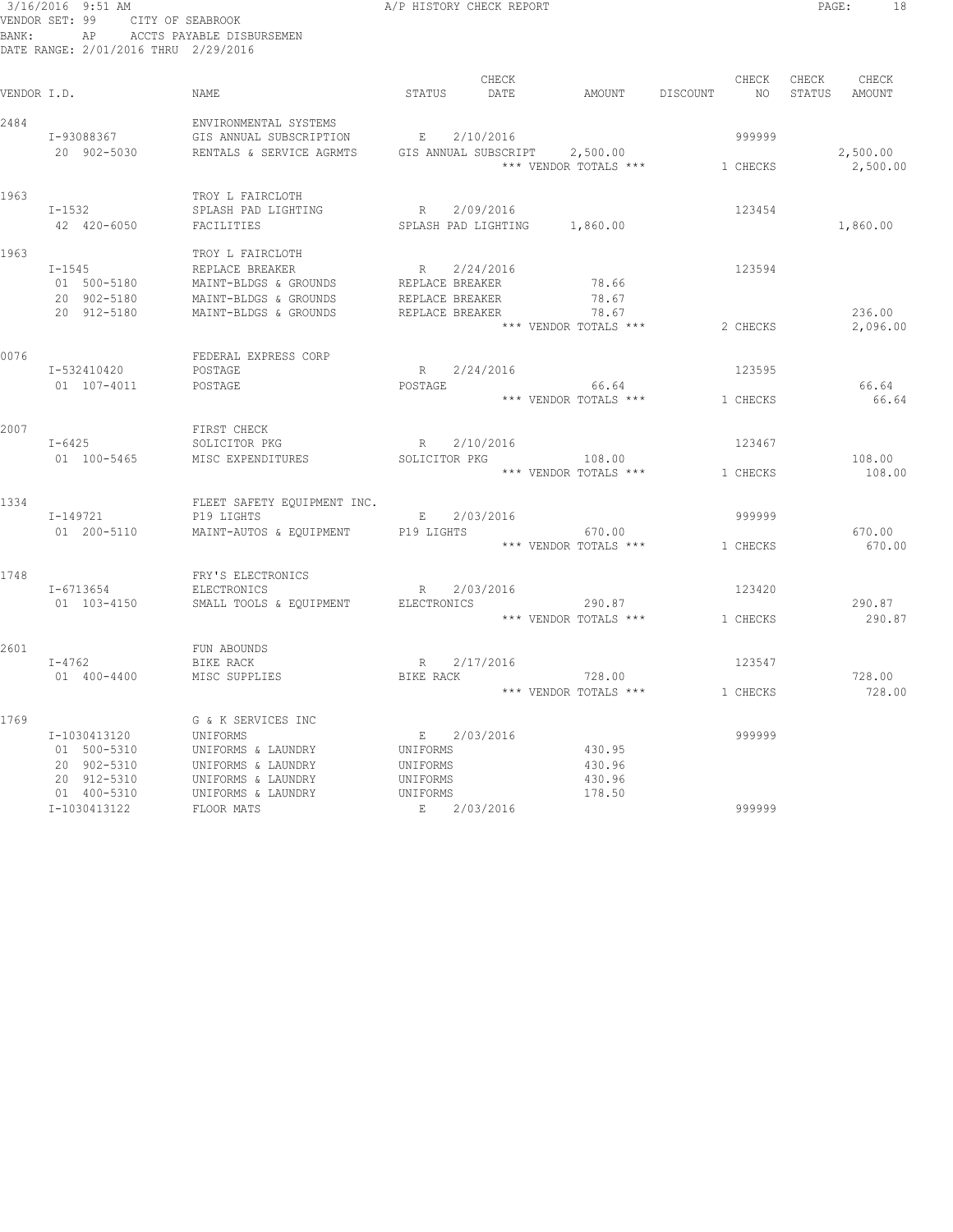#### 3/16/2016 9:51 AM A/P HISTORY CHECK REPORT PAGE: 19 VENDOR SET: 99 CITY OF SEABROOK BANK: AP ACCTS PAYABLE DISBURSEMEN DATE RANGE: 2/01/2016 THRU 2/29/2016

| VENDOR I.D. |                             | NAME                                                                 | STATUS                      | CHECK<br>DATE | AMOUNT                          | DISCOUNT | CHECK<br>NO.       | CHECK<br>STATUS | CHECK<br>AMOUNT      |
|-------------|-----------------------------|----------------------------------------------------------------------|-----------------------------|---------------|---------------------------------|----------|--------------------|-----------------|----------------------|
| 1769        | I-1030413122<br>01 107-5030 | G & K SERVICES INC<br>CONT<br>FLOOR MATS<br>RENTALS & SERVICE AGRMTS | Е<br>FLOOR MATS             | 2/03/2016     | 178.50<br>*** VENDOR TOTALS *** |          | 999999<br>1 CHECKS |                 | 1,649.87<br>1,649.87 |
|             |                             |                                                                      |                             |               |                                 |          |                    |                 |                      |
| 0081        | I-004691450                 | GALLS LLC<br>UNIFORMS                                                | R                           | 2/03/2016     |                                 |          | 123421             |                 |                      |
|             | 01 200-5310<br>I-004696700  | UNIFORMS & LAUNDRY<br>NAME TAG                                       | UNIFORMS<br>R               | 2/03/2016     | 110.00                          |          | 123421             |                 |                      |
|             | 01 200-5310<br>I-004696701  | UNIFORMS & LAUNDRY<br>NAME TAG                                       | NAME TAG<br>$\mathbb{R}$    | 2/03/2016     | 9.50                            |          | 123421             |                 |                      |
|             | 01 200-5310                 | UNIFORMS & LAUNDRY                                                   | NAME TAG                    |               | 9.50                            |          |                    |                 |                      |
|             | I-004706499<br>01 200-5310  | UNIFORMS<br>UNIFORMS & LAUNDRY                                       | R<br>UNIFORMS               | 2/03/2016     | 301.46                          |          | 123421             |                 |                      |
|             | I-004706500<br>01 200-5310  | UNIFORMS<br>UNIFORMS & LAUNDRY                                       | R<br>UNIFORMS               | 2/03/2016     | 196.00                          |          | 123421             |                 |                      |
|             | I-004706505                 | UNIFORMS                                                             | $R_{\parallel}$             | 2/03/2016     |                                 |          | 123421             |                 |                      |
|             | 01 200-5310<br>I-004706516  | UNIFORMS & LAUNDRY<br>UNIFORMS                                       | UNIFORMS<br>R               | 2/03/2016     | 105.00                          |          | 123421             |                 |                      |
|             | 01 200-5310<br>I-004706517  | UNIFORMS & LAUNDRY<br>UNIFORMS                                       | UNIFORMS<br>R               | 2/03/2016     | 371.00                          |          | 123421             |                 |                      |
|             | 01 200-5310<br>I-004714896  | UNIFORMS & LAUNDRY<br>UNIFORMS                                       | UNIFORMS<br>R               | 2/03/2016     | 428.00                          |          | 123421             |                 |                      |
|             | 01 200-5310                 | UNIFORMS & LAUNDRY                                                   | UNIFORMS                    |               | 165.00                          |          |                    |                 |                      |
|             | I-004729390<br>01 200-5310  | UNIFORMS<br>UNIFORMS & LAUNDRY                                       | R<br>UNIFORMS               | 2/03/2016     | 521.00                          |          | 123421             |                 |                      |
|             | I-004729391<br>01 200-5310  | UNIFORMS<br>UNIFORMS & LAUNDRY                                       | R<br>UNIFORMS               | 2/03/2016     | 272.01                          |          | 123421             |                 |                      |
|             | I-004742844                 | UNIFORMS                                                             | R                           | 2/03/2016     |                                 |          | 123421             |                 |                      |
|             | 01 200-5310<br>I-004742880  | UNIFORMS & LAUNDRY<br>UNIFORMS                                       | UNIFORMS<br>$\mathbb{R}$    | 2/03/2016     | 54.50                           |          | 123421             |                 |                      |
|             | 01 200-5310<br>I-004742884  | UNIFORMS & LAUNDRY<br>UNIFORMS                                       | UNIFORMS<br>$R_{\parallel}$ | 2/03/2016     | 45.00                           |          | 123421             |                 |                      |
|             | 01 200-5310<br>I-004742885  | UNIFORMS & LAUNDRY                                                   | UNIFORMS                    | 2/03/2016     | 67.00                           |          | 123421             |                 |                      |
|             | 01 200-5310                 | UNIFORMS<br>UNIFORMS & LAUNDRY                                       | R<br>UNIFORMS               |               | 67.00                           |          |                    |                 |                      |
|             | I-004742894<br>01 200-5310  | UNIFORMS<br>UNIFORMS & LAUNDRY                                       | R<br>UNIFORMS               | 2/03/2016     | 30.00                           |          | 123421             |                 |                      |
|             | I-004742895<br>01 200-5310  | UNIFORMS<br>UNIFORMS & LAUNDRY                                       | R<br>UNIFORMS               | 2/03/2016     | 46.00                           |          | 123421             |                 |                      |
|             | I-004742896                 | UNIFORMS                                                             | $R_{\parallel}$             | 2/03/2016     |                                 |          | 123421             |                 |                      |
|             | 01 200-5310<br>I-004742899  | UNIFORMS & LAUNDRY<br>UNIFORMS                                       | UNIFORMS<br>R               | 2/03/2016     | 46.00                           |          | 123421             |                 |                      |
|             | 01 200-5310                 | UNIFORMS & LAUNDRY                                                   | UNIFORMS                    |               | 43.00                           |          |                    |                 | 2,886.97             |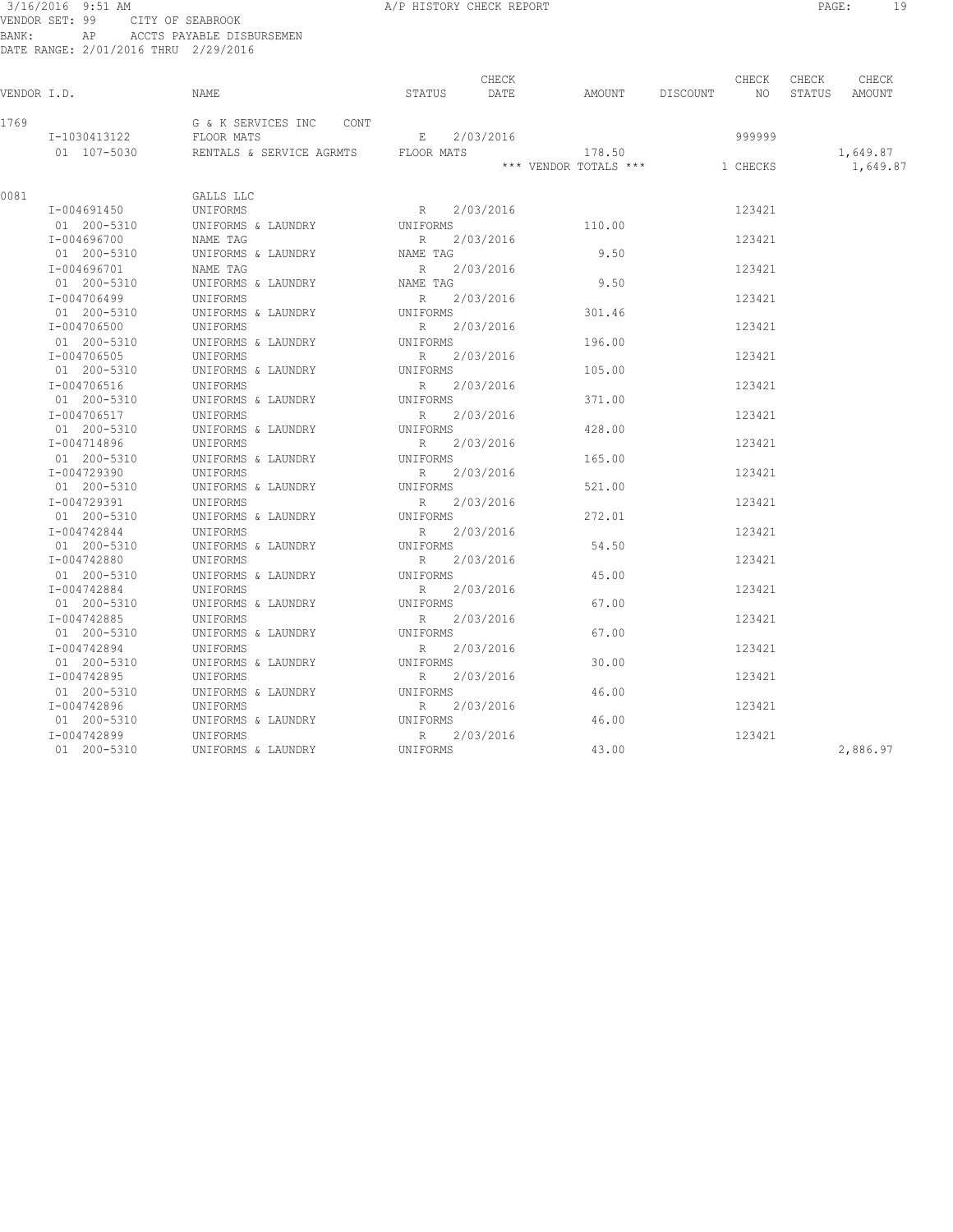#### 3/16/2016 9:51 AM A/P HISTORY CHECK REPORT PAGE: 20 VENDOR SET: 99 CITY OF SEABROOK BANK: AP ACCTS PAYABLE DISBURSEMEN DATE RANGE: 2/01/2016 THRU 2/29/2016

| VENDOR I.D. |             | NAME               | CHECK<br>STATUS<br>DATE   | AMOUNT | DISCOUNT | CHECK<br>NO. | CHECK<br>STATUS | CHECK<br>AMOUNT |
|-------------|-------------|--------------------|---------------------------|--------|----------|--------------|-----------------|-----------------|
| 0081        |             | GALLS LLC          |                           |        |          |              |                 |                 |
|             | I-004766337 | UNIFORMS           | R<br>2/10/2016            |        |          | 123469       |                 |                 |
|             | 01 200-5310 | UNIFORMS & LAUNDRY | UNIFORMS                  | 108.99 |          |              |                 |                 |
|             | I-004771744 | UNIFORMS           | 2/10/2016<br>R            |        |          | 123469       |                 |                 |
|             | 01 200-5310 | UNIFORMS & LAUNDRY | UNIFORMS                  | 600.00 |          |              |                 |                 |
|             | I-004779269 | UNIFORMS           | R<br>2/10/2016            |        |          | 123469       |                 |                 |
|             | 01 200-5310 | UNIFORMS & LAUNDRY | UNIFORMS                  | 92.00  |          |              |                 |                 |
|             | I-004779270 | UNIFORMS           | R<br>2/10/2016            |        |          | 123469       |                 |                 |
|             | 01 200-5310 | UNIFORMS & LAUNDRY | UNIFORMS                  | 92.00  |          |              |                 |                 |
|             | I-004779271 | UNIFORMS           | 2/10/2016<br>R            |        |          | 123469       |                 |                 |
|             | 01 200-5310 | UNIFORMS & LAUNDRY | UNIFORMS                  | 206.85 |          |              |                 |                 |
|             | I-004779277 | UNIFORMS           | 2/10/2016<br>R            |        |          | 123469       |                 |                 |
|             | 01 200-5310 | UNIFORMS & LAUNDRY | UNIFORMS                  | 151.50 |          |              |                 |                 |
|             | I-004779291 | UNIFORMS           | 2/10/2016<br>R            |        |          | 123469       |                 |                 |
|             | 01 200-5310 | UNIFORMS & LAUNDRY | UNIFORMS                  | 45.00  |          |              |                 |                 |
|             | I-004779292 | UNIFORMS           | 2/10/2016<br>R            |        |          | 123469       |                 |                 |
|             | 01 200-5310 | UNIFORMS & LAUNDRY | UNIFORMS                  | 90.00  |          |              |                 |                 |
|             | I-004779412 | UNIFORMS           | 2/10/2016<br>R            |        |          | 123469       |                 |                 |
|             | 01 200-5310 | UNIFORMS & LAUNDRY | UNIFORMS                  | 23.95  |          |              |                 | 1,410.29        |
| 0081        |             | GALLS LLC          |                           |        |          |              |                 |                 |
|             | I-004802612 | UNIFORM            | 2/17/2016<br>R            |        |          | 123548       |                 |                 |
|             | 01 200-5310 | UNIFORMS & LAUNDRY | UNIFORM                   | 85.00  |          |              |                 |                 |
|             | I-004802621 | UNIFORM            | 2/17/2016<br>R            |        |          | 123548       |                 |                 |
|             | 01 200-5310 | UNIFORMS & LAUNDRY | UNIFORM                   | 180.00 |          |              |                 |                 |
|             | I-004802629 | UNIFORM            | 2/17/2016<br>R            |        |          | 123548       |                 |                 |
|             | 01 200-5310 | UNIFORMS & LAUNDRY | UNIFORM                   | 45.00  |          |              |                 |                 |
|             | I-004802630 | UNIFORM            | 2/17/2016<br>R            |        |          | 123548       |                 |                 |
|             | 01 200-5310 | UNIFORMS & LAUNDRY | UNIFORM                   | 45.00  |          |              |                 |                 |
|             | I-004802631 | UNIFORM            | R<br>2/17/2016            |        |          | 123548       |                 |                 |
|             | 01 200-5310 | UNIFORMS & LAUNDRY | UNIFORM                   | 45.00  |          |              |                 |                 |
|             | I-004802632 | UNIFORM            | R<br>2/17/2016            |        |          | 123548       |                 |                 |
|             | 01 200-5310 | UNIFORMS & LAUNDRY | UNIFORM                   | 45.00  |          |              |                 |                 |
|             | I-004802633 | UNIFORM            | 2/17/2016<br>R            |        |          | 123548       |                 |                 |
|             | 01 200-5310 | UNIFORMS & LAUNDRY | UNIFORM                   | 45.00  |          |              |                 |                 |
|             | I-004802634 | UNIFORM            | 2/17/2016<br>R            |        |          | 123548       |                 |                 |
|             | 01 200-5310 | UNIFORMS & LAUNDRY | UNIFORM                   | 45.00  |          |              |                 |                 |
|             | I-004802635 | UNIFORM            | 2/17/2016<br>R            |        |          | 123548       |                 |                 |
|             | 01 200-5310 | UNIFORMS & LAUNDRY | UNIFORM                   | 45.00  |          |              |                 |                 |
|             | I-004802636 | UNIFORM            | 2/17/2016<br>R            |        |          | 123548       |                 |                 |
|             | 01 200-5310 | UNIFORMS & LAUNDRY | UNIFORM                   | 45.00  |          |              |                 |                 |
|             | I-004802701 | UNIFORM            | 2/17/2016<br>R            |        |          | 123548       |                 |                 |
|             | 01 200-5310 | UNIFORMS & LAUNDRY | UNIFORM                   | 45.00  |          |              |                 |                 |
|             | I-004802702 | UNIFORM            | 2/17/2016<br>R            |        |          | 123548       |                 |                 |
|             | 01 200-5310 | UNIFORMS & LAUNDRY | UNIFORM                   | 45.00  |          |              |                 |                 |
|             | I-004816724 | UNIFORM            | R<br>2/17/2016            |        |          | 123548       |                 |                 |
|             | 01 200-5310 | UNIFORMS & LAUNDRY | UNIFORM                   | 105.00 |          |              |                 |                 |
|             | I-004816734 | UNIFORM            | $\mathbb{R}$<br>2/17/2016 |        |          | 123548       |                 |                 |
|             |             |                    |                           |        |          |              |                 |                 |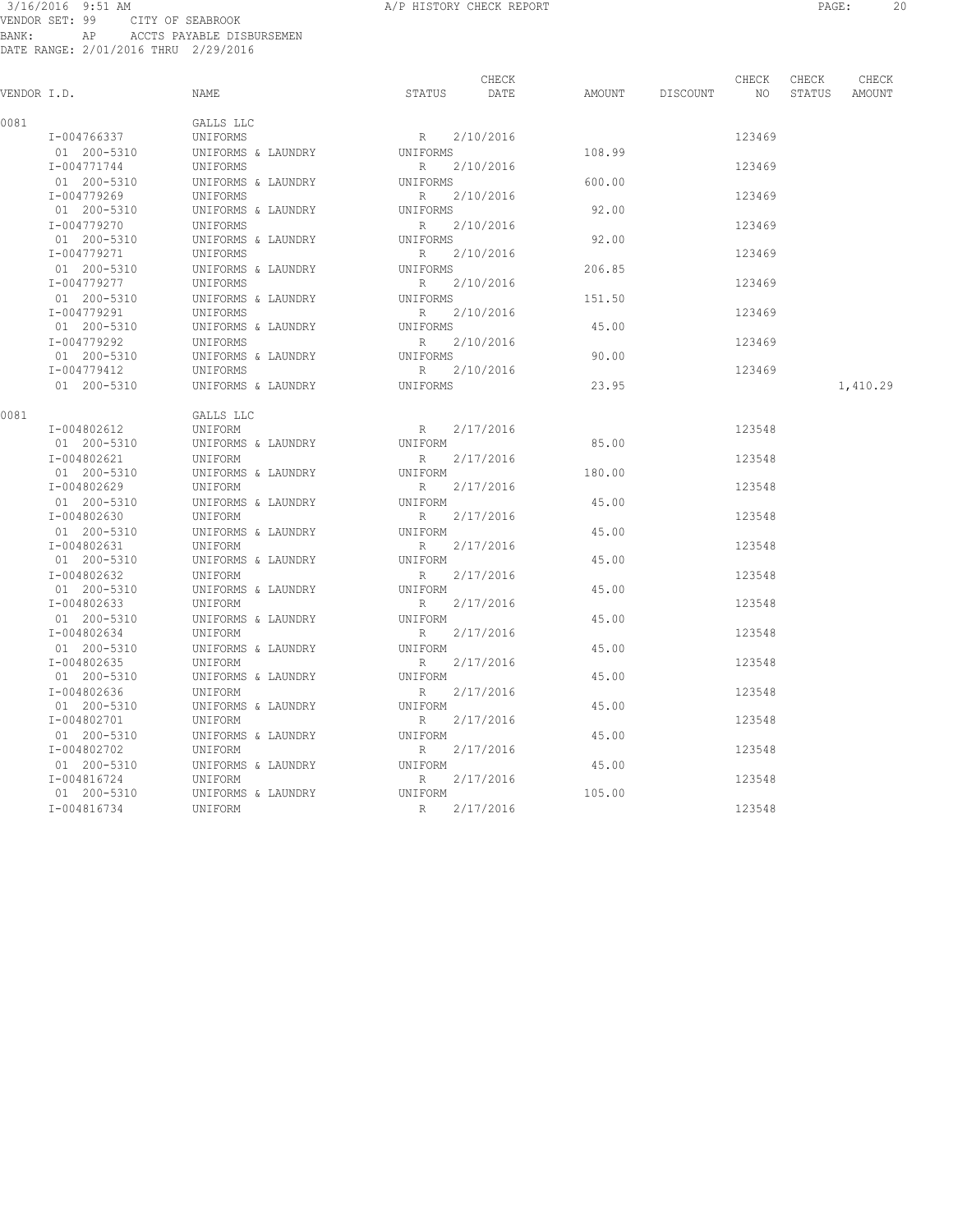#### 3/16/2016 9:51 AM A/P HISTORY CHECK REPORT PAGE: 21 VENDOR SET: 99 CITY OF SEABROOK BANK: AP ACCTS PAYABLE DISBURSEMEN DATE RANGE: 2/01/2016 THRU 2/29/2016

| VENDOR I.D. |                            | NAME                           | STATUS                      | CHECK<br>DATE | AMOUNT | DISCOUNT | CHECK<br>NO | CHECK<br>STATUS | CHECK<br>AMOUNT |
|-------------|----------------------------|--------------------------------|-----------------------------|---------------|--------|----------|-------------|-----------------|-----------------|
| 0081        |                            | GALLS LLC                      | CONT                        |               |        |          |             |                 |                 |
|             | I-004816734                | UNIFORM                        | R                           | 2/17/2016     |        |          | 123548      |                 |                 |
|             | 01 200-5310                | UNIFORMS & LAUNDRY             | UNIFORM                     |               | 54.50  |          |             |                 |                 |
|             | I-004816735                | UNIFORM                        | R                           | 2/17/2016     |        |          | 123548      |                 |                 |
|             | 01 200-5310                | UNIFORMS & LAUNDRY             | UNIFORM                     |               | 45.00  |          |             |                 |                 |
|             | I-004816750                | UNIFORM                        | R                           | 2/17/2016     |        |          | 123548      |                 |                 |
|             | 01 200-5310                | UNIFORMS & LAUNDRY             | UNIFORM                     |               | 322.50 |          |             |                 |                 |
|             | I-004816769                | UNIFORM                        | R                           | 2/17/2016     |        |          | 123548      |                 |                 |
|             | 01 200-5310                | UNIFORMS & LAUNDRY             | UNIFORM                     |               | 67.00  |          |             |                 |                 |
|             | I-004833249                | UNIFORM                        | R                           | 2/17/2016     |        |          | 123548      |                 |                 |
|             | 01 200-5310<br>I-004834815 | UNIFORMS & LAUNDRY<br>UNIFORM  | UNIFORM<br>R                | 2/17/2016     | 9.50   |          | 123548      |                 |                 |
|             |                            |                                |                             |               |        |          |             |                 |                 |
|             | 01 200-5310<br>I-004834816 | UNIFORMS & LAUNDRY<br>UNIFORM  | UNIFORM<br>R                | 2/17/2016     | 151.50 |          | 123548      |                 |                 |
|             | 01 200-5310                | UNIFORMS & LAUNDRY             | UNIFORM                     |               | 151.50 |          |             |                 |                 |
|             | I-004834817                | UNIFORM                        | R                           | 2/17/2016     |        |          | 123548      |                 |                 |
|             | 01 200-5310                | UNIFORMS & LAUNDRY             | UNIFORM                     |               | 101.00 |          |             |                 |                 |
|             | I-004834821                | UNIFORM                        | R                           | 2/17/2016     |        |          | 123548      |                 |                 |
|             | 01 200-5310                | UNIFORMS & LAUNDRY             | UNIFORM                     |               | 105.00 |          |             |                 | 1,827.50        |
|             |                            |                                |                             |               |        |          |             |                 |                 |
| 0081        |                            | GALLS LLC                      |                             |               |        |          |             |                 |                 |
|             | I-004847092                | UNIFORMS                       | R                           | 2/24/2016     |        |          | 123596      |                 |                 |
|             | 01 200-5310                | UNIFORMS & LAUNDRY             | UNIFORMS                    |               | 9.50   |          |             |                 |                 |
|             | I-004854669                | UNIFORMS                       | R                           | 2/24/2016     |        |          | 123596      |                 |                 |
|             | 01 200-5310                | UNIFORMS & LAUNDRY             | UNIFORMS                    |               | 272.95 |          |             |                 |                 |
|             | I-004856743                | UNIFORMS                       | R                           | 2/24/2016     |        |          | 123596      |                 |                 |
|             | 01 200-5310                | UNIFORMS & LAUNDRY             | UNIFORMS                    |               | 119.98 |          |             |                 |                 |
|             | I-004870207                | UNIFORMS                       | R                           | 2/24/2016     |        |          | 123596      |                 |                 |
|             | 01 200-5310                | UNIFORMS & LAUNDRY             | UNIFORMS                    |               | 695.00 |          |             |                 |                 |
|             | I-004879084                | UNIFORMS                       | R                           | 2/24/2016     |        |          | 123596      |                 |                 |
|             | 01 200-5310                | UNIFORMS & LAUNDRY             | UNIFORMS                    |               | 268.00 |          |             |                 |                 |
|             | I-004879090                | UNIFORMS                       | R                           | 2/24/2016     |        |          | 123596      |                 |                 |
|             | 01 200-5310                | UNIFORMS & LAUNDRY             | UNIFORMS                    |               | 151.50 |          |             |                 |                 |
|             | I-004879091                | UNIFORMS                       | R                           | 2/24/2016     |        |          | 123596      |                 |                 |
|             | 01 200-5310<br>I-004879092 | UNIFORMS & LAUNDRY             | UNIFORMS<br>$R_{\parallel}$ | 2/24/2016     | 151.50 |          | 123596      |                 |                 |
|             | 01 200-5310                | UNIFORMS                       |                             |               |        |          |             |                 |                 |
|             | I-004879093                | UNIFORMS & LAUNDRY<br>UNIFORMS | UNIFORMS<br>R               | 2/24/2016     | 151.50 |          | 123596      |                 |                 |
|             | 01 200-5310                | UNIFORMS & LAUNDRY             | UNIFORMS                    |               | 101.00 |          |             |                 |                 |
|             | I-004879095                | UNIFORMS                       | R                           | 2/24/2016     |        |          | 123596      |                 |                 |
|             | 01 200-5310                | UNIFORMS & LAUNDRY             | UNIFORMS                    |               | 286.00 |          |             |                 |                 |
|             | I-004879096                | UNIFORMS                       | R                           | 2/24/2016     |        |          | 123596      |                 |                 |
|             | 01 200-5310                | UNIFORMS & LAUNDRY             | UNIFORMS                    |               | 54.50  |          |             |                 |                 |
|             | I-004879097                | UNIFORMS                       | R                           | 2/24/2016     |        |          | 123596      |                 |                 |
|             | 01 200-5310                | UNIFORMS & LAUNDRY             | UNIFORMS                    |               | 54.50  |          |             |                 |                 |
|             | I-004879106                | UNIFORMS                       | R                           | 2/24/2016     |        |          | 123596      |                 |                 |
|             | 01 200-5310                | UNIFORMS & LAUNDRY             | UNIFORMS                    |               | 45.00  |          |             |                 |                 |
|             | I-004879281                | UNIFORMS                       | $\mathbb{R}$                | 2/24/2016     |        |          | 123596      |                 |                 |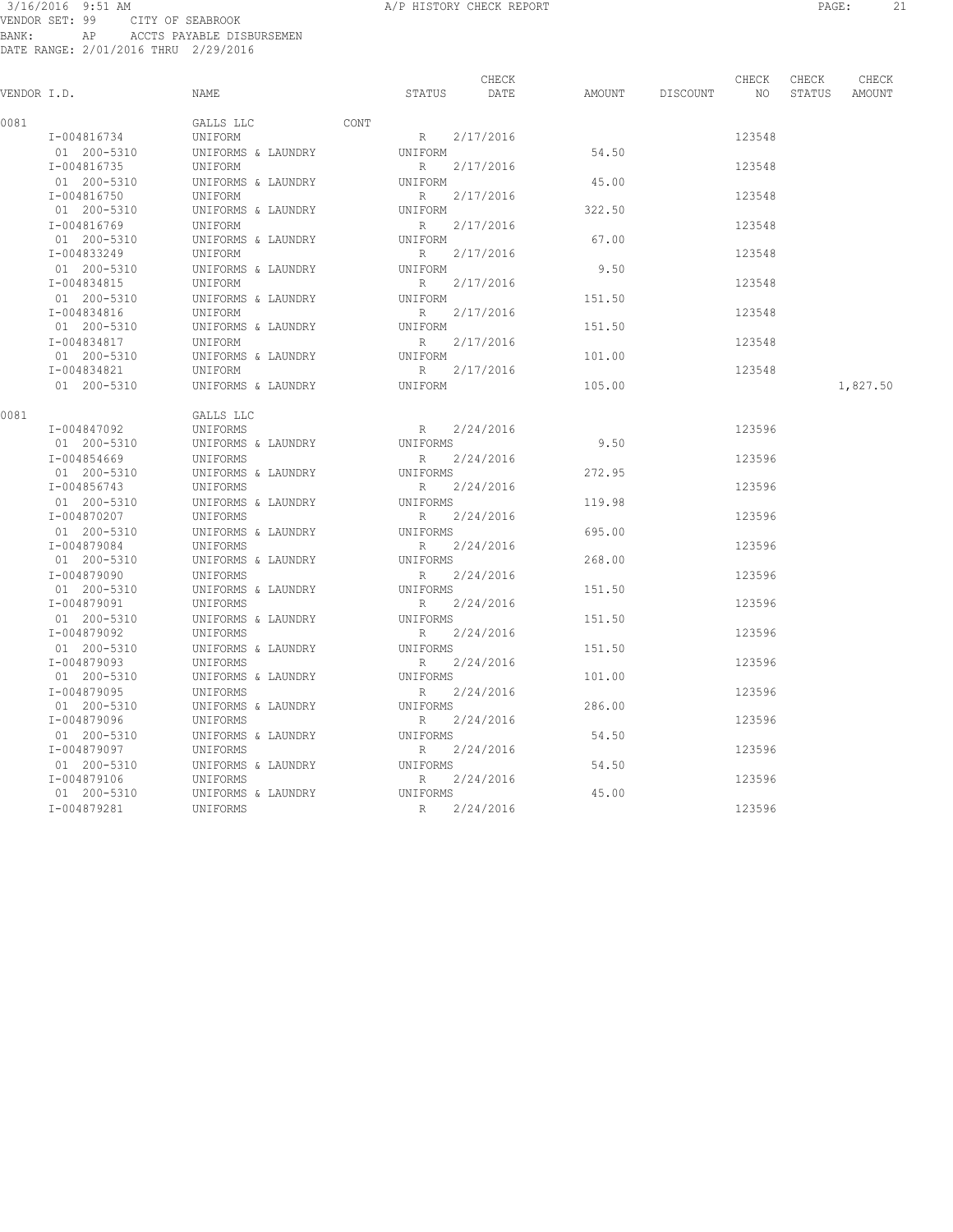#### 3/16/2016 9:51 AM A/P HISTORY CHECK REPORT PAGE: 22 VENDOR SET: 99 CITY OF SEABROOK BANK: AP ACCTS PAYABLE DISBURSEMEN DATE RANGE: 2/01/2016 THRU 2/29/2016

|             |                                                          |                                                                                                       |                                | CHECK                             |                                               |          | CHECK                        | CHECK  | CHECK                |
|-------------|----------------------------------------------------------|-------------------------------------------------------------------------------------------------------|--------------------------------|-----------------------------------|-----------------------------------------------|----------|------------------------------|--------|----------------------|
| VENDOR I.D. |                                                          | NAME                                                                                                  | STATUS                         | DATE                              | AMOUNT                                        | DISCOUNT | NO.                          | STATUS | AMOUNT               |
| 0081        | I-004879281<br>01 200-5310<br>I-004879282<br>01 200-5310 | GALLS LLC<br>CONT<br>UNIFORMS<br>UNIFORMS & LAUNDRY<br>UNIFORMS<br>UNIFORMS & LAUNDRY                 | R<br>UNIFORMS<br>R<br>UNIFORMS | 2/24/2016<br>2/24/2016            | 43.00<br>43.00<br>*** VENDOR TOTALS ***       |          | 123596<br>123596<br>4 CHECKS |        | 2,446.93<br>8,571.69 |
| 0318        | I-201602030978<br>01 106-5300                            | GALYEAN, CHARLES<br>EMAT SYMPOSIUM EXPENSE<br>TRAINING & CONFERENCE                                   | R                              | 2/03/2016<br>EMAT SYMPOSIUM EXPEN | 229.50<br>*** VENDOR TOTALS ***               |          | 123425<br>1 CHECKS           |        | 229.50<br>229.50     |
| 2514        | C-187462CR<br>20 902-5110<br>20 912-5110<br>I-189768     | GILMORE-GLOBAL INSTRUMENTS CO<br>CABLE<br>MAINT-AUTOS & EQUIPMENT<br>MAINT-AUTOS & EQUIPMENT<br>PARTS | R<br>CABLE<br>CABLE<br>R       | 2/24/2016<br>2/24/2016            | 15.00CR<br>15.00CR                            |          | 123599<br>123599             |        |                      |
|             | 20 912-5120                                              | MAINT-SEWER SYSTEM MINOR                                                                              | PARTS                          |                                   | 31.61<br>*** VENDOR TOTALS ***                |          | 1 CHECKS                     |        | 1.61<br>1.61         |
| 2566        | $I - 86500$<br>01 107-4050<br>$I - 86628$<br>01 107-4050 | GOLD STAR PETROLEUM INC<br>FUEL<br>BULK PETROLEUM PURCHASES<br>FUEL<br>BULK PETROLEUM PURCHASES       | R<br>FUEL<br>$\,$ R<br>FUEL    | 2/10/2016<br>2/10/2016            | 2,673.96<br>2,547.99<br>*** VENDOR TOTALS *** |          | 123472<br>123472<br>1 CHECKS |        | 5,221.95<br>5,221.95 |
| 1561        | I-201602101003                                           | RAFAEL GONZALES<br>TRAINING EXPENSE                                                                   | V                              | 2/10/2016                         |                                               |          | 123473                       |        | 356.00               |
| 1561        | M-CHECK                                                  | RAFAEL GONZALES<br>RAFAEL GONZALES<br>UNPOST                                                          | V                              | 2/15/2016                         |                                               |          | 123473                       |        | 356.00CR             |
| 1561        | I-201602151023<br>20 902-5300                            | RAFAEL GONZALES<br>MEAL EXPENSE 4 DAYS X \$59<br>TRAINING & CONFERENCE                                | R<br>MEAL EXPENSE 4 DAYS       | 2/15/2016                         | 236.00<br>*** VENDOR TOTALS ***               |          | 123518<br>1 CHECKS           |        | 236.00<br>236.00     |
| 0208        | I-9001402511<br>01 400-4400<br>I-9001700013              | W.W. GRAINGER, INC<br>PET WASTE BAGS<br>MISC SUPPLIES<br>PET WASTE BAGS                               | R<br>PET WASTE BAGS<br>R       | 2/03/2016<br>2/03/2016            | 62.55                                         |          | 123426<br>123426             |        |                      |
|             | 01 400-4400                                              | MISC SUPPLIES                                                                                         | PET WASTE BAGS                 |                                   | 125.10                                        |          |                              |        | 187.65               |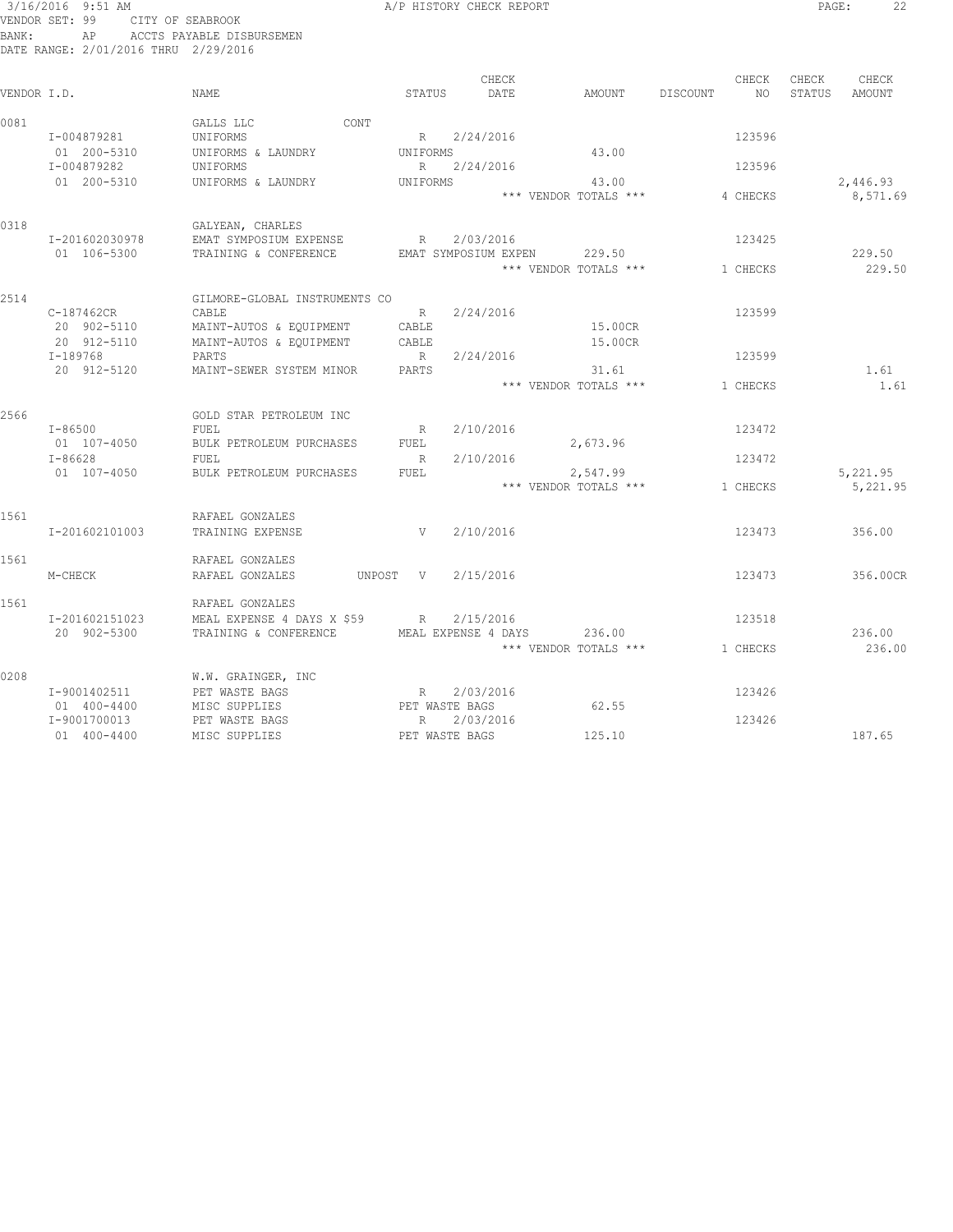#### 3/16/2016 9:51 AM A/P HISTORY CHECK REPORT PAGE: 23 VENDOR SET: 99 CITY OF SEABROOK BANK: AP ACCTS PAYABLE DISBURSEMEN DATE RANGE: 2/01/2016 THRU 2/29/2016

| VENDOR I.D. |                                                              | NAME                                                                                                                 | STATUS                                                      | CHECK<br>DATE          | AMOUNT                                                                                                         | DISCOUNT | CHECK<br>NO <sub>1</sub>     | CHECK<br>STATUS | CHECK<br>AMOUNT        |
|-------------|--------------------------------------------------------------|----------------------------------------------------------------------------------------------------------------------|-------------------------------------------------------------|------------------------|----------------------------------------------------------------------------------------------------------------|----------|------------------------------|-----------------|------------------------|
| 0208        | I-9023294318<br>20 912-5120<br>I-9024189384<br>01 230-5180   | W.W. GRAINGER, INC<br>TRANSDUCER<br>MAINT-SEWER SYSTEM MINOR<br>HOSE REEL<br>MAINT BLDGS & GROUNDS                   | R 2/24/2016<br>TRANSDUCER<br>R 2/24/2016<br>HOSE REEL       |                        | 670.95<br>171.22<br>*** VENDOR TOTALS ***                                                                      |          | 123600<br>123600<br>2 CHECKS |                 | 842.17<br>1,029.82     |
| 1540        | I-201602171046<br>01 102-5300                                | GULF COAST GFOA<br>FEB16 MEETING<br>TRAINING & CONFERENCE FEB16 MEETING                                              | R                                                           | 2/17/2016              | 50.00<br>*** VENDOR TOTALS ***                                                                                 |          | 123552<br>1 CHECKS           |                 | 50.00<br>50.00         |
| 0087        | I-593920<br>42 420-6050                                      | GULF COAST LIMESTONE, INC<br>CRUSHED CONCRETE<br>FACILITIES                                                          | R                                                           | 2/24/2016              | CRUSHED CONCRETE 5,268.60<br>*** VENDOR TOTALS ***                                                             |          | 123601<br>1 CHECKS           |                 | 5,268.60<br>5,268.60   |
| 0088        | $I - 057403$<br>20 912-5285<br>I-201602100997<br>20 912-5285 | GULF COAST WASTE DISPOSAL AUTH<br>LABORATORY FEE<br>LABORATORY FEES<br>INVOICES 57052,57044,57033<br>LABORATORY FEES | E<br>LABORATORY FEE<br>$E = 1$                              | 2/10/2016<br>2/10/2016 | 591.80<br>INVOICES 57052,57044 1,487.97<br>*** VENDOR TOTALS ***                                               |          | 999999<br>999999<br>1 CHECKS |                 | 2,079.77<br>2,079.77   |
| 0092        | I-95306<br>20 912-6100                                       | HAHN EQUIPMENT CO, INC<br>18 HP FLYGT PUMP<br>SEWER SYSTEM-REPAIR/MAINT 18 HP FLYGT PUMP 13,014.00                   | E 2/03/2016                                                 |                        | *** VENDOR TOTALS ***                                                                                          |          | 999999<br>1 CHECKS           |                 | 13,014.00<br>13,014.00 |
| 2596        | I-201602030989<br>41 410-4095<br>01 400-4095                 | DEBRA HARPER<br>LANDSCAPING SUPPLIES<br>NURSERY SUPPLIES<br>NURSERY SUPPLIES                                         | R 2/03/2016<br>LANDSCAPING SUPPLIES<br>LANDSCAPING SUPPLIES |                        | 35.37<br>217.84<br>*** VENDOR TOTALS *** 1 CHECKS                                                              |          | 123427                       |                 | 253.21<br>253.21       |
| 0666        | I-PSI16000228<br>01 107-5445                                 | HARRIS CO APPRAISAL DIST<br>OTR2 ASSESSMENT<br>CENTRAL APPRAISAL FEE                                                 | R                                                           | 2/24/2016              | $\begin{tabular}{lllllll} QTR2 ASSESSMENT & 11,820.00 \\ & *** & VENDOR TOTALS & *** & 1 CHECKS \end{tabular}$ |          | 123602                       |                 | 11,820.00<br>11,820.00 |
| 2476        | I-201602030988<br>01 600-5110                                | HARRIS COUNTY TAX ASSESSOR-COL<br>R<br>REGISTRATION FEE<br>MAINT-AUTOS & EQUIP                                       | REGISTRATION FEE                                            | 2/03/2016              | 14.25                                                                                                          |          | 123428                       |                 | 14.25                  |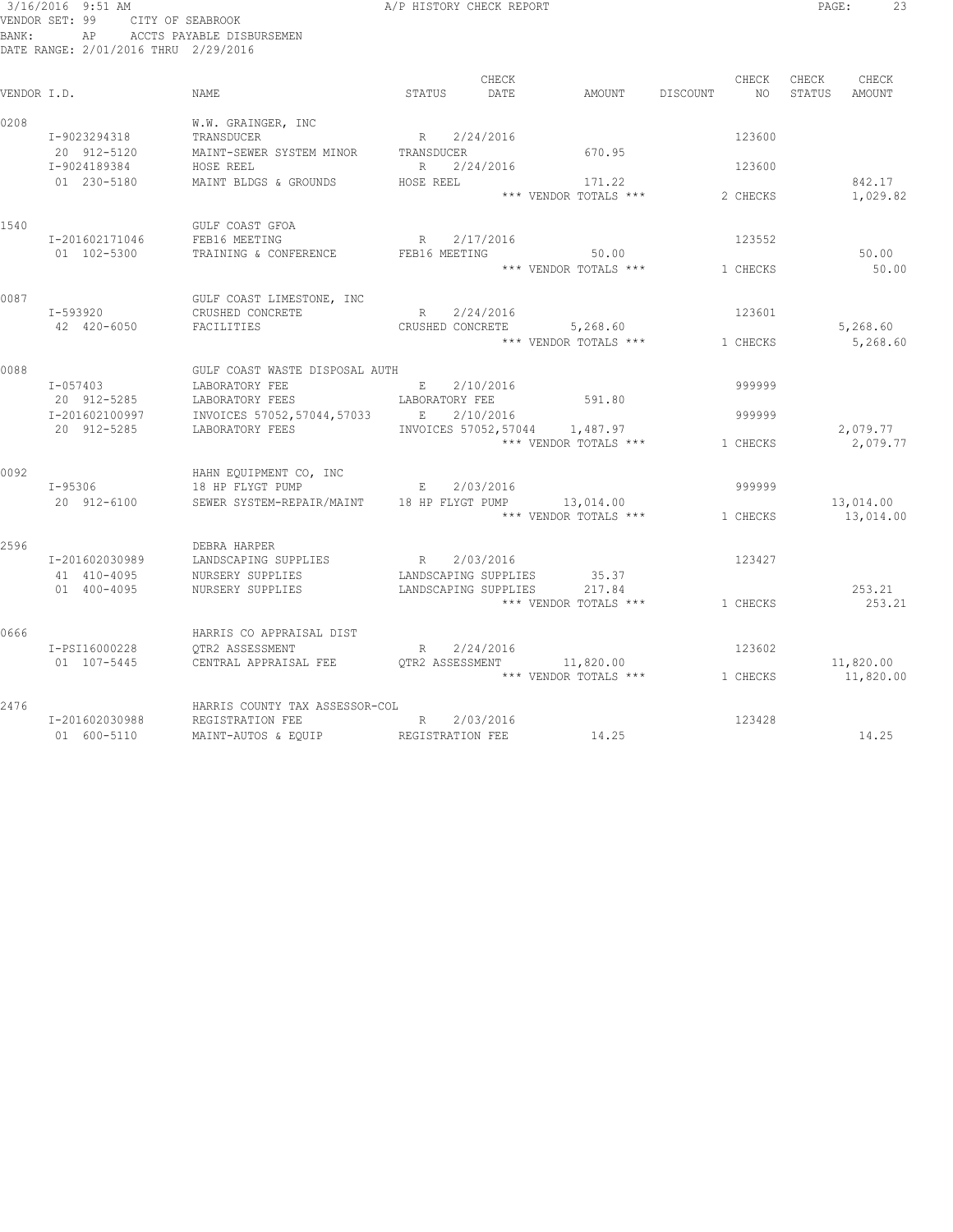#### 3/16/2016 9:51 AM A/P HISTORY CHECK REPORT PAGE: 24 VENDOR SET: 99 CITY OF SEABROOK BANK: AP ACCTS PAYABLE DISBURSEMEN DATE RANGE: 2/01/2016 THRU 2/29/2016

|             |                |                                                |                      | CHECK     |                                |          | CHECK    | CHECK  | CHECK    |
|-------------|----------------|------------------------------------------------|----------------------|-----------|--------------------------------|----------|----------|--------|----------|
| VENDOR I.D. |                | NAME.                                          | STATUS               | DATE      | AMOUNT                         | DISCOUNT | N()      | STATUS | AMOUNT   |
| 2476        |                | HARRIS COUNTY TAX ASSESSOR-COL                 |                      |           |                                |          |          |        |          |
|             | I-201602030990 | REGISTRATION FEE RESERVED BY                   |                      | 2/03/2016 |                                |          | 123429   |        |          |
|             | 01 230-5110    | MAIN AUTOS & EQUIP REGISTRATION FEE            |                      |           | 7.50                           |          |          |        | 7.50     |
|             |                |                                                |                      |           | $***$ VENDOR TOTALS $***$      |          | 2 CHECKS |        | 21.75    |
| 1192        |                | HARRIS COUNTY TREASURER                        |                      |           |                                |          |          |        |          |
|             | $I - 16864$    | RADIO SERVICE                                  | R 2/03/2016          |           |                                |          | 123430   |        |          |
|             | 01 106-5170    | MAINTENANCE - RADIOS                           | RADIO SERVICE        |           | 331.50                         |          |          |        | 331.50   |
|             |                |                                                |                      |           | *** VENDOR TOTALS *** 1 CHECKS |          |          |        | 331.50   |
| 2476        |                | HARRIS COUNTY TAX ASSESSOR-COL                 |                      |           |                                |          |          |        |          |
|             | I-201602101004 | AUTO REGISTRATION FEE                          | R                    | 2/10/2016 |                                |          | 123474   |        |          |
|             | 01 500-5110    | MAINT-AUTOS & EQUIP                            | AUTO REGISTRATION FE |           | 14.25                          |          |          |        | 14.25    |
| 2476        |                | HARRIS COUNTY TAX ASSESSOR-COL                 |                      |           |                                |          |          |        |          |
|             | I-201602101005 | AUTO REGISTRATION FEE                          | R 2/10/2016          |           |                                |          | 123475   |        |          |
|             | 01 500-5110    | MAINT-AUTOS & EQUIP AUTO REGISTRATION FE 14.25 |                      |           |                                |          |          |        | 14.25    |
| 2476        |                | HARRIS COUNTY TAX ASSESSOR-COL                 |                      |           |                                |          |          |        |          |
|             | I-201602101007 | AUTO REGISTRATION FEE                          | R                    | 2/10/2016 |                                |          | 123476   |        |          |
|             | 01 200-5110    | MAINT-AUTOS & EQUIPMENT AUTO REGISTRATION FE   |                      |           | 14.25                          |          |          |        | 14.25    |
|             |                |                                                |                      |           | *** VENDOR TOTALS *** 3 CHECKS |          |          |        | 42.75    |
| 1192        |                | HARRIS COUNTY TREASURER                        |                      |           |                                |          |          |        |          |
|             | I-16782        | RADIO SERVICES                                 | R                    | 2/17/2016 |                                |          | 123553   |        |          |
|             | 01 200-5170    | MAINT-RADIO EQUIPMENT RADIO SERVICES           |                      |           | 714.00                         |          |          |        | 714.00   |
| 1192        |                | HARRIS COUNTY TREASURER                        |                      |           |                                |          |          |        |          |
|             | I-SETC002045   | WARRANTS                                       | R                    | 2/17/2016 |                                |          | 123554   |        |          |
|             | 01 700-5431    | WARRANT INFORMATION SERV                       | WARRANTS             |           | 20.20                          |          |          |        | 20.20    |
|             |                |                                                |                      |           | *** VENDOR TOTALS ***          |          | 2 CHECKS |        | 734.20   |
| 2118        |                | HCMCA                                          |                      |           |                                |          |          |        |          |
|             | I-1631         | FEB15 LUNCHEON MEETING                         | R                    | 2/24/2016 |                                |          | 123603   |        |          |
|             | 01 100-3300    | MAYOR & COUNCIL FEES                           | FEB15 LUNCHEON MEETI |           | 40.00                          |          |          |        | 40.00    |
|             |                |                                                |                      |           | *** VENDOR TOTALS ***          |          | 1 CHECKS |        | 40.00    |
| 1544        |                | HD SUPPLY WATERWORKS, LTD                      |                      |           |                                |          |          |        |          |
|             | I-E961368      | CLAMPS                                         | $E = 1$              | 2/03/2016 |                                |          | 999999   |        |          |
|             | 20 902-5130    | MAINT-WATER SYSTEM MINOR                       | CLAMPS               |           | 774.00                         |          |          |        | 774.00   |
|             |                |                                                |                      |           | *** VENDOR TOTALS *** 1 CHECKS |          |          |        | 774.00   |
| 2597        |                | HI-TECH TRUCK RIGGING & EQUIP                  |                      |           |                                |          |          |        |          |
|             | I-23359        | LIFTMOORE CRANE                                | R 2/10/2016          |           |                                |          | 123477   |        |          |
|             | 20 902-6020    | LIFTMOORE CRANE<br>EOUIPMENT                   |                      |           | 9,425.00                       |          |          |        | 9,425.00 |
|             |                |                                                |                      |           | *** VENDOR TOTALS *** 1 CHECKS |          |          |        | 9,425.00 |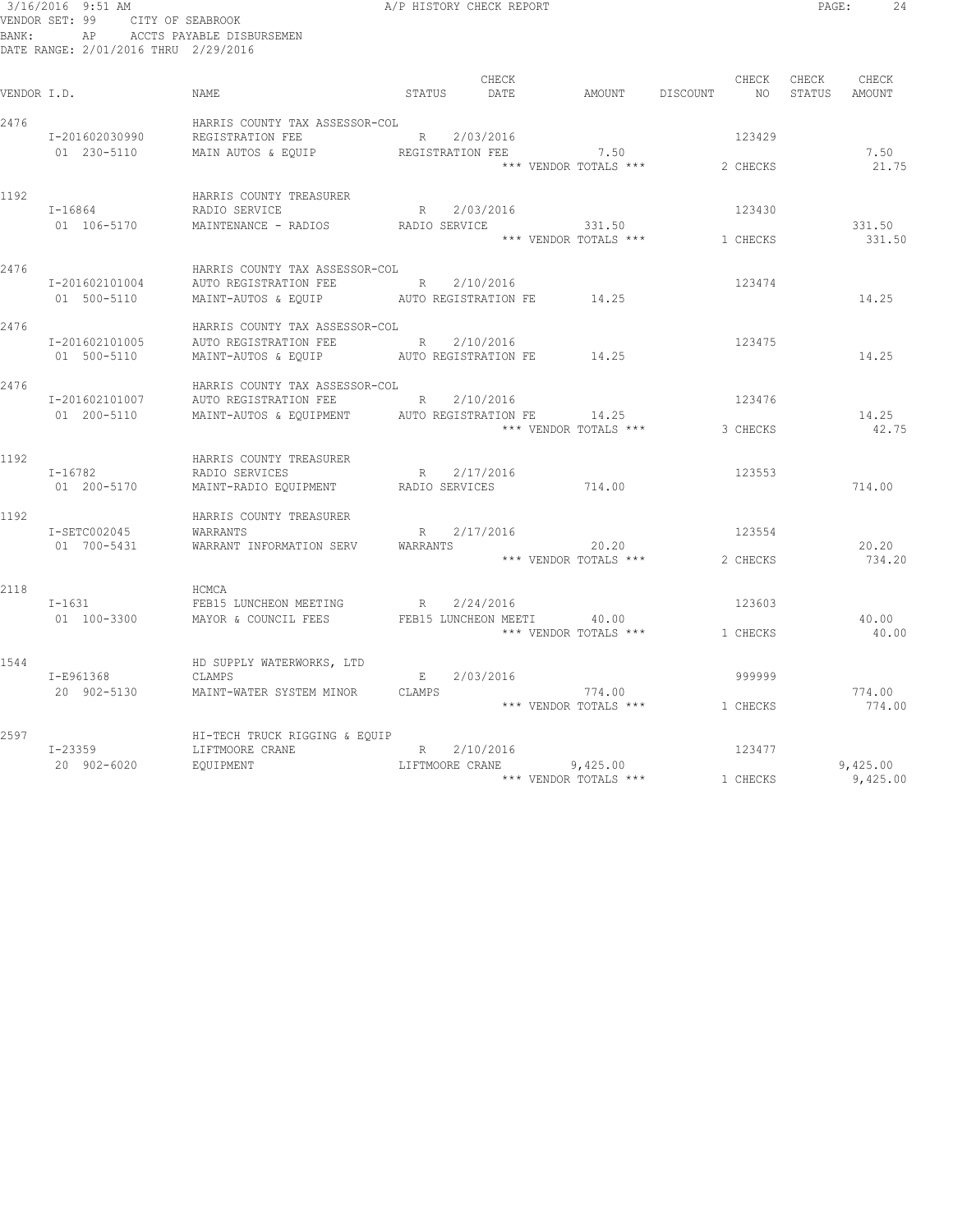#### 3/16/2016 9:51 AM A/P HISTORY CHECK REPORT PAGE: 25 VENDOR SET: 99 CITY OF SEABROOK BANK: AP ACCTS PAYABLE DISBURSEMEN DATE RANGE: 2/01/2016 THRU 2/29/2016

|             |                   |                                               |                  | CHECK                |                       |          | CHECK    | CHECK  | CHECK    |
|-------------|-------------------|-----------------------------------------------|------------------|----------------------|-----------------------|----------|----------|--------|----------|
| VENDOR I.D. |                   | NAME                                          | STATUS           | DATE                 | <b>AMOUNT</b>         | DISCOUNT | NO.      | STATUS | AMOUNT   |
| 0100        | I-201602101006    | HOME DEPOT CREDIT SERVICES<br>JAN16 STATEMENT | R                | 2/10/2016            |                       |          | 123478   |        |          |
|             | 01 400-5464       | <b>EVENTS</b>                                 | JAN16 STATEMENT  |                      | 53.82                 |          |          |        |          |
|             | 42 420-6050       | FACILITIES                                    | JAN16 STATEMENT  |                      | 71.20                 |          |          |        |          |
|             | 01 400-5180       | MAINT-BLDGS & GROUNDS                         | JAN16 STATEMENT  |                      | 643.25                |          |          |        |          |
|             | 20 902-4150       | SMALL EQUIPMENT OR TOOLS                      | JAN16 STATEMENT  |                      | 290.55                |          |          |        |          |
|             | 01 500-5145       | MAINT-DRAINAGE                                | JAN16 STATEMENT  |                      | 379.14                |          |          |        | 1,437.96 |
|             |                   |                                               |                  |                      | *** VENDOR TOTALS *** |          | 1 CHECKS |        | 1,437.96 |
| 0864        |                   | HOUSTON COMMUNITY NEWSPAPERS                  |                  |                      |                       |          |          |        |          |
|             | I-1812520116      | ADVERTISING                                   | R                | 2/10/2016            |                       |          | 123479   |        |          |
|             | 01 107-5010       | ADVERTISING                                   | ADVERTISING      |                      | 459.50                |          |          |        | 459.50   |
|             |                   |                                               |                  |                      | *** VENDOR TOTALS *** |          | 1 CHECKS |        | 459.50   |
| 2520        |                   | HSA BANK                                      |                  |                      |                       |          |          |        |          |
|             | I-201602010961    | HSA CONTRIBUTION                              | R                | 2/01/2016            |                       |          | 123388   |        |          |
|             | 01 200-3120       | HOSPITALIZATION                               | HSA CONTRIBUTION |                      | 208.34                |          |          |        | 208.34   |
| 2520        |                   | HSA BANK                                      |                  |                      |                       |          |          |        |          |
|             | I-HS 201602090996 | EMPLOYEE DEDUCTIONS TO HSA                    | R                | 2/10/2016            |                       |          | 123480   |        |          |
|             | 01 001-1023       | HSA PAYABLE                                   |                  | EMPLOYEE DEDUCTIONS  | 87.00                 |          |          |        | 87.00    |
|             |                   |                                               |                  |                      |                       |          |          |        |          |
| 2520        | I-HS 201602231054 | HSA BANK<br>EMPLOYEE DEDUCTIONS TO HSA        | R                | 2/24/2016            |                       |          | 123604   |        |          |
|             | 01 001-1023       | HSA PAYABLE                                   |                  | EMPLOYEE DEDUCTIONS  | 87.00                 |          |          |        | 87.00    |
|             |                   |                                               |                  |                      | *** VENDOR TOTALS *** |          | 3 CHECKS |        | 382.34   |
|             |                   |                                               |                  |                      |                       |          |          |        |          |
| 0105        |                   | ICMA RETIREMENT TRUST-457                     |                  |                      |                       |          |          |        |          |
|             | I-ICM201602090996 | EMPLOYEE DEDUCTS- PLAN 303302 R               |                  | 2/10/2016            |                       |          | 123481   |        |          |
|             | 01 001-1031       | ICMA INSURANCE DEDUCTS                        |                  | EMPLOYEE DEDUCTS- PL | 3,501.30              |          |          |        | 3,501.30 |
| 0105        |                   | ICMA RETIREMENT TRUST-457                     |                  |                      |                       |          |          |        |          |
|             | I-ICM201602231054 | EMPLOYEE DEDUCTS- PLAN 303302                 | R                | 2/24/2016            |                       |          | 123605   |        |          |
|             | 01 001-1031       | ICMA INSURANCE DEDUCTS                        |                  | EMPLOYEE DEDUCTS- PL | 2,462.36              |          |          |        | 2,462.36 |
|             |                   |                                               |                  |                      | *** VENDOR TOTALS *** |          | 2 CHECKS |        | 5,963.66 |
| 2599        |                   | INTOXIMETERS INC                              |                  |                      |                       |          |          |        |          |
|             | I-521425          | INTOXIMETER SUPPLIES                          | $\mathbb R$      | 2/10/2016            |                       |          | 123482   |        |          |
|             | 01 200-4005       | SUPPLIES-POLICE OPERATION                     |                  | INTOXIMETER SUPPLIES | 2,081.00              |          |          |        | 2,081.00 |
|             |                   |                                               |                  |                      | *** VENDOR TOTALS *** |          | 1 CHECKS |        | 2,081.00 |
| 2509        |                   | IPS ADVISORS LLP                              |                  |                      |                       |          |          |        |          |
|             | $I - 1948$        | ACA FEE FOR TAX PREP                          | R                | 2/10/2016            |                       |          | 123483   |        |          |
|             | 01 107-5465       | MISC EXPENSE                                  |                  | ACA FEE FOR TAX PREP | 226.80                |          |          |        |          |
|             | $I - 1997$        | FEB16 BILLING                                 | R                | 2/10/2016            |                       |          | 123483   |        |          |
|             | 01 100-3120       | HOSPITALIZATION                               | FEB16 BILLING    |                      | 7.00                  |          |          |        |          |
|             | 01 102-3120       | HOSPITALIZATION                               | FEB16 BILLING    |                      | 24.50                 |          |          |        |          |
|             | 01 106-3120       | HOSPITALIZATION                               | FEB16 BILLING    |                      | 3.50                  |          |          |        |          |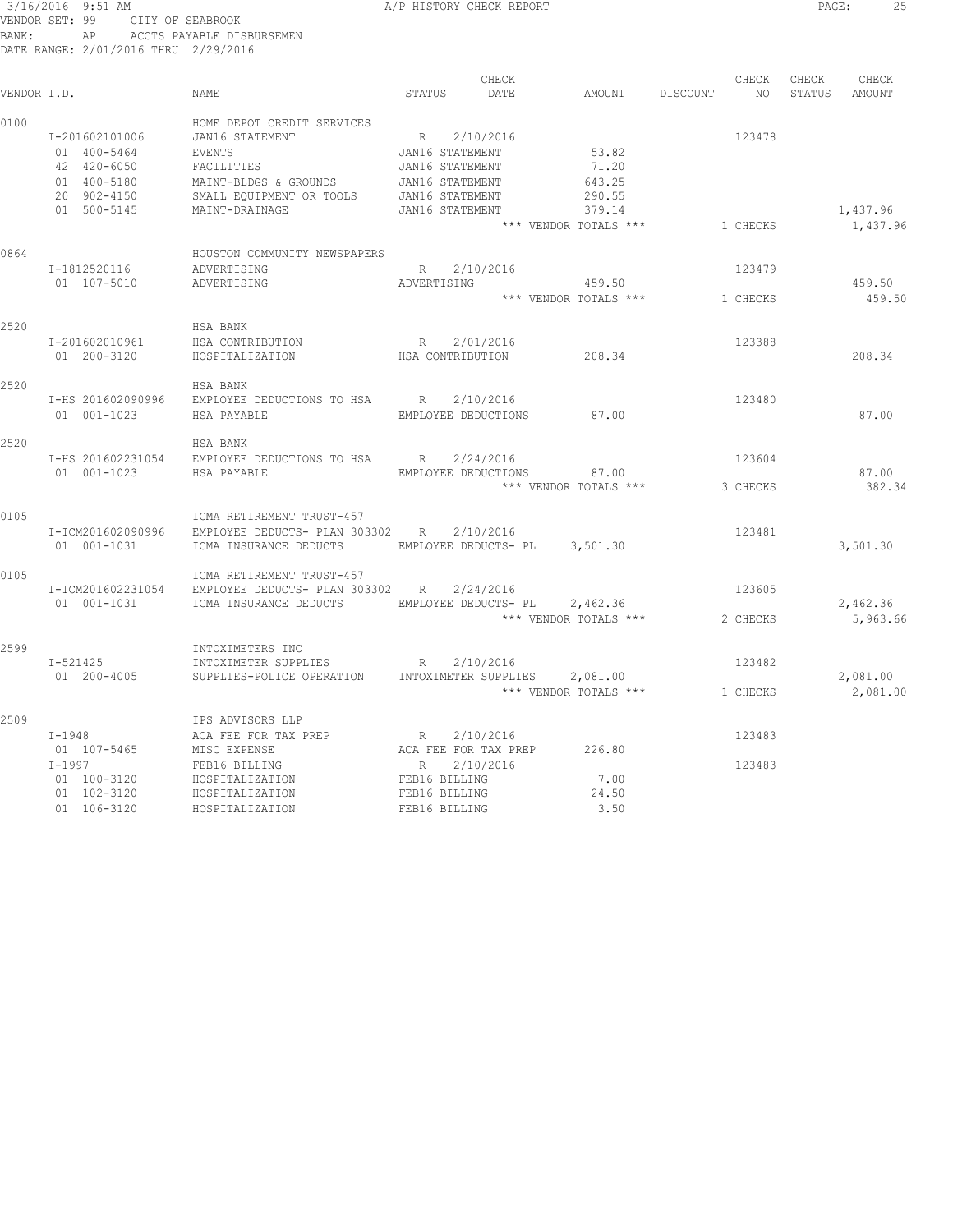#### 3/16/2016 9:51 AM A/P HISTORY CHECK REPORT PAGE: 26 VENDOR SET: 99 CITY OF SEABROOK BANK: AP ACCTS PAYABLE DISBURSEMEN DATE RANGE: 2/01/2016 THRU 2/29/2016

|             |                |                          | CHECK                       |                       |          | CHECK    | CHECK  | CHECK  |
|-------------|----------------|--------------------------|-----------------------------|-----------------------|----------|----------|--------|--------|
| VENDOR I.D. |                | NAME                     | STATUS<br>DATE              | AMOUNT                | DISCOUNT | NO       | STATUS | AMOUNT |
| 2509        |                | IPS ADVISORS LLP<br>CONT |                             |                       |          |          |        |        |
|             | I-1997         | FEB16 BILLING            | 2/10/2016<br>R              |                       |          | 123483   |        |        |
|             | 01 103-3120    | HOSPITALIZATION          | FEB16 BILLING               | 7.00                  |          |          |        |        |
|             | 01 200-3120    | HOSPITALIZATION          | FEB16 BILLING               | 126.00                |          |          |        |        |
|             | 01 210-3120    | HOSPITALIZATION          | FEB16 BILLING               | 3.50                  |          |          |        |        |
|             | 01 400-3120    | HOSPITALIZATION          | FEB16 BILLING               | 24.50                 |          |          |        |        |
|             | 01 500-3120    | HOSPITALIZATION          | FEB16 BILLING               | 21.00                 |          |          |        |        |
|             | 01 600-3120    | HOSPITALIZATION          | FEB16 BILLING               | 21.00                 |          |          |        |        |
|             | 01 700-3120    | HOSPITALIZATION          | FEB16 BILLING               | 14.00                 |          |          |        |        |
|             | 01 001-0500    | DUE FROM ENTERPRISE FUND | FEB16 BILLING               | 21.00                 |          |          |        |        |
|             | 01 001-0500    | DUE FROM ENTERPRISE FUND | FEB16 BILLING               | 10.50                 |          |          |        |        |
|             | 01 001-0500    | DUE FROM ENTERPRISE FUND | FEB16 BILLING               | 14.00                 |          |          |        | 524.30 |
|             |                |                          |                             | *** VENDOR TOTALS *** |          | 1 CHECKS |        | 524.30 |
| 0109        |                | IRON MOUNTAIN            |                             |                       |          |          |        |        |
|             | I-MEZ9501      | RECORDS RETENTION        | 2/10/2016<br>$E =$          |                       |          | 999999   |        |        |
|             | 01 107-5030    | RENTALS & SERVICE AGRMTS | RECORDS RETENTION           | 282.86                |          |          |        |        |
|             | I-MFC5021      | RECORDS RETENTION        | E<br>2/10/2016              |                       |          | 999999   |        |        |
|             | 01 107-5030    | RENTALS & SERVICE AGRMTS | RECORDS RETENTION           | 278.36                |          |          |        | 561.22 |
| 0109        |                | IRON MOUNTAIN            |                             |                       |          |          |        |        |
|             | I-MEZ7099      | RECORDS RETENTION        | E<br>2/17/2016              |                       |          | 999999   |        |        |
|             | 01 700-5030    | RENTALS & SERVICE AGRMTS | RECORDS RETENTION           | 89.01                 |          |          |        |        |
|             | I-MFN5585      | RECORDS RETENTION        | 2/17/2016<br>E              |                       |          | 999999   |        |        |
|             | 01 200-5030    | RENTALS & SERVICE AGRMTS | RECORDS RETENTION           | 61.25                 |          |          |        | 150.26 |
|             |                |                          |                             | *** VENDOR TOTALS *** |          | 2 CHECKS |        | 711.48 |
| 0116        |                | KEMAH HARDWARE & LUMBER  |                             |                       |          |          |        |        |
|             | I-201602030991 | JAN16 HARDWARE SUPPLIES  | 2/03/2016<br>R              |                       |          | 123431   |        |        |
|             | 20 912-5120    | MAINT-SEWER SYSTEM MINOR | JAN16 HARDWARE SUPPL        | 87.35                 |          |          |        |        |
|             | 01 500-5110    | MAINT-AUTOS & EQUIP      | JAN16 HARDWARE SUPPL        | 85.68                 |          |          |        |        |
|             | 01 400-4400    | MISC SUPPLIES            | JAN16 HARDWARE SUPPL        | 251.36                |          |          |        |        |
|             | 20 902-4400    | MISC SUPPLIES            | JAN16 HARDWARE SUPPL        | 20.85                 |          |          |        |        |
|             | 01 500-5140    | MAINT STREETS            | JAN16 HARDWARE SUPPL        | 21.99                 |          |          |        | 467.23 |
|             |                |                          |                             | *** VENDOR TOTALS *** |          | 1 CHECKS |        | 467.23 |
| 0120        |                | KROGER'S                 |                             |                       |          |          |        |        |
|             | I-187318       | JAN16 STATEMENT          | 2/10/2016<br>$E_{\rm{max}}$ |                       |          | 999999   |        |        |
|             | 20 902-4400    | MISC SUPPLIES            | JAN16 STATEMENT             | 26.95                 |          |          |        |        |
|             | 20 912-4400    | MISC SUPPLIES            | JAN16 STATEMENT             | 16.16                 |          |          |        |        |
|             | 01 200-5465    | MISC EXPENSE             | JAN16 STATEMENT             | 96.05                 |          |          |        | 139.16 |
|             |                |                          |                             | *** VENDOR TOTALS *** |          | 1 CHECKS |        | 139.16 |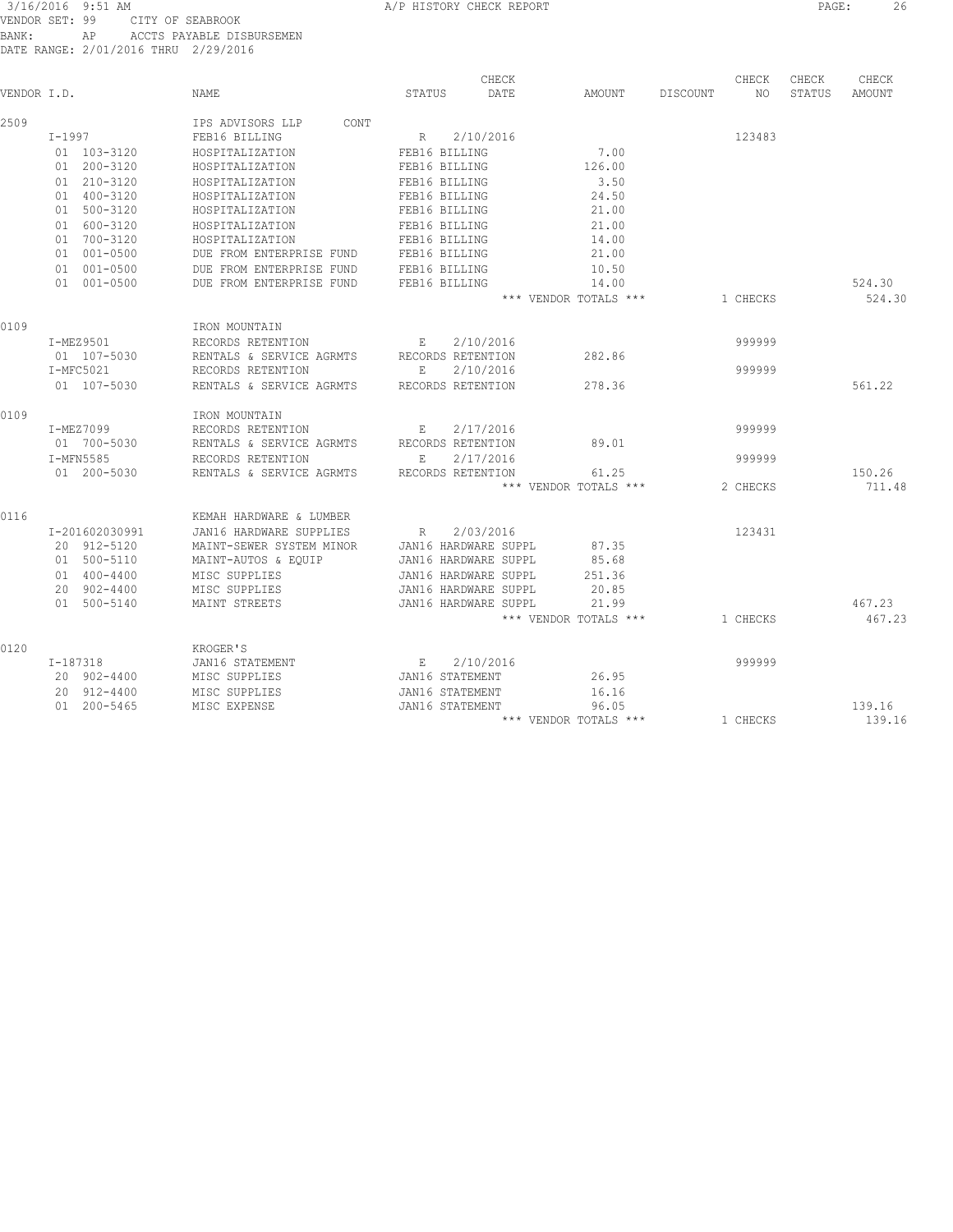| BANK:       | 3/16/2016 9:51 AM<br>VENDOR SET: 99<br>AP<br>DATE RANGE: 2/01/2016 THRU 2/29/2016 | CITY OF SEABROOK<br>ACCTS PAYABLE DISBURSEMEN                                                            | A/P HISTORY CHECK REPORT                        |                                   |                                 |          |                          | PAGE:           | 27               |
|-------------|-----------------------------------------------------------------------------------|----------------------------------------------------------------------------------------------------------|-------------------------------------------------|-----------------------------------|---------------------------------|----------|--------------------------|-----------------|------------------|
| VENDOR I.D. |                                                                                   | NAME                                                                                                     | STATUS                                          | CHECK<br>DATE                     | AMOUNT                          | DISCOUNT | CHECK<br>NO <sub>1</sub> | CHECK<br>STATUS | CHECK<br>AMOUNT  |
| 0984        | I-38321<br>01 500-5110<br>I-93111<br>01 500-5110                                  | KWIK KAR OIL & LUBE<br>EMISSIONS TEST<br>MAINT-AUTOS & EQUIP<br>EMISSIONS TEST<br>MAINT-AUTOS & EQUIP    | R 2/10/2016<br>EMISSIONS TEST<br>EMISSIONS TEST | R 2/10/2016                       | 25.50<br>25.50                  |          | 123487<br>123487         |                 | 51.00            |
| 0433        |                                                                                   | PAM LAB                                                                                                  |                                                 |                                   | *** VENDOR TOTALS ***           |          | 1 CHECKS                 |                 | 51.00            |
|             | I-201602241062<br>01 102-5300                                                     | GFOA MEETING MILEAGE<br>TRAINING & CONFERENCE                                                            | R<br>GFOA MEETING MILEAGE                       | 2/24/2016                         | 66.56<br>*** VENDOR TOTALS ***  |          | 123606<br>1 CHECKS       |                 | 66.56<br>66.56   |
| 2513        | I-3765415<br>01 200-5465                                                          | LANGUAGE LINE SERVICES INC<br>PHONE INTERPRETATION<br>MISC EXPENSE                                       | R                                               | 2/24/2016<br>PHONE INTERPRETATION | 1.70<br>*** VENDOR TOTALS ***   |          | 123607<br>1 CHECKS       |                 | 1.70<br>1.70     |
| 0125        | I-IW95298<br>20 912-5110                                                          | LANSDOWNE-MOODY CO INC<br>CLUTCH<br>MAINT-AUTOS & EQUIPMENT                                              | R<br>CLUTCH                                     | 2/10/2016                         | 287.98<br>*** VENDOR TOTALS *** |          | 123488<br>1 CHECKS       |                 | 287.98<br>287.98 |
| 2000        | $I - 52223$<br>20 912-5110<br>I-52242<br>20 912-5110                              | LEAGUE CITY OUTDOOR POWER EQUI<br>FILTERS<br>MAINT-AUTOS & EQUIPMENT<br>BLADE<br>MAINT-AUTOS & EQUIPMENT | R<br>FILTERS<br>R<br>BLADE                      | 2/03/2016<br>2/03/2016            | 109.32<br>85.68                 |          | 123432<br>123432         |                 | 195.00           |
| 2000        | I-52112<br>01 500-5110                                                            | LEAGUE CITY OUTDOOR POWER EQUI<br>WEED TRIMMER PARTS<br>MAINT-AUTOS & EQUIP                              | R<br>WEED TRIMMER PARTS                         | 2/10/2016                         | 19.39<br>*** VENDOR TOTALS ***  |          | 123489<br>2 CHECKS       |                 | 19.39<br>214.39  |
| 1832        | I-201602171024<br>01 700-5465                                                     | KAREN LEMAY<br>JURY DONUTS<br>MISC EXPENSE                                                               | E<br>JURY DONUTS                                | 2/17/2016                         | 21.00<br>*** VENDOR TOTALS ***  |          | 999999<br>1 CHECKS       |                 | 21.00<br>21.00   |
| 0880        | I-433348604<br>01 400-5160                                                        | LESLIE'S POOL SUPPLIES<br>POWER POWDER<br>MAINT-POOL & GROUNDS                                           | R<br>POWER POWDER                               | 2/17/2016                         | 237.73<br>*** VENDOR TOTALS *** |          | 123557<br>1 CHECKS       |                 | 237.73<br>237.73 |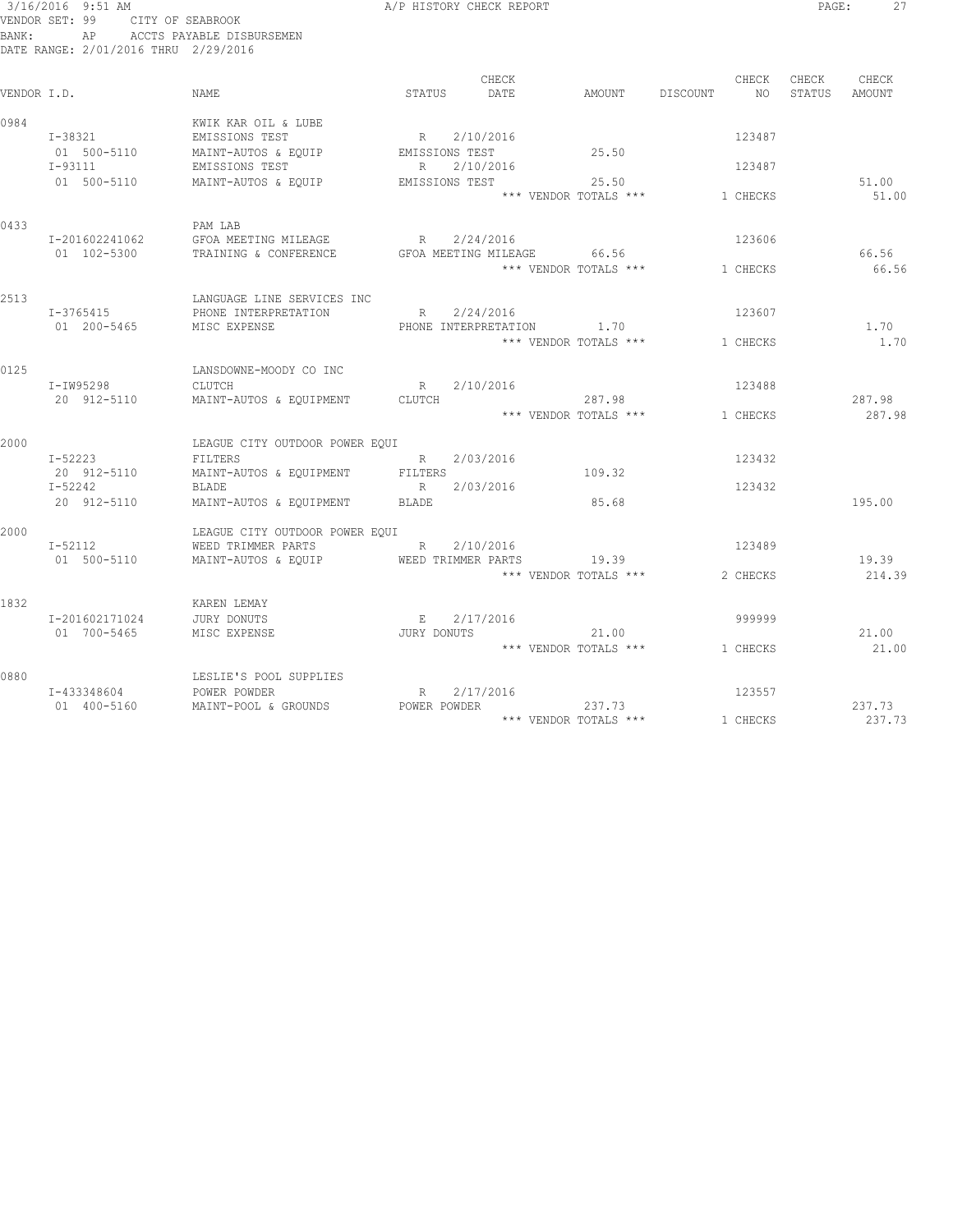#### 3/16/2016 9:51 AM A/P HISTORY CHECK REPORT PAGE: 28 VENDOR SET: 99 CITY OF SEABROOK BANK: AP ACCTS PAYABLE DISBURSEMEN DATE RANGE: 2/01/2016 THRU 2/29/2016

|             |                |                                |                     | CHECK                |                                |          | CHECK    | CHECK  | CHECK     |
|-------------|----------------|--------------------------------|---------------------|----------------------|--------------------------------|----------|----------|--------|-----------|
| VENDOR I.D. |                | <b>NAME</b>                    | STATUS              | DATE                 | AMOUNT                         | DISCOUNT | NO       | STATUS | AMOUNT    |
| 0980        |                | LETCO GROUP, LLC               |                     |                      |                                |          |          |        |           |
|             | I-3017837      | CLAY MIX                       | R 2/17/2016         |                      |                                |          | 123558   |        |           |
|             | 01 400-5180    | MAINT-BLDGS & GROUNDS          | CLAY MIX            |                      | 950.00                         |          |          |        |           |
|             | I-3018313      | CLAY MIX                       | R                   | 2/17/2016            |                                |          | 123558   |        |           |
|             | 01 400-5160    | MAINT-POOL & GROUNDS           | CLAY MIX            |                      | 475.00                         |          |          |        | 1,425.00  |
|             |                |                                |                     |                      | *** VENDOR TOTALS ***          |          | 1 CHECKS |        | 1,425.00  |
| 0783        |                | LOGIX COMMUNICATIONS           |                     |                      |                                |          |          |        |           |
|             | I-201602101008 | TELEPHONE                      | R                   | 2/10/2016            |                                |          | 123490   |        |           |
|             | 01 107-5400    | TELEPHONE                      | TELEPHONE           |                      | 15.09                          |          |          |        | 15.09     |
| 0783        |                | LOGIX COMMUNICATIONS           |                     |                      |                                |          |          |        |           |
|             | I-201602171049 | TELEPHONE                      | R                   | 2/17/2016            |                                |          | 123559   |        |           |
|             | 01 107-5400    | TELEPHONE                      | TELEPHONE           |                      | 544.22                         |          |          |        | 544.22    |
|             |                |                                |                     |                      | *** VENDOR TOTALS ***          |          | 2 CHECKS |        | 559.31    |
| 0798        |                | MAILFINANCE                    |                     |                      |                                |          |          |        |           |
|             | I-N5779943     | POSTAGE METER LEASE            | E                   | 2/24/2016            |                                |          | 999999   |        |           |
|             | 01 107-5030    | RENTALS & SERVICE AGRMTS       | POSTAGE METER LEASE |                      | 396.73                         |          |          |        | 396.73    |
|             |                |                                |                     |                      | *** VENDOR TOTALS ***          |          | 1 CHECKS |        | 396.73    |
| 1309        |                | MAINLAND CONCRETE INC          |                     |                      |                                |          |          |        |           |
|             | $I-104043$     | CONCRETE                       | R 2/24/2016         |                      |                                |          | 123608   |        |           |
|             | 01 500-5140    | MAINT STREETS                  | CONCRETE            |                      | 1,270.00                       |          |          |        | 1,270.00  |
|             |                |                                |                     |                      | *** VENDOR TOTALS ***          |          | 1 CHECKS |        | 1,270.00  |
| 0130        |                | MARBURGER'S                    |                     |                      |                                |          |          |        |           |
|             | I-H6212        | GUN CLEANING SUPPLIES          | R                   | 2/03/2016            |                                |          | 123433   |        |           |
|             | 01 200-5311    | HANDGUN TRAINING EXPENSE       |                     | GUN CLEANING SUPPLIE | 71.92                          |          |          |        |           |
|             | I-H6223        | GUN CLEANING SUPPLIES          | R                   | 2/03/2016            |                                |          | 123433   |        |           |
|             | 01 200-5311    | HANDGUN TRAINING EXPENSE       |                     | GUN CLEANING SUPPLIE | 16.98                          |          |          |        | 88.90     |
| 0130        |                | MARBURGER'S                    |                     |                      |                                |          |          |        |           |
|             | I-H6244        | NEOPRENE                       | R                   | 2/24/2016            |                                |          | 123609   |        |           |
|             | 20 902-5130    | MAINT-WATER SYSTEM MINOR       | NEOPRENE            |                      | 69.99                          |          |          |        | 69.99     |
|             |                |                                |                     |                      | *** VENDOR TOTALS ***          |          | 2 CHECKS |        | 158.89    |
| 2483        |                | MCA COMMUNICATIONS INC         |                     |                      |                                |          |          |        |           |
|             | I-44843        | UNDERGROUND FIBER OPTICS       | $R_{\parallel}$     | 2/10/2016            |                                |          | 123491   |        |           |
|             | 31 310-6020    | EQUIPMENT                      |                     |                      | UNDERGROUND FIBER OP 89,899.19 |          |          |        | 89,899.19 |
|             |                |                                |                     |                      | *** VENDOR TOTALS ***          |          | 1 CHECKS |        | 89,899.19 |
| 2491        |                | MCCREARY VESELKA BRAGG & ALLEN |                     |                      |                                |          |          |        |           |
|             | I-117595       | COLLECTION FEES                |                     | R 2/17/2016          |                                |          | 123560   |        |           |
|             | 01 001-1202    | DUE TO COLLECTION              | COLLECTION FEES     |                      | 1,040.35                       |          |          |        | 1,040.35  |
|             |                |                                |                     |                      | *** VENDOR TOTALS ***          |          | 1 CHECKS |        | 1,040.35  |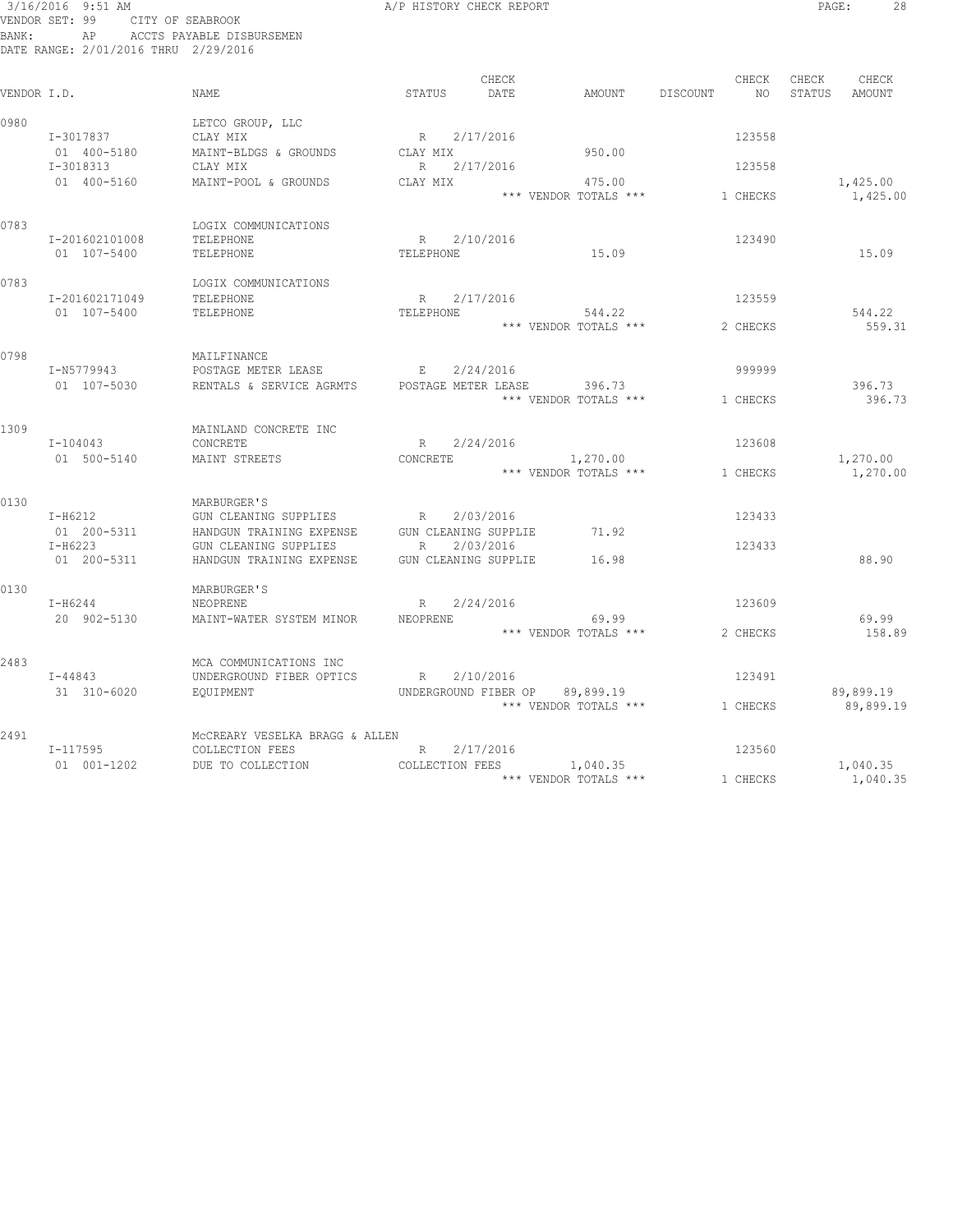| 3/16/2016 9:51 AM |      |                                      |
|-------------------|------|--------------------------------------|
|                   |      | VENDOR SET: 99     CITY OF SEABROOK  |
| BANK :            | AP D | ACCTS PAYABLE DISBURSEMEN            |
|                   |      | DATE RANGE: 2/01/2016 THRU 2/29/2016 |

| VENDOR I.D. |                                                      | <b>NAME</b>                                                                                        | STATUS           |                                                          | CHECK<br>DATE     | AMOUNT                                        | DISCOUNT | CHECK<br>NO                  | CHECK<br>STATUS | CHECK<br>AMOUNT      |
|-------------|------------------------------------------------------|----------------------------------------------------------------------------------------------------|------------------|----------------------------------------------------------|-------------------|-----------------------------------------------|----------|------------------------------|-----------------|----------------------|
| 0449        | I-796830<br>01 200-5110                              | MCREE FORD<br>P23 REPAIR<br>MAINT-AUTOS & EQUIPMENT P23 REPAIR                                     | R                | 2/03/2016                                                |                   | 2,270.22                                      |          | 123434                       |                 | 2,270.22             |
| 0449        | I-799187<br>01 200-5110                              | MCREE FORD<br>P23 REPAIR<br>MAINT-AUTOS & EQUIPMENT P23 REPAIR                                     |                  | R 2/24/2016                                              |                   | 269.96<br>*** VENDOR TOTALS ***               |          | 123610<br>2 CHECKS           |                 | 269.96<br>2,540.18   |
| 0851        | I-60981<br>01 102-3015<br>$I - 61269$                | MEADOR STAFFING SERVICES INC<br>VICKIE WALKER<br>CONTRACT LABOR<br>VICKIE WALKER                   | R<br>R           | 2/03/2016<br>VICKIE WALKER<br>2/03/2016                  |                   | 1,073.25                                      |          | 123435<br>123435             |                 |                      |
| 0851        | 01 102-3015<br>$I - 61560$<br>01 102-3015            | CONTRACT LABOR<br>MEADOR STAFFING SERVICES INC<br>VICKIE WALKER<br>CONTRACT LABOR                  | R                | VICKIE WALKER<br>2/10/2016<br>VICKIE WALKER              |                   | 1,080.00<br>1,080.00                          |          | 123492                       |                 | 2,153.25<br>1,080.00 |
| 0851        | I-61854<br>01 102-3015<br>$I - 62144$<br>01 102-3015 | MEADOR STAFFING SERVICES INC<br>VICKIE WALKER<br>CONTRACT LABOR<br>VICKIE WALKER<br>CONTRACT LABOR | R<br>R           | 2/24/2016<br>VICKIE WALKER<br>2/24/2016<br>VICKIE WALKER |                   | 1,080.00<br>1,080.00<br>*** VENDOR TOTALS *** |          | 123611<br>123611<br>3 CHECKS |                 | 2,160.00<br>5,393.25 |
| 0490        | I-0570359IN<br>20 912-5280                           | MID-AMERICAN RESEARCH<br>SUPER ZYME<br>CHEMICAL SUPPLIES                                           | E.<br>SUPER ZYME | 2/03/2016                                                |                   | 384.66<br>*** VENDOR TOTALS ***               |          | 999999<br>1 CHECKS           |                 | 384.66<br>384.66     |
|             | I-201507210247                                       | BAY AREA RUNNING CLUB<br>REFUND                                                                    | V                | 7/22/2015                                                |                   |                                               |          | 121633                       |                 | 50.00                |
|             | I-201512150803                                       | BAY AREA RUNNING CLUB<br>REFUND                                                                    | $\mathbf{V}$     | 12/16/2015                                               |                   |                                               |          | 123013                       |                 | 150.00               |
|             | I-201507210247<br>01 001-1525                        | BAY AREA RUNNING CLUB<br>REFUND<br>COMMUNITY HOUSE DEPOSITS                                        | R                | BAY AREA RUNNING CLU                                     | 2/03/2016 Reissue | 50.00                                         |          | 123394                       |                 | 50.00                |
|             | I-201512150803<br>01 001-1525                        | BAY AREA RUNNING CLUB<br>REFUND<br>COMMUNITY HOUSE DEPOSITS                                        | R                | BAY AREA RUNNING CLU                                     | 2/03/2016 Reissue | 150.00                                        |          | 123395                       |                 | 150.00               |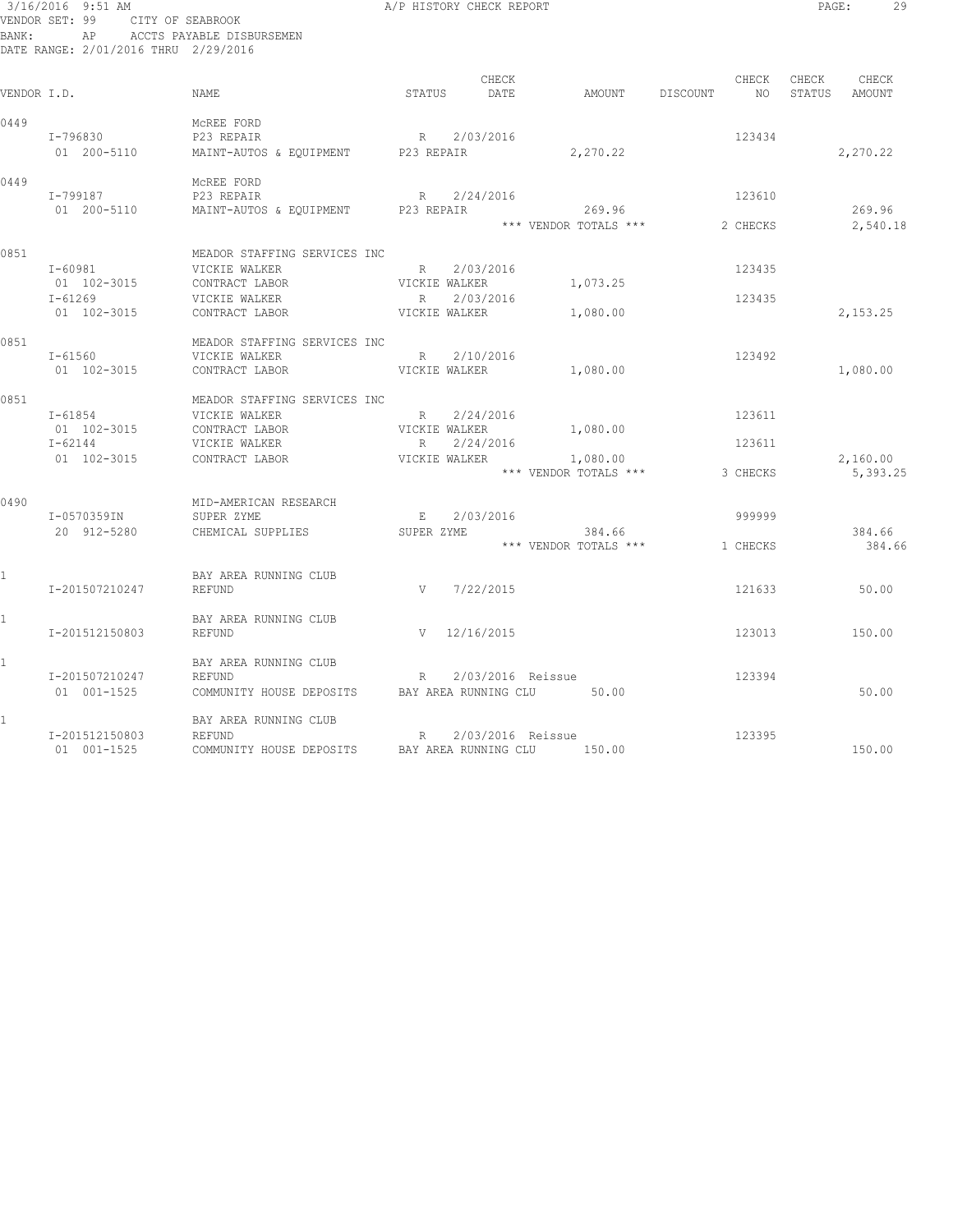#### 3/16/2016 9:51 AM A/P HISTORY CHECK REPORT PAGE: 30 VENDOR SET: 99 CITY OF SEABROOK BANK: AP ACCTS PAYABLE DISBURSEMEN DATE RANGE: 2/01/2016 THRU 2/29/2016

| VENDOR I.D.  |                               | NAME                                                     | CHECK<br>STATUS<br>DATE                               | AMOUNT | DISCOUNT | CHECK<br>NO | CHECK<br>STATUS | CHECK<br>AMOUNT |
|--------------|-------------------------------|----------------------------------------------------------|-------------------------------------------------------|--------|----------|-------------|-----------------|-----------------|
|              | I-201602030987<br>01 001-1011 | CAROLINA HERNANDEZ<br>REFUND<br>BAIL BONDS PAYABLE       | 2/03/2016<br>R<br>CAROLINA HERNANDEZ:R                | 595.00 |          | 123406      |                 | 595.00          |
|              | I-201602030984<br>01 001-1525 | DEEPA PATEL<br>REFUND<br>COMMUNITY HOUSE DEPOSITS        | 2/03/2016<br>R<br>DEEPA PATEL: REFUND                 | 150.00 |          | 123416      |                 | 150.00          |
| $\mathbf{1}$ | I-201602030985<br>01 001-1011 | EBER AZ IXCOY<br>REFUND<br>BAIL BONDS PAYABLE            | 2/03/2016<br>R<br>EBER AZ IXCOY: REFUND               | 775.00 |          | 123419      |                 | 775.00          |
|              | I-201602030992<br>01 200-4010 | NOTARY ASSN OF TX<br>SUPPLIES<br>OFFICE SUPPLIES         | 2/03/2016<br>R<br>NOTARY ASSN OF TX:SU                | 71.00  |          | 123436      |                 | 71.00           |
| $\mathbf{1}$ | I-201602030986<br>01 001-1011 | OLINDA SCHWINDACK<br><b>REFUND</b><br>BAIL BONDS PAYABLE | 2/03/2016<br>R<br>OLINDA SCHWINDACK:RE                | 325.00 |          | 123437      |                 | 325.00          |
|              | I-201602101017<br>01 001-1011 | ABDELKADER ROUINEB<br>REFUND<br>BAIL BONDS PAYABLE       | 2/10/2016<br>R<br>ABDELKADER ROUINEB:R                | 275.00 |          | 123456      |                 | 275.00          |
| $\mathbf{1}$ | I-201602101020<br>01 001-1011 | AMY TIEMANN<br><b>REFUND</b><br>BAIL BONDS PAYABLE       | 2/10/2016<br>R<br>AMY TIEMANN: REFUND                 | 200.00 |          | 123457      |                 | 200.00          |
|              | I-201602101019<br>01 001-1011 | GABRIELLE VERA<br><b>REFUND</b><br>BAIL BONDS PAYABLE    | 2/10/2016<br>R<br>GABRIELLE VERA: REFUN               | 791.00 |          | 123468      |                 | 791.00          |
|              | I-201602101021<br>01 001-1011 | GERALD ROBERT<br><b>REFUND</b><br>BAIL BONDS PAYABLE     | 2/10/2016<br>$R_{\parallel}$<br>GERALD ROBERT: REFUND | 566.00 |          | 123471      |                 | 566.00          |
| 1            | I-201602101018<br>01 001-1011 | JIMMY MATUTE<br>REFUND<br>BAIL BONDS PAYABLE             | 2/10/2016<br>R<br>JIMMY MATUTE: REFUND                | 401.00 |          | 123485      |                 | 401.00          |
| $\mathbf{1}$ | I-201602101016<br>01 001-1014 | KIMBERLY FERGESON<br>REFUND<br>FINE REFUNDS PAYABLE      | 2/10/2016<br>R<br>KIMBERLY FERGESON:RE                | 266.00 |          | 123486      |                 | 266.00          |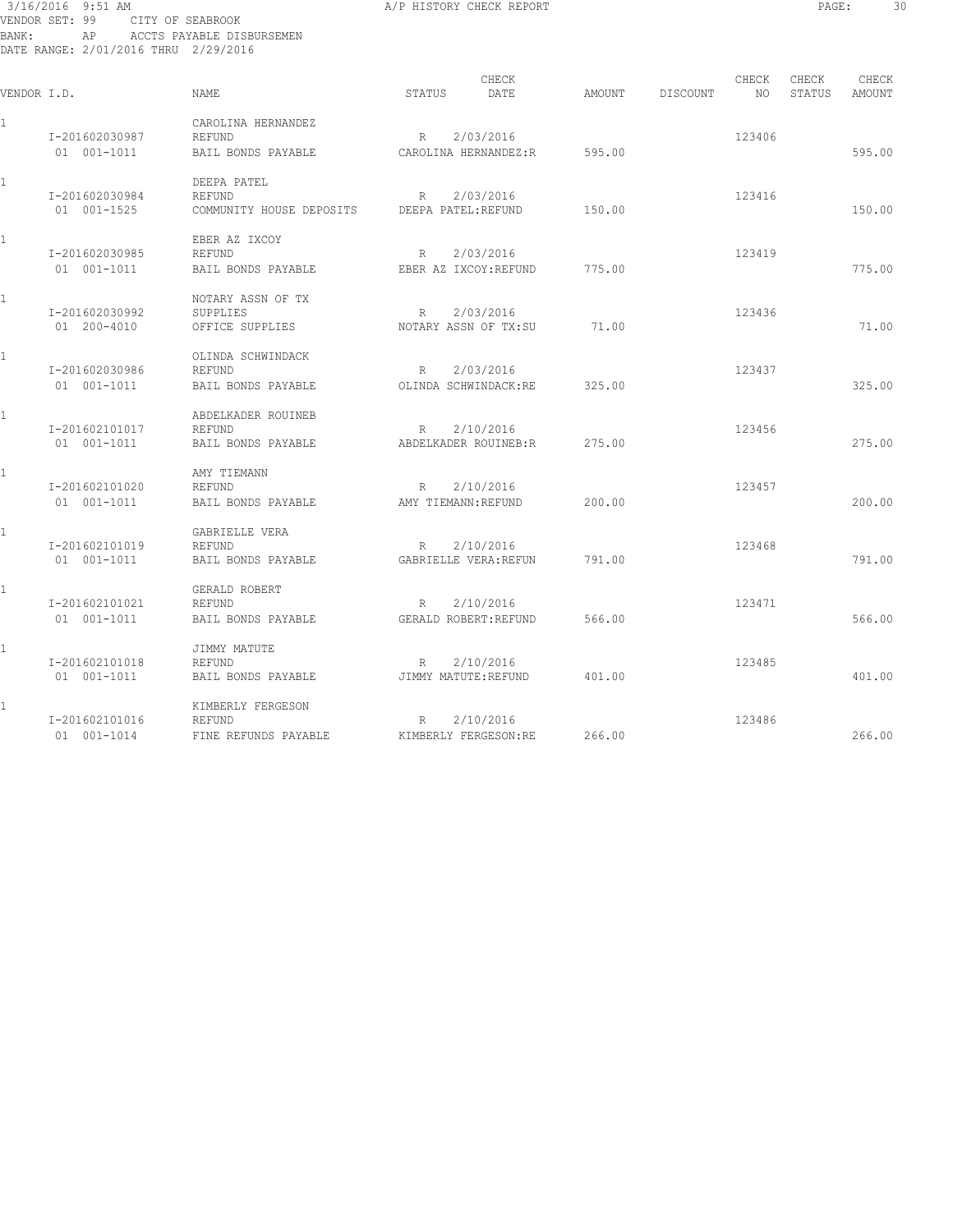#### 3/16/2016 9:51 AM A/P HISTORY CHECK REPORT PAGE: 31 VENDOR SET: 99 CITY OF SEABROOK BANK: AP ACCTS PAYABLE DISBURSEMEN DATE RANGE: 2/01/2016 THRU 2/29/2016

| VENDOR I.D. |                                                                                           | NAME                                                                                                                                                                       | CHECK<br>DATE<br>STATUS                                                                                       | AMOUNT                                                                  | CHECK<br>NO.<br>DISCOUNT     | CHECK<br>CHECK<br>STATUS<br>AMOUNT |
|-------------|-------------------------------------------------------------------------------------------|----------------------------------------------------------------------------------------------------------------------------------------------------------------------------|---------------------------------------------------------------------------------------------------------------|-------------------------------------------------------------------------|------------------------------|------------------------------------|
|             | I-201602101009<br>01 100-8640                                                             | MICHAEL CHAMBERLAIN<br>REFUND<br>LICENSES & PERMITS                                                                                                                        | 2/10/2016<br>R<br>MICHAEL CHAMBERLAIN:                                                                        | 50.00                                                                   | 123493                       | 50.00                              |
|             | I-201602101022<br>01 001-1011                                                             | RUSSELL RAU<br><b>REFUND</b><br>BAIL BONDS PAYABLE                                                                                                                         | 2/10/2016<br>$\, {\mathbb R}$<br>RUSSELL RAU: REFUND                                                          | 400.00                                                                  | 123498                       | 400.00                             |
|             | I-201602101014<br>20 902-5465                                                             | TxDMV<br>TITLE FEE<br>MISC EXPENSE                                                                                                                                         | 2/10/2016<br>R<br>TXDMV:TITLE FEE                                                                             | 2.00                                                                    | 123509                       | 2.00                               |
|             | I-201602171048<br>01 001-1525                                                             | IVANIA BUSKE<br>REFUND<br>COMMUNITY HOUSE DEPOSITS                                                                                                                         | 2/17/2016<br>$\mathbb{R}$<br>IVANIA BUSKE: REFUND                                                             | 50.00                                                                   | 123556                       | 50.00                              |
|             | I-201602241064<br>01 001-1525                                                             | RUTHE BURKE<br>REFUND<br>COMMUNITY HOUSE DEPOSITS                                                                                                                          | 2/24/2016<br>$\mathbb{R}$<br>RUTHE BURKE: REFUND                                                              | 150.00<br>*** VENDOR TOTALS ***                                         | 123616<br>18 CHECKS          | 150.00<br>5,267.00                 |
| 0314        | $I - 66595$<br>01 200-5110                                                                | NORMAN FREDE CHEVROLET<br><b>BLADE</b><br>MAINT-AUTOS & EQUIPMENT                                                                                                          | 2/10/2016<br>$\mathbb{R}$<br><b>BLADE</b>                                                                     | 18.12<br>*** VENDOR TOTALS ***                                          | 123494<br>1 CHECKS           | 18.12<br>18.12                     |
| 0740        | I-201602101010<br>01 400-5110<br>01 500-5110<br>20 902-5130<br>20 912-5110<br>01 200-5110 | O'REILLY AUTO PARTS<br>JAN16 STATEMENT<br>MAINT-AUTOS & EQUIPMENT<br>MAINT-AUTOS & EQUIP<br>MAINT-WATER SYSTEM MINOR<br>MAINT-AUTOS & EQUIPMENT<br>MAINT-AUTOS & EQUIPMENT | R<br>2/10/2016<br>JAN16 STATEMENT<br>JAN16 STATEMENT<br>JAN16 STATEMENT<br>JAN16 STATEMENT<br>JAN16 STATEMENT | 402.78<br>158.14<br>1,332.90<br>12.48<br>27.78<br>*** VENDOR TOTALS *** | 123495<br>1 CHECKS           | 1,934.08<br>1,934.08               |
| 0147        | I-818080461001<br>01 200-4010<br>I-818080736001<br>$01 200 - 4010$                        | OFFICE DEPOT CARD PLAN<br>OFFICE SUPPLIES<br>OFFICE SUPPLIES<br>OFFICE SUPPLIES<br>OFFICE SUPPLIES                                                                         | 2/10/2016<br>R<br>OFFICE SUPPLIES<br>2/10/2016<br>R<br>OFFICE SUPPLIES                                        | 534.62<br>13.03<br>*** VENDOR TOTALS ***                                | 123496<br>123496<br>1 CHECKS | 547.65<br>547.65                   |
| 1196        | I-RA 201602090996<br>01 001-1032                                                          | OFFICE OF AG CHILD S UNIT<br>CHILD SUPPORT<br>OTHER PAYROLL DEDUCTIONS                                                                                                     | 2/09/2016<br>D<br>CHILD SUPPORT                                                                               | 138.46                                                                  | 000000                       | 138.46                             |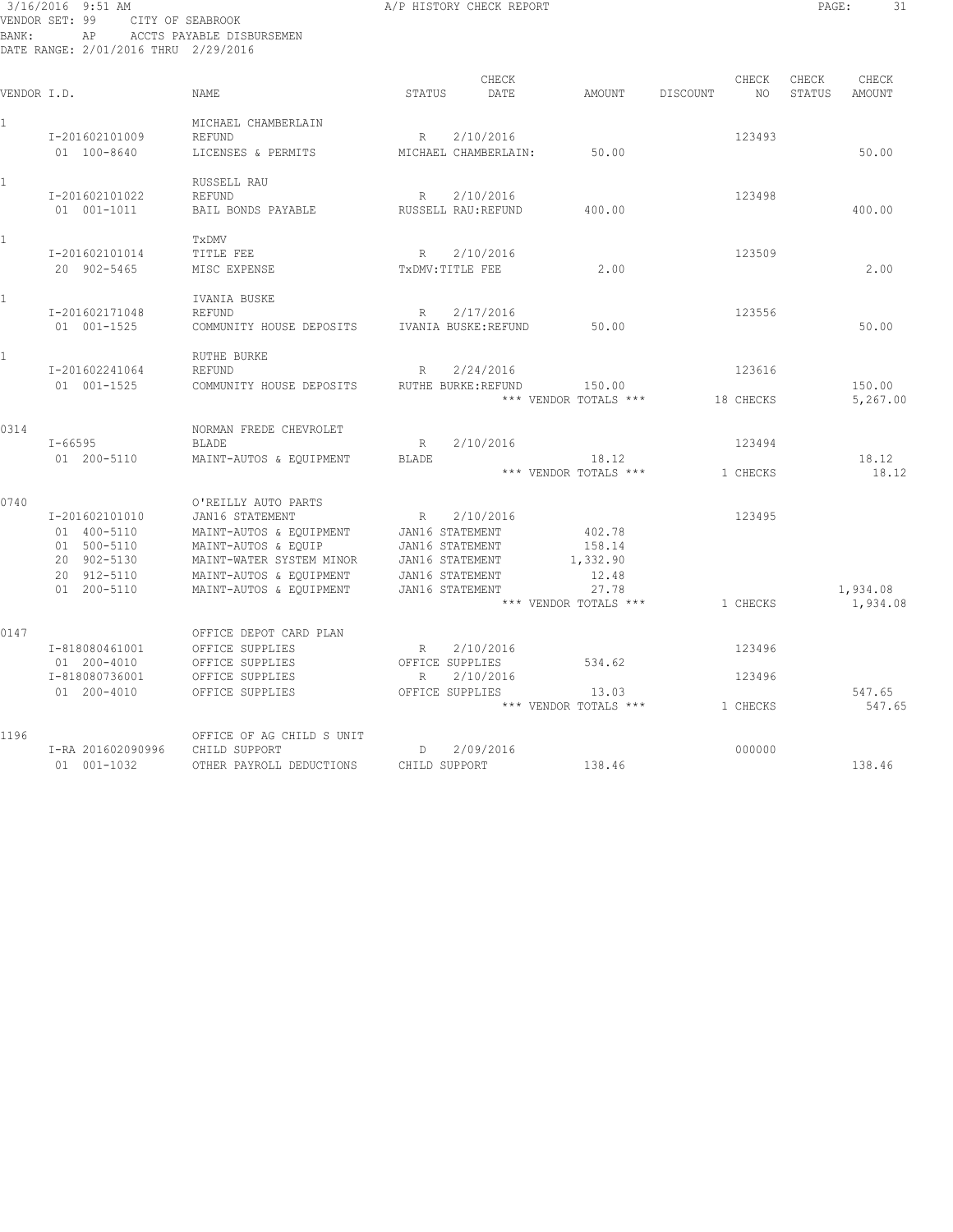#### 3/16/2016 9:51 AM A/P HISTORY CHECK REPORT PAGE: 32 VENDOR SET: 99 CITY OF SEABROOK BANK: AP ACCTS PAYABLE DISBURSEMEN DATE RANGE: 2/01/2016 THRU 2/29/2016

| VENDOR I.D. |                                  | NAME                                                                   | STATUS                       | CHECK<br>DATE | AMOUNT                            | DISCOUNT | CHECK<br>NO        | CHECK<br>STATUS | CHECK<br>AMOUNT      |
|-------------|----------------------------------|------------------------------------------------------------------------|------------------------------|---------------|-----------------------------------|----------|--------------------|-----------------|----------------------|
| 1196        | I-RA 201602231054<br>01 001-1032 | OFFICE OF AG CHILD S UNIT<br>CHILD SUPPORT<br>OTHER PAYROLL DEDUCTIONS | D<br>CHILD SUPPORT           | 2/23/2016     | 138.46<br>*** VENDOR TOTALS ***   |          | 000000<br>2 CHECKS |                 | 138.46<br>276.92     |
| 0153        | $I - 86469$<br>20 902-5275       | PFEIFFER & SON LTD<br>SERVICE CALL<br>ELECTRICAL SERVICES              | $\mathbf{E}$<br>SERVICE CALL | 2/24/2016     | 376.13<br>*** VENDOR TOTALS ***   |          | 999999<br>1 CHECKS |                 | 376.13<br>376.13     |
| 2445        | I-0027214IN<br>01 200-5030       | PHONOSCOPE LIGHT WAVE INC<br>ROW FEE<br>RENTALS & SERVICE AGRMTS       | R<br>ROW FEE                 | 2/17/2016     | 657.57                            |          | 123561             |                 | 657.57               |
| 2445        | I-0027977IN<br>01 200-5030       | PHONOSCOPE LIGHT WAVE INC<br>ROW FEE<br>RENTALS & SERVICE AGRMTS       | R<br>ROW FEE                 | 2/24/2016     | 657.57<br>*** VENDOR TOTALS ***   |          | 123612<br>2 CHECKS |                 | 657.57<br>1,315.14   |
| 0155        | I-2311704JA16<br>01 200-5030     | PITNEY BOWES<br>METER RENTAL<br>RENTALS & SERVICE AGRMTS               | R<br>METER RENTAL            | 2/03/2016     | 108.00<br>*** VENDOR TOTALS ***   |          | 123438<br>1 CHECKS |                 | 108.00<br>108.00     |
| 1537        | I-141295529156<br>01 400-4090    | POOLSURE<br>POOL ACID<br>POOL SUPPLIES                                 | R<br>POOL ACID               | 2/03/2016     | 150.00                            |          | 123439             |                 | 150.00               |
| 1537        | I-141295529003<br>20 912-5280    | POOLSURE<br>SODIUM BISULFITE<br>CHEMICAL SUPPLIES                      | R<br>SODIUM BISULFITE        | 2/10/2016     | 1,390.00                          |          | 123497             |                 | 1,390.00             |
| 1537        | I-141295529669<br>01 400-5160    | POOLSURE<br>BLEACH<br>MAINT-POOL & GROUNDS                             | R<br>BLEACH                  | 2/17/2016     | 736.00                            |          | 123562             |                 | 736.00               |
| 1537        | I-141295529680<br>20 912-5280    | POOLSURE<br><b>BLEACH</b><br>CHEMICAL SUPPLIES                         | R<br>BLEACH                  | 2/24/2016     | 2,300.00<br>*** VENDOR TOTALS *** |          | 123613<br>4 CHECKS |                 | 2,300.00<br>4,576.00 |
| 0156        | I-201602241063<br>20 905-4011    | POSTMASTER SEABROOK<br>WATER BILL POSTAGE<br>POSTAGE                   | R<br>WATER BILL POSTAGE      | 2/24/2016     | 1,200.00<br>*** VENDOR TOTALS *** |          | 123614<br>1 CHECKS |                 | 1,200.00<br>1,200.00 |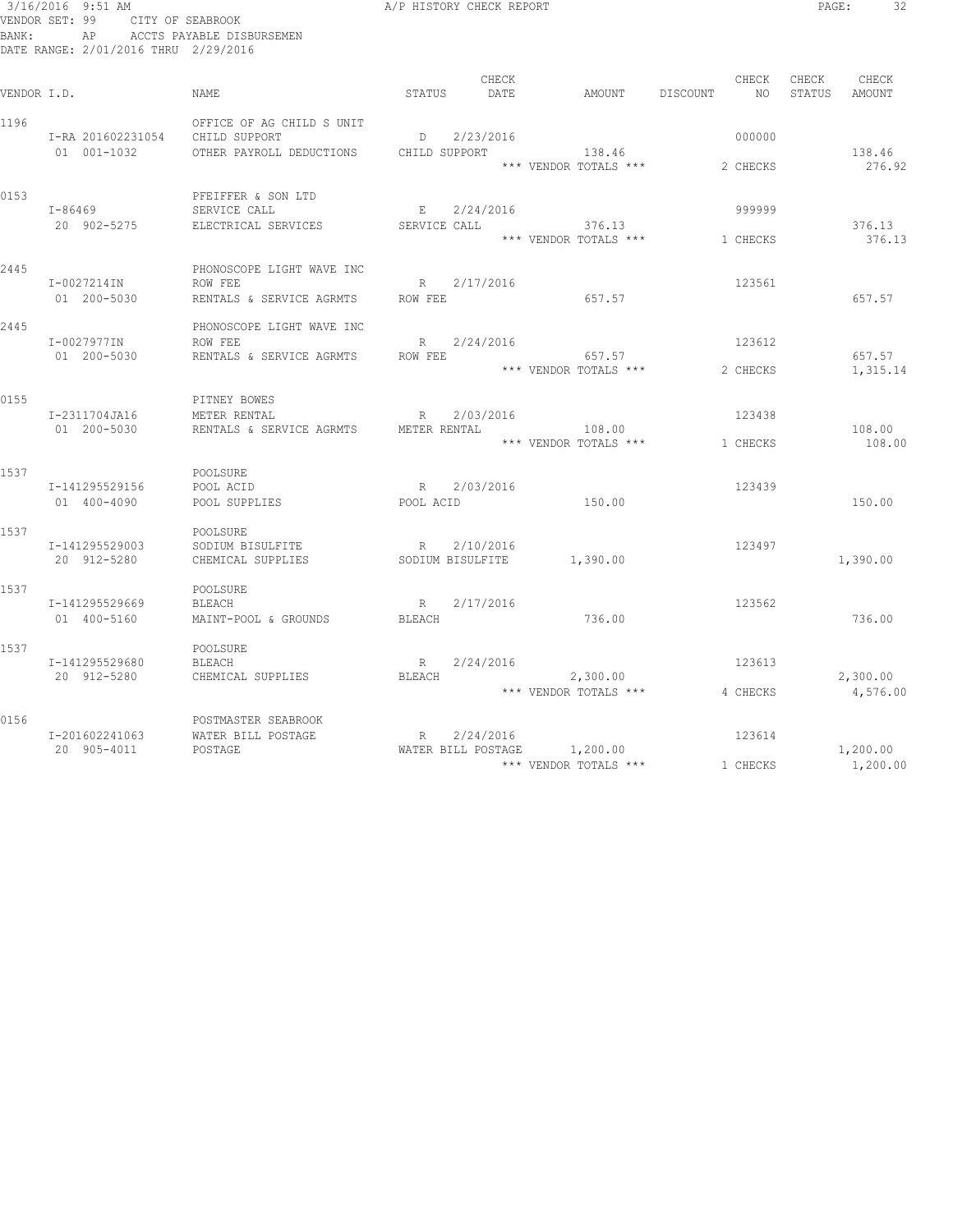3/16/2016 9:51 AM A/P HISTORY CHECK REPORT PAGE: 33 VENDOR SET: 99 CITY OF SEABROOK BANK: AP ACCTS PAYABLE DISBURSEMEN DATE RANGE: 2/01/2016 THRU 2/29/2016

| VENDOR I.D. |                                         | NAME                                                                                                                  | STATUS                           | CHECK<br>DATE                     | AMOUNT                             | DISCOUNT | CHECK<br>NO <sub>N</sub> | CHECK<br>STATUS | CHECK<br>AMOUNT        |
|-------------|-----------------------------------------|-----------------------------------------------------------------------------------------------------------------------|----------------------------------|-----------------------------------|------------------------------------|----------|--------------------------|-----------------|------------------------|
| 0159        | $I - 888758$<br>01 107-5211<br>I-888759 | PROJECT SURVEILLANCE INC<br>INSPECTION SERVICES<br>PROF FEES - INSPECTIONS INSPECTION SERVICES<br>INSPECTION SERVICES | R<br>R                           | 2/17/2016<br>2/17/2016            | 295.00                             |          | 123563<br>123563         |                 |                        |
|             | 01 107-5211                             | PROF FEES - INSPECTIONS                                                                                               |                                  | INSPECTION SERVICES               | 501.50<br>*** VENDOR TOTALS ***    |          | 1 CHECKS                 |                 | 796.50<br>796.50       |
| 0749        | I-201602030993<br>01 200-4011           | PURCHASE POWER<br>POSTAGE<br>POSTAGE                                                                                  | POSTAGE                          | R 2/03/2016                       | 166.25<br>*** VENDOR TOTALS ***    |          | 123440<br>1 CHECKS       |                 | 166.25<br>166.25       |
| 2036        | $I - 349$<br>01 400-5464                | RCL SIGNS<br>NASA BANNER REMOVAL<br>EVENTS                                                                            | R 2/03/2016                      | NASA BANNER REMOVAL               | 75.00<br>*** VENDOR TOTALS ***     |          | 123441<br>1 CHECKS       |                 | 75.00<br>75.00         |
| 2466        | I-AC10278<br>01 106-5030                | READY OP COMMUNICATIONS INC<br>2016 SUBSCRIPTION<br>RENTALS & SERVICE AGRMTS                                          | R 2/17/2016<br>2016 SUBSCRIPTION |                                   | 6,000.00<br>*** VENDOR TOTALS ***  |          | 123564<br>1 CHECKS       |                 | 6,000.00<br>6,000.00   |
| 1289        | I-16A0115909111<br>01 200-5465          | READY REFRESH<br>BOTTLED WATER<br>MISC EXPENSE                                                                        | R<br>BOTTLED WATER               | 2/03/2016                         | 60.76                              |          | 123442                   |                 | 60.76                  |
| 1289        | I-06B0121950364<br>01 107-5465          | READY REFRESH<br>BOTTLED WATER<br>MISC EXPENSE                                                                        | $R_{\perp}$<br>BOTTLED WATER     | 2/24/2016                         | 92.85<br>*** VENDOR TOTALS ***     |          | 123615<br>2 CHECKS       |                 | 92.85<br>153.61        |
| 0170        | I-201602171047<br>01 200-3140           | RION N HART PHD<br>PRE-EMPLOYMENT TESTS<br>PSYCHOLOGICAL SERVICES                                                     | R                                | 2/17/2016<br>PRE-EMPLOYMENT TESTS | 800.00<br>*** VENDOR TOTALS ***    |          | 123555<br>1 CHECKS       |                 | 800.00<br>800.00       |
| 1101        | I-133020<br>01 107-5220                 | ROSS BANKS MAY CRON & CAVIN<br>GENERAL<br>PROF FEES-LEGAL                                                             | R<br>GENERAL                     | 2/17/2016                         | 14,000.00<br>*** VENDOR TOTALS *** |          | 123565<br>1 CHECKS       |                 | 14,000.00<br>14,000.00 |
| 2201        | I-028762<br>01 200-5110                 | MIKE RUTHERFORD<br>INFINITI REPAIR<br>MAINT-AUTOS & EQUIPMENT                                                         | INFINITI REPAIR                  | R 2/10/2016                       | 180.00<br>*** VENDOR TOTALS ***    |          | 123499<br>1 CHECKS       |                 | 180.00<br>180.00       |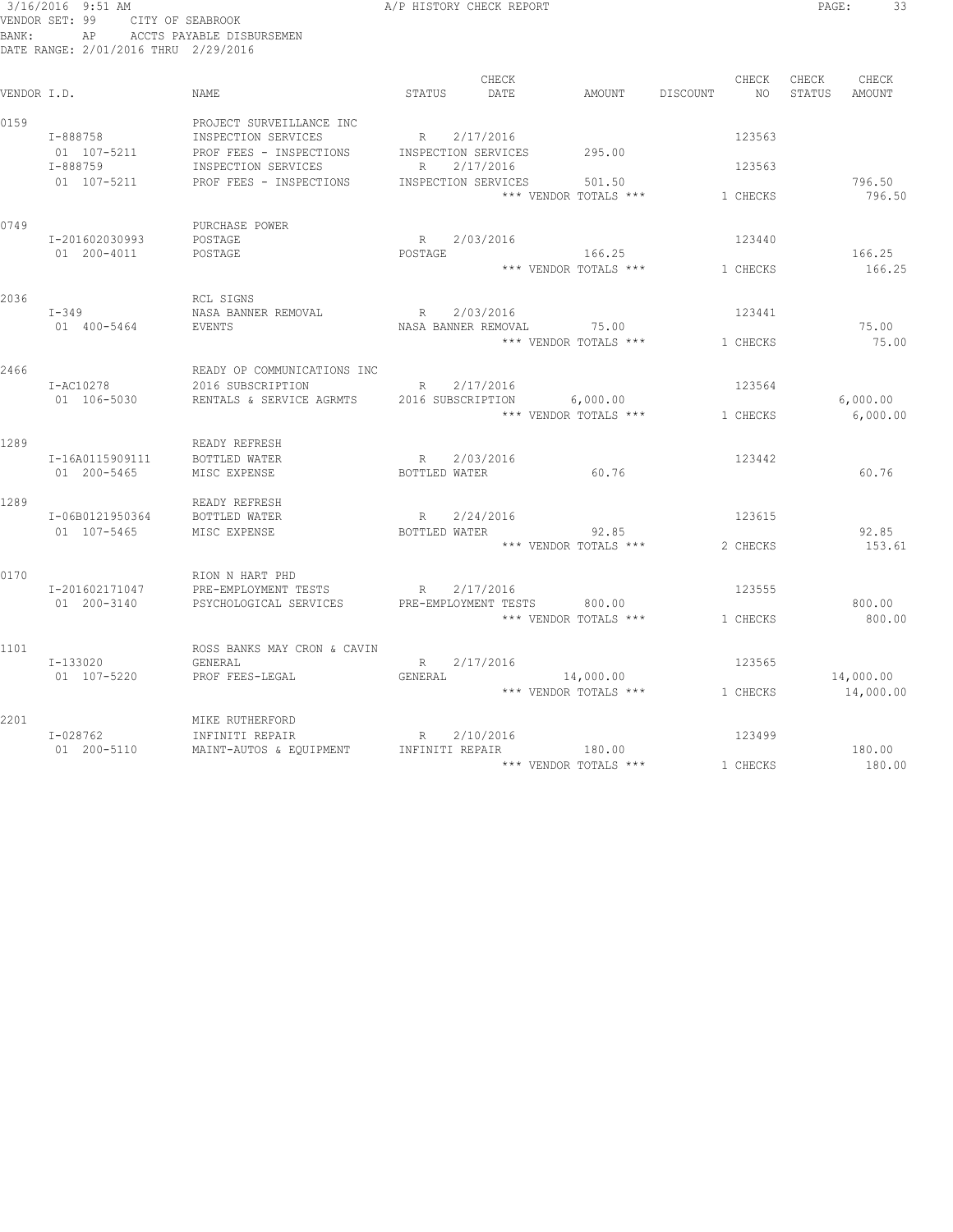#### 3/16/2016 9:51 AM A/P HISTORY CHECK REPORT PAGE: 34 VENDOR SET: 99 CITY OF SEABROOK BANK: AP ACCTS PAYABLE DISBURSEMEN DATE RANGE: 2/01/2016 THRU 2/29/2016

| VENDOR I.D. |                                                                            | NAME                                                                                                                                                        | STATUS                                                                                    | CHECK<br>DATE                      | AMOUNT                                           | DISCOUNT | CHECK<br>NO        | CHECK<br>STATUS | CHECK<br>AMOUNT    |
|-------------|----------------------------------------------------------------------------|-------------------------------------------------------------------------------------------------------------------------------------------------------------|-------------------------------------------------------------------------------------------|------------------------------------|--------------------------------------------------|----------|--------------------|-----------------|--------------------|
| 1857        | I-201602030963<br>01 600-3015                                              | STEPHEN M RUTHSTROM<br>01/29/16 FIRE INSPECTOR FEE<br>CONTRACT LABOR                                                                                        | $\mathbb E$<br>01/29/16 FIRE INSPEC                                                       | 2/03/2016                          | 350.00                                           |          | 999999             |                 | 350.00             |
| 1857        | I-201602100998<br>01 600-3015                                              | STEPHEN M RUTHSTROM<br>02/05/16 FIRE INSPECTOR FEE<br>CONTRACT LABOR                                                                                        | $F_{\rm c}$<br>02/05/16 FIRE INSPEC                                                       | 2/10/2016                          | 280.00                                           |          | 999999             |                 | 280.00             |
| 1857        | I-201602171025<br>01 600-3015                                              | STEPHEN M RUTHSTROM<br>02/12/16 FIRE INSPECTOR FEE<br>CONTRACT LABOR                                                                                        | E<br>02/12/16 FIRE INSPEC                                                                 | 2/17/2016                          | 315.00                                           |          | 999999             |                 | 315.00             |
| 1857        | I-201602241067<br>01 600-3015                                              | STEPHEN M RUTHSTROM<br>02/19/16 FIRE INSPECTOR FEE<br>CONTRACT LABOR                                                                                        | E<br>02/19/16 FIRE INSPEC                                                                 | 2/24/2016<br>*** VENDOR TOTALS *** | 350.00                                           |          | 999999<br>4 CHECKS |                 | 350.00<br>1,295.00 |
| 0227        | I-201602171050<br>50 501-5340                                              | SAM'S CLUB/GECRB<br>JAN16 STATEMENT<br>DETENTION SUPPLIES                                                                                                   | R<br>JAN16 STATEMENT                                                                      | 2/17/2016<br>*** VENDOR TOTALS *** | 139.72                                           |          | 123566<br>1 CHECKS |                 | 139.72<br>139.72   |
| 0438        | I-SPA201602090996<br>01 001-1032                                           | SEABROOK POLICE OFFICERS ASSOC<br>EMPLOYEE DEDUCTIONS<br>OTHER PAYROLL DEDUCTIONS                                                                           | E<br>EMPLOYEE DEDUCTIONS                                                                  | 2/10/2016                          | 135.00                                           |          | 999999             |                 | 135.00             |
| 0438        | I-SPA201602231054<br>01 001-1032                                           | SEABROOK POLICE OFFICERS ASSOC<br>EMPLOYEE DEDUCTIONS<br>OTHER PAYROLL DEDUCTIONS                                                                           | E<br>EMPLOYEE DEDUCTIONS                                                                  | 2/24/2016<br>*** VENDOR TOTALS *** | 135.00                                           |          | 999999<br>2 CHECKS |                 | 135.00<br>270.00   |
| 0179        | I-201602030995<br>01 107-4011                                              | SEABROOK POSTMASTER<br>ACCT 432384 PI 25 PERMIT<br>POSTAGE                                                                                                  | R<br>ACCT 432384 PI 25 PE                                                                 | 2/03/2016<br>*** VENDOR TOTALS *** | 225.00                                           |          | 123443<br>1 CHECKS |                 | 225.00<br>225.00   |
| 0180        | I-201602030994<br>01 230-5410<br>01 230-5030<br>$01 230 - 4400$            | SEABROOK VOL. FIRE DEPT<br>EXPENSE REIMBURSEMENT<br>UTILITIES<br>RENTALS & SERVICE AGRMTS<br>MISC SUPPLIES                                                  | R<br>EXPENSE REIMBURSEMEN<br>EXPENSE REIMBURSEMEN<br>EXPENSE REIMBURSEMEN                 | 2/03/2016                          | 387.00<br>411.50<br>219.27                       |          | 123444             |                 | 1,017.77           |
| 0180        | I-201602101011<br>01 230-5235<br>01 100-8605<br>01 100-8605<br>01 100-8606 | SEABROOK VOL. FIRE DEPT<br>FEB16 CONTRACT FEE<br>PROF FEES-SVFD CONTRACT<br>DISPATCH & ANIMAL CONTROL<br>DISPATCH & ANIMAL CONTROL<br>LEASE OF FIRE STATION | R<br>FEB16 CONTRACT FEE<br>FEB16 CONTRACT FEE<br>FEB16 CONTRACT FEE<br>FEB16 CONTRACT FEE | 2/10/2016                          | 55,860.30<br>833.34CR<br>583.34CR<br>27,765.37CR |          | 123500             |                 |                    |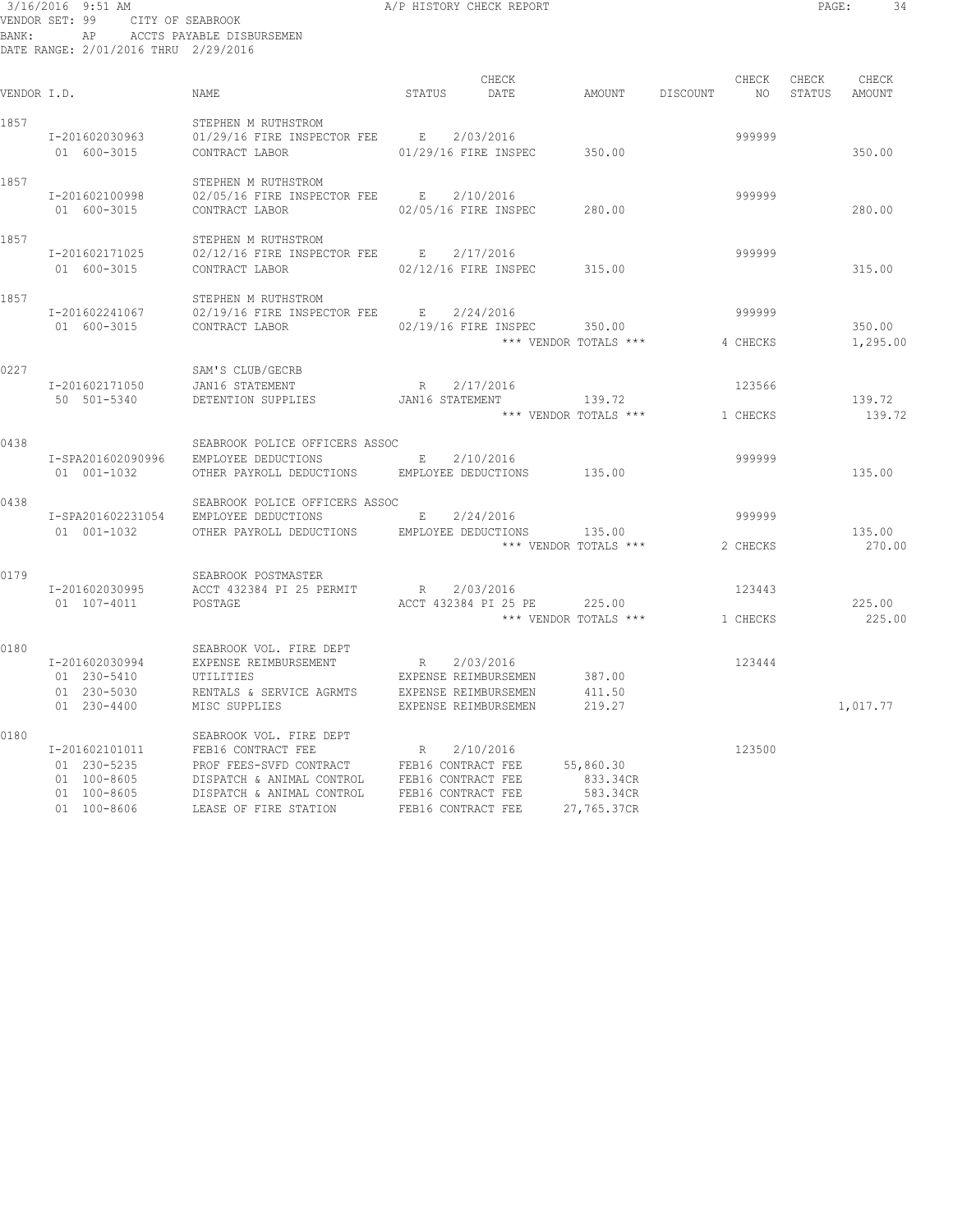#### 3/16/2016 9:51 AM A/P HISTORY CHECK REPORT PAGE: 35 VENDOR SET: 99 CITY OF SEABROOK BANK: AP ACCTS PAYABLE DISBURSEMEN DATE RANGE: 2/01/2016 THRU 2/29/2016

| VENDOR I.D. |                                                      | NAME                                                                                                      | STATUS      | CHECK<br>DATE                                                | AMOUNT                                             | DISCOUNT NO | CHECK                        | CHECK<br>STATUS | CHECK<br>AMOUNT         |
|-------------|------------------------------------------------------|-----------------------------------------------------------------------------------------------------------|-------------|--------------------------------------------------------------|----------------------------------------------------|-------------|------------------------------|-----------------|-------------------------|
| 0180        | I-201602101011<br>01 230-4040                        | SEABROOK VOL. FIRE DEPCONT<br>FEB16 CONTRACT FEE<br>GAS & OIL/CITY SUPPLY FEB16 CONTRACT FEE              | R           | 2/10/2016                                                    | 427.71CR<br>*** VENDOR TOTALS ***                  |             | 123500<br>2 CHECKS           |                 | 26,250.54<br>27, 268.31 |
| 1775        | I-CSB12150P133594<br>20 902-5216                     | SEVERN TRENT ENVIRONMENTAL SER<br>METER READS<br>PROF FEES - METER READING METER READS                    |             | R 2/03/2016                                                  | 3,584.70                                           |             | 123445                       |                 | 3,584.70                |
| 1775        | I-CSB0116OP133737<br>20 902-5216                     | SEVERN TRENT ENVIRONMENTAL SER<br>METER READING SERVICE<br>PROF FEES - METER READING METER READING SERVIC | R           | 2/24/2016                                                    | 3,574.80<br>*** VENDOR TOTALS ***                  |             | 123617<br>2 CHECKS           |                 | 3,574.80<br>7,159.50    |
| 0183        | I-23841<br>01 400-5180                               | SHERWIN WILLIAMS<br>PAINT SUPPLIES<br>MAINT-BLDGS & GROUNDS PAINT SUPPLIES                                |             | R 2/03/2016                                                  | 46.77                                              |             | 123446                       |                 | 46.77                   |
| 0183        | I-29479<br>01 400-5180<br>$I - 32309$<br>01 400-5180 | SHERWIN WILLIAMS<br>PAINT SUPPLIES<br>MAINT-BLDGS & GROUNDS<br>PAINT SUPPLIES<br>MAINT-BLDGS & GROUNDS    | R           | R 2/24/2016<br>PAINT SUPPLIES<br>2/24/2016<br>PAINT SUPPLIES | 74.96<br>107.00<br>*** VENDOR TOTALS ***           |             | 123618<br>123618<br>2 CHECKS |                 | 181.96<br>228.73        |
| 0436        | I-0237300IN<br>01 200-4005                           | SIRCHIE FINGER PRINT LABS<br>EVIDENCE SUPPLIES<br>SUPPLIES-POLICE OPERATION                               |             | R 2/03/2016<br>EVIDENCE SUPPLIES                             | 285.40<br>*** VENDOR TOTALS ***                    |             | 123447<br>1 CHECKS           |                 | 285.40<br>285.40        |
| 1999        | I-211713<br>20 912-5455                              | SOLIDS RECOVERY SERVICES INC<br>SLUDGE DISPOSAL<br>SLUDGE DISPOSAL                                        |             | R 2/10/2016                                                  | SLUDGE DISPOSAL 10,076.33<br>*** VENDOR TOTALS *** |             | 123501<br>1 CHECKS           |                 | 10,076.33<br>10,076.33  |
| 0494        | I-158431<br>01 500-5145                              | SOUTH HOUSTON CONCRETE<br>GRATES<br>MAINT-DRAINAGE                                                        | R<br>GRATES | 2/10/2016                                                    | 300.00<br>*** VENDOR TOTALS ***                    |             | 123502<br>1 CHECKS           |                 | 300.00<br>300.00        |
| 1387        | I-14182004012316<br>01 200-5465                      | SPARKLETTS & SIERRA SPRINGS<br>COFFEE SUPPLIES<br>MISC EXPENSE                                            | R           | 2/10/2016<br>COFFEE SUPPLIES                                 | 136.91<br>*** VENDOR TOTALS *** 1 CHECKS           |             | 123503                       |                 | 136.91<br>136.91        |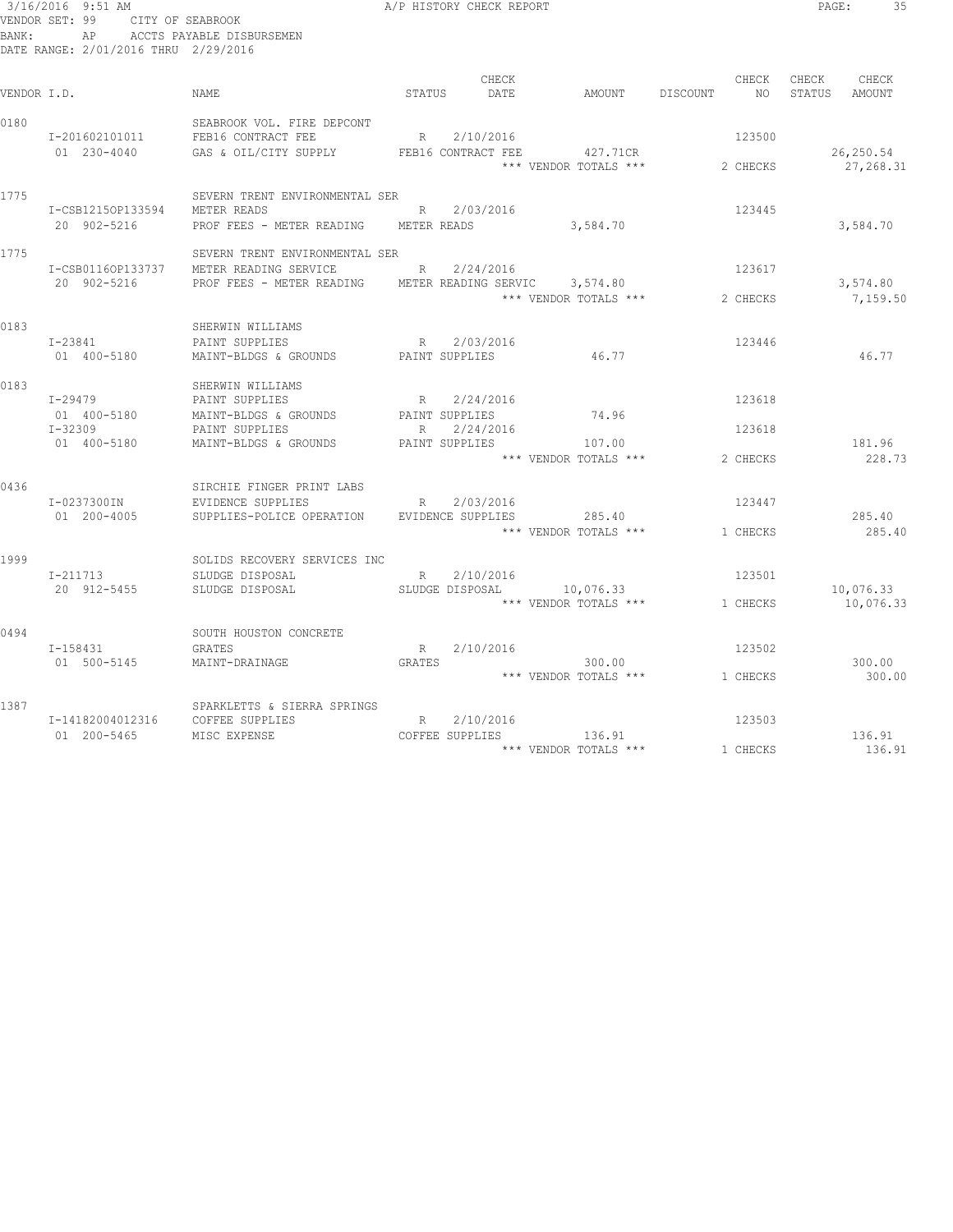#### 3/16/2016 9:51 AM A/P HISTORY CHECK REPORT PAGE: 36 VENDOR SET: 99 CITY OF SEABROOK BANK: AP ACCTS PAYABLE DISBURSEMEN DATE RANGE: 2/01/2016 THRU 2/29/2016

| VENDOR I.D. |              | NAME                      | CHECK<br>STATUS<br>DATE  | AMOUNT                | CHECK<br>DISCOUNT<br>NO | CHECK<br>STATUS | CHECK<br>AMOUNT |
|-------------|--------------|---------------------------|--------------------------|-----------------------|-------------------------|-----------------|-----------------|
|             |              |                           |                          |                       |                         |                 |                 |
| 1681        |              | STAPLES ADVANTAGE         |                          |                       |                         |                 |                 |
|             | I-3290211182 | OFFICE SUPPLIES           | 2/03/2016<br>R           |                       | 123448                  |                 |                 |
|             | 01 107-4010  | OFFICE SUPPLIES           | OFFICE SUPPLIES          | 212.32                |                         |                 | 212.32          |
| 1681        |              | STAPLES ADVANTAGE         |                          |                       |                         |                 |                 |
|             | I-3290897466 | OFFICE SUPPLIES           | R 2/10/2016              |                       | 123504                  |                 |                 |
|             | 01 107-4010  | OFFICE SUPPLIES           | OFFICE SUPPLIES          | 278.77                |                         |                 | 278.77          |
| 1681        |              | STAPLES ADVANTAGE         |                          |                       |                         |                 |                 |
|             | I-3292160446 | OFFICE SUPPLIES           | 2/17/2016<br>R           |                       | 123567                  |                 |                 |
|             | 01 107-4010  | OFFICE SUPPLIES           | OFFICE SUPPLIES          | 125.91                |                         |                 |                 |
|             | I-3292160448 | OFFICE SUPPLIES           | 2/17/2016<br>R           |                       | 123567                  |                 |                 |
|             | 01 107-4010  | OFFICE SUPPLIES           | OFFICE SUPPLIES          | 7.49                  |                         |                 | 133.40          |
| 1681        |              | STAPLES ADVANTAGE         |                          |                       |                         |                 |                 |
|             | I-3292755597 | OFFICE SUPPLIES           | 2/24/2016<br>R           |                       | 123619                  |                 |                 |
|             | 01 107-4010  | OFFICE SUPPLIES           | OFFICE SUPPLIES          | 296.83                |                         |                 |                 |
|             | I-3292755602 | OFFICE SUPPLIES           | 2/24/2016<br>$R_{\perp}$ |                       | 123619                  |                 |                 |
|             | 01 107-4010  | OFFICE SUPPLIES           | OFFICE SUPPLIES          | 49.16                 |                         |                 |                 |
|             | I-3293403680 | OFFICE SUPPLIES           | 2/24/2016<br>R           |                       | 123619                  |                 |                 |
|             | 01 107-4010  | OFFICE SUPPLIES           | OFFICE SUPPLIES          | 406.59                |                         |                 |                 |
|             | I-3293403681 | OFFICE SUPPLIES           | 2/24/2016<br>R           |                       | 123619                  |                 |                 |
|             | 01 107-4010  | OFFICE SUPPLIES           | OFFICE SUPPLIES          | 124.58                |                         |                 | 877.16          |
|             |              |                           |                          | *** VENDOR TOTALS *** | 4 CHECKS                |                 | 1,501.65        |
| 0854        |              | STAR BUSINESS PRODUCTS    |                          |                       |                         |                 |                 |
|             | I-29505      | EXCEPTION FORMS           | R<br>2/03/2016           |                       | 123449                  |                 |                 |
|             | 01 200-4010  | OFFICE SUPPLIES           | EXCEPTION FORMS          | 149.00                |                         |                 |                 |
|             | $T - 29510$  | R GONZALES BUSINESS CARDS | 2/03/2016<br>$R_{\perp}$ |                       | 123449                  |                 |                 |
|             | 01 200-4010  | OFFICE SUPPLIES           | R GONZALES BUSINESS      | 35.50                 |                         |                 | 184.50          |
|             |              |                           |                          |                       |                         |                 |                 |
| 0854        |              | STAR BUSINESS PRODUCTS    |                          |                       |                         |                 |                 |
|             | I-29551      | HASKETT BUSINESS CARDS    | 2/24/2016<br>R           |                       | 123620                  |                 |                 |
|             | 01 200-4010  | OFFICE SUPPLIES           | HASKETT BUSINESS CAR     | 35.50                 |                         |                 | 35.50           |
|             |              |                           |                          | *** VENDOR TOTALS *** | 2 CHECKS                |                 | 220.00          |
| 1461        |              | EARL G STURROCK           |                          |                       |                         |                 |                 |
|             | $I-169101$   | PRE-EMPLOYMENT TESTS      | 2/17/2016<br>R           |                       | 123568                  |                 |                 |
|             | 01 200-3140  | PSYCHOLOGICAL SERVICES    | PRE-EMPLOYMENT TESTS     | 250.00                |                         |                 | 250.00          |
|             |              |                           |                          | *** VENDOR TOTALS *** | 1 CHECKS                |                 | 250.00          |
| 2430        |              | SUNGARD PUBLIC SECTOR INC |                          |                       |                         |                 |                 |
|             | I-112237     | CAD ENHANCEMENT           | 2/03/2016<br>R           |                       | 123450                  |                 |                 |
|             | 01 200-6020  | EOUIPMENT                 | CAD ENHANCEMENT          | 5,270.00              |                         |                 | 5,270.00        |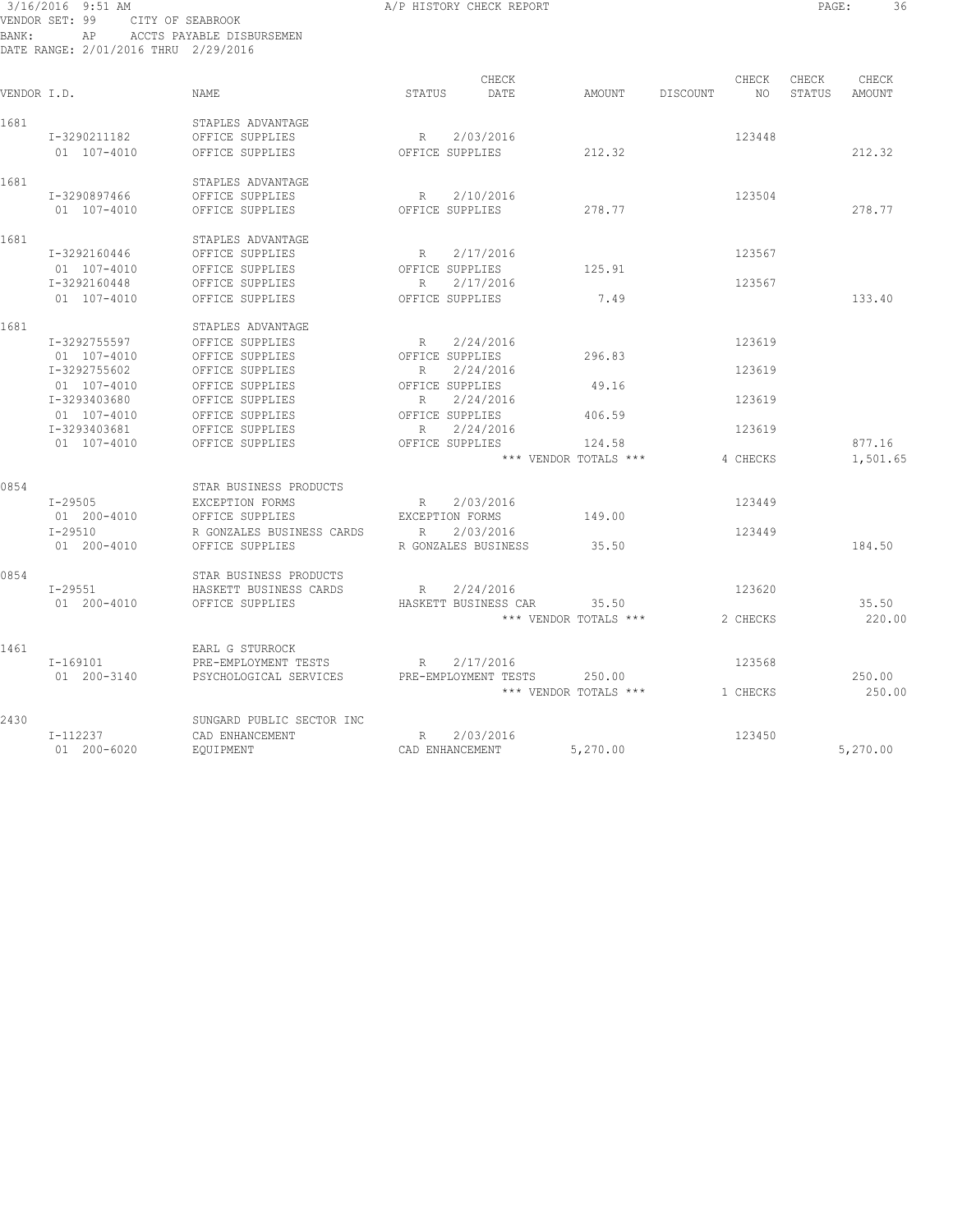#### 3/16/2016 9:51 AM A/P HISTORY CHECK REPORT PAGE: 37 VENDOR SET: 99 CITY OF SEABROOK BANK: AP ACCTS PAYABLE DISBURSEMEN DATE RANGE: 2/01/2016 THRU 2/29/2016

| VENDOR I.D. |                                                                                                                                                                                                                                    | NAME                                                                                                                                                                                                                              | CHECK<br>DATE<br>STATUS                                                                                                                                                                                            | AMOUNT                                                                                                                                               | CHECK<br>DISCOUNT<br>NO. | CHECK<br>CHECK<br>STATUS<br>AMOUNT |
|-------------|------------------------------------------------------------------------------------------------------------------------------------------------------------------------------------------------------------------------------------|-----------------------------------------------------------------------------------------------------------------------------------------------------------------------------------------------------------------------------------|--------------------------------------------------------------------------------------------------------------------------------------------------------------------------------------------------------------------|------------------------------------------------------------------------------------------------------------------------------------------------------|--------------------------|------------------------------------|
| 2430        | I-114645<br>01 200-5030                                                                                                                                                                                                            | SUNGARD PUBLIC SECTOR INC<br>MAINTENANCE FEE<br>RENTALS & SERVICE AGRMTS                                                                                                                                                          | 2/24/2016<br>R<br>MAINTENANCE FEE                                                                                                                                                                                  | 587.97<br>*** VENDOR TOTALS ***                                                                                                                      | 123621<br>2 CHECKS       | 587.97<br>5,857.97                 |
| 2015        | I-601281125<br>01 400-4400                                                                                                                                                                                                         | SYSCO HOUSTON INC<br>OFFICE SUPPLIES<br>MISC SUPPLIES                                                                                                                                                                             | 2/03/2016<br>R<br>OFFICE SUPPLIES                                                                                                                                                                                  | 133.31                                                                                                                                               | 123451                   | 133.31                             |
| 2015        | I-601281126<br>01 200-4010                                                                                                                                                                                                         | SYSCO HOUSTON INC<br>SUPPLIES<br>OFFICE SUPPLIES                                                                                                                                                                                  | 2/10/2016<br>R<br>SUPPLIES                                                                                                                                                                                         | 319.94<br>*** VENDOR TOTALS ***                                                                                                                      | 123505<br>2 CHECKS       | 319.94<br>453.25                   |
| 1303        | I-SI1426921<br>01 200-4005                                                                                                                                                                                                         | TASER INTERNATIONAL<br>TASERS & SUPPLIES<br>SUPPLIES-POLICE OPERATION                                                                                                                                                             | 2/24/2016<br>$\mathbb{R}$<br>TASERS & SUPPLIES                                                                                                                                                                     | 3,821.89<br>*** VENDOR TOTALS ***                                                                                                                    | 123622<br>1 CHECKS       | 3,821.89<br>3,821.89               |
| 1227        | $I - 764$<br>01 107-5030                                                                                                                                                                                                           | TEKPLAN SOLUTIONS TEXAS<br>QRTLY HVAC MAINTENANCE<br>RENTALS & SERVICE AGRMTS                                                                                                                                                     | 2/03/2016<br>E<br>ORTLY HVAC MAINTENAN                                                                                                                                                                             | 6,300.00<br>*** VENDOR TOTALS ***                                                                                                                    | 999999<br>1 CHECKS       | 6,300.00<br>6,300.00               |
| 0038        | I-352083138<br>01 107-5180<br>01 200-5180<br>01 400-5180<br>01 210-5180                                                                                                                                                            | TERMINIX INTERNATIONAL<br>PEST CONTROL<br>MAINT-BLDGS & GROUNDS<br>MAINT-BLDGS & GROUNDS<br>MAINT-BLDGS & GROUNDS<br>MAINT-BLDGS & GROUNDS                                                                                        | 2/10/2016<br>R<br>PEST CONTROL<br>PEST CONTROL<br>PEST CONTROL<br>PEST CONTROL                                                                                                                                     | 42.00<br>57.00<br>87.00<br>58.00<br>*** VENDOR TOTALS ***                                                                                            | 123506<br>1 CHECKS       | 244.00<br>244.00                   |
| 0200        | $C-01161$<br>01 100-3110<br>01 102-3110<br>01 103-3110<br>01 106-3110<br>01 200-3110<br>01 210-3110<br>01 400-3110<br>01 500-3110<br>01 600-3110<br>01 700-3110<br>15 150-3110<br>20 902-3110<br>20<br>905-3110<br>2.0<br>912-3110 | TEXAS MUNICIPAL<br>ADJUSTMENT<br>RETIREMENT<br>RETIREMENT<br>RETIREMENT<br>RETIREMENT<br>RETIREMENT<br>RETIREMENT<br>RETIREMENT<br>RETIREMENT<br>RETIREMENT<br>RETIREMENT<br>RETIREMENT<br>RETIREMENT<br>RETIREMENT<br>RETIREMENT | 2/24/2016<br>R<br>ADJUSTMENT<br>ADJUSTMENT<br>ADJUSTMENT<br>ADJUSTMENT<br>ADJUSTMENT<br>ADJUSTMENT<br>ADJUSTMENT<br>ADJUSTMENT<br>ADJUSTMENT<br>ADJUSTMENT<br>ADJUSTMENT<br>ADJUSTMENT<br>ADJUSTMENT<br>ADJUSTMENT | 17.21CR<br>75.86CR<br>19.52CR<br>9.59CR<br>315.05CR<br>5.22CR<br>30.42CR<br>48.08CR<br>30.05CR<br>21.14CR<br>5.09CR<br>42.40CR<br>15.37CR<br>59.48CR | 123623                   |                                    |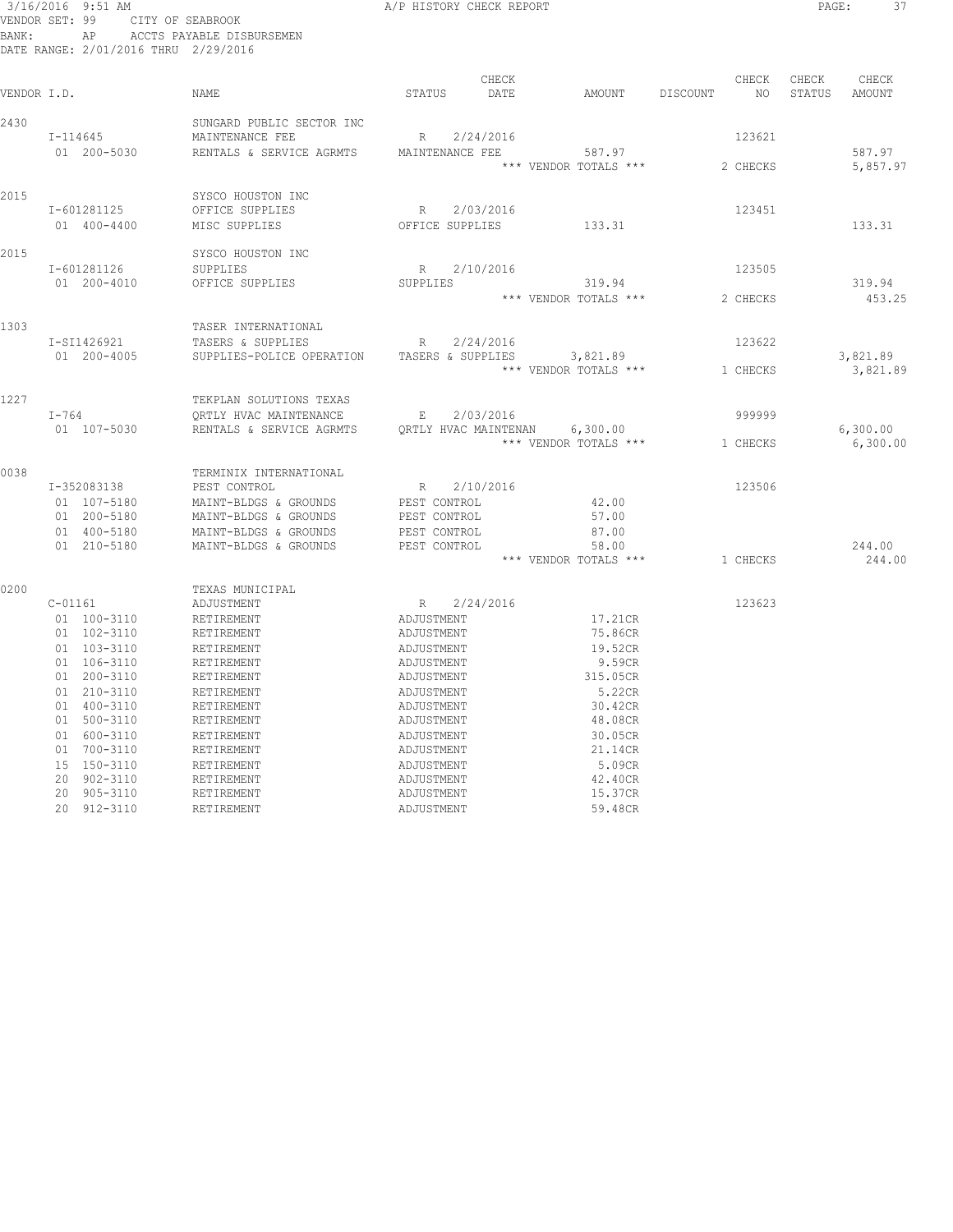#### 3/16/2016 9:51 AM A/P HISTORY CHECK REPORT PAGE: 38 VENDOR SET: 99 CITY OF SEABROOK BANK: AP ACCTS PAYABLE DISBURSEMEN DATE RANGE: 2/01/2016 THRU 2/29/2016

|             |           |                   |                                                |                      | CHECK     |            |          | CHECK  | CHECK  | CHECK  |
|-------------|-----------|-------------------|------------------------------------------------|----------------------|-----------|------------|----------|--------|--------|--------|
| VENDOR I.D. |           |                   | NAME                                           | STATUS               | DATE      | AMOUNT     | DISCOUNT | NO     | STATUS | AMOUNT |
| 0200        |           |                   | TEXAS MUNICIPAL<br>CONT                        |                      |           |            |          |        |        |        |
|             | $C-01161$ |                   | ADJUSTMENT                                     | R                    | 2/24/2016 |            |          | 123623 |        |        |
|             |           | 50 501-3110       | RETIREMENT                                     | ADJUSTMENT           |           | 25.76CR    |          |        |        |        |
|             |           | C-201602101013    | OVERPAYMENT ADJUSTMENT                         | R                    | 2/24/2016 |            |          | 123623 |        |        |
|             |           | 01 100-3110       | RETIREMENT                                     | OVERPAYMENT ADJUSTME |           | 17.21CR    |          |        |        |        |
|             |           | 01 102-3110       | RETIREMENT                                     | OVERPAYMENT ADJUSTME |           | 75.86CR    |          |        |        |        |
|             |           | 01 103-3110       | RETIREMENT                                     | OVERPAYMENT ADJUSTME |           | 19.52CR    |          |        |        |        |
|             |           | 01 106-3110       | RETIREMENT                                     | OVERPAYMENT ADJUSTME |           | 9.59CR     |          |        |        |        |
|             |           | 01 200-3110       | RETIREMENT                                     | OVERPAYMENT ADJUSTME |           | 315.05CR   |          |        |        |        |
|             |           | 01 210-3110       | RETIREMENT                                     | OVERPAYMENT ADJUSTME |           | 5.22CR     |          |        |        |        |
|             |           | 01 400-3110       | RETIREMENT                                     | OVERPAYMENT ADJUSTME |           | 30.42CR    |          |        |        |        |
|             |           | 01 500-3110       | RETIREMENT                                     | OVERPAYMENT ADJUSTME |           | 48.08CR    |          |        |        |        |
|             |           | 01 600-3110       | RETIREMENT                                     | OVERPAYMENT ADJUSTME |           | 30.05CR    |          |        |        |        |
|             |           | 01 700-3110       | RETIREMENT                                     | OVERPAYMENT ADJUSTME |           | 21.14CR    |          |        |        |        |
|             |           | 15 150-3110       | RETIREMENT                                     | OVERPAYMENT ADJUSTME |           | 5.09CR     |          |        |        |        |
|             |           | 20 902-3110       | RETIREMENT                                     | OVERPAYMENT ADJUSTME |           | 42.04CR    |          |        |        |        |
|             |           | 20 905-3110       | RETIREMENT                                     | OVERPAYMENT ADJUSTME |           | 15.37CR    |          |        |        |        |
|             |           | 20 912-3110       | RETIREMENT                                     | OVERPAYMENT ADJUSTME |           | 59.48CR    |          |        |        |        |
|             |           | 50 501-3110       | RETIREMENT                                     | OVERPAYMENT ADJUSTME |           | 26.12CR    |          |        |        |        |
|             |           | I-TMR201602090996 | CITY & EMPLOYEE PORTIONS                       | R                    | 2/24/2016 |            |          | 123623 |        |        |
|             |           | 01 001-1028       | RETIREMENT PAYABLE                             | CITY & EMPLOYEE PORT |           | 15, 213.41 |          |        |        |        |
|             |           | 01 100-3110       | RETIREMENT                                     | CITY & EMPLOYEE PORT |           | 847.13     |          |        |        |        |
|             |           | 01 102-3110       | RETIREMENT                                     | CITY & EMPLOYEE PORT |           | 3,559.17   |          |        |        |        |
|             |           | 01 103-3110       | RETIREMENT                                     | CITY & EMPLOYEE PORT |           | 903.72     |          |        |        |        |
|             |           | 01 106-3110       | RETIREMENT                                     | CITY & EMPLOYEE PORT |           | 443.93     |          |        |        |        |
|             |           | 01 200-3110       | RETIREMENT                                     | CITY & EMPLOYEE PORT |           | 12,493.48  |          |        |        |        |
|             |           | 01 210-3110       | RETIREMENT                                     | CITY & EMPLOYEE PORT |           | 240.28     |          |        |        |        |
|             |           | 01 400-3110       | RETIREMENT                                     | CITY & EMPLOYEE PORT |           | 1,398.58   |          |        |        |        |
|             |           | 01 500-3110       | RETIREMENT                                     | CITY & EMPLOYEE PORT |           | 2,263.93   |          |        |        |        |
|             |           | 01 600-3110       | RETIREMENT                                     | CITY & EMPLOYEE PORT |           | 1,391.43   |          |        |        |        |
|             |           | 01 700-3110       | RETIREMENT                                     | CITY & EMPLOYEE PORT |           | 982.00     |          |        |        |        |
|             |           | 15 150-3110       |                                                | CITY & EMPLOYEE PORT |           | 235.62     |          |        |        |        |
|             |           | 20 902-3110       | RETIREMENT<br>RETIREMENT                       | CITY & EMPLOYEE PORT |           | 1,772.53   |          |        |        |        |
|             |           | 20 905-3110       | RETIREMENT                                     | CITY & EMPLOYEE PORT |           | 713.73     |          |        |        |        |
|             |           | 20 912-3110       | RETIREMENT                                     | CITY & EMPLOYEE PORT |           | 1,563.36   |          |        |        |        |
|             |           | 50 501-3110       | RETIREMENT                                     | CITY & EMPLOYEE PORT |           | 1,378.83   |          |        |        |        |
|             |           | I-TMR201602231054 |                                                | R                    | 2/24/2016 |            |          | 123623 |        |        |
|             |           | 01 001-1028       | CITY & EMPLOYEE PORTIONS<br>RETIREMENT PAYABLE | CITY & EMPLOYEE PORT |           | 15,451.11  |          |        |        |        |
|             |           | 01 100-3110       | RETIREMENT                                     | CITY & EMPLOYEE PORT |           | 929.40     |          |        |        |        |
|             |           |                   |                                                |                      |           |            |          |        |        |        |
|             |           | 01 102-3110       | RETIREMENT                                     | CITY & EMPLOYEE PORT |           | 3,637.12   |          |        |        |        |
|             |           | 01 103-3110       | RETIREMENT                                     | CITY & EMPLOYEE PORT |           | 903.72     |          |        |        |        |
|             |           | 01 106-3110       | RETIREMENT                                     | CITY & EMPLOYEE PORT |           | 443.93     |          |        |        |        |
|             |           | 01 200-3110       | RETIREMENT                                     | CITY & EMPLOYEE PORT |           | 12,035.91  |          |        |        |        |
|             |           | 01 210-3110       | RETIREMENT                                     | CITY & EMPLOYEE PORT |           | 241.26     |          |        |        |        |
|             |           | 01 400-3110       | RETIREMENT                                     | CITY & EMPLOYEE PORT |           | 2,165.80   |          |        |        |        |
|             |           | 01 500-3110       | RETIREMENT                                     | CITY & EMPLOYEE PORT |           | 2,281.58   |          |        |        |        |
|             |           | 01 600-3110       | RETIREMENT                                     | CITY & EMPLOYEE PORT |           | 1,391.43   |          |        |        |        |
|             |           | 01 700-3110       | RETIREMENT                                     | CITY & EMPLOYEE PORT |           | 979.16     |          |        |        |        |
|             |           |                   |                                                |                      |           |            |          |        |        |        |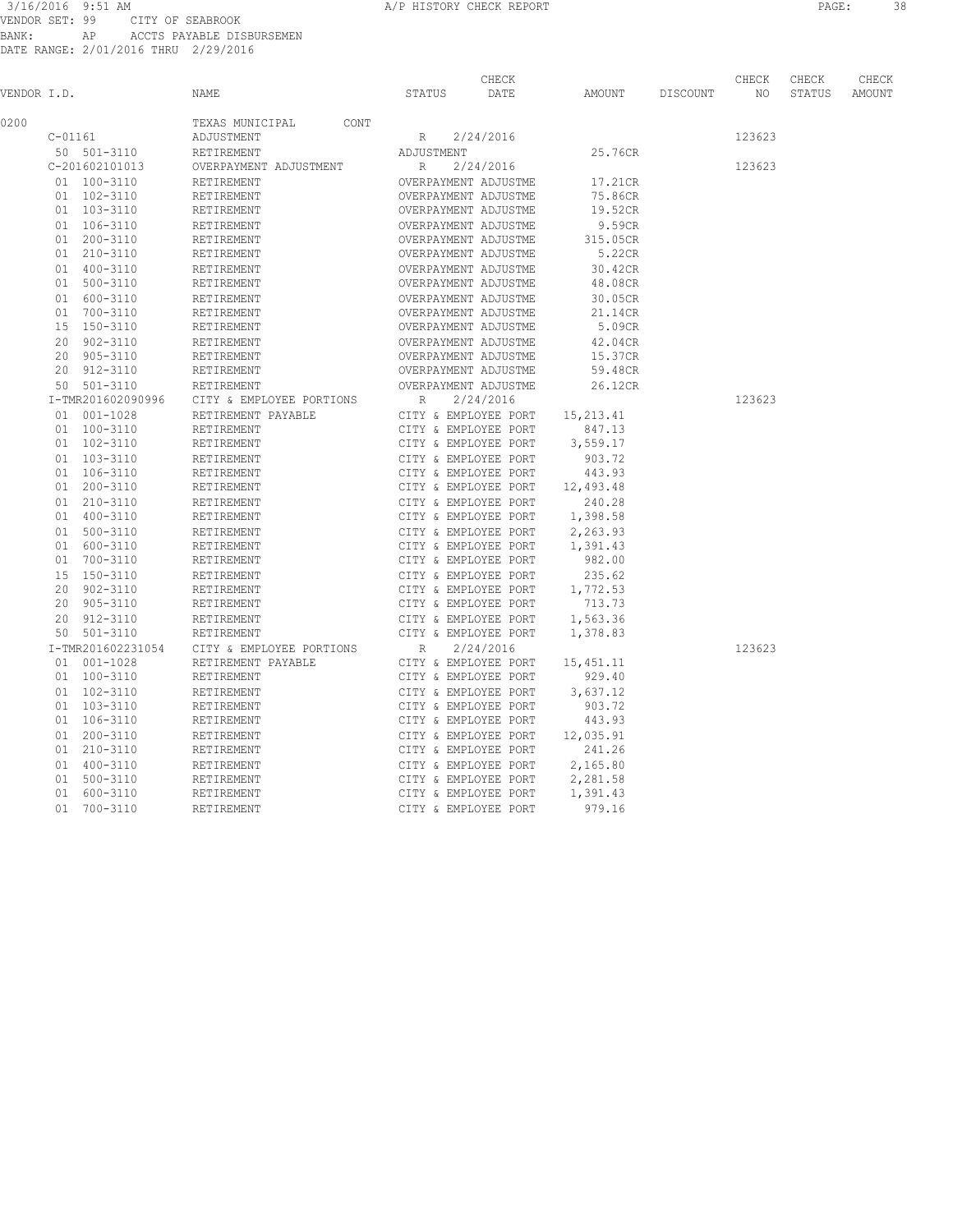#### 3/16/2016 9:51 AM A/P HISTORY CHECK REPORT PAGE: 39 VENDOR SET: 99 CITY OF SEABROOK BANK: AP ACCTS PAYABLE DISBURSEMEN DATE RANGE: 2/01/2016 THRU 2/29/2016

|             |                   |                                |                      | CHECK     |                                 |          | CHECK    | CHECK  | CHECK            |
|-------------|-------------------|--------------------------------|----------------------|-----------|---------------------------------|----------|----------|--------|------------------|
| VENDOR I.D. |                   | NAME                           | STATUS               | DATE      | AMOUNT                          | DISCOUNT | NO.      | STATUS | AMOUNT           |
| 0200        |                   | TEXAS MUNICIPAL<br>CONT        |                      |           |                                 |          |          |        |                  |
|             | I-TMR201602231054 | CITY & EMPLOYEE PORTIONS       | R                    | 2/24/2016 |                                 |          | 123623   |        |                  |
|             | 15 150-3110       | RETIREMENT                     | CITY & EMPLOYEE PORT |           | 235.63                          |          |          |        |                  |
|             | 20 902-3110       | RETIREMENT                     | CITY & EMPLOYEE PORT |           | 1,671.49                        |          |          |        |                  |
|             | 20 905-3110       | RETIREMENT                     | CITY & EMPLOYEE PORT |           | 712.57                          |          |          |        |                  |
|             | 20 912-3110       | RETIREMENT                     | CITY & EMPLOYEE PORT |           | 1,662.77                        |          |          |        |                  |
|             | 50 501-3110       | RETIREMENT                     | CITY & EMPLOYEE PORT |           | 1,367.58                        |          |          |        | 90,071.11        |
|             |                   |                                |                      |           | *** VENDOR TOTALS ***           |          | 1 CHECKS |        | 90,071.11        |
| 0369        |                   | TEXAS MUNICIPAL CLERKS         |                      |           |                                 |          |          |        |                  |
|             | I-201602241065    | 2015 SUPPLEMENT ELECTION LAW   | R                    | 2/24/2016 |                                 |          | 123629   |        |                  |
|             | 01 100-5465       | MISC EXPENDITURES              | 2015 SUPPLEMENT ELEC |           | 48.00                           |          |          |        | 48.00            |
|             |                   |                                |                      |           | *** VENDOR TOTALS ***           |          | 1 CHECKS |        | 48.00            |
| 2549        |                   | TIRES BY DESIGN                |                      |           |                                 |          |          |        |                  |
|             | $I - 2355$        | TRAILER TIRES                  | R                    | 2/03/2016 |                                 |          | 123452   |        |                  |
|             | 01 400-5110       | MAINT-AUTOS & EQUIPMENT        | TRAILER TIRES        |           | 389.96                          |          |          |        | 389.96           |
| 2549        |                   | TIRES BY DESIGN                |                      |           |                                 |          |          |        |                  |
|             | $I - 2356$        | MOWER TIRE MOUNTING            | R                    | 2/10/2016 |                                 |          | 123507   |        |                  |
|             | 01 500-5110       | MAINT-AUTOS & EQUIP            | MOWER TIRE MOUNTING  |           | 40.00                           |          |          |        |                  |
|             | $I - 2413$        | TIRES                          | R                    | 2/10/2016 |                                 |          | 123507   |        |                  |
|             | 20 902-5110       | MAINT-AUTOS & EQUIPMENT        | TIRES                |           | 344.47                          |          |          |        |                  |
|             | 20 912-5110       | MAINT-AUTOS & EQUIPMENT        | TIRES                |           | 344.46                          |          |          |        | 728.93           |
|             |                   |                                |                      |           | *** VENDOR TOTALS ***           |          | 2 CHECKS |        | 1,118.89         |
|             |                   |                                |                      |           |                                 |          |          |        |                  |
|             |                   |                                | ш                    |           |                                 |          |          |        |                  |
|             |                   |                                |                      |           | 239.50                          |          |          |        |                  |
|             |                   |                                |                      |           | 119.75<br>*** VENDOR TOTALS *** |          | 1 CHECKS |        | 359.25<br>359.25 |
|             |                   |                                |                      |           |                                 |          |          |        |                  |
| 2254        |                   | TRANSUNION RISK AND ALTERNATIV |                      |           |                                 |          |          |        |                  |
|             | I-201602171052    | CID                            | $\mathbb R$          | 2/17/2016 |                                 |          | 123570   |        |                  |
|             | 50 501-5497       | C.I.D.                         | CID                  |           | 110.00                          |          |          |        | 110.00           |
|             |                   |                                |                      |           | *** VENDOR TOTALS ***           |          | 1 CHECKS |        | 110.00           |
| 2290        |                   | TSA INC                        |                      |           |                                 |          |          |        |                  |
|             | $I - 70485$       | HP ELITE ONE                   | R                    | 2/17/2016 |                                 |          | 123571   |        |                  |
|             | 01 103-4150       | SMALL TOOLS & EQUIPMENT        | HP ELITE ONE         |           | 4,915.00                        |          |          |        | 4,915.00         |
|             |                   |                                |                      |           | *** VENDOR TOTALS ***           |          | 1 CHECKS |        | 4,915.00         |
| 0748        |                   | TX CHILD SUPPORT DISBURSE      |                      |           |                                 |          |          |        |                  |
|             | I-CS6201602090996 | CHILD SUPPORT                  | D                    | 2/09/2016 |                                 |          | 000000   |        |                  |
|             | 01 001-1032       | OTHER PAYROLL DEDUCTIONS       | CHILD SUPPORT        |           | 166.15                          |          |          |        | 166.15           |
|             |                   |                                |                      |           |                                 |          |          |        |                  |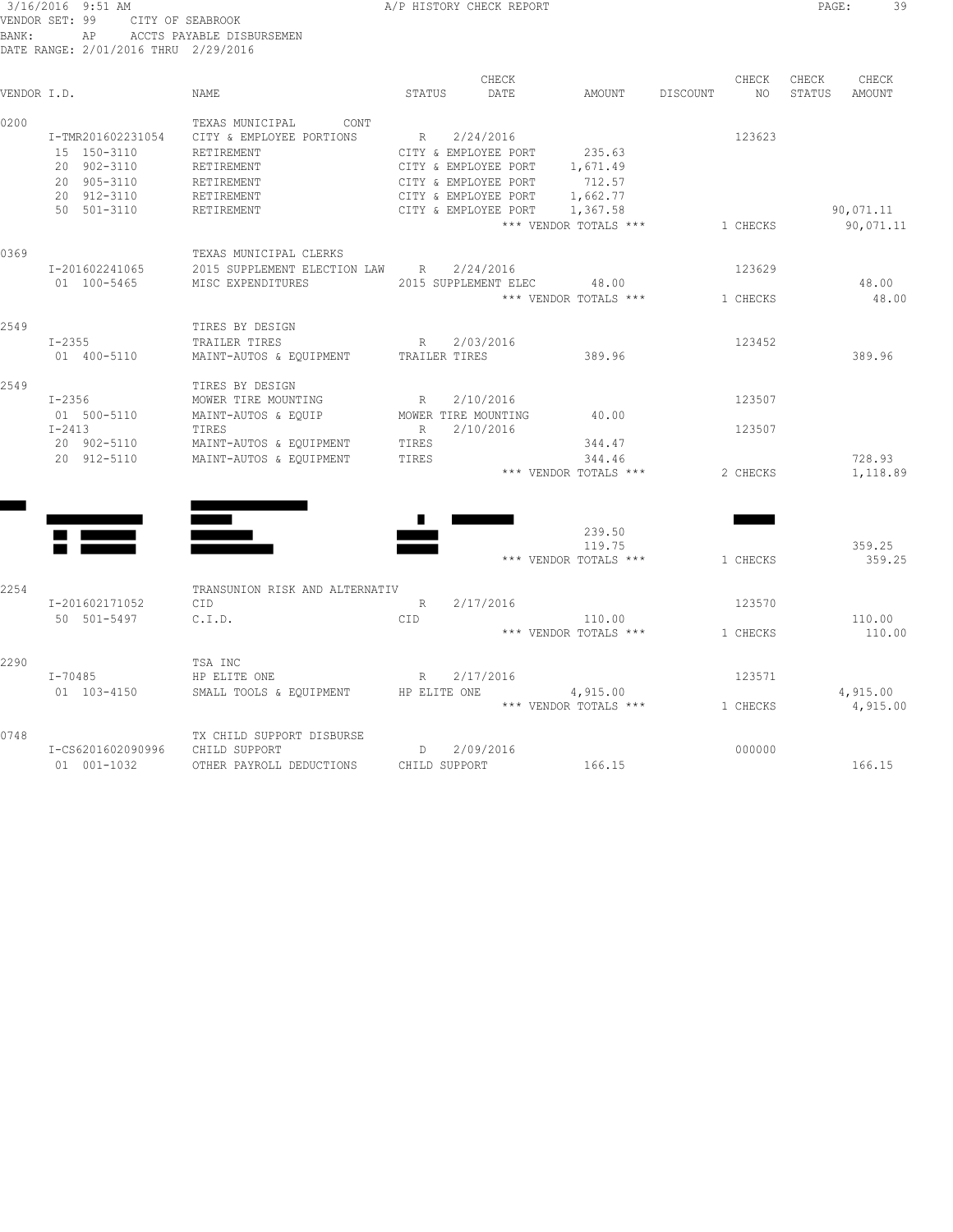#### 3/16/2016 9:51 AM A/P HISTORY CHECK REPORT PAGE: 40 VENDOR SET: 99 CITY OF SEABROOK BANK: AP ACCTS PAYABLE DISBURSEMEN DATE RANGE: 2/01/2016 THRU 2/29/2016

| VENDOR I.D. |                                                          | NAME                                                                                                                                   | STATUS             | CHECK<br>DATE                                                      | AMOUNT                                    | DISCOUNT | CHECK<br>NO.                 | CHECK<br>STATUS | CHECK<br>AMOUNT  |
|-------------|----------------------------------------------------------|----------------------------------------------------------------------------------------------------------------------------------------|--------------------|--------------------------------------------------------------------|-------------------------------------------|----------|------------------------------|-----------------|------------------|
| 0748        | I-CS6201602231054<br>01 001-1032                         | TX CHILD SUPPORT DISBURSE<br>CHILD SUPPORT<br>OTHER PAYROLL DEDUCTIONS                                                                 | D<br>CHILD SUPPORT | 2/23/2016                                                          | 166.15<br>*** VENDOR TOTALS ***           |          | 000000<br>2 CHECKS           |                 | 166.15<br>332.30 |
| 1628        | I-CS2201602090996<br>01 001-1032                         | TX CHILD SUPPORT DISBURSEMENT<br>CHILD SUPPORT<br>OTHER PAYROLL DEDUCTIONS                                                             | D<br>CHILD SUPPORT | 2/09/2016                                                          | 293.06                                    |          | 000000                       |                 | 293.06           |
| 1628        | I-CS2201602231054<br>01 001-1032                         | TX CHILD SUPPORT DISBURSEMENT<br>CHILD SUPPORT<br>OTHER PAYROLL DEDUCTIONS                                                             | D<br>CHILD SUPPORT | 2/23/2016                                                          | 293.06<br>*** VENDOR TOTALS ***           |          | 000000<br>2 CHECKS           |                 | 293.06<br>586.12 |
| 0217        | I-TPA201602090996<br>01 001-1032                         | TX MUNICIPAL POLICE ASSN<br>EMPLOYEE DEDUCTIONS<br>OTHER PAYROLL DEDUCTIONS                                                            | R                  | 2/10/2016<br>EMPLOYEE DEDUCTIONS                                   | 271.32                                    |          | 123508                       |                 | 271.32           |
| 0217        | I-TPA201602231054<br>01 001-1032                         | TX MUNICIPAL POLICE ASSN<br>EMPLOYEE DEDUCTIONS<br>OTHER PAYROLL DEDUCTIONS                                                            | R                  | 2/24/2016<br>EMPLOYEE DEDUCTIONS                                   | 271.32<br>*** VENDOR TOTALS ***           |          | 123630<br>2 CHECKS           |                 | 271.32<br>542.64 |
| 1426        | I-025148347<br>20 905-5030<br>I-025148348<br>01 700-5030 | TYLER TECHNOLOGIES - INCODE DI<br>UTILITY MAINTENANCE FEE<br>RENTALS & SERVICE AGRMTS<br>COURT MAINTENANCE<br>RENTALS & SERVICE AGRMTS | $\mathbb{R}$<br>R  | 2/17/2016<br>UTILITY MAINTENANCE<br>2/17/2016<br>COURT MAINTENANCE | 190.00<br>150.00<br>*** VENDOR TOTALS *** |          | 123572<br>123572<br>1 CHECKS |                 | 340.00<br>340.00 |
| 0776        | I-845580<br>20 912-5120                                  | USA BLUEBOOK C# 312524<br>CHLORINE COLORIMETER<br>MAINT-SEWER SYSTEM MINOR                                                             | E                  | 2/03/2016<br>CHLORINE COLORIMETER                                  | 440.06<br>*** VENDOR TOTALS ***           |          | 999999<br>1 CHECKS           |                 | 440.06<br>440.06 |
| 0919        | I-9759046370<br>01 200-5400                              | VERIZON WIRELESS<br>TELEPHONE<br>TELEPHONE                                                                                             | R<br>TELEPHONE     | 2/10/2016                                                          | 1,259.58                                  |          | 123510                       |                 | 1,259.58         |
| 0919        | I-9759683705<br>01 106-5405                              | VERIZON WIRELESS<br>TELEPHONE<br>PHONE NETWORK NOTIFICATION SYSTELEPHONE                                                               | R                  | 2/17/2016                                                          | 20.85                                     |          | 123573                       |                 | 20.85            |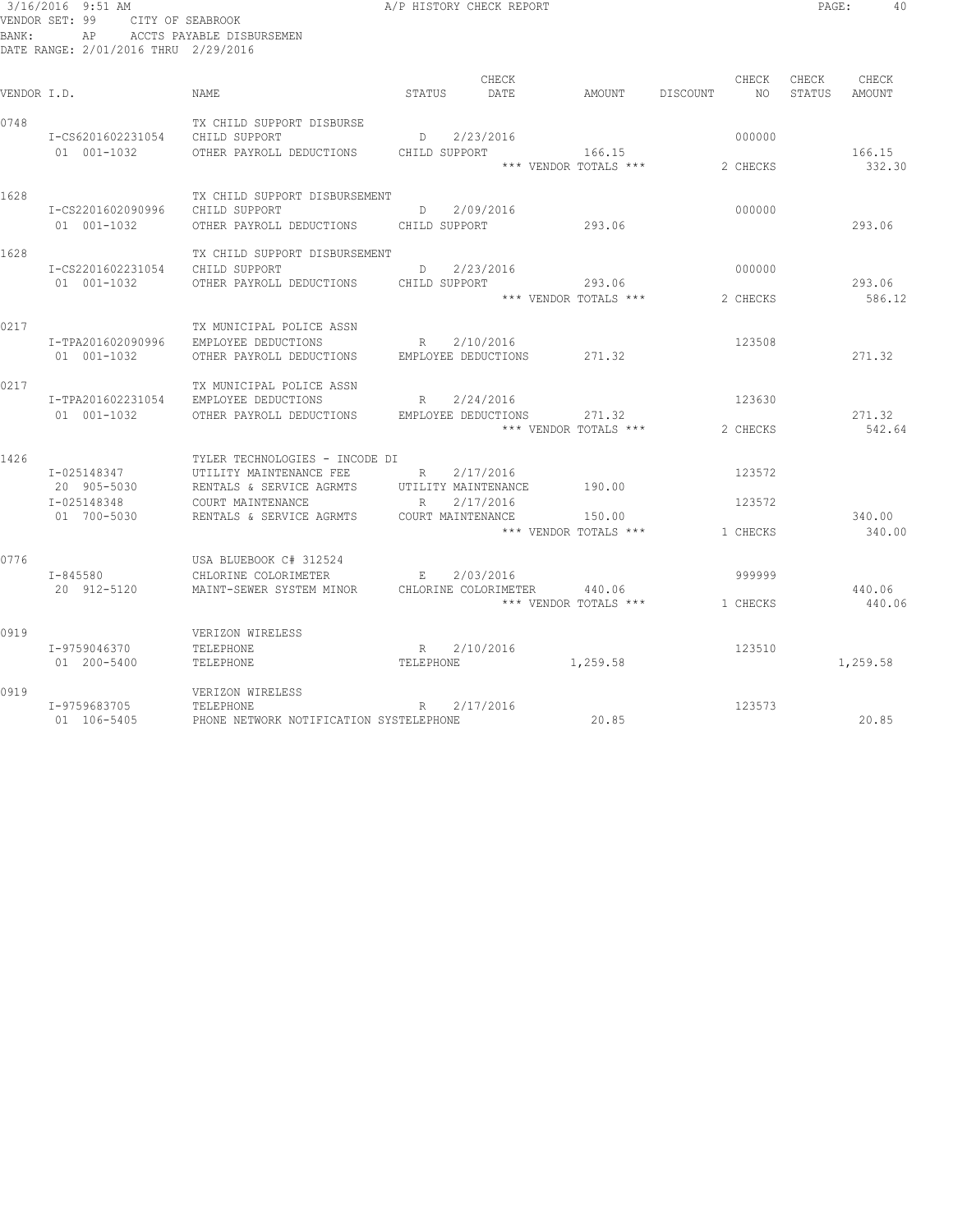#### 3/16/2016 9:51 AM A/P HISTORY CHECK REPORT PAGE: 41 VENDOR SET: 99 CITY OF SEABROOK BANK: AP ACCTS PAYABLE DISBURSEMEN DATE RANGE: 2/01/2016 THRU 2/29/2016

| VENDOR I.D. |                   | <b>NAME</b>                             | STATUS            | CHECK<br>DATE | AMOUNT                | DISCOUNT | CHECK<br>NO | CHECK<br>STATUS | CHECK<br>AMOUNT |
|-------------|-------------------|-----------------------------------------|-------------------|---------------|-----------------------|----------|-------------|-----------------|-----------------|
| 0919        |                   | VERIZON WIRELESS                        |                   |               |                       |          |             |                 |                 |
|             | I-9759751394      | TELEPHONE                               | R                 | 2/17/2016     |                       |          | 123574      |                 |                 |
|             | 01 100-5400       | TELEPHONE                               | TELEPHONE         |               | 103.02                |          |             |                 |                 |
|             | 01 102-5400       | TELEPHONE                               | TELEPHONE         |               | 164.53                |          |             |                 |                 |
|             | 15 150-5400       | TELEPHONE                               | TELEPHONE         |               | 37.99                 |          |             |                 |                 |
|             | 01 103-5400       | TELEPHONE                               | TELEPHONE         |               | 161.01                |          |             |                 |                 |
|             | 01 107-5400       | TELEPHONE                               | TELEPHONE         |               | 37.99                 |          |             |                 |                 |
|             | 01 700-5400       | TELEPHONE                               | TELEPHONE         |               | 91.97                 |          |             |                 |                 |
|             | 01 001-0507       | DUE FROM EDC                            | TELEPHONE         |               | 50.85                 |          |             |                 |                 |
|             | 01 400-5400       | TELEPHONE                               | TELEPHONE         |               | 103.02                |          |             |                 |                 |
|             | 01 500-5400       | TELEPHONE                               | TELEPHONE         |               | 119.03                |          |             |                 |                 |
|             | 01 600-5400       | TELEPHONE                               | TELEPHONE         |               | 89.50                 |          |             |                 |                 |
|             | 20 902-5400       | TELEPHONE                               | TELEPHONE         |               | 186.78                |          |             |                 |                 |
|             | 20 912-5400       | TELEPHONE                               | TELEPHONE         |               | 148.50                |          |             |                 | 1,294.19        |
| 0919        |                   | VERIZON WIRELESS                        |                   |               |                       |          |             |                 |                 |
|             | I-9759752755      | TELEPHONE                               | R                 | 2/17/2016     |                       |          | 123576      |                 |                 |
|             | 01 106-5405       | PHONE NETWORK NOTIFICATION SYSTELEPHONE |                   |               | 37.99                 |          |             |                 | 37.99           |
|             |                   |                                         |                   |               | *** VENDOR TOTALS *** |          | 4 CHECKS    |                 | 2,612.61        |
|             |                   |                                         |                   |               |                       |          |             |                 |                 |
| 0035        |                   | WASTE MANAGEMENT OF TEXAS INC           |                   |               |                       |          |             |                 |                 |
|             | I-173735717915    | <b>DUMPSTERS</b>                        | R                 | 2/10/2016     |                       |          | 123511      |                 |                 |
|             | 20 922-5466       | STORM CLEANUP EXPENSE                   | DUMPSTERS         |               | 633.78                |          |             |                 | 633.78          |
| 0035        |                   | WASTE MANAGEMENT OF TEXAS INC           |                   |               |                       |          |             |                 |                 |
|             | I-201602101015    | DUMPSTERS                               | R                 | 2/10/2016     |                       |          | 123512      |                 |                 |
|             | 20 922-5479       | COMMERCIAL SANIT SERVICE                | DUMPSTERS         |               | 65,253.63             |          |             |                 |                 |
|             | 20 922-7210       | FRANCHISE FEES                          | DUMPSTERS         |               | 21,527.49CR           |          |             |                 |                 |
|             | 20 922-9535       | SANITATION BILLING FEES                 | DUMPSTERS         |               | 11,481.33CR           |          |             |                 |                 |
|             | 20 922-5469       | RESIDENTIAL SANIT SERVICE               | DUMPSTERS         |               | 78,263.03             |          |             |                 |                 |
|             | 20 922-5467       | RECYCLING CHARGES                       | DUMPSTERS         |               | 6,526.22              |          |             |                 | 117,034.06      |
|             |                   |                                         |                   |               | *** VENDOR TOTALS *** |          | 2 CHECKS    |                 | 117,667.84      |
|             |                   |                                         |                   |               |                       |          |             |                 |                 |
| 0031        |                   | WELLS FARGO                             |                   |               |                       |          |             |                 |                 |
|             | I-T3 201602090996 | FICA TAXES                              | $D \qquad \qquad$ | 2/09/2016     |                       |          | 000000      |                 |                 |
|             | 01 001-1025       | FICA TAX PAYABLE                        | FICA TAXES        |               | 13,337.90             |          |             |                 |                 |
|             | 01 100-3100       | FICA TAXES                              | FICA TAXES        |               | 374.90                |          |             |                 |                 |
|             | 01 102-3100       | FICA TAXES                              | FICA TAXES        |               | 1,542.02              |          |             |                 |                 |
|             | 01 103-3100       | FICA TAXES                              | FICA TAXES        |               | 366.78                |          |             |                 |                 |
|             | 01 106-3100       | FICA TAXES                              | FICA TAXES        |               | 194.13                |          |             |                 |                 |
|             | 01 200-3100       | FICA TAXES                              | FICA TAXES        |               | 5,390.97              |          |             |                 |                 |
|             | 01 210-3100       | PAYROLL TAX                             | FICA TAXES        |               | 107.25                |          |             |                 |                 |
|             | 01 400-3100       | FICA TAXES                              | FICA TAXES        |               | 618.62                |          |             |                 |                 |
|             | 01 500-3100       | PAYROLL TAX                             | FICA TAXES        |               | 970.94                |          |             |                 |                 |
|             | 01 600-3100       | PAYROLL TAX                             | FICA TAXES        |               | 595.03                |          |             |                 |                 |
|             | 01 700-3100       | FICA TAXES                              | FICA TAXES        |               | 759.02                |          |             |                 |                 |
|             | 15 150-3100       | FICA                                    | FICA TAXES        |               | 101.11                |          |             |                 |                 |
|             | 20<br>902-3100    | FICA TAXES                              | FICA TAXES        |               | 741.89                |          |             |                 |                 |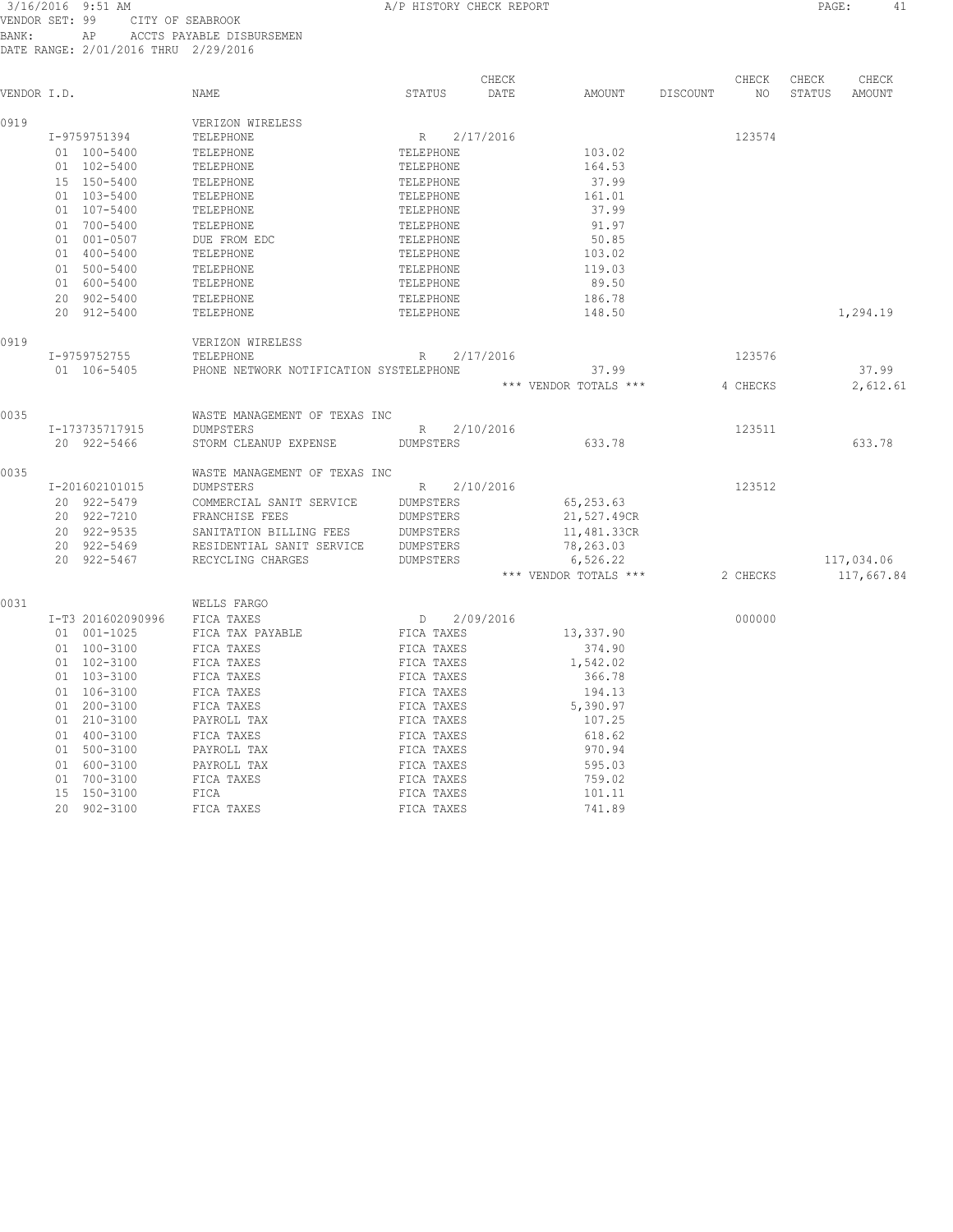#### 3/16/2016 9:51 AM A/P HISTORY CHECK REPORT PAGE: 42 VENDOR SET: 99 CITY OF SEABROOK BANK: AP ACCTS PAYABLE DISBURSEMEN DATE RANGE: 2/01/2016 THRU 2/29/2016

|             |    |                   |                  |      |             | CHECK     |           |          | CHECK  | CHECK  | CHECK      |
|-------------|----|-------------------|------------------|------|-------------|-----------|-----------|----------|--------|--------|------------|
| VENDOR I.D. |    |                   | NAME             |      | STATUS      | DATE      | AMOUNT    | DISCOUNT | NO     | STATUS | AMOUNT     |
| 0031        |    |                   | WELLS FARGO      | CONT |             |           |           |          |        |        |            |
|             |    | I-T3 201602090996 | FICA TAXES       |      | D           | 2/09/2016 |           |          | 000000 |        |            |
|             |    | 20 905-3100       | FICA TAXES       |      | FICA TAXES  |           | 295.86    |          |        |        |            |
|             |    | 20 912-3100       | FICA TAXES       |      | FICA TAXES  |           | 676.84    |          |        |        |            |
|             |    | 50 501-3100       | FICA TAXES       |      | FICA TAXES  |           | 602.54    |          |        |        |            |
|             |    | I-T4 201602090996 | MEDICARE WH      |      | D           | 2/09/2016 |           |          | 000000 |        |            |
|             |    | 01 001-1025       | FICA TAX PAYABLE |      | MEDICARE WH |           | 3,119.37  |          |        |        |            |
|             |    | 01 100-3100       | FICA TAXES       |      | MEDICARE WH |           | 87.69     |          |        |        |            |
|             |    | 01 102-3100       | FICA TAXES       |      | MEDICARE WH |           | 360.63    |          |        |        |            |
|             |    | 01 103-3100       | FICA TAXES       |      | MEDICARE WH |           | 85.78     |          |        |        |            |
|             |    | 01 106-3100       | FICA TAXES       |      | MEDICARE WH |           | 45.40     |          |        |        |            |
|             |    | 01 200-3100       | FICA TAXES       |      | MEDICARE WH |           | 1,260.76  |          |        |        |            |
|             |    | 01 210-3100       | PAYROLL TAX      |      | MEDICARE WH |           | 25.08     |          |        |        |            |
|             |    | 01 400-3100       | FICA TAXES       |      | MEDICARE WH |           | 144.69    |          |        |        |            |
|             |    | 01 500-3100       | PAYROLL TAX      |      | MEDICARE WH |           | 227.05    |          |        |        |            |
|             |    | 01 600-3100       | PAYROLL TAX      |      | MEDICARE WH |           | 139.16    |          |        |        |            |
|             |    | 01 700-3100       | FICA TAXES       |      | MEDICARE WH |           | 177.53    |          |        |        |            |
|             |    | 15 150-3100       | FICA             |      | MEDICARE WH |           | 23.65     |          |        |        |            |
|             | 20 | 902-3100          | FICA TAXES       |      | MEDICARE WH |           | 173.52    |          |        |        |            |
|             | 20 | 905-3100          | FICA TAXES       |      | MEDICARE WH |           | 69.20     |          |        |        |            |
|             | 20 | 912-3100          | FICA TAXES       |      | MEDICARE WH |           | 158.30    |          |        |        |            |
|             |    | 50 501-3100       | FICA TAXES       |      | MEDICARE WH |           | 140.93    |          |        |        | 32, 914.54 |
|             |    |                   |                  |      |             |           |           |          |        |        |            |
| 0031        |    |                   | WELLS FARGO      |      |             |           |           |          |        |        |            |
|             |    | I-T3 201602231054 | FICA TAXES       |      | D           | 2/23/2016 |           |          | 000000 |        |            |
|             |    | 01 001-1025       | FICA TAX PAYABLE |      | FICA TAXES  |           | 13,402.15 |          |        |        |            |
|             |    | 01 100-3100       | FICA TAXES       |      | FICA TAXES  |           | 411.59    |          |        |        |            |
|             |    | 01 102-3100       | FICA TAXES       |      | FICA TAXES  |           | 1,576.81  |          |        |        |            |
|             |    | 01 103-3100       | FICA TAXES       |      | FICA TAXES  |           | 366.78    |          |        |        |            |
|             |    | 01 106-3100       | FICA TAXES       |      | FICA TAXES  |           | 194.13    |          |        |        |            |
|             |    | 01 200-3100       | FICA TAXES       |      | FICA TAXES  |           | 5,186.50  |          |        |        |            |
|             |    | 01 210-3100       | PAYROLL TAX      |      | FICA TAXES  |           | 107.69    |          |        |        |            |
|             |    | 01 400-3100       | FICA TAXES       |      | FICA TAXES  |           | 977.82    |          |        |        |            |
|             |    | 01 500-3100       | PAYROLL TAX      |      | FICA TAXES  |           | 978.85    |          |        |        |            |
|             |    | 01 600-3100       | PAYROLL TAX      |      | FICA TAXES  |           | 595.03    |          |        |        |            |
|             |    | 01 700-3100       | FICA TAXES       |      | FICA TAXES  |           | 595.00    |          |        |        |            |
|             |    | 15 150-3100       | FICA             |      | FICA TAXES  |           | 101.12    |          |        |        |            |
|             |    | 20 902-3100       | FICA TAXES       |      | FICA TAXES  |           | 696.79    |          |        |        |            |
|             |    | 20 905-3100       | FICA TAXES       |      | FICA TAXES  |           | 295.33    |          |        |        |            |
|             | 20 | 912-3100          | FICA TAXES       |      | FICA TAXES  |           | 721.20    |          |        |        |            |
|             |    | 50 501-3100       | FICA TAXES       |      | FICA TAXES  |           | 597.51    |          |        |        |            |
|             |    | I-T4 201602231054 | MEDICARE WH      |      | D           | 2/23/2016 |           |          | 000000 |        |            |
|             |    | 01 001-1025       | FICA TAX PAYABLE |      | MEDICARE WH |           | 3,134.42  |          |        |        |            |
|             |    | 01 100-3100       | FICA TAXES       |      | MEDICARE WH |           | 96.25     |          |        |        |            |
|             |    | 01 102-3100       | FICA TAXES       |      | MEDICARE WH |           | 368.77    |          |        |        |            |
|             |    | 01 103-3100       | FICA TAXES       |      | MEDICARE WH |           | 85.78     |          |        |        |            |
|             |    | 01 106-3100       | FICA TAXES       |      | MEDICARE WH |           | 45.40     |          |        |        |            |
|             |    | 01 200-3100       | FICA TAXES       |      | MEDICARE WH |           | 1,212.98  |          |        |        |            |
|             |    |                   |                  |      |             |           |           |          |        |        |            |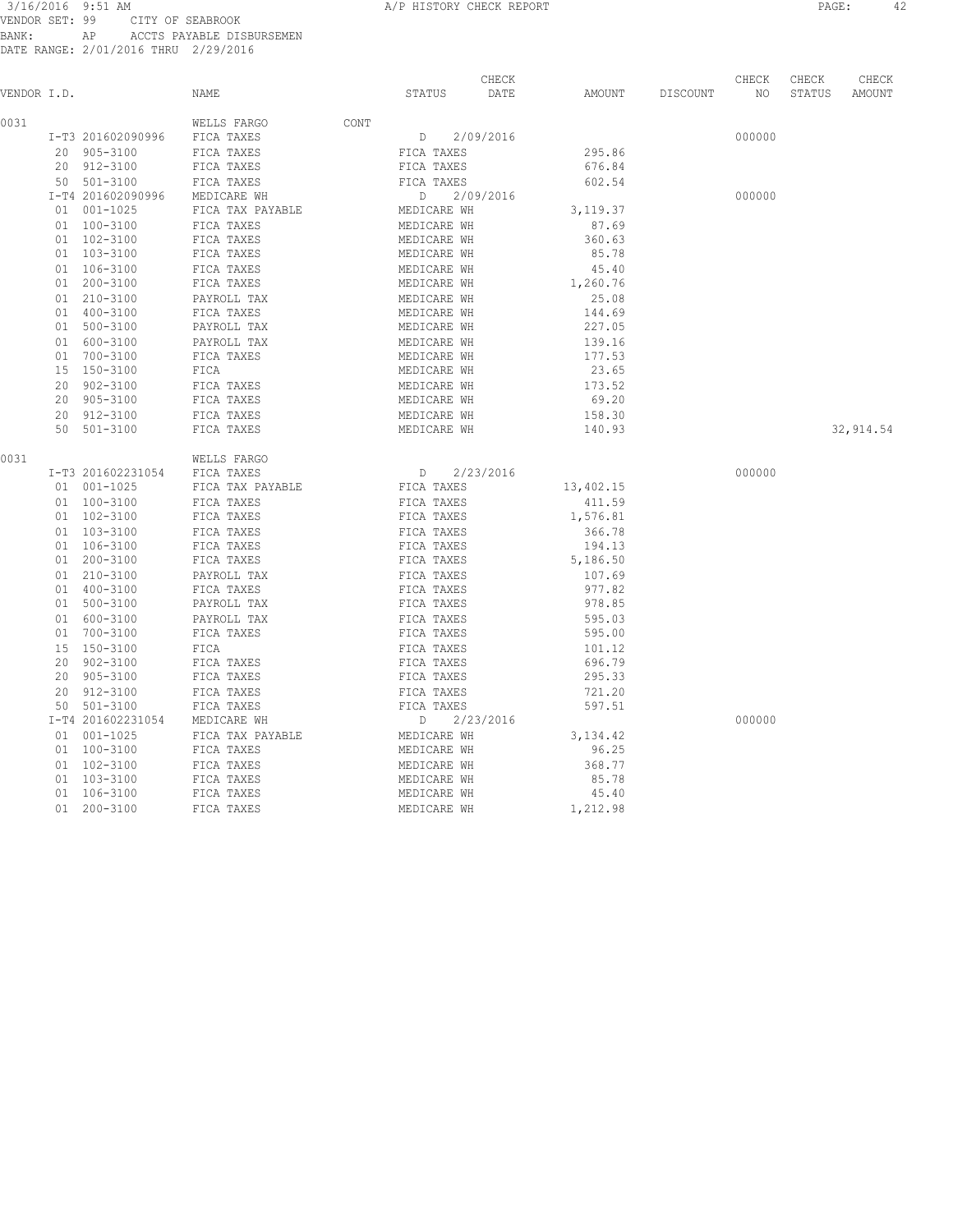# 3/16/2016 9:51 AM<br>VENDOR SET: 99 CITY OF SEABROOK<br>BANK: AP ACCTS PAYABLE DISBURSEMEN<br>DATE RANGE: 2/01/2016 THRU 2/29/2016

| VENDOR I.D. |                                                                                                                                                                         | <b>NAME</b>                                                                                                                                                                                                                  | <b>CHECK</b><br><b>DATE</b><br><b>STATUS</b>                                                                                                                         | <b>AMOUNT</b>                                                                                 | <b>CHECK</b><br><b>DISCOUNT</b><br><b>NO</b> | <b>CHECK</b><br><b>CHECK</b><br><b>STATUS</b><br><b>AMOUNT</b> |
|-------------|-------------------------------------------------------------------------------------------------------------------------------------------------------------------------|------------------------------------------------------------------------------------------------------------------------------------------------------------------------------------------------------------------------------|----------------------------------------------------------------------------------------------------------------------------------------------------------------------|-----------------------------------------------------------------------------------------------|----------------------------------------------|----------------------------------------------------------------|
| 0031        | I-T4 201602231054<br>01 210-3100<br>01 400-3100<br>01 500-3100<br>01 600-3100<br>01 700-3100<br>15 150-3100<br>20 902-3100<br>20 905-3100<br>20 912-3100<br>50 501-3100 | <b>WELLS FARGO</b><br><b>CONT</b><br>MEDICARE WH<br>PAYROLL TAX<br><b>FICA TAXES</b><br>PAYROLL TAX<br>PAYROLL TAX<br><b>FICA TAXES</b><br><b>FICA</b><br><b>FICA TAXES</b><br>FICA TAXES<br>FICA TAXES<br><b>FICA TAXES</b> | 2/23/2016<br>D<br>MEDICARE WH<br>MEDICARE WH<br>MEDICARE WH<br>MEDICARE WH<br>MEDICARE WH<br>MEDICARE WH<br>MEDICARE WH<br>MEDICARE WH<br>MEDICARE WH<br>MEDICARE WH | 25.19<br>228.69<br>228.91<br>139.16<br>139.17<br>23.65<br>162.98<br>69.08<br>168.68<br>139.73 | 000000                                       | 33,073.14                                                      |
|             |                                                                                                                                                                         |                                                                                                                                                                                                                              |                                                                                                                                                                      | *** VENDOR TOTALS ***                                                                         | 2 CHECKS                                     | 65,987.68                                                      |
| 0032        | I-T1 201602090996<br>01 001-1020                                                                                                                                        | <b>WELLS FARGO</b><br><b>WITHHOLDING TAXES</b><br>WITHHOLDING PAYABLE                                                                                                                                                        | 2/09/2016<br>D<br>WITHHOLDING TAXES                                                                                                                                  | 26,882.62                                                                                     | 000000                                       | 26,882.62                                                      |
| 0032        | I-T1 201602231054<br>$01 001 - 1020$                                                                                                                                    | <b>WELLS FARGO</b><br><b>WITHHOLDING TAXES</b><br>WITHHOLDING PAYABLE                                                                                                                                                        | 2/23/2016<br>D<br>WITHHOLDING TAXES                                                                                                                                  | 27,404.68<br>*** VENDOR TOTALS ***                                                            | 000000<br>2 CHECKS                           | 27,404.68<br>54,287.30                                         |
| 2105        | I-43777007<br>01 200-4030                                                                                                                                               | <b>WEX BANK</b><br><b>FUEL</b><br>GAS & OIL/OUTSIDE SUPPLY                                                                                                                                                                   | R<br>2/10/2016<br><b>FUEL</b>                                                                                                                                        | 115.55                                                                                        | 123513                                       | 115.55                                                         |
| 2105        | I-44133222<br>01 200-4030                                                                                                                                               | <b>WEX BANK</b><br><b>FUEL</b><br>GAS & OIL/OUTSIDE SUPPLY                                                                                                                                                                   | 2/24/2016<br>$\mathbb R$<br><b>FUEL</b>                                                                                                                              | 72.66<br>*** VENDOR TOTALS ***                                                                | 123631<br>2 CHECKS                           | 72.66<br>188.21                                                |
|             |                                                                                                                                                                         |                                                                                                                                                                                                                              |                                                                                                                                                                      | 346.15<br>630.00                                                                              |                                              | 976.15                                                         |
|             | 4                                                                                                                                                                       |                                                                                                                                                                                                                              |                                                                                                                                                                      | 346.15<br>630.00<br>*** VENDOR TOTALS ***                                                     | 2 CHECKS                                     | 976.15<br>1,952.30                                             |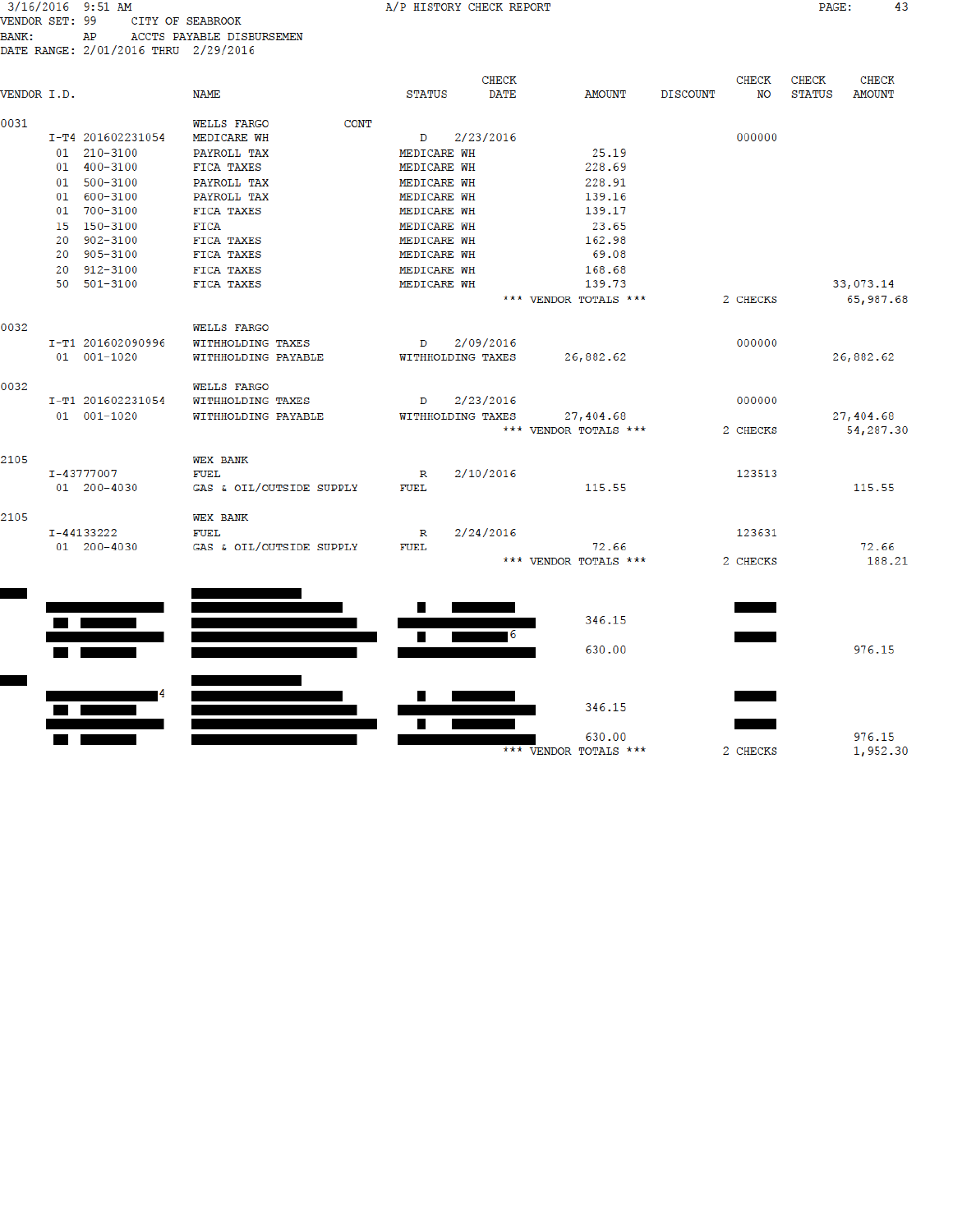#### 3/16/2016 9:51 AM A/P HISTORY CHECK REPORT PAGE: 44 VENDOR SET: 99 CITY OF SEABROOK BANK: AP ACCTS PAYABLE DISBURSEMEN DATE RANGE: 2/01/2016 THRU 2/29/2016

| VENDOR I.D. |                                                                                       | NAME                                                                 | STATUS            | CHECK<br>DATE      | AMOUNT                                                                  | CHECK<br>NO.<br>DISCOUNT                          | CHECK<br>CHECK<br>STATUS<br><b>AMOUNT</b>                              |
|-------------|---------------------------------------------------------------------------------------|----------------------------------------------------------------------|-------------------|--------------------|-------------------------------------------------------------------------|---------------------------------------------------|------------------------------------------------------------------------|
| 0210        | $I - 465036$<br>01 107-5030                                                           | XEROX FINANCIAL SERVICES<br>COPIER LEASE<br>RENTALS & SERVICE AGRMTS | R<br>COPIER LEASE | 2/10/2016          | 707.76                                                                  | 123515                                            | 707.76                                                                 |
| 0210        | I-455278<br>01 200-5030                                                               | XEROX FINANCIAL SERVICES<br>COPIER LEASE<br>RENTALS & SERVICE AGRMTS | R<br>COPIER LEASE | 2/17/2016          | 385.89<br>*** VENDOR TOTALS ***                                         | 123577<br>2 CHECKS                                | 385.89<br>1,093.65                                                     |
| 0920        | $I - 417561$<br>20 912-5120                                                           | ZAP SUPPLY<br>FLOATS<br>MAINT-SEWER SYSTEM MINOR                     | R<br>FLOATS       | 2/10/2016          | 1,008.00<br>*** VENDOR TOTALS ***                                       | 123516<br>1 CHECKS                                | 1,008.00<br>1,008.00                                                   |
|             | $*$ * TOTALS * *<br>REGULAR CHECKS:<br>HAND CHECKS:<br>DRAFTS:<br>EFT:<br>NON CHECKS: | NO<br>227<br>$\mathbf{0}$<br>12<br>25<br>$\Omega$                    |                   |                    | INVOICE AMOUNT<br>599,289.55<br>0.00<br>122,531.86<br>51,874.30<br>0.00 | DISCOUNTS<br>0.00<br>0.00<br>0.00<br>0.00<br>0.00 | CHECK AMOUNT<br>599, 133.55<br>0.00<br>122,531.86<br>51,874.30<br>0.00 |
|             | VOID CHECKS:                                                                          | 5 VOID DEBITS<br>VOID CREDITS                                        |                   | 200.00<br>556.00CR | 356.00CR                                                                | 0.00                                              |                                                                        |

TOTAL ERRORS: 0

| G/L ACCOUNT |              | NAME |                          | AMOUNT    |
|-------------|--------------|------|--------------------------|-----------|
|             |              |      |                          |           |
| 01          | $001 - 0500$ |      | DUE FROM ENTERPRISE FUND | 45.50     |
| 01          | 001-0507     |      | DUE FROM EDC             | 201.99    |
| 01          | $001 - 1011$ |      | BAIL BONDS PAYABLE       | 4,328.00  |
| 01          | $001 - 1014$ |      | FINE REFUNDS PAYABLE     | 266.00    |
| 01          | $001 - 1020$ |      | WITHHOLDING PAYABLE      | 54,287.30 |
| 01          | $001 - 1023$ |      | HSA PAYABLE              | 174.00    |
| 01          | $001 - 1025$ |      | FICA TAX PAYABLE         | 32,993.84 |
| 01          | $001 - 1028$ |      | RETIREMENT PAYABLE       | 30,664.52 |
| 01          | 001-1030     |      | AFLAC INSURANCE DEDUCTS  | 1,870.76  |
| 01          | 001-1031     |      | ICMA INSURANCE DEDUCTS   | 5,963.66  |
| 01          | $001 - 1032$ |      | OTHER PAYROLL DEDUCTIONS | 5,021.82  |
| 01          | $001 - 1202$ |      | DUE TO COLLECTION        | 1,040.35  |
| 01          | $001 - 1525$ |      | COMMUNITY HOUSE DEPOSITS | 550.00    |
| 01          | 100-3100     |      | FICA TAXES               | 970.43    |
| 01          | 100-3110     |      | RETIREMENT               | 1,742.11  |
|             |              |      |                          |           |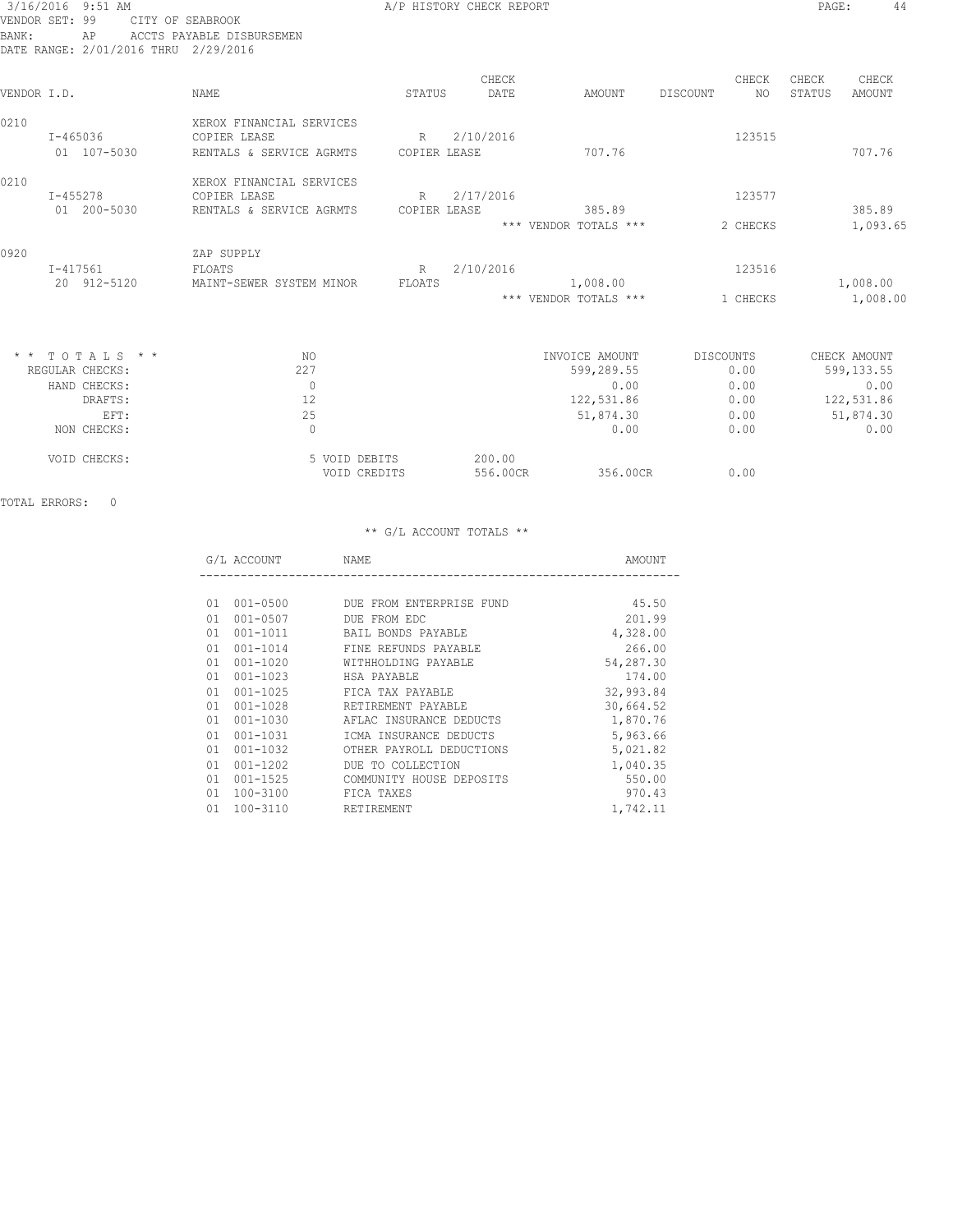|  | G/L ACCOUNT     | NAME                           | AMOUNT      |
|--|-----------------|--------------------------------|-------------|
|  |                 |                                |             |
|  | 01 100-3120     | HOSPITALIZATION                | 7.00        |
|  | 01 100-3300     | MAYOR & COUNCIL FEES           | 40.00       |
|  | 01 100-5400     | TELEPHONE                      | 103.02      |
|  | 01 100-5465     | MISC EXPENDITURES              | 212.18      |
|  | 01 100-7100     | SALES TAX                      | 239.50      |
|  | 01 100-8605     | DISPATCH & ANIMAL CONTROL      | 1,416.68CR  |
|  | 01 100-8606     | LEASE OF FIRE STATION          | 27,765.37CR |
|  | 01 100-8640     | LICENSES & PERMITS             | 50.00       |
|  | 01 102-3015     | CONTRACT LABOR                 | 5,393.25    |
|  | 01 102-3100     | FICA TAXES                     | 3,848.23    |
|  | 01 102-3110     | RETIREMENT                     | 7,044.57    |
|  | 01 102-3120     | HOSPITALIZATION                | 24.50       |
|  | 01 102-5020     | DUES & SUBSCRIPTIONS           | 120.00      |
|  | 01 102-5300     | TRAINING & CONFERENCE          | 1,121.56    |
|  | 01 102-5400     | TELEPHONE                      | 164.53      |
|  | 01 102-5465     | MISC EXPENSE                   | 29.82       |
|  | 01 103-3100     | FICA TAXES                     | 905.12      |
|  | 01 103-3110     | RETIREMENT                     | 1,768.40    |
|  | 01 103-3120     | HOSPITALIZATION                | 7.00        |
|  | 01 103-4150     | SMALL TOOLS & EQUIPMENT        | 5,749.90    |
|  | 01 103-5400     | TELEPHONE                      | 161.01      |
|  | 01 106-3100     | FICA TAXES                     | 479.06      |
|  | 01 106-3110     | RETIREMENT                     | 868.68      |
|  | 01 106-3120     | HOSPITALIZATION                | 3.50        |
|  | 01 106-5030     | RENTALS & SERVICE AGRMTS       | 6,000.00    |
|  | 01 106-5170     | MAINTENANCE - RADIOS           | 331.50      |
|  | 01 106-5300     | TRAINING & CONFERENCE          | 229.50      |
|  | 01 106-5400     | TELEPHONE                      | 601.86      |
|  | 01 106-5405     | PHONE NETWORK NOTIFICATION SYS | 58.84       |
|  | 01 107-3145     | DRUG TESTING                   | 49.50       |
|  | 01 107-4010     | OFFICE SUPPLIES                | 1,501.65    |
|  | 01 107-4011     | POSTAGE                        | 2,291.64    |
|  | $01 107 - 4050$ | BULK PETROLEUM PURCHASES       | 5,221.95    |
|  | 01 107-4150     | SMALL EQUIPMENT                | 155.00      |
|  | 01 107-5010     | ADVERTISING                    | 459.50      |
|  | 01 107-5020     | DUES & SUBSCRIPTIONS           | 363.60      |
|  | 01 107-5030     | RENTALS & SERVICE AGRMTS       | 8,974.01    |
|  | 01 107-5175     | JANITORIAL SERVICES            | 1,132.72    |
|  | 01 107-5180     | MAINT-BLDGS & GROUNDS          | 416.00      |
|  | 01 107-5211     | PROF FEES - INSPECTIONS        | 796.50      |
|  | 01 107-5215     | PROF FEES-ENGINEERING          | 5,650.27    |
|  | 01 107-5220     | PROF FEES-LEGAL                | 14,000.00   |
|  | 01 107-5227     | PROF FEES-CONSULTING           | 5,007.99    |
|  | 01 107-5230     | CONTRACT-AMBULANCE SERV        | 17,845.58   |
|  | 01 107-5300     | TRAINING & CONFERENCE          | 65.00       |
|  | 01 107-5400     | TELEPHONE                      | 598.28      |
|  |                 |                                |             |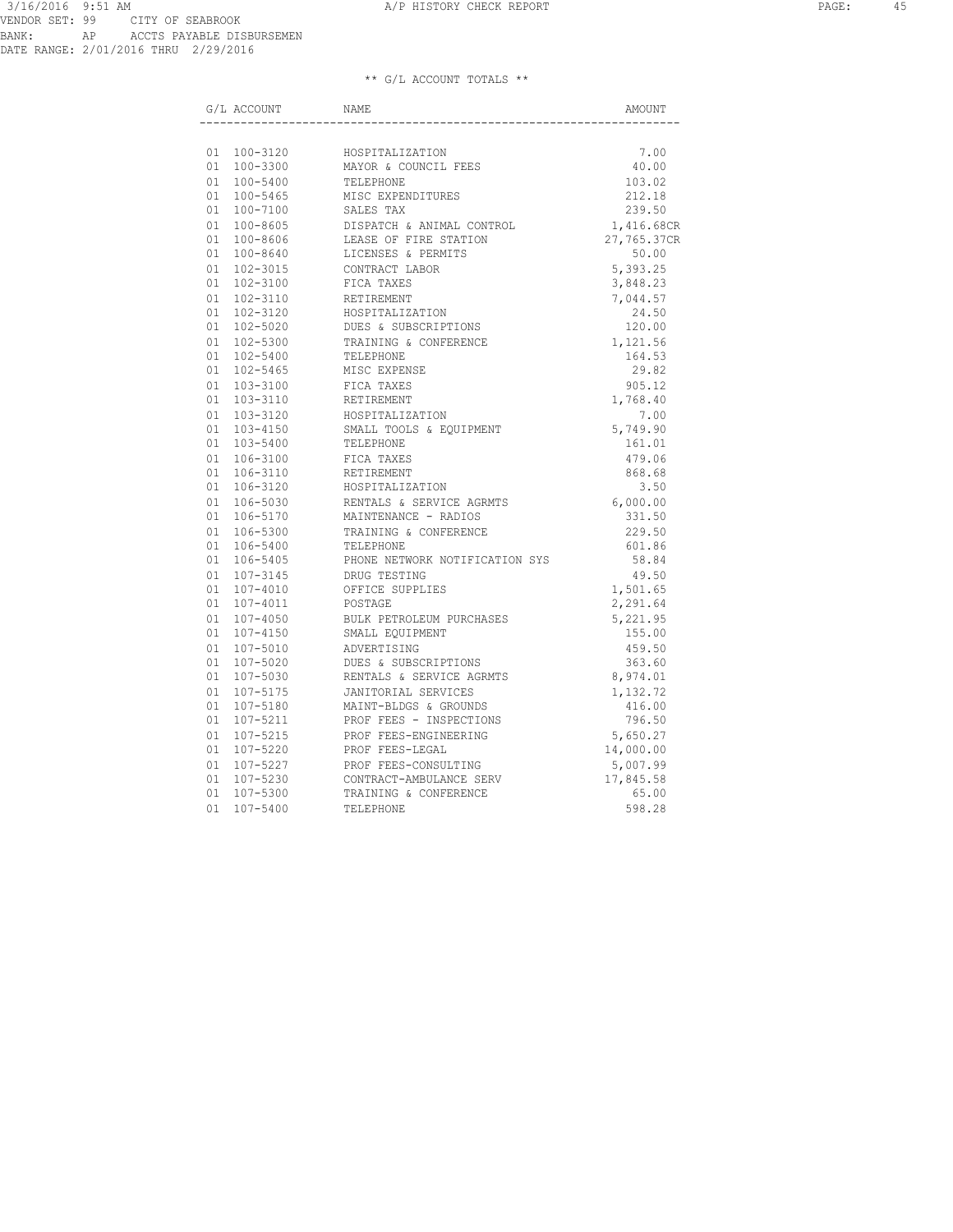|  | G/L ACCOUNT | NAME                              | AMOUNT    |
|--|-------------|-----------------------------------|-----------|
|  |             |                                   |           |
|  | 01 107-5410 | UTILITIES                         | 4,050.63  |
|  | 01 107-5445 | CENTRAL APPRAISAL FEE             | 11,820.00 |
|  | 01 107-5465 | MISC EXPENSE                      | 515.65    |
|  | 01 200-3100 | FICA TAXES                        | 13,051.21 |
|  | 01 200-3110 | RETIREMENT                        | 23,899.29 |
|  | 01 200-3120 | HOSPITALIZATION                   | 334.34    |
|  | 01 200-3140 | PSYCHOLOGICAL SERVICES            | 1,050.00  |
|  | 01 200-4005 | SUPPLIES-POLICE OPERATION         | 6,188.29  |
|  | 01 200-4010 | OFFICE SUPPLIES                   | 1,158.59  |
|  | 01 200-4011 | POSTAGE                           | 166.25    |
|  | 01 200-4030 | GAS & OIL/OUTSIDE SUPPLY          | 188.21    |
|  | 01 200-4150 | SMALL TOOLS & EQUIP               | 101.98    |
|  | 01 200-5030 | RENTALS & SERVICE AGRMTS          | 2,971.77  |
|  | 01 200-5110 | MAINT-AUTOS & EQUIPMENT           | 5,936.70  |
|  | 01 200-5170 | MAINT-RADIO EQUIPMENT             | 714.00    |
|  | 01 200-5175 | JANITORIAL SERVICES               | 875.00    |
|  | 01 200-5180 | MAINT-BLDGS & GROUNDS             | 57.00     |
|  | 01 200-5300 | TRAINING & CONFERENCE             | 80.00     |
|  | 01 200-5310 | UNIFORMS & LAUNDRY                | 8,834.59  |
|  | 01 200-5311 | HANDGUN TRAINING EXPENSE          | 88.90     |
|  | 01 200-5400 | TELEPHONE                         | 1,557.09  |
|  | 01 200-5410 | UTILITIES                         | 198.96    |
|  | 01 200-5465 | MISC EXPENSE                      | 295.42    |
|  | 01 200-6020 | EQUIPMENT                         | 5,270.00  |
|  | 01 210-3100 | PAYROLL TAX                       | 265.21    |
|  | 01 210-3110 | RETIREMENT                        | 471.10    |
|  | 01 210-3120 | HOSPITALIZATION                   | 3.50      |
|  | 01 210-5020 | DUES & SUBSCRIPTIONS              | 40.00     |
|  | 01 210-5180 | MAINT-BLDGS & GROUNDS             | 58.00     |
|  | 01 210-5400 | TELEPHONE                         | 54.38     |
|  | 01 210-5410 | UTILITIES                         | 142.16    |
|  | 01 230-4040 | GAS & OIL/CITY SUPPLY             | 427.71CR  |
|  | 01 230-4400 | MISC SUPPLIES                     | 219.27    |
|  | 01 230-5030 | RENTALS & SERVICE AGRMTS          | 921.81    |
|  | 01 230-5110 | MAIN AUTOS & EQUIP                | 7.50      |
|  | 01 230-5175 | JANITORIAL SERVICE                | 580.00    |
|  | 01 230-5180 | MAINT BLDGS & GROUNDS             | 1,118.41  |
|  | 01 230-5235 | PROF FEES-SVFD CONTRACT           | 55,860.30 |
|  | 01 230-5400 | TELEPHONE                         | 210.74    |
|  | 01 230-5410 | UTILITIES                         | 1,441.55  |
|  | 01 400-3100 | FICA TAXES                        | 1,969.82  |
|  | 01 400-3110 | RETIREMENT                        | 3,503.54  |
|  | 01 400-3120 | HOSPITALIZATION                   | 24.50     |
|  | 01 400-4090 | POOL SUPPLIES                     | 150.00    |
|  | 01 400-4095 | NURSERY SUPPLIES<br>MISC SUPPLIES | 487.84    |
|  | 01 400-4400 |                                   | 1,405.45  |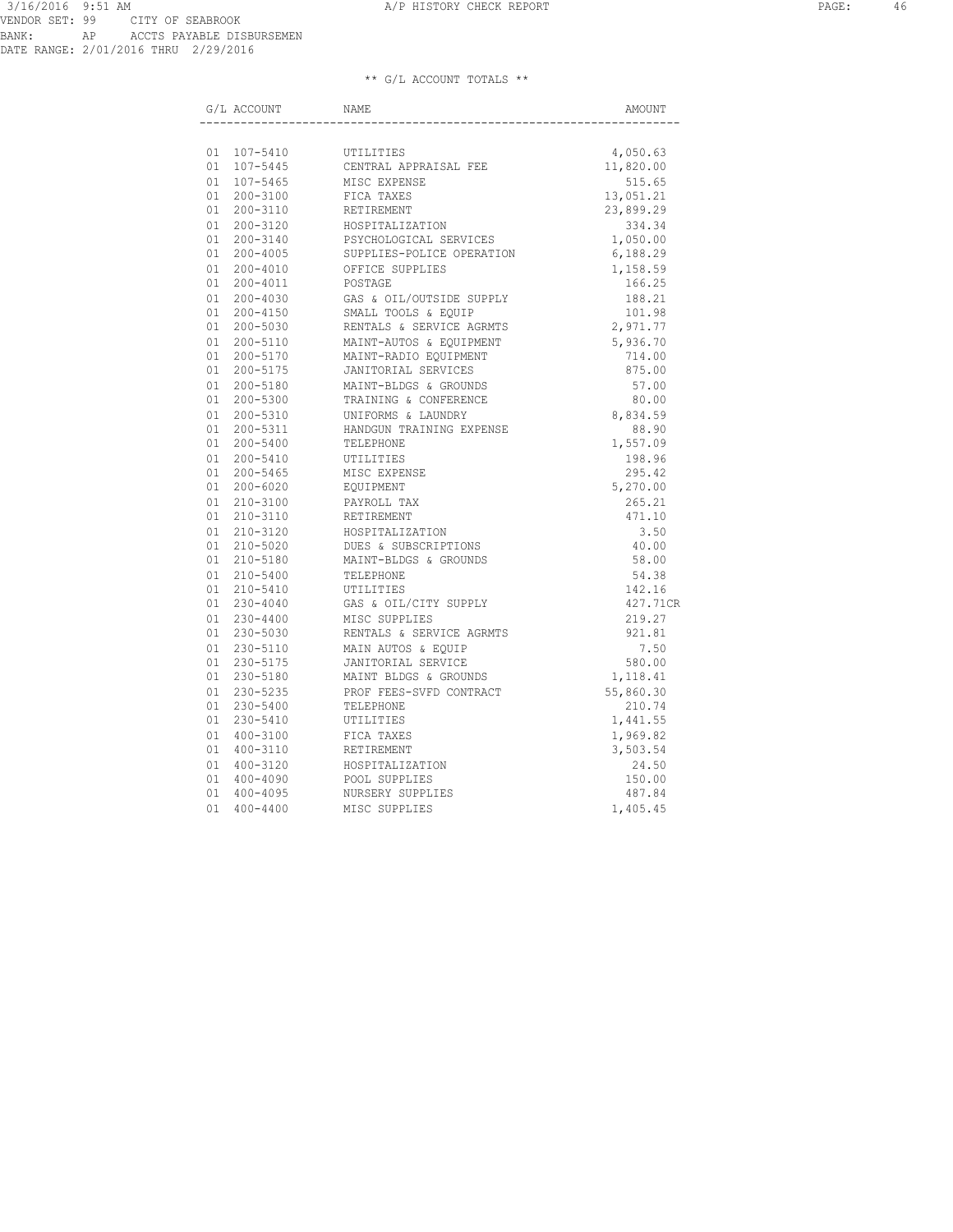| G/L ACCOUNT | NAME                                                                          | AMOUNT                                        |
|-------------|-------------------------------------------------------------------------------|-----------------------------------------------|
|             |                                                                               |                                               |
|             | 01 400-5030 RENTALS & SERVICE AGRMTS<br>01 400-5110 MAINT-AUTOS & EQUIPMENT   | 150.63                                        |
|             |                                                                               | 841.67                                        |
|             | 01  400-5160   MAINT-POOL & GROUNDS<br>01  400-5180   MAINT-BLDGS & GROUNDS   | 1,448.73                                      |
|             |                                                                               | 1,989.98                                      |
| 01 400-5300 | TRAINING & CONFERENCE                                                         | 315.00                                        |
| 01 400-5310 | UNIFORMS & LAUNDRY                                                            | 178.50                                        |
| 01 400-5400 | TELEPHONE                                                                     | 514.15                                        |
| 01 400-5410 | UTILITIES                                                                     | 4,748.44                                      |
| 01 400-5464 | EVENTS                                                                        | 243.66<br>243.66<br>2,405.75                  |
| 01 500-3100 | PAYROLL TAX                                                                   |                                               |
| 01 500-3110 | RETIREMENT<br>HOSPITALIZATION                                                 | 4,449.35                                      |
| 01 500-3120 |                                                                               | 21.00                                         |
| 01 500-4400 | MISC SUPPLIES<br>RENTALS & SERVICE AGRMTS                                     | 35.16                                         |
| 01 500-5030 |                                                                               | $25.09$<br>$1,047.29$                         |
| 01 500-5110 | MAINT-AUTOS & EQUIP<br>MAINT STREETS                                          |                                               |
| 01 500-5140 |                                                                               | 1,967.95                                      |
| 01 500-5145 | MAINT-DRAINAGE<br>MAINT-BLDGS & GROUNDS                                       | 1,768.15<br>78.66                             |
| 01 500-5180 |                                                                               |                                               |
| 01 500-5215 | PROF FEES - ENGR<br>TRAINING & CONFERENCE                                     | $1,910.42$<br>$76.94$<br>$430.95$<br>$216.05$ |
| 01 500-5300 |                                                                               |                                               |
| 01 500-5310 | UNIFORMS & LAUNDRY                                                            |                                               |
| 01 500-5400 | TELEPHONE                                                                     | 216.05                                        |
| 01 500-5410 | UTILITIES                                                                     | 271.03                                        |
| 01 500-5411 | UTILITIES - STREET LIGHTS 15,839.51                                           |                                               |
| 01 600-3015 | CONTRACT LABOR                                                                | 1,295.00                                      |
| 01 600-3100 | PAYROLL TAX                                                                   | 1,468.38                                      |
| 01 600-3110 | RETIREMENT                                                                    | 2,722.76                                      |
| 01 600-3120 | HOSPITALIZATION                                                               | 21.00                                         |
| 01 600-5110 | MAINT-AUTOS & EQUIP                                                           | 173.24                                        |
| 01 600-5300 | TRAINING & CONFERENCE                                                         | 240.00                                        |
| 01 600-5400 | TELEPHONE                                                                     | 89.50                                         |
| 01 600-5465 | MISC EXPENDITURES                                                             | 45.75                                         |
| 01 700-3100 | FICA TAXES                                                                    | 1,670.72                                      |
|             | 01 700-3110 RETIREMENT                                                        | 1,918.88                                      |
| 01 700-3120 | HOSPITALIZATION                                                               | 14.00<br>14.00<br>239.01                      |
| 01 700-5030 | NESTALLAND & SERVICE AGRMTS<br>TRAINING & CONFERENCE<br>TRAINING & CONFERENCE |                                               |
| 01 700-5300 | TRAINING & CONFERENCE                                                         | 150.00                                        |
| 01 700-5400 | TELEPHONE                                                                     | 91.97                                         |
| 01 700-5431 | WARRANT INFORMATION SERV                                                      | 20.20                                         |
|             | 01 700-5465 MISC EXPENSE                                                      | $21.00$<br>420,096.66                         |
|             | $\star\star\star$ FUND TOTAL $\star\star\star$                                |                                               |
| 13 130-5215 | PROF FEES - ENGINEERING<br>*** FUND TOTAL ***                                 | 367.34                                        |
|             |                                                                               | 367.34                                        |
|             | MISC EXPENSE<br>*** FUND TOTAL ***<br>14 140-5465 MISC EXPENSE                | 2,151.50                                      |
|             |                                                                               | 2,151.50                                      |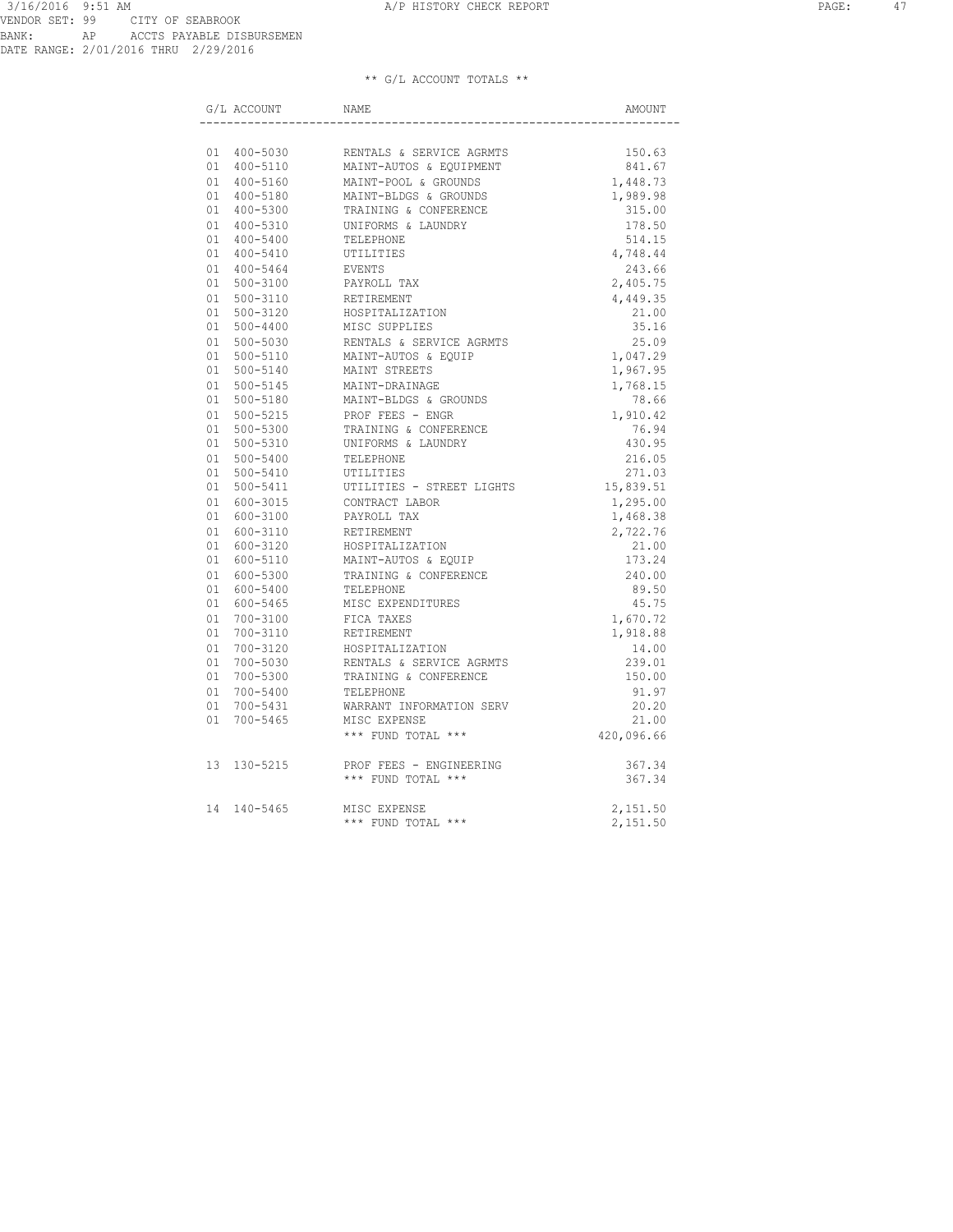|                 | G/L ACCOUNT  | NAME                      | AMOUNT    |
|-----------------|--------------|---------------------------|-----------|
|                 |              |                           |           |
|                 | 15 150-3100  | FICA                      | 249.53    |
|                 | 15 150-3110  | RETIREMENT                | 461.07    |
|                 | 15 150-5010  | ADVERTISING               | 382.70    |
|                 | 15 150-5400  | TELEPHONE                 | 37.99     |
|                 | 15 150-5465  | MISCELLANEOUS             | 44.49     |
|                 |              | *** FUND TOTAL ***        | 1,175.78  |
|                 | 20 902-3100  | FICA TAXES                | 1,775.18  |
|                 | 20 902-3110  | RETIREMENT                | 3,359.58  |
|                 | 20 902-4150  | SMALL EQUIPMENT OR TOOLS  | 290.55    |
|                 | 20 902-4400  | MISC SUPPLIES             | 82.97     |
|                 | 20 902-5020  | DUES & SUBSCRIPTIONS      | 40.00     |
|                 | 20 902-5030  | RENTALS & SERVICE AGRMTS  | 2,605.10  |
| 20              | 902-5110     | MAINT-AUTOS & EQUIPMENT   | 329.47    |
|                 | 20 902-5130  | MAINT-WATER SYSTEM MINOR  | 2,809.73  |
|                 | 20 902-5180  | MAINT-BLDGS & GROUNDS     | 78.67     |
| $2.0 -$         | 902-5216     | PROF FEES - METER READING | 7,159.50  |
| 20 <sub>o</sub> | 902-5275     | ELECTRICAL SERVICES       | 376.13    |
|                 | 20 902-5285  | LABORATORY FEES           | 180.83    |
|                 | 20 902-5300  | TRAINING & CONFERENCE     | 616.05    |
| 20 <sub>o</sub> | 902-5310     | UNIFORMS & LAUNDRY        | 430.96    |
|                 | 20 902-5400  | TELEPHONE                 | 306.92    |
|                 | 20 902-5410  | UTILITIES                 | 2,846.32  |
|                 | 20 902-5451  | PASADENA WATER SUPPLY     | 28,548.78 |
|                 | 20 902-5465  | MISC EXPENSE              | 3.38      |
|                 | 20 902-6020  | EOUIPMENT                 | 9,425.00  |
|                 | 20 905-3100  | FICA TAXES                | 729.47    |
|                 | 20 905-3110  | RETIREMENT                | 1,395.56  |
|                 | 20 905-4011  | POSTAGE                   | 1,200.00  |
|                 | 20 905-5030  | RENTALS & SERVICE AGRMTS  | 190.00    |
|                 | 20 912-3100  | FICA TAXES                | 1,725.02  |
|                 | 20 912-3110  | RETIREMENT                | 3,107.17  |
|                 | 20 912-4400  | MISC SUPPLIES             | 51.33     |
|                 | 20 912-5030  | RENTALS & SERVICE AGRMTS  | 115.50    |
| 20              | 912-5110     | MAINT-AUTOS & EQUIPMENT   | 844.41    |
|                 | 20 912-5120  | MAINT-SEWER SYSTEM MINOR  | 3,077.97  |
|                 | 20 912-5180  | MAINT-BLDGS & GROUNDS     | 78.67     |
| $20 -$          | $912 - 5280$ | CHEMICAL SUPPLIES         | 4,582.66  |
| 20              | 912-5285     | LABORATORY FEES           | 2,727.77  |
|                 | 20 912-5300  | TRAINING CONFERENCE       | 200.00    |
| $2.0 -$         | 912-5310     | UNIFORMS & LAUNDRY        | 430.96    |
| 20              | 912-5400     | TELEPHONE                 | 314.83    |
| 20              | 912-5410     | UTILITIES                 | 14,406.91 |
| 20              | 912-5455     | SLUDGE DISPOSAL           | 10,076.33 |
|                 | 20 912-6100  | SEWER SYSTEM-REPAIR/MAINT | 13,014.00 |
| 20              | $922 - 5466$ | STORM CLEANUP EXPENSE     | 633.78    |
|                 |              |                           |           |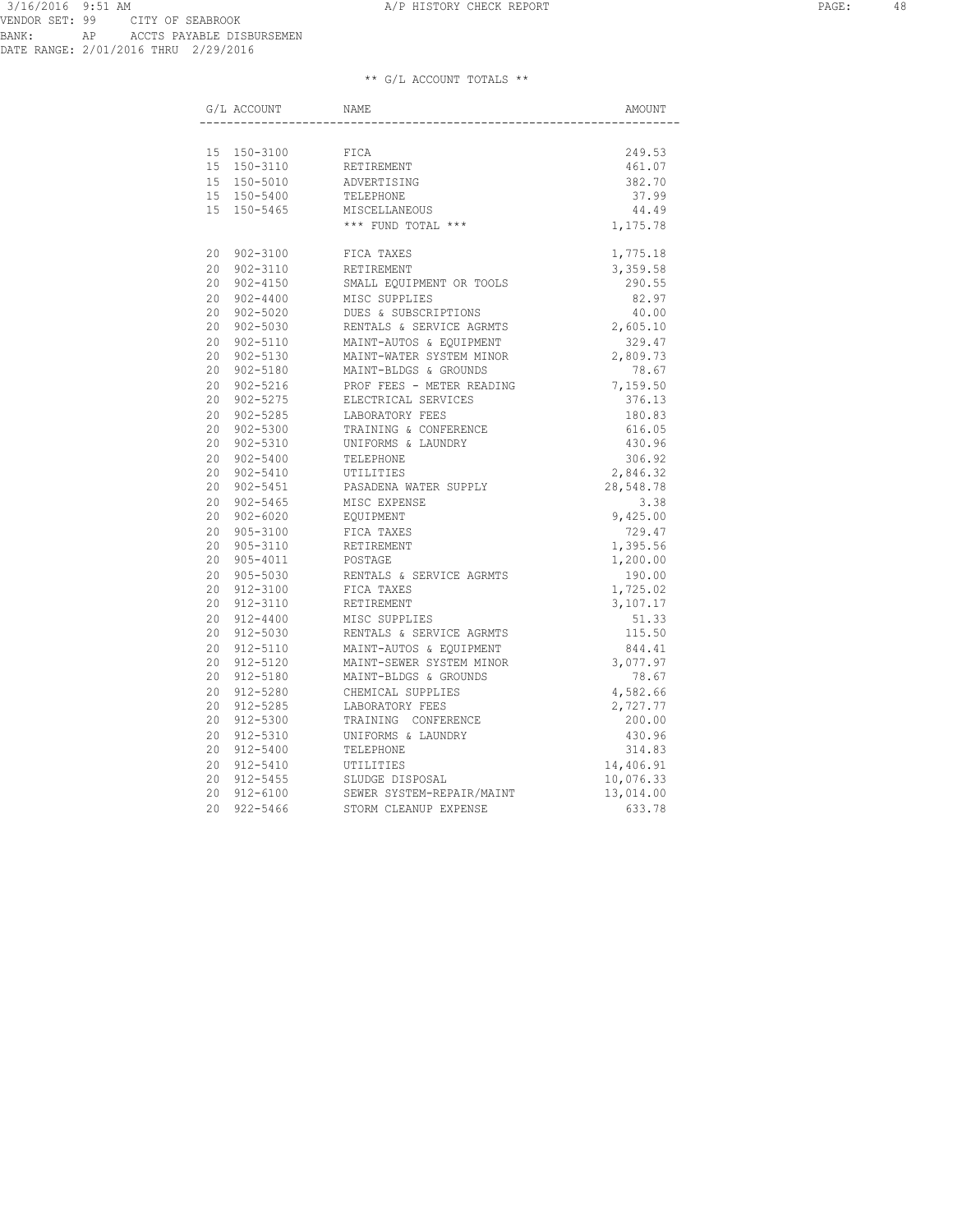|                                 | G/L ACCOUNT | NAME                               | AMOUNT         |           |              |
|---------------------------------|-------------|------------------------------------|----------------|-----------|--------------|
|                                 |             |                                    |                |           |              |
|                                 | 20 922-5467 | RECYCLING CHARGES                  | 6,526.22       |           |              |
|                                 | 20 922-5469 | RESIDENTIAL SANIT SERVICE          | 78,263.03      |           |              |
|                                 | 20 922-5479 | COMMERCIAL SANIT SERVICE 65,253.63 |                |           |              |
|                                 | 20 922-7210 | FRANCHISE FEES                     | 21,527.49CR    |           |              |
|                                 | 20 922-9535 | SANITATION BILLING FEES            | 11,481.33CR    |           |              |
|                                 |             | *** FUND TOTAL ***                 | 237, 201.52    |           |              |
|                                 | 31 310-6020 | EOUIPMENT                          | 89,899.19      |           |              |
|                                 |             | *** FUND TOTAL ***                 | 89,899.19      |           |              |
|                                 | 39 390-5215 | PROF FEES-ENGINEERING              | 9,076.34       |           |              |
|                                 |             | *** FUND TOTAL ***                 | 9,076.34       |           |              |
|                                 | 41 410-4095 | NURSERY SUPPLIES                   | 35.37          |           |              |
|                                 | 41 410-5030 | RENTALS & SERVICE AGREEMENTS       | 51.71          |           |              |
|                                 | 41 410-5400 | TELEPHONE                          | 68.77          |           |              |
|                                 | 41 410-5410 | UTILITIES                          | 426.54         |           |              |
|                                 |             | *** FUND TOTAL ***                 | 582.39         |           |              |
|                                 | 42 420-6020 | EQUIPMENT                          | 342.90         |           |              |
|                                 | 42 420-6050 | FACILITIES                         | 7,199.80       |           |              |
|                                 |             | *** FUND TOTAL ***                 | 7,542.70       |           |              |
|                                 | 50 501-3100 | FICA TAXES                         | 1,480.71       |           |              |
|                                 | 50 501-3110 | RETIREMENT                         | 2,694.53       |           |              |
|                                 | 50 501-5340 | DETENTION SUPPLIES                 | 624.50         |           |              |
|                                 | 50 501-5490 | CRIME PREVENTION DIV EXP           | 282.98         |           |              |
|                                 | 50 501-5497 | C.I.D.                             | 110.00         |           |              |
|                                 |             | *** FUND TOTAL ***                 | 5,192.72       |           |              |
|                                 | 83 830-4150 | SMALL TOOLS & EQUIP                | 253.57         |           |              |
|                                 |             | *** FUND TOTAL ***                 | 253.57         |           |              |
|                                 | NO          |                                    | INVOICE AMOUNT | DISCOUNTS | CHECK AMOUNT |
| VENDOR SET: 99 BANK: AP TOTALS: | 269         |                                    | 773,539.71     | 0.00      | 773,539.71   |
| TOTALS:<br>BANK: AP             | 269         |                                    | 773,539.71     | 0.00      | 773,539.71   |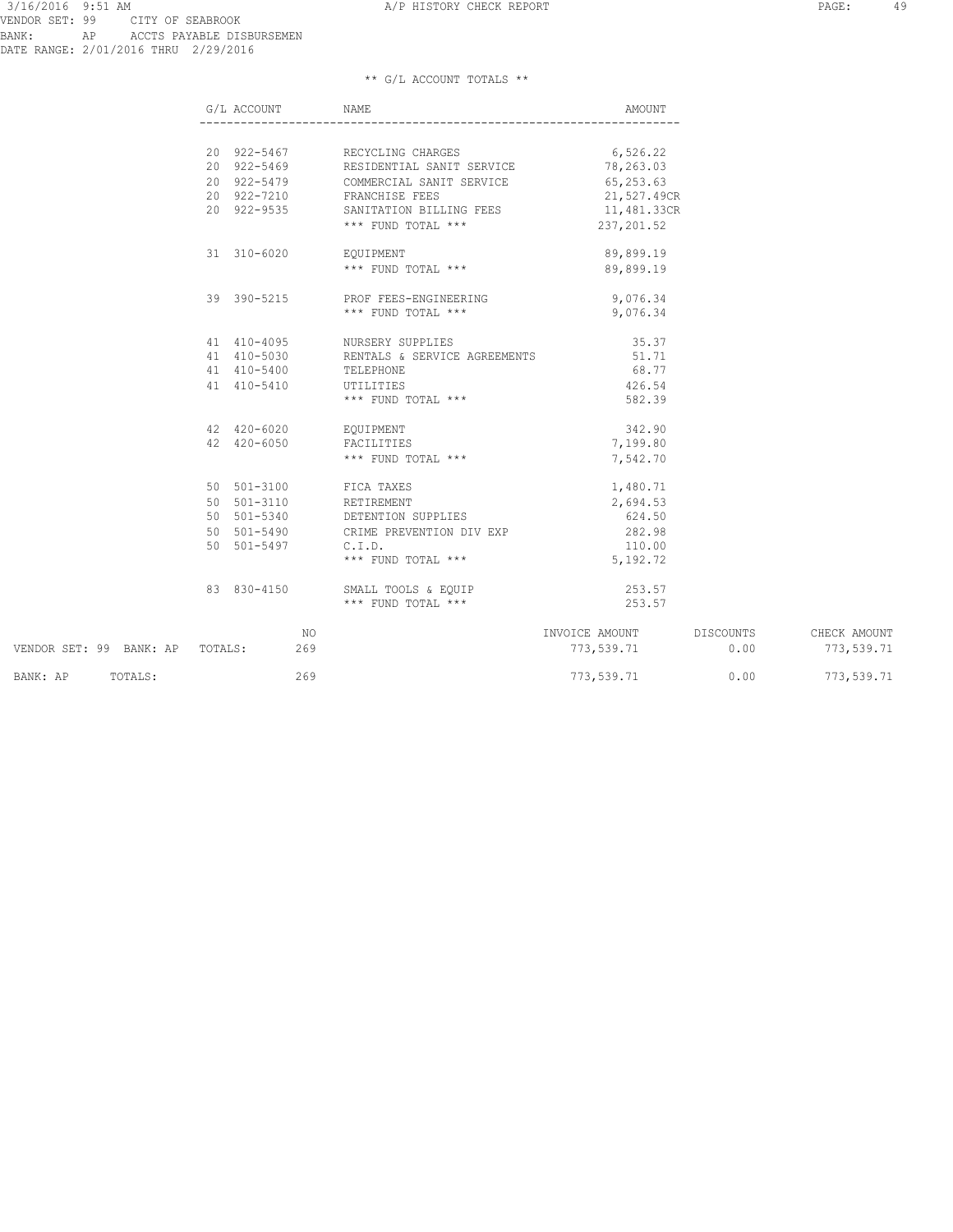#### 3/16/2016 9:51 AM A/P HISTORY CHECK REPORT PAGE: 50 VENDOR SET: 01 CITY OF SEABROOK BANK: IP INSURANCE-EMPLOYEE TRUST DATE RANGE: 2/01/2016 THRU 2/29/2016

|             |                |                                             |        |               | CHECK                 |          | CHECK    | CHECK  | CHECK     |
|-------------|----------------|---------------------------------------------|--------|---------------|-----------------------|----------|----------|--------|-----------|
| VENDOR I.D. |                | NAME                                        | STATUS |               | DATE<br>AMOUNT        | DISCOUNT | NO       | STATUS | AMOUNT    |
| 0000        |                | AETNA                                       |        |               |                       |          |          |        |           |
|             | I-H1412400     | FEB16 PREMIUM                               | R      | 2/01/2016     |                       |          | 100489   |        |           |
|             | 01 001-1036    | DENTAL INSURANCE PAYABLE                    |        | FEB16 PREMIUM | 1,913.30              |          |          |        |           |
|             | 01 001-1036    | DENTAL INSURANCE PAYABLE                    |        | FEB16 PREMIUM | 35.00                 |          |          |        |           |
|             | 01 200-3120    | HOSPITALIZATION                             |        | FEB16 PREMIUM | 68.50CR               |          |          |        |           |
|             | 01 001-0500    | DUE FROM ENTERPRISE FUND                    |        | FEB16 PREMIUM | 35.00CR               |          |          |        |           |
|             | 01 001-1036    | DENTAL INSURANCE PAYABLE                    |        | FEB16 PREMIUM | 68.50                 |          |          |        |           |
|             | 01 100-3120    | HOSPITALIZATION                             |        | FEB16 PREMIUM | 70.00                 |          |          |        |           |
|             | 01 102-3120    | HOSPITALIZATION                             |        | FEB16 PREMIUM | 227.50                |          |          |        |           |
|             | 01 103-3120    | HOSPITALIZATION                             |        | FEB16 PREMIUM | 70.00                 |          |          |        |           |
|             | 01 106-3120    | HOSPITALIZATION                             |        | FEB16 PREMIUM | 35.00                 |          |          |        |           |
|             | 01 200-3120    | HOSPITALIZATION                             |        | FEB16 PREMIUM | 1,102.50              |          |          |        |           |
|             | 01 001-0501    | DUE FROM CRIME DISTRICT                     |        | FEB16 PREMIUM | 122.50                |          |          |        |           |
|             | 01 210-3120    | HOSPITALIZATION                             |        | FEB16 PREMIUM | 35.00                 |          |          |        |           |
|             | 01 400-3120    | HOSPITALIZATION                             |        | FEB16 PREMIUM | 227.50                |          |          |        |           |
|             | 01 500-3120    | HOSPITALIZATION                             |        | FEB16 PREMIUM | 320.83                |          |          |        |           |
|             | 01 600-3120    | HOSPITALIZATION                             |        | FEB16 PREMIUM | 175.00                |          |          |        |           |
|             | 01 700-3120    | HOSPITALIZATION                             |        | FEB16 PREMIUM | 140.00                |          |          |        |           |
|             | 01 001-0515    | DUE FROM SPECIAL REVENUE FUND FEB16 PREMIUM |        |               | 17.50                 |          |          |        |           |
|             | 01 001-0500    | DUE FROM ENTERPRISE FUND                    |        | FEB16 PREMIUM | 163.33                |          |          |        |           |
|             | 01 001-0500    | DUE FROM ENTERPRISE FUND                    |        | FEB16 PREMIUM | 70.00                 |          |          |        |           |
|             | 01 001-0500    | DUE FROM ENTERPRISE FUND                    |        | FEB16 PREMIUM | 163.34                |          |          |        | 4,853.30  |
|             |                |                                             |        |               | *** VENDOR TOTALS *** |          | 1 CHECKS |        | 4,853.30  |
| 0020        |                | HEALTH CARE SERVICE CORPORATIO              |        |               |                       |          |          |        |           |
|             | I-201602010960 | FEB16 PREMIUM                               | R      | 2/01/2016     |                       |          | 100491   |        |           |
|             | 01 001-1029    | MEDICAL INSURANCE PAYABLE                   |        | FEB16 PREMIUM | 11,604.62             |          |          |        |           |
|             | 01 200-3120    | HOSPITALIZATION                             |        | FEB16 PREMIUM | 1,167.56CR            |          |          |        |           |
|             | 01 200-3120    | HOSPITALIZATION                             |        | FEB16 PREMIUM | 533.62                |          |          |        |           |
|             | 01 200-3120    | HOSPITALIZATION                             |        | FEB16 PREMIUM | 481.22CR              |          |          |        |           |
|             | 01 001-0500    | DUE FROM ENTERPRISE FUND                    |        | FEB16 PREMIUM | 481.22CR              |          |          |        |           |
|             | 01 100-3120    | HOSPITALIZATION                             |        | FEB16 PREMIUM | 1,017.08              |          |          |        |           |
|             | 01 102-3120    | HOSPITALIZATION                             |        | FEB16 PREMIUM | 3,948.32              |          |          |        |           |
|             | 01 103-3120    | HOSPITALIZATION                             |        | FEB16 PREMIUM | 2,430.68              |          |          |        |           |
|             | 01 106-3120    | HOSPITALIZATION                             |        | FEB16 PREMIUM | 508.54                |          |          |        |           |
|             | 01 200-3120    | HOSPITALIZATION                             |        | FEB16 PREMIUM | 18,914.36             |          |          |        |           |
|             | 01 001-0501    | DUE FROM CRIME DISTRICT                     |        | FEB16 PREMIUM | 2,083.29              |          |          |        |           |
|             | 01 400-3120    | HOSPITALIZATION                             |        | FEB16 PREMIUM | 3,076.13              |          |          |        |           |
|             | 01 500-3120    | HOSPITALIZATION                             |        | FEB16 PREMIUM | 4,749.43              |          |          |        |           |
|             | 01 600-3120    | HOSPITALIZATION                             |        | FEB16 PREMIUM | 3,052.79              |          |          |        |           |
|             | 01 700-3120    | HOSPITALIZATION                             |        | FEB16 PREMIUM | 2,740.96              |          |          |        |           |
|             | 01 001-0515    | DUE FROM SPECIAL REVENUE FUND FEB16 PREMIUM |        |               | 389.12                |          |          |        |           |
|             | 01 001-0500    | DUE FROM ENTERPRISE FUND                    |        | FEB16 PREMIUM | 3,703.17              |          |          |        |           |
|             | 01 001-0500    | DUE FROM ENTERPRISE FUND                    |        | FEB16 PREMIUM | 1,286.77              |          |          |        |           |
|             | 01 001-0500    | DUE FROM ENTERPRISE FUND                    |        | FEB16 PREMIUM | 2,778.08              |          |          |        | 60,686.96 |
|             |                |                                             |        |               | *** VENDOR TOTALS *** |          | 1 CHECKS |        | 60,686.96 |
|             |                |                                             |        |               |                       |          |          |        |           |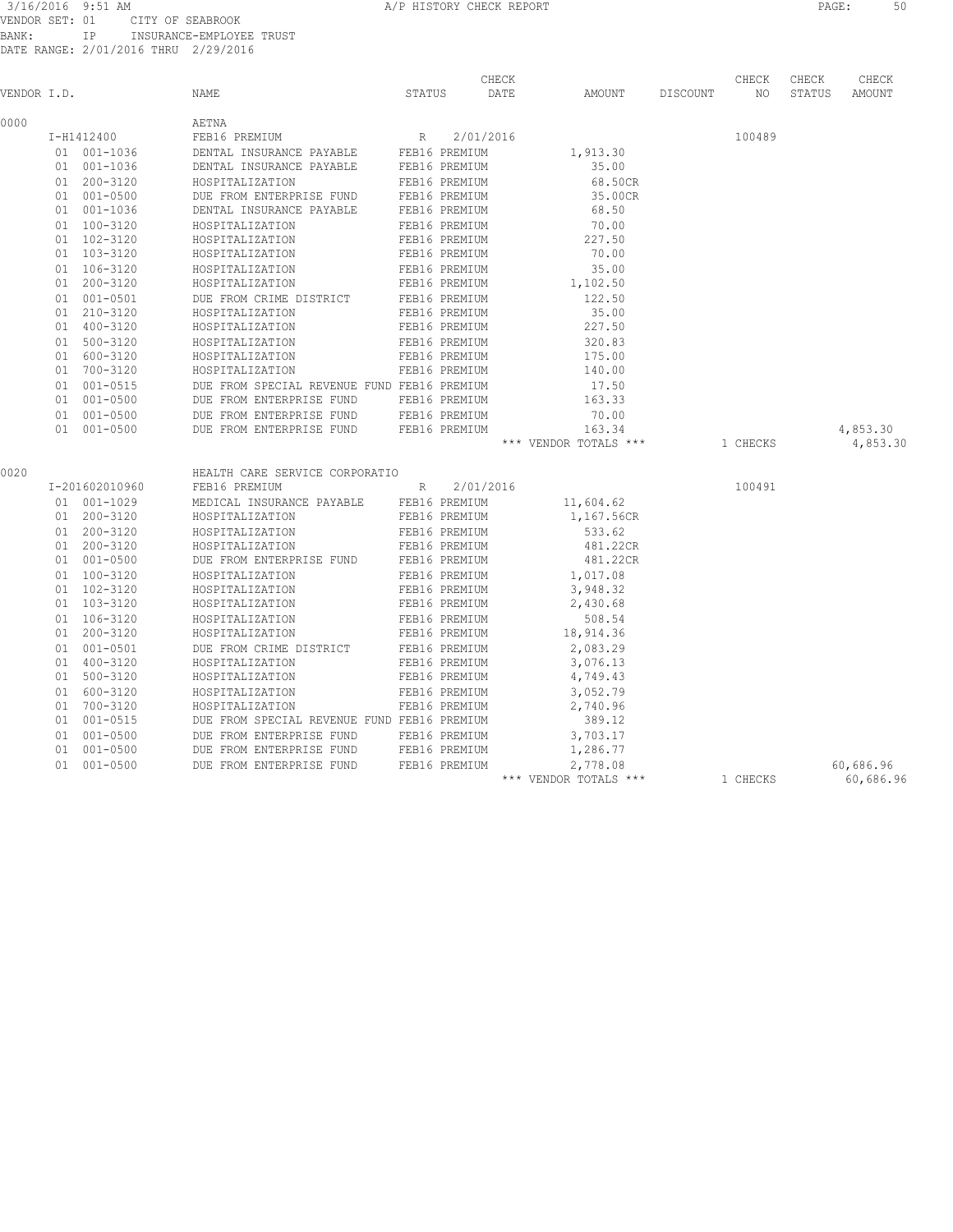#### 3/16/2016 9:51 AM A/P HISTORY CHECK REPORT PAGE: 51 VENDOR SET: 01 CITY OF SEABROOK BANK: IP INSURANCE-EMPLOYEE TRUST DATE RANGE: 2/01/2016 THRU 2/29/2016

|             |                    |                                             |             |               | CHECK |                                |          | CHECK    | CHECK  | CHECK            |
|-------------|--------------------|---------------------------------------------|-------------|---------------|-------|--------------------------------|----------|----------|--------|------------------|
| VENDOR I.D. |                    | <b>NAME</b>                                 | STATUS      |               | DATE  | AMOUNT                         | DISCOUNT | ΝO       | STATUS | <b>AMOUNT</b>    |
| 0003        |                    | LINA                                        |             |               |       |                                |          |          |        |                  |
|             | I-010116160011     | JAN16 PREMIUM                               | Ε           | 2/24/2016     |       |                                |          | 999999   |        |                  |
|             | 01 001-1038        | CIGNA INSURANCE PAYABLE                     |             | JAN16 PREMIUM |       | 1,204.94                       |          |          |        |                  |
|             | 01 100-3120        | HOSPITALIZATION                             |             | JAN16 PREMIUM |       | 45.20                          |          |          |        |                  |
|             | 01 102-3120        | HOSPITALIZATION                             |             | JAN16 PREMIUM |       | 185.34                         |          |          |        |                  |
|             | 01 106-3120        | HOSPITALIZATION                             |             | JAN16 PREMIUM |       | 20.50                          |          |          |        |                  |
|             | 01 103-3120        | HOSPITALIZATION                             |             | JAN16 PREMIUM |       | 48.80                          |          |          |        |                  |
|             | 01 200-3120        | HOSPITALIZATION                             |             | JAN16 PREMIUM |       | 634.42                         |          |          |        |                  |
|             | 01 001-0501        | DUE FROM CRIME DISTRICT                     |             | JAN16 PREMIUM |       | 37.87                          |          |          |        |                  |
|             | 01 210-3120        | HOSPITALIZATION                             |             | JAN16 PREMIUM |       | 11.93                          |          |          |        |                  |
|             | 01 400-3120        | HOSPITALIZATION                             |             | JAN16 PREMIUM |       | 84.11                          |          |          |        |                  |
|             | 01 500-3120        | HOSPITALIZATION                             |             | JAN16 PREMIUM |       | 102.85                         |          |          |        |                  |
|             | 01 600-3120        | HOSPITALIZATION                             |             | JAN16 PREMIUM |       | 95.34                          |          |          |        |                  |
|             | 01 700-3120        | HOSPITALIZATION                             |             | JAN16 PREMIUM |       | 57.67                          |          |          |        |                  |
|             | 01 001-0500        | DUE FROM ENTERPRISE FUND                    |             | JAN16 PREMIUM |       | 154.94                         |          |          |        |                  |
|             | $001 - 0500$<br>01 | DUE FROM ENTERPRISE FUND                    |             | JAN16 PREMIUM |       | 41.51                          |          |          |        |                  |
|             | $001 - 0500$<br>01 | DUE FROM ENTERPRISE FUND                    |             | JAN16 PREMIUM |       | 69.11                          |          |          |        | 2,794.53         |
|             |                    |                                             |             |               |       | *** VENDOR TOTALS ***          |          | 1 CHECKS |        | 2,794.53         |
| 0001        |                    | SUPERIOR VISION OF TEXAS                    |             |               |       |                                |          |          |        |                  |
|             | I-IA478313         | FEB16 PREMIUM                               | $\mathbb E$ | 2/01/2016     |       |                                |          | 999999   |        |                  |
|             | 01 001-1029        | MEDICAL INSURANCE PAYABLE                   |             | FEB16 PREMIUM |       | 196.36                         |          |          |        |                  |
|             | 01 001-1037        | VISION INSURANCE PAYABLE                    |             | FEB16 PREMIUM |       | 5.05                           |          |          |        |                  |
|             | 01 200-3120        | HOSPITALIZATION                             |             | FEB16 PREMIUM |       | 8.62CR                         |          |          |        |                  |
|             | 01 001-1037        | VISION INSURANCE PAYABLE                    |             | FEB16 PREMIUM |       | 20.00                          |          |          |        |                  |
|             | 01 100-3120        | HOSPITALIZATION                             |             | FEB16 PREMIUM |       | 9.67                           |          |          |        |                  |
|             | 01 102-3120        | HOSPITALIZATION                             |             | FEB16 PREMIUM |       | 26.21                          |          |          |        |                  |
|             | 01 103-3120        | HOSPITALIZATION                             |             | FEB16 PREMIUM |       | 8.08                           |          |          |        |                  |
|             | 01 106-3120        | HOSPITALIZATION                             |             | FEB16 PREMIUM |       | 5.05                           |          |          |        |                  |
|             | 01 200-3120        | HOSPITALIZATION                             |             | FEB16 PREMIUM |       | 154.28                         |          |          |        |                  |
|             | 01 001-0501        | DUE FROM CRIME DISTRICT                     |             | FEB16 PREMIUM |       | 17.17                          |          |          |        |                  |
|             | 01 210-3120        | HOSPITALIZATION                             |             | FEB16 PREMIUM |       | 5.05                           |          |          |        |                  |
|             | 01 400-3120        | HOSPITALIZATION                             |             | FEB16 PREMIUM |       | 31.35                          |          |          |        |                  |
|             | 01 500-3120        | HOSPITALIZATION                             |             | FEB16 PREMIUM |       | 36.30                          |          |          |        |                  |
|             | 01 600-3120        | HOSPITALIZATION                             |             | FEB16 PREMIUM |       | 24.35                          |          |          |        |                  |
|             | 01 700-3120        | HOSPITALIZATION                             |             | FEB16 PREMIUM |       | 15.19                          |          |          |        |                  |
|             | 01 001-0515        | DUE FROM SPECIAL REVENUE FUND FEB16 PREMIUM |             |               |       | 2.29                           |          |          |        |                  |
|             | 01 001-0500        | DUE FROM ENTERPRISE FUND                    |             | FEB16 PREMIUM |       | 26.60                          |          |          |        |                  |
|             | 001-0500<br>01     | DUE FROM ENTERPRISE FUND                    |             | FEB16 PREMIUM |       | 9.63                           |          |          |        |                  |
|             | 01<br>$001 - 0500$ | DUE FROM ENTERPRISE FUND                    |             | FEB16 PREMIUM |       | 21.65<br>*** VENDOR TOTALS *** |          | 1 CHECKS |        | 605.66<br>605.66 |
|             |                    |                                             |             |               |       |                                |          |          |        |                  |
| 0002        |                    | UNUM LIFE INSURANCE CO OF AMER              |             |               |       |                                |          |          |        |                  |
|             | I-201602010959     | FEB16 PREMIUM                               | R           | 2/01/2016     |       |                                |          | 100493   |        |                  |
|             | 01 001-1033        | UNUM INSURANCE DEDUCTS                      |             | FEB16 PREMIUM |       | 124.60                         |          |          |        |                  |
|             | 01 200-3120        | HOSPITALIZATION                             |             | FEB16 PREMIUM |       | 2.52CR                         |          |          |        |                  |
|             | 01 001-0500        | DUE FROM ENTERPRISE FUND                    |             | FEB16 PREMIUM |       | 2.58CR                         |          |          |        |                  |
|             | 01 100-3120        | HOSPITALIZATION                             |             | FEB16 PREMIUM |       | 12.30                          |          |          |        |                  |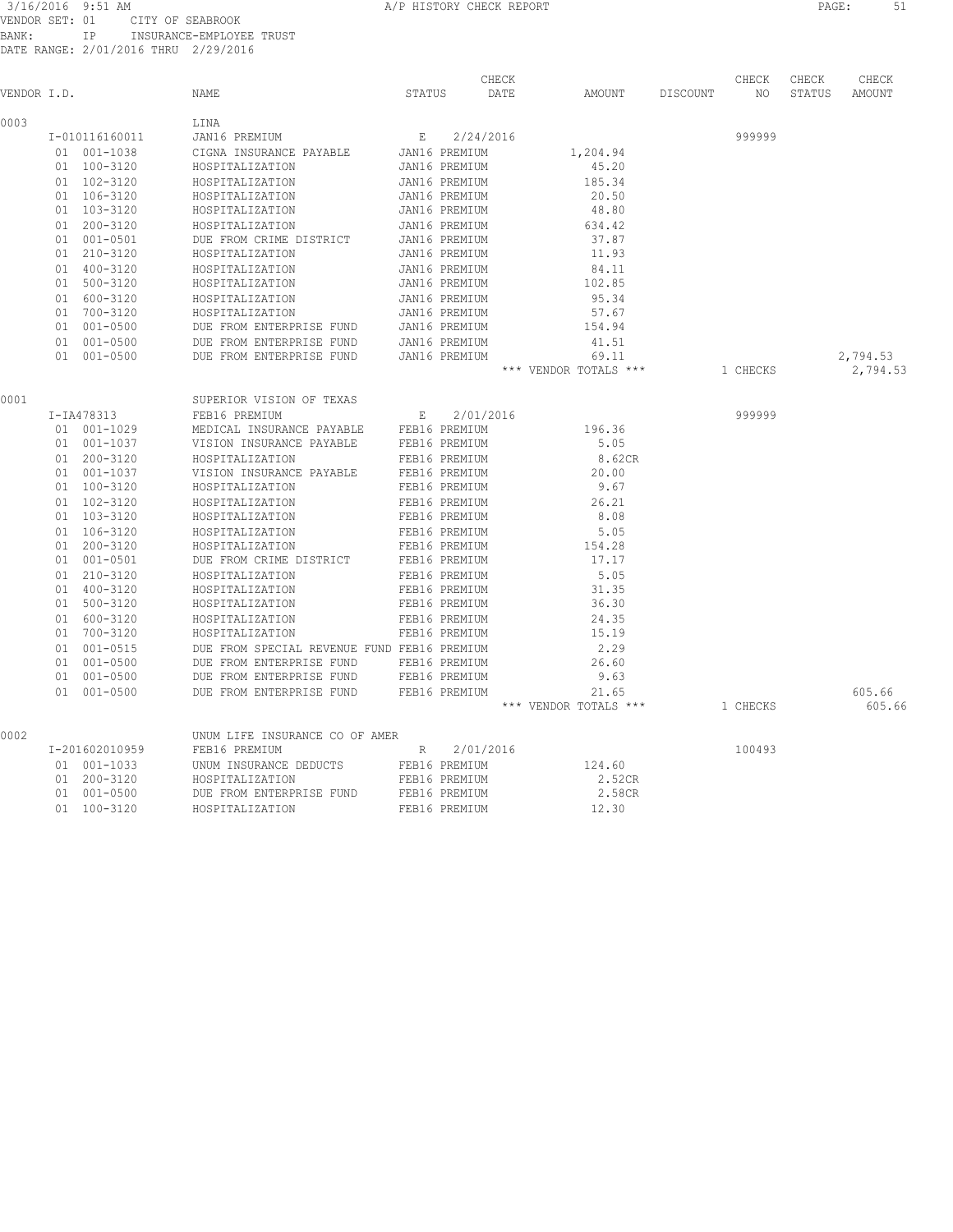#### 3/16/2016 9:51 AM A/P HISTORY CHECK REPORT PAGE: 52 VENDOR SET: 01 CITY OF SEABROOK BANK: IP INSURANCE-EMPLOYEE TRUST DATE RANGE: 2/01/2016 THRU 2/29/2016

|             |                  |                                             |               |               | CHECK        |                       |          | CHECK     | CHECK  | CHECK        |
|-------------|------------------|---------------------------------------------|---------------|---------------|--------------|-----------------------|----------|-----------|--------|--------------|
| VENDOR T.D. |                  | <b>NAME</b>                                 | STATUS        |               | DATE         | AMOUNT                | DISCOUNT | NO.       | STATUS | AMOUNT       |
| 0002        |                  | UNUM LIFE INSURANCE COCONT                  |               |               |              |                       |          |           |        |              |
|             | I-201602010959   | FEB16 PREMIUM                               |               | R 2/01/2016   |              |                       |          | 100493    |        |              |
|             | 01 102-3120      | HOSPITALIZATION                             |               | FEB16 PREMIUM |              | 42.65                 |          |           |        |              |
|             | 01 103-3120      | HOSPITALIZATION                             |               | FEB16 PREMIUM |              | 6.60                  |          |           |        |              |
|             | $01 106 - 3120$  | <b>HOSPITALIZATION</b>                      |               | FEB16 PREMIUM |              | 3.50                  |          |           |        |              |
|             | 01 200-3120      | HOSPITALIZATION                             |               | FEB16 PREMIUM |              | 99.60                 |          |           |        |              |
|             | 01 001-0501      | DUE FROM CRIME DISTRICT                     |               | FEB16 PREMIUM |              | 23.70                 |          |           |        |              |
|             | 01 210-3120      | <b>HOSPITALIZATION</b>                      |               | FEB16 PREMIUM |              | 7.30                  |          |           |        |              |
|             | 01 400-3120      | HOSPITALIZATION                             |               | FEB16 PREMIUM |              | 28.05                 |          |           |        |              |
|             | 01 500-3120      | HOSPITALIZATION                             |               | FEB16 PREMIUM |              | 41.48                 |          |           |        |              |
|             | 01 600-3120      | HOSPITALIZATION                             |               | FEB16 PREMIUM |              | 28.10                 |          |           |        |              |
|             | 01 700-3120      | HOSPITALIZATION                             |               | FEB16 PREMIUM |              | 13.90                 |          |           |        |              |
|             | 01 001-0515      | DUE FROM SPECIAL REVENUE FUND FEB16 PREMIUM |               |               |              | 1.25                  |          |           |        |              |
|             | 01 001-0500      | DUE FROM ENTERPRISE FUND                    |               | FEB16 PREMIUM |              | 17.53                 |          |           |        |              |
|             | 01 001-0500      | DUE FROM ENTERPRISE FUND                    |               | FEB16 PREMIUM |              | 12.60                 |          |           |        |              |
|             | $01 001 - 0500$  | DUE FROM ENTERPRISE FUND                    |               | FEB16 PREMIUM |              | 35.04                 |          |           |        | 493.10       |
|             |                  |                                             |               |               |              | *** VENDOR TOTALS *** |          | 1 CHECKS  |        | 493.10       |
| 0013        |                  | UNUM LIFE INSURANCE CO OF AMER              |               |               |              |                       |          |           |        |              |
|             | I-201602010958   | JAN16 PREMIUM                               | R             | 2/01/2016     |              |                       |          | 100495    |        |              |
|             | 01 001-1033      | UNUM INSURANCE DEDUCTS                      | JAN16 PREMIUM |               |              | 459.42                |          |           |        | 459.42       |
|             |                  |                                             |               |               |              | *** VENDOR TOTALS *** |          | 1 CHECKS  |        | 459.42       |
|             | $*$ * TOTALS * * | NO.                                         |               |               |              | INVOICE AMOUNT        |          | DISCOUNTS |        | CHECK AMOUNT |
|             | REGULAR CHECKS:  | $\overline{4}$                              |               |               |              | 66,492.78             |          | 0.00      |        | 66,492.78    |
|             | HAND CHECKS:     | $\Omega$                                    |               |               |              | 0.00                  |          | 0.00      |        | 0.00         |
|             | DRAFTS:          | $\mathbf{0}$                                |               |               |              | 0.00                  |          | 0.00      |        | 0.00         |
|             | EFT:             | $\overline{c}$                              |               |               |              | 3,400.19              |          | 0.00      |        | 3,400.19     |
|             | NON CHECKS:      | $\Omega$                                    |               |               |              | 0.00                  |          | 0.00      |        | 0.00         |
|             | VOID CHECKS:     | 0 VOID DEBITS<br>VOID CREDITS               |               |               | 0.00<br>0.00 | 0.00                  |          | 0.00      |        |              |

TOTAL ERRORS: 0

|     | G/L ACCOUNT  | NAME                          | AMOUNT    |
|-----|--------------|-------------------------------|-----------|
|     |              |                               |           |
| 01. | $001 - 0500$ | DUE FROM ENTERPRISE FUND      | 8,034.50  |
| 01. | 001-0501     | DUE FROM CRIME DISTRICT       | 2,284.53  |
| 01. | $001 - 0515$ | DUE FROM SPECIAL REVENUE FUND | 410.16    |
| 01. | $001 - 1029$ | MEDICAL INSURANCE PAYABLE     | 11,800.98 |
| 01. | $001 - 1033$ | UNUM INSURANCE DEDUCTS        | 584.02    |
|     | $001 - 1036$ | DENTAL INSURANCE PAYABLE      | 2,016.80  |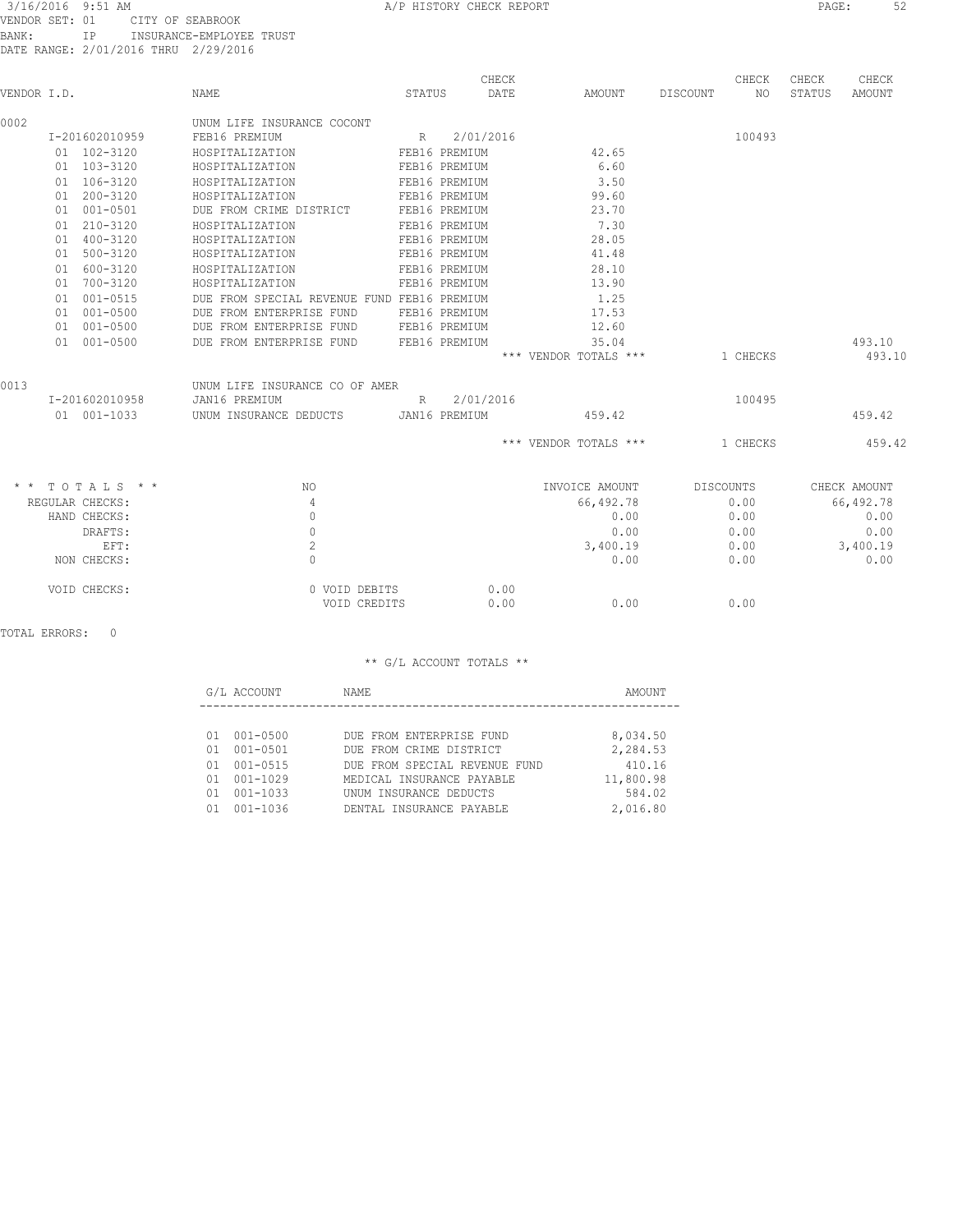|                            | G/L ACCOUNT        | NAME                     | AMOUNT         |           |              |
|----------------------------|--------------------|--------------------------|----------------|-----------|--------------|
|                            |                    |                          |                |           |              |
|                            | 01 001-1037        | VISION INSURANCE PAYABLE | 25.05          |           |              |
|                            | 001-1038<br>01     | CIGNA INSURANCE PAYABLE  | 1,204.94       |           |              |
|                            | 100-3120<br>01     | HOSPITALIZATION          | 1,154.25       |           |              |
|                            | 01 102-3120        | HOSPITALIZATION          | 4,430.02       |           |              |
|                            | 103-3120<br>01     | HOSPITALIZATION          | 2,564.16       |           |              |
|                            | 106-3120<br>01     | HOSPITALIZATION          | 572.59         |           |              |
|                            | 200-3120<br>01     | HOSPITALIZATION          | 19,710.36      |           |              |
|                            | 01 210-3120        | HOSPITALIZATION          | 59.28          |           |              |
|                            | $400 - 3120$<br>01 | HOSPITALIZATION          | 3,447.14       |           |              |
|                            | 500-3120<br>01     | HOSPITALIZATION          | 5,250.89       |           |              |
|                            | 600-3120<br>01     | HOSPITALIZATION          | 3,375.58       |           |              |
|                            | 700-3120<br>01     | HOSPITALIZATION          | 2,967.72       |           |              |
|                            |                    | $***$ FUND TOTAL $***$   | 69,892.97      |           |              |
|                            |                    | $***$ FUND TOTAL $***$   | 0.00           |           |              |
|                            | NO.                |                          | INVOICE AMOUNT | DISCOUNTS | CHECK AMOUNT |
| VENDOR SET: 01<br>BANK: IP | 6<br>TOTALS:       |                          | 69,892.97      | 0.00      | 69,892.97    |
| TOTALS:<br>BANK: IP        | 6                  |                          | 69,892.97      | 0.00      | 69,892.97    |
| REPORT TOTALS:             | 303                |                          | 925, 286.57    | 0.00      | 925,998.57   |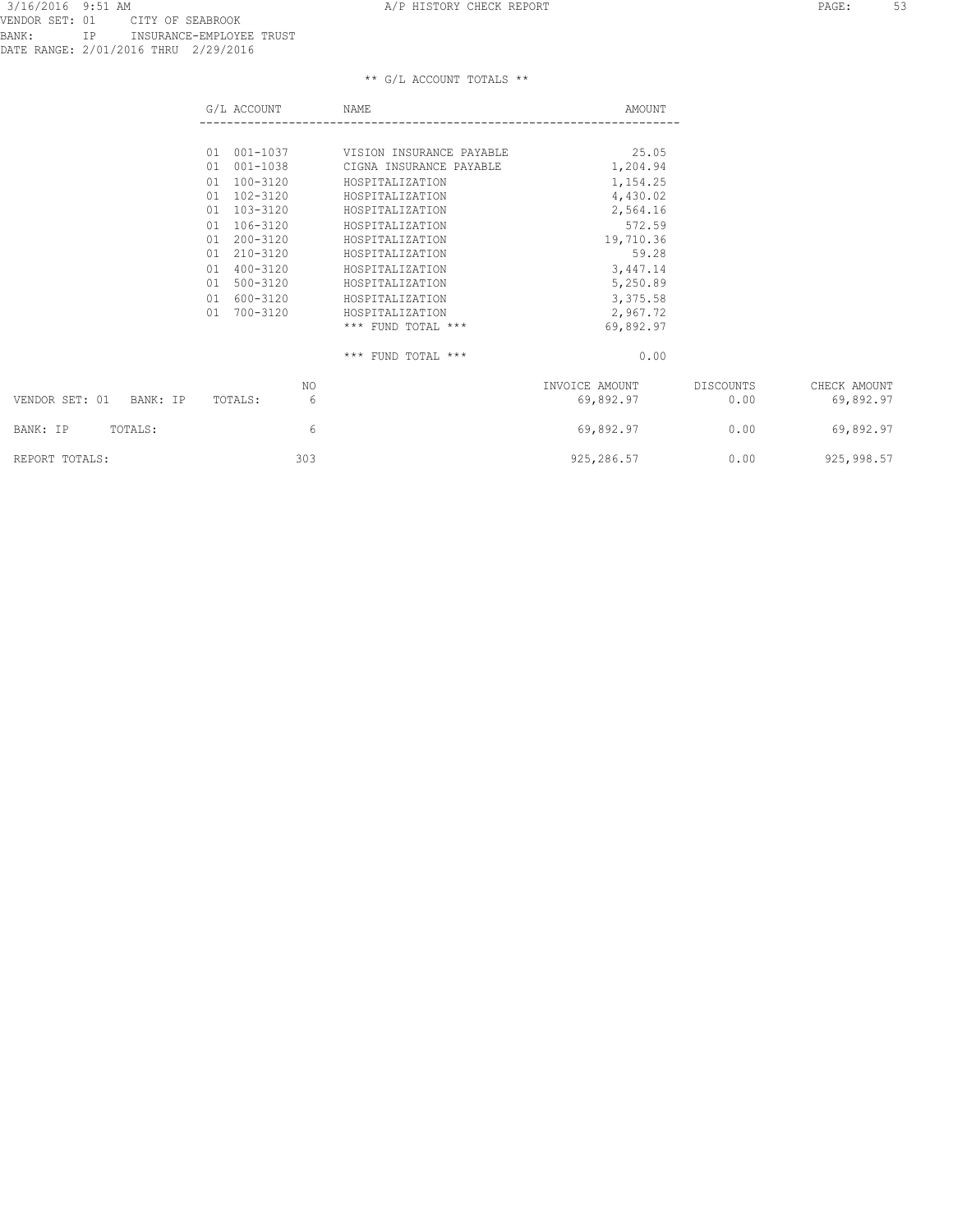SELECTION CRITERIA

| VENDOR SET: * - All<br>VENDOR:<br>ALL<br>BANK CODES: All<br>All<br>FUNDS:<br>------------                                                                                                     |                                                                                      |
|-----------------------------------------------------------------------------------------------------------------------------------------------------------------------------------------------|--------------------------------------------------------------------------------------|
| CHECK SELECTION                                                                                                                                                                               |                                                                                      |
| CHECK RANGE: 000000 THRU 999999<br>INCLUDE ALL VOIDS: YES                                                                                                                                     | DATE RANGE: 2/01/2016 THRU 2/29/2016<br>CHECK AMOUNT RANGE: 0.00 THRU 999,999,999.99 |
| PRINT OPTIONS<br>SEQUENCE: VENDOR SORT KEY                                                                                                                                                    |                                                                                      |
| PRINT TRANSACTIONS: YES<br>PRINT G/L:<br>UNPOSTED ONLY:<br>EXCLUDE UNPOSTED:<br>MANUAL ONLY:<br>STUB COMMENTS:<br>REPORT FOOTER:<br>CHECK STATUS:<br>NO <sub>N</sub><br>PRINT STATUS: * - All | <b>EXAMPLE YES</b><br>NO<br>NO.<br>NO<br>NO<br>NO <sub>N</sub>                       |
|                                                                                                                                                                                               |                                                                                      |